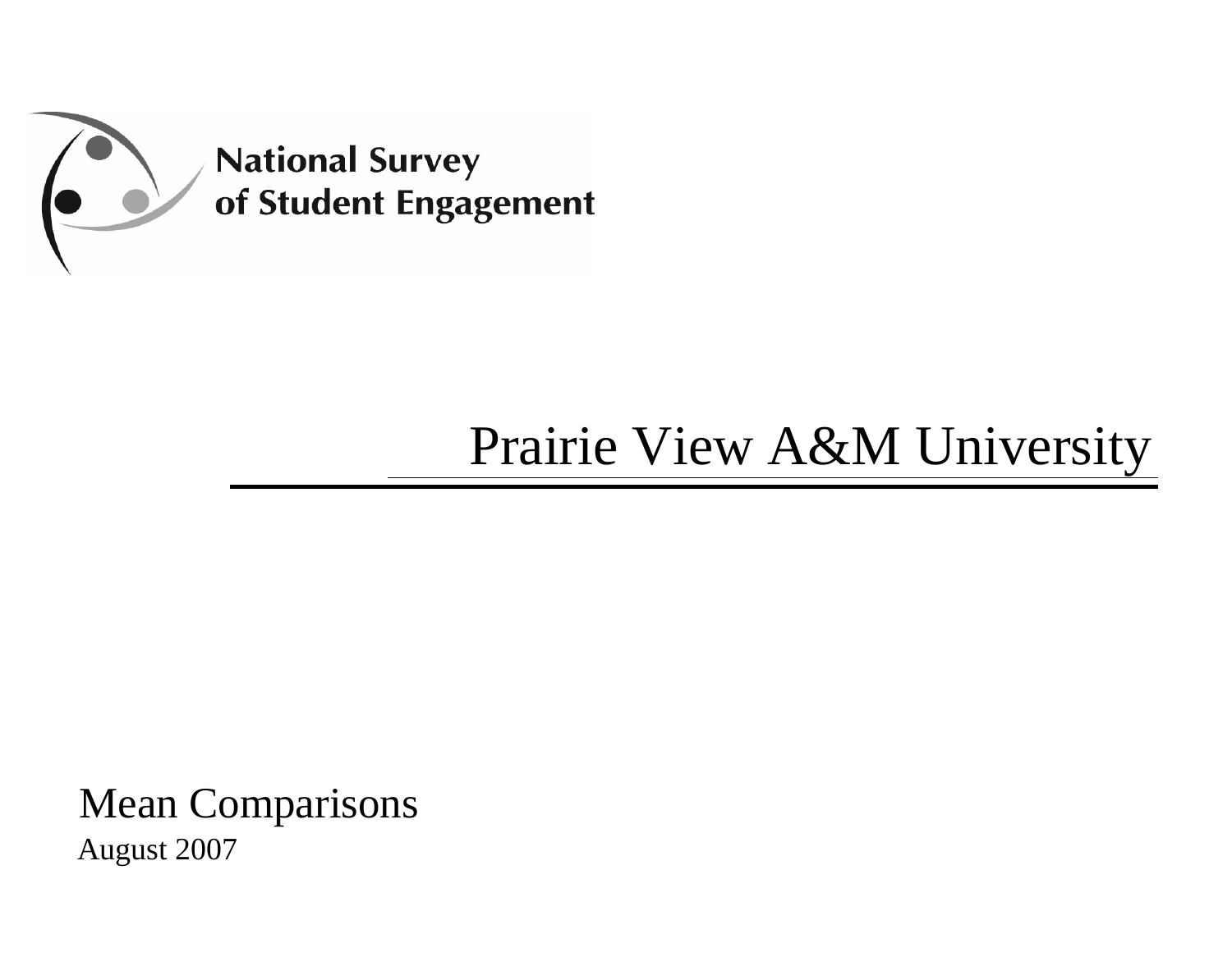

## **Interpreting the Mean Comparisons Report**

The Mean Comparisons report is based on information from all students for your institution and all randomly selected students from your comparison institutions.

#### **Variables**

**Benchmark**

The items from the NSSE survey appear in the left column in the same order and wording as they appear on the instrument. The name of each variable appears in the second column for easy reference to your data file and the summary statistics at the end of this section. Response options are also provided to help you interpret the statistics.

#### **Sample Statistical Significance**

Items with mean differences that are larger than would be expected by chance alone are noted with one, two, or three asterisks, referring to three significance levels ( $p<.05$ ,  $p<.01$ , and  $p<.001$ ). The smaller the significance level, the smaller the likelihood that the difference is due to chance. *Statistical significance does not guarantee the result is substantive or important.* Large sample sizes (like those produced by NSSE) tend to generate more statistically significant results even though the magnitude of mean differences may be inconsequential. It is recommended to consult effect sizes (see below) to judge the practical meaning of the results.

#### Items that comprise the five "Benchmarks of Effective Educational Practice" are indicated by the following: **LAC**=Level of Academic **NSSE 2007 Mean Comparisons National Survey ACL**=Active and **NSSEville State University** of Student Engagement Collaborative Learning *NSSEville State compared with:* **SFI**=Student-Faculty **NSSEville StateSelected PeersCarnegie Peers NSSE 2007***Bench- Mean* <sup>a</sup> *Mean* <sup>a</sup> *Sig* <sup>b</sup> *Effect Size* <sup>c</sup> *Mean* <sup>a</sup> *Sig* <sup>b</sup> *Effect Size* <sup>c</sup> *Mean* <sup>a</sup> *Sig* <sup>b</sup> *Effect Size* <sup>c</sup> *ClassVariablemarkIn your experience at your institution during the current school year, about how often have you do* each of **EEE**=Enriching Educational *the following? 1=never, 2=sometimes, 3=often, 4=very often*  **1. Academic and Intellectual Experiences Experiences** Asked questions in class or contributed FY 2.94 2.76 \*\*\* .22 2.88 .07 2.78 \*\*\* .19 Asked questions in class or contributed to crass CLQUEST<br>discussions ACL a.SR**SCE**=Supportive Campus 3.28 3.08 \*\*\* .24 3.20 .10 3.06 \*\*\* .26 FY 2.27 2.24 .04 2.34 -.09 2.23 .05 ACLEnvironmentb. Made a class presentation CLPRESEN SR 2.82 2.77 .07 2.87 -.06 2.80 .03 Prepared two or more drafts of a paper or FYREWROPAP 2.85 2.61 \*\*\* .25 2.77 .09 2.65 \*\*\* .21 c.assignment before turning it in SR 2.45 2.43 .02 2.58 \* -.14 2.49 -.04 Worked on a paper or project that required The mean is the arithmetic INTEGRATFY 3.13 3.01 \*\* .15 3.05 .11 3.03 \* .13 d. integrating ideas or information from average of student responses various sources SR 3.26 3.31 -.07 3.32 -.08 3.30 -.05 Included diverse perspectives (different races, on a particular item. Means are FYreligions, genders, political beliefs, etc.) in class DIVCLASS 2.76 2.75 .01 2.71 .06 2.76 .00 e.provided for your institution discussions or writing assignments SR 2.88 2.83 .06 2.78 .12 2.78 .11 and all comparison groups. Come to class without completing readings or FY 1.86 2.07 \*\*\* -.28 1.93 -.10 2.03 \*\*\* -.23 f.CLUNPREP assignments 1.89 2.14 \*\*\* -.32 1.98 -.12 2.12 \*\*\* -.30 SR

#### **Effect Size**

Effect size indicates the "practical significance" of the mean difference. It is calculated by dividing the mean difference by the standard deviation of the group with which the institution is being compared. In practice, an effect size of .2 is often considered small, .5 moderate, and .8 large. A positive sign indicates that your institution's mean was greater, thus showing an affirmative result for your institution. A negative sign indicates the institution

lags behind the comparison group, suggesting that the student behavior or institutional practice represented by the item may warrant attention. An exception to this interpretation is the "coming to class unprepared" item (item 1f.) where a negative sign is preferred (i.e., meaning fewer students reporting coming to class unprepared).

#### **Class**

**Mean**

Interaction

Challenge

Results are reported separately for first-year students (FY) and seniors (SR). Institution-reported class ranks are used.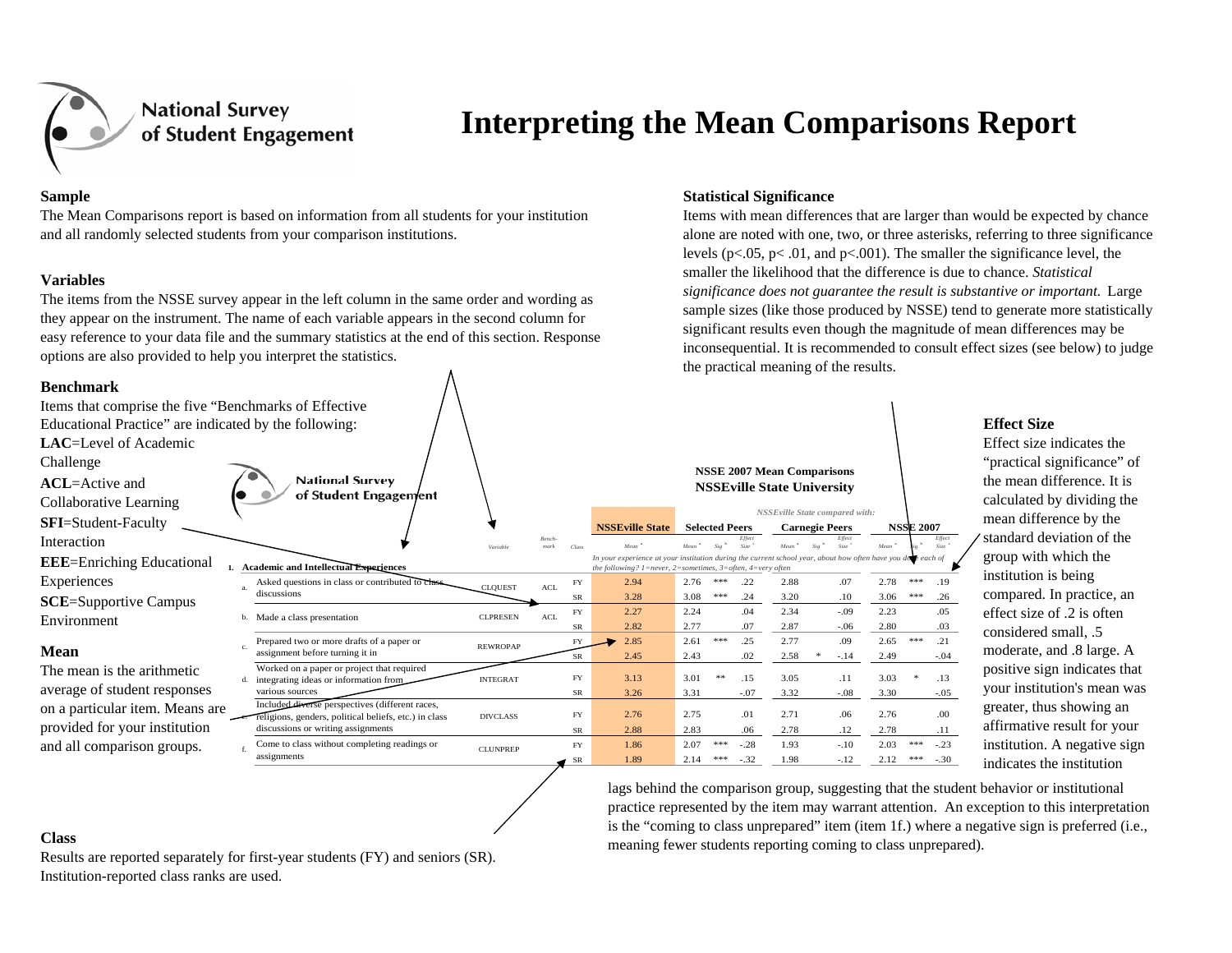

*Prairie View A & M U compared with:*

|                |                                                                                                          |                 |                                  |            | <b>Prairie View A</b>                                                                                                                                                                  |      | <b>Texas A&amp;M</b> |                  |      |                       |                             |      |                  |                             |
|----------------|----------------------------------------------------------------------------------------------------------|-----------------|----------------------------------|------------|----------------------------------------------------------------------------------------------------------------------------------------------------------------------------------------|------|----------------------|------------------|------|-----------------------|-----------------------------|------|------------------|-----------------------------|
|                |                                                                                                          |                 |                                  |            | & MU                                                                                                                                                                                   |      | <b>System</b>        |                  |      | <b>Carnegie Peers</b> |                             |      | <b>NSSE 2007</b> |                             |
|                |                                                                                                          | Variable        | Bench-<br>mark                   | Class      | Mean                                                                                                                                                                                   | Mean | Sig <sup>a</sup>     | Effect<br>Size b | Mean | Sig <sup>a</sup>      | Effect<br>Size <sup>b</sup> | Mean | Sig              | Effect<br>Size <sup>b</sup> |
|                | <b>Academic and Intellectual Experiences</b>                                                             |                 |                                  |            | In your experience at your institution during the current school year, about how often have you done each of<br>the following? $1$ =never, $2$ =sometimes, $3$ =often, $4$ =very often |      |                      |                  |      |                       |                             |      |                  |                             |
| a.             | Asked questions in class or contributed to class                                                         | <b>CLQUEST</b>  | ACL                              | <b>FY</b>  | 2.86                                                                                                                                                                                   | 2.46 | ***                  | .49              | 2.80 |                       | .08                         | 2.79 |                  | .08                         |
|                | discussions                                                                                              |                 |                                  | <b>SR</b>  | 3.20                                                                                                                                                                                   | 2.93 | $\ast$               | .32              | 3.12 |                       | .10                         | 3.09 |                  | .13                         |
| b.             | Made a class presentation                                                                                | <b>CLPRESEN</b> | $\mathbf{A}\mathbf{C}\mathbf{L}$ | <b>FY</b>  | 2.67                                                                                                                                                                                   | 2.00 | ***                  | .82              | 2.30 | ***                   | .48                         | 2.25 | ***              | .54                         |
|                |                                                                                                          |                 |                                  | <b>SR</b>  | 3.34                                                                                                                                                                                   | 2.77 | ***                  | .63              | 2.88 | ***                   | .53                         | 2.83 | ***              | .60                         |
| $\mathbf{c}$ . | Prepared two or more drafts of a paper or                                                                | <b>REWROPAP</b> |                                  | <b>FY</b>  | 2.80                                                                                                                                                                                   | 2.40 | ***                  | .39              | 2.71 |                       | .09                         | 2.65 |                  | .15                         |
|                | assignment before turning it in                                                                          |                 |                                  | <b>SR</b>  | 2.64                                                                                                                                                                                   | 2.54 |                      | .10              | 2.52 |                       | .12                         | 2.47 |                  | .17                         |
| d.             | Worked on a paper or project that required<br>integrating ideas or information from                      | <b>INTEGRAT</b> |                                  | ${\rm FY}$ | 3.00                                                                                                                                                                                   | 2.85 | ∗                    | .18              | 3.08 |                       | $-.10$                      | 3.06 |                  | $-.08$                      |
|                | various sources                                                                                          |                 |                                  | <b>SR</b>  | 3.34                                                                                                                                                                                   | 3.24 |                      | .13              | 3.34 |                       | .00.                        | 3.33 |                  | .01                         |
| e.             | Included diverse perspectives (different races,<br>religions, genders, political beliefs, etc.) in class | <b>DIVCLASS</b> |                                  | <b>FY</b>  | 2.66                                                                                                                                                                                   | 2.54 |                      | .14              | 2.79 |                       | $-.15$                      | 2.78 |                  | $-.13$                      |
|                | discussions or writing assignments                                                                       |                 |                                  | SR         | 3.11                                                                                                                                                                                   | 2.70 | $***$                | .45              | 2.87 |                       | .27                         | 2.83 | $\ast$           | .31                         |
| f.             | Come to class without completing readings or                                                             | <b>CLUNPREP</b> |                                  | <b>FY</b>  | 1.98                                                                                                                                                                                   | 2.16 | $***$                | $-.24$           | 1.97 |                       | .01                         | 1.99 |                  | $-.01$                      |
|                | assignments                                                                                              |                 |                                  | <b>SR</b>  | 1.91                                                                                                                                                                                   | 2.15 | ∗                    | $-.30$           | 2.05 |                       | $-.18$                      | 2.08 |                  | $-.23$                      |
| g.             | Worked with other students on projects during                                                            | <b>CLASSGRP</b> | $\mathbf{A}\mathbf{C}\mathbf{L}$ | <b>FY</b>  | 2.54                                                                                                                                                                                   | 2.30 | $***$                | .26              | 2.44 |                       | .12                         | 2.39 |                  | .17                         |
|                | class                                                                                                    |                 |                                  | <b>SR</b>  | 2.80                                                                                                                                                                                   | 2.53 |                      | .29              | 2.59 |                       | .23                         | 2.51 | $\ast$           | .32                         |
| h.             | Worked with classmates outside of class to                                                               | <b>OCCGRP</b>   | $\mathbf{A}\mathbf{C}\mathbf{L}$ | <b>FY</b>  | 2.87                                                                                                                                                                                   | 2.53 | ***                  | .37              | 2.36 | ***                   | .60                         | 2.42 | ***              | .52                         |
|                | prepare class assignments                                                                                |                 |                                  | <b>SR</b>  | 3.07                                                                                                                                                                                   | 2.86 |                      | .23              | 2.74 | ∗                     | .36                         | 2.77 | $\ast$           | .33                         |
| i.             | Put together ideas or concepts from different<br>courses when completing assignments or during           | <b>INTIDEAS</b> |                                  | <b>FY</b>  | 2.52                                                                                                                                                                                   | 2.51 |                      | .01              | 2.58 |                       | $-.07$                      | 2.59 |                  | $-.08$                      |
|                | class discussions                                                                                        |                 |                                  | <b>SR</b>  | 2.86                                                                                                                                                                                   | 2.91 |                      | $-.05$           | 2.91 |                       | $-.06$                      | 2.92 |                  | $-.08$                      |
| j.             | Tutored or taught other students                                                                         | <b>TUTOR</b>    | $\mathbf{A}\mathbf{C}\mathbf{L}$ | <b>FY</b>  | 2.14                                                                                                                                                                                   | 1.82 | ***                  | .38              | 1.64 | ***                   | .61                         | 1.69 | ***              | .54                         |
|                | (paid or voluntary)                                                                                      |                 |                                  | <b>SR</b>  | 2.20                                                                                                                                                                                   | 1.96 |                      | .26              | 1.86 | $\ast$                | .36                         | 1.91 | $\ast$           | .31                         |
| k.             | Participated in a community-based project (e.g.                                                          | <b>COMMPROJ</b> | ACL                              | FY         | 1.91                                                                                                                                                                                   | 1.59 | ***                  | .40              | 1.54 | ***                   | .47                         | 1.56 | ***              | .44                         |
|                | service learning) as part of a regular course                                                            |                 |                                  | <b>SR</b>  | 2.28                                                                                                                                                                                   | 1.72 | ***                  | .61              | 1.76 | ***                   | .56                         | 1.74 | ***              | .60                         |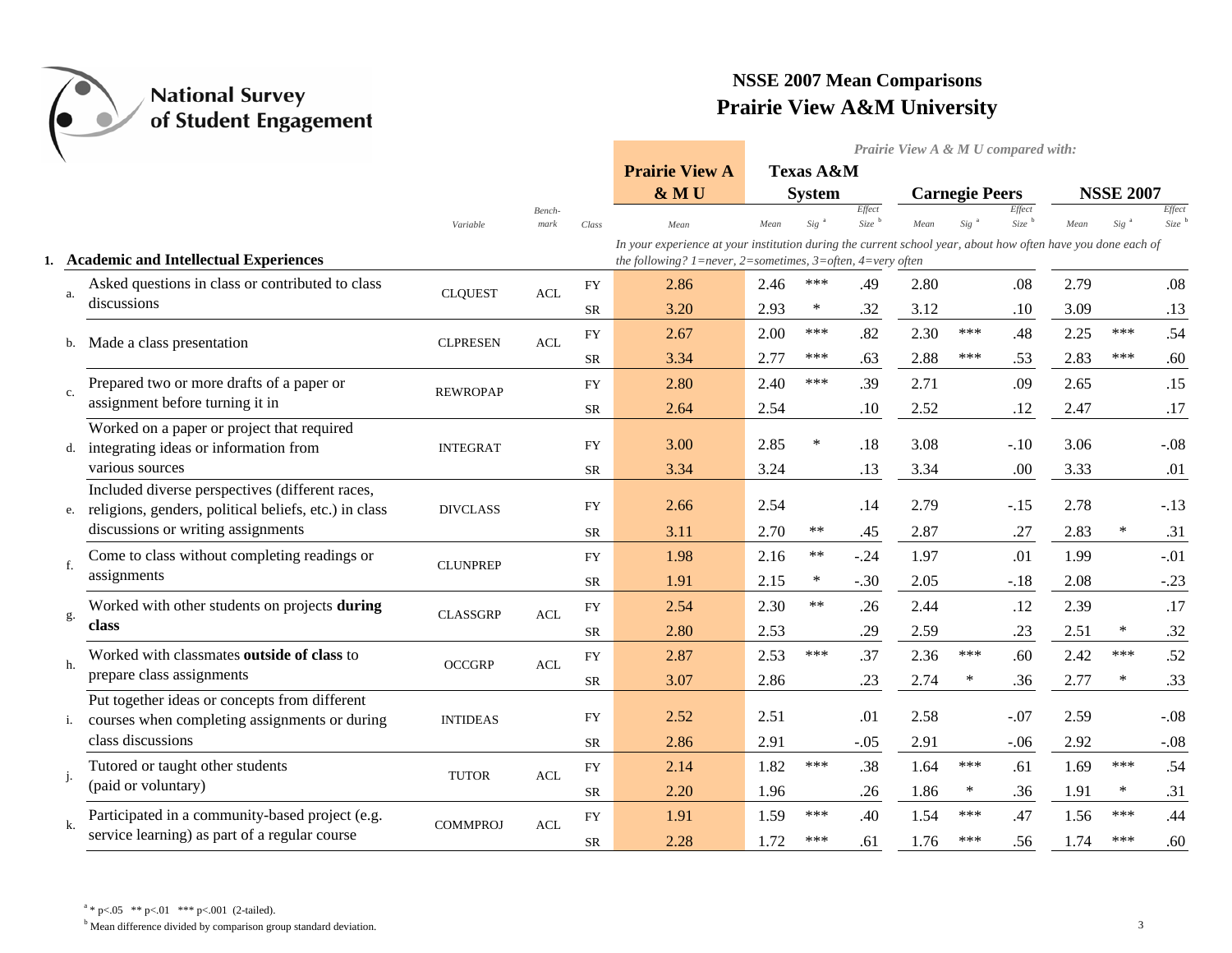

*Prairie View A & M U compared with:*

|    |                                                                                                      |                 |                                  |            | <b>Prairie View A</b> |      | <b>Texas A&amp;M</b> |                  |      |                       |                             |      |                  |                               |
|----|------------------------------------------------------------------------------------------------------|-----------------|----------------------------------|------------|-----------------------|------|----------------------|------------------|------|-----------------------|-----------------------------|------|------------------|-------------------------------|
|    |                                                                                                      |                 |                                  |            | & MU                  |      | <b>System</b>        |                  |      | <b>Carnegie Peers</b> |                             |      | <b>NSSE 2007</b> |                               |
|    |                                                                                                      | Variable        | Bench-<br>mark                   | Class      | Mean                  | Mean | Sig <sup>a</sup>     | Effect<br>Size b | Mean | $Sig^a$               | Effect<br>Size <sup>b</sup> | Mean | Sig <sup>a</sup> | Effect<br>$Size$ <sup>b</sup> |
|    | Used an electronic medium (listserv, chat group,                                                     |                 |                                  |            |                       |      |                      |                  |      |                       |                             |      |                  |                               |
|    | Internet, instant messaging, etc.) to discuss or                                                     | <b>ITACADEM</b> | <b>EEE</b>                       | <b>FY</b>  | 2.81                  | 2.59 | $\ast$               | .21              | 2.59 | $**$                  | .22                         | 2.60 | $\ast$           | .20                           |
|    | complete an assignment                                                                               |                 |                                  | SR         | 2.82                  | 2.87 |                      | $-.05$           | 2.84 |                       | $-.02$                      | 2.82 |                  | .00                           |
|    | m. Used e-mail to communicate with an instructor                                                     | <b>EMAIL</b>    |                                  | <b>FY</b>  | 2.94                  | 2.96 |                      | $-.03$           | 3.11 | $\ast$                | $-.22$                      | 3.13 | $\ast$           | $-.24$                        |
|    |                                                                                                      |                 |                                  | SR         | 2.80                  | 3.29 | ***                  | $-.64$           | 3.38 | ***                   | $-.78$                      | 3.39 | ***              | $-.80$                        |
|    |                                                                                                      |                 | <b>SFI</b>                       | ${\rm FY}$ | 2.92                  | 2.49 | ***                  | .51              | 2.60 | ***                   | .38                         | 2.60 | ***              | .38                           |
|    | n. Discussed grades or assignments with an instructor                                                | <b>FACGRADE</b> |                                  | <b>SR</b>  | 2.75                  | 2.85 |                      | $-.12$           | 2.85 |                       | $-.11$                      | 2.83 |                  | $-.09$                        |
|    | Talked about career plans with a faculty member                                                      |                 |                                  | <b>FY</b>  | 2.61                  | 2.12 | ***                  | .55              | 2.17 | ***                   | .49                         | 2.16 | ***              | .50                           |
| О. | or advisor                                                                                           | <b>FACPLANS</b> | <b>SFI</b>                       | SR         | 2.59                  | 2.44 |                      | .16              | 2.46 |                       | .13                         | 2.47 |                  | .12                           |
|    | Discussed ideas from your readings or classes                                                        |                 |                                  | <b>FY</b>  | 2.26                  | 1.77 | ***                  | .57              | 1.85 | ***                   | .47                         | 1.85 | ***              | .47                           |
| p. | with faculty members outside of class                                                                | <b>FACIDEAS</b> | ${\rm SFI}$                      | <b>SR</b>  | 2.30                  | 2.04 |                      | .28              | 2.11 |                       | .20                         | 2.12 |                  | .19                           |
|    | Received prompt written or oral feedback from                                                        |                 |                                  | <b>FY</b>  | 2.58                  | 2.43 | $\ast$               | .17              | 2.63 |                       | $-.06$                      | 2.64 |                  | $-.07$                        |
| q. | faculty on your academic performance                                                                 | <b>FACFEED</b>  | SFI                              |            |                       |      |                      |                  |      |                       |                             |      |                  |                               |
|    |                                                                                                      |                 |                                  | <b>SR</b>  | 2.73                  | 2.76 |                      | $-.03$           | 2.81 |                       | $-.11$                      | 2.81 |                  | $-.10$                        |
| r. | Worked harder than you thought you could to meet<br>an instructor's standards or expectations        | <b>WORKHARD</b> | LAC                              | <b>FY</b>  | 2.99                  | 2.58 | ***                  | .50              | 2.63 | ***                   | .43                         | 2.62 | ***              | .43                           |
|    |                                                                                                      |                 |                                  | SR         | 3.05                  | 2.77 | $\ast$               | .33              | 2.76 | ∗                     | .34                         | 2.73 | ∗                | .38                           |
|    | Worked with faculty members on activities other<br>than coursework (committees, orientation, student | <b>FACOTHER</b> | <b>SFI</b>                       | <b>FY</b>  | 2.03                  | 1.60 | ***                  | .51              | 1.61 | ***                   | .49                         | 1.62 | ***              | .48                           |
|    | life activities, etc.)                                                                               |                 |                                  | <b>SR</b>  | 2.36                  | 1.82 | ***                  | .57              | 1.84 | ***                   | .55                         | 1.88 | ***              | .50                           |
|    | Discussed ideas from your readings or classes with                                                   |                 |                                  |            |                       |      |                      |                  |      |                       |                             |      |                  |                               |
| t. | others outside of class (students, family members,                                                   | <b>OOCIDEAS</b> | $\mathbf{A}\mathbf{C}\mathbf{L}$ | <b>FY</b>  | 2.69                  | 2.65 |                      | .04              | 2.66 |                       | .04                         | 2.69 |                  | .00                           |
|    | co-workers, etc.)                                                                                    |                 |                                  | SR.        | 2.75                  | 2.86 |                      | $-.14$           | 2.84 |                       | $-.10$                      | 2.85 |                  | $-.12$                        |
| u. | Had serious conversations with students of a                                                         | <b>DIVRSTUD</b> | $\rm EEE$                        | <b>FY</b>  | 2.38                  | 2.58 | $\ast$               | $-.19$           | 2.53 |                       | $-.15$                      | 2.57 | $\ast$           | $-.19$                        |
|    | different race or ethnicity than your own                                                            |                 |                                  | <b>SR</b>  | 2.77                  | 2.65 |                      | .13              | 2.61 |                       | .16                         | 2.63 |                  | .14                           |
|    | Had serious conversations with students who are                                                      |                 |                                  |            |                       |      |                      |                  |      |                       |                             |      |                  |                               |
|    | v. very different from you in terms of their religious                                               | DIFFSTU2        | <b>EEE</b>                       | <b>FY</b>  | 2.58                  | 2.65 |                      | $-.08$           | 2.67 |                       | $-.09$                      | 2.70 |                  | $-.13$                        |
|    | beliefs, political opinions, or personal values                                                      |                 |                                  | SR         | 2.80                  | 2.68 |                      | .13              | 2.69 |                       | .11                         | 2.72 |                  | .08                           |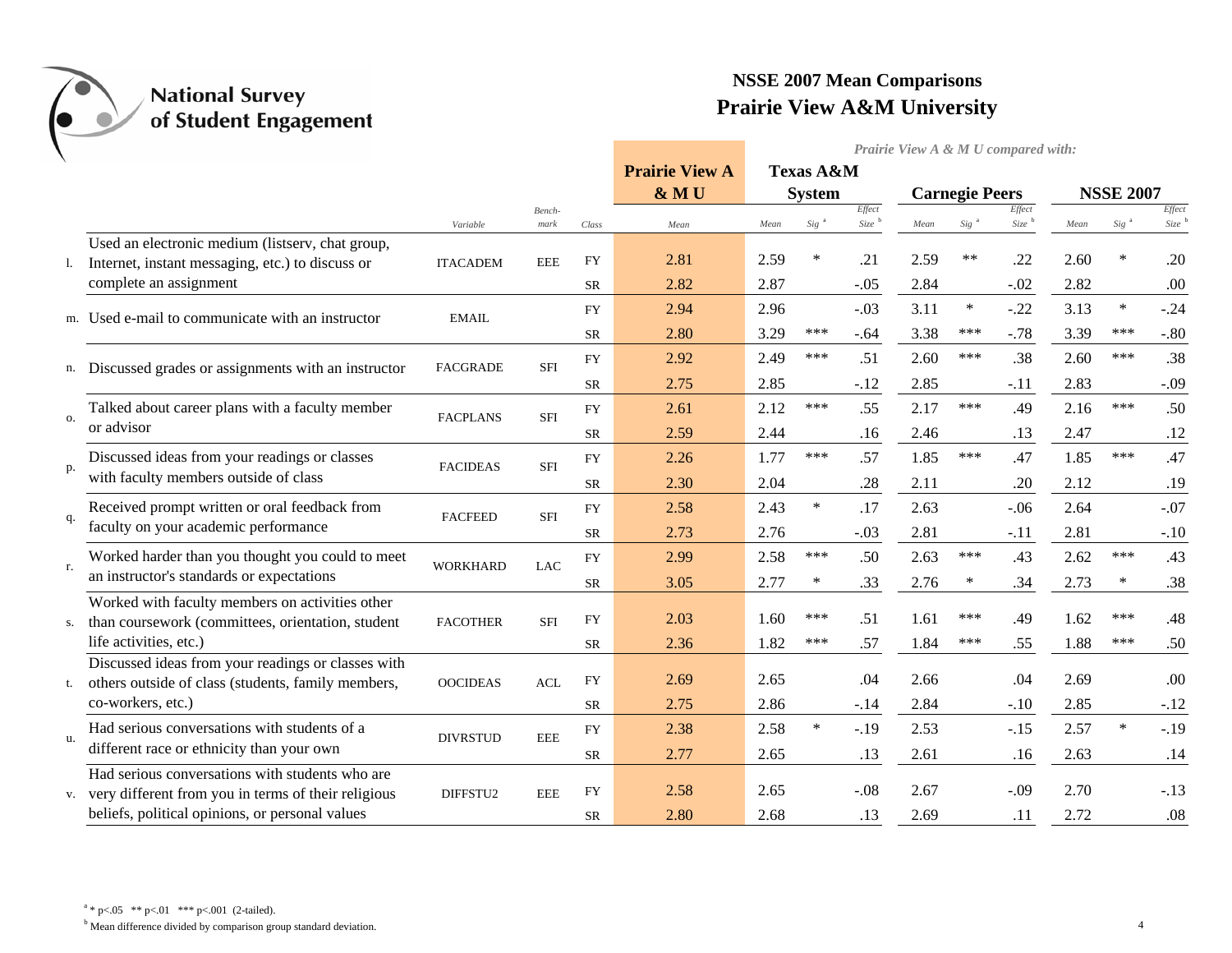

|                                                                                                                                                                                                    |                 |                |                        |                                                                                                                                                                                                     |              |                                       |                             |              |                       | Prairie View A & M U compared with: |              |                  |                             |
|----------------------------------------------------------------------------------------------------------------------------------------------------------------------------------------------------|-----------------|----------------|------------------------|-----------------------------------------------------------------------------------------------------------------------------------------------------------------------------------------------------|--------------|---------------------------------------|-----------------------------|--------------|-----------------------|-------------------------------------|--------------|------------------|-----------------------------|
|                                                                                                                                                                                                    |                 |                |                        | <b>Prairie View A</b><br>& MU                                                                                                                                                                       |              | <b>Texas A&amp;M</b><br><b>System</b> |                             |              | <b>Carnegie Peers</b> |                                     |              | <b>NSSE 2007</b> |                             |
|                                                                                                                                                                                                    | Variable        | Bench-<br>mark | Class                  | Mean                                                                                                                                                                                                | Mean         | $Sig^{-a}$                            | Effect<br>Size <sup>b</sup> | Mean         | $Sig$ <sup>a</sup>    | Effect<br>Size <sup>b</sup>         | Mean         | $Sig^{-a}$       | Effect<br>Size <sup>b</sup> |
| 2. Mental Activities                                                                                                                                                                               |                 |                |                        | During the current school year, how much has your coursework emphasized the following mental activities?<br>$1 = \text{very little}, 2 = \text{some}, 3 = \text{quite a bit}, 4 = \text{very much}$ |              |                                       |                             |              |                       |                                     |              |                  |                             |
| Memorizing facts, ideas, or methods from your<br>courses and readings so you can repeat them in<br>a.                                                                                              | <b>MEMORIZE</b> |                | FY                     | 2.99                                                                                                                                                                                                | 2.91         |                                       | .10                         | 2.88         |                       | .13                                 | 2.87         |                  | .14                         |
| pretty much the same form                                                                                                                                                                          |                 |                | SR                     | 3.02                                                                                                                                                                                                | 2.80         |                                       | .25                         | 2.75         | ∗                     | .30                                 | 2.73         | ∗                | .32                         |
| Analyzing the basic elements of an idea,<br>experience, or theory, such as examining a<br>$b$<br>particular case or situation in depth and considering<br>its components                           | <b>ANALYZE</b>  | <b>LAC</b>     | ${\rm FY}$<br>SR       | 2.94<br>3.27                                                                                                                                                                                        | 2.99<br>3.17 |                                       | $-.06$<br>.13               | 3.06<br>3.22 |                       | $-.15$<br>.07                       | 3.10<br>3.24 | ∗                | $-.21$<br>.04               |
| Synthesizing and organizing ideas, information, or<br>experiences into new, more complex interpretations<br>c.<br>and relationships                                                                | <b>SYNTHESZ</b> | <b>LAC</b>     | ${\rm FY}$<br>SR       | 2.84<br>3.25                                                                                                                                                                                        | 2.78<br>3.01 |                                       | .07<br>.29                  | 2.84<br>3.04 |                       | $-.01$<br>.25                       | 2.88<br>3.06 |                  | $-.05$<br>.24               |
| Making judgments about the value of information,<br>arguments, or methods, such as examining how<br>d.<br>others gathered and interpreted data and assessing<br>the soundness of their conclusions | <b>EVALUATE</b> | <b>LAC</b>     | ${\rm FY}$<br>SR       | 3.04<br>3.18                                                                                                                                                                                        | 2.80<br>2.95 | $***$                                 | .27<br>.26                  | 2.86<br>3.00 | ∗                     | .21<br>.21                          | 2.86<br>2.99 | ∗                | .21<br>.22                  |
| Applying theories or concepts to practical<br>e.<br>problems or in new situations                                                                                                                  | <b>APPLYING</b> | LAC            | <b>FY</b><br>SR        | 3.00<br>3.25                                                                                                                                                                                        | 2.98<br>3.18 |                                       | .03<br>.08                  | 2.99<br>3.21 |                       | .01<br>.05                          | 3.02<br>3.21 |                  | $-.03$<br>.05               |
| 3. Reading and Writing                                                                                                                                                                             |                 |                |                        | During the current school year, about how much reading and writing have you done?<br>1=none, 2=1-4, 3=5-10, 4=11-20, 5=more than 20                                                                 |              |                                       |                             |              |                       |                                     |              |                  |                             |
| Number of assigned textbooks, books, or<br>a.<br>book-length packs of course readings                                                                                                              | <b>READASGN</b> | <b>LAC</b>     | <b>FY</b><br><b>SR</b> | 2.82<br>2.95                                                                                                                                                                                        | 3.08<br>2.92 | $***$                                 | $-.29$<br>.03               | 3.22<br>3.13 | ***                   | $-.44$<br>$-.18$                    | 3.28<br>3.18 | ***              | $-.49$<br>$-.22$            |
| Number of books read on your own (not assigned)<br>b.<br>for personal enjoyment or academic enrichment                                                                                             | <b>READOWN</b>  |                | <b>FY</b><br><b>SR</b> | 2.08<br>2.02                                                                                                                                                                                        | 1.93<br>2.16 | $\ast$                                | .18<br>$-.14$               | 2.01<br>2.16 |                       | .08<br>$-.14$                       | 2.02<br>2.17 |                  | .07<br>$-.15$               |
| Number of written papers or reports of 20 pages or<br>c.<br>more                                                                                                                                   | <b>WRITEMOR</b> | $_{\rm LAC}$   | <b>FY</b><br>SR        | 1.63<br>1.74                                                                                                                                                                                        | 1.18<br>1.54 | ***                                   | .87<br>.27                  | 1.23<br>1.62 | ***                   | .65<br>.16                          | 1.22<br>1.63 | ***              | .67<br>.16                  |
| Number of written papers or reports between 5<br>d.<br>and 19 pages                                                                                                                                | WRITEMID        | $_{\rm LAC}$   | <b>FY</b><br>SR        | 2.11<br>2.40                                                                                                                                                                                        | 1.90<br>2.28 | $***$                                 | .27<br>.14                  | 2.30<br>2.58 | $***$                 | $-.23$<br>$-.19$                    | 2.31<br>2.60 | $***$            | $-.25$<br>$-.20$            |
| Number of written papers or reports of fewer than<br>e.<br>5 pages                                                                                                                                 | <b>WRITESML</b> | LAC            | <b>FY</b><br><b>SR</b> | 2.61<br>2.52                                                                                                                                                                                        | 2.64<br>2.80 |                                       | $-.03$<br>$-.24$            | 3.10<br>2.99 | ***<br>$**$           | $-.47$<br>$-.41$                    | 3.12<br>3.03 | ***<br>$**$      | $-.48$<br>$-.43$            |

 $a * p < .05$  \*\*  $p < .01$  \*\*\*  $p < .001$  (2-tailed).

<sup>b</sup> Mean difference divided by comparison group standard deviation. 5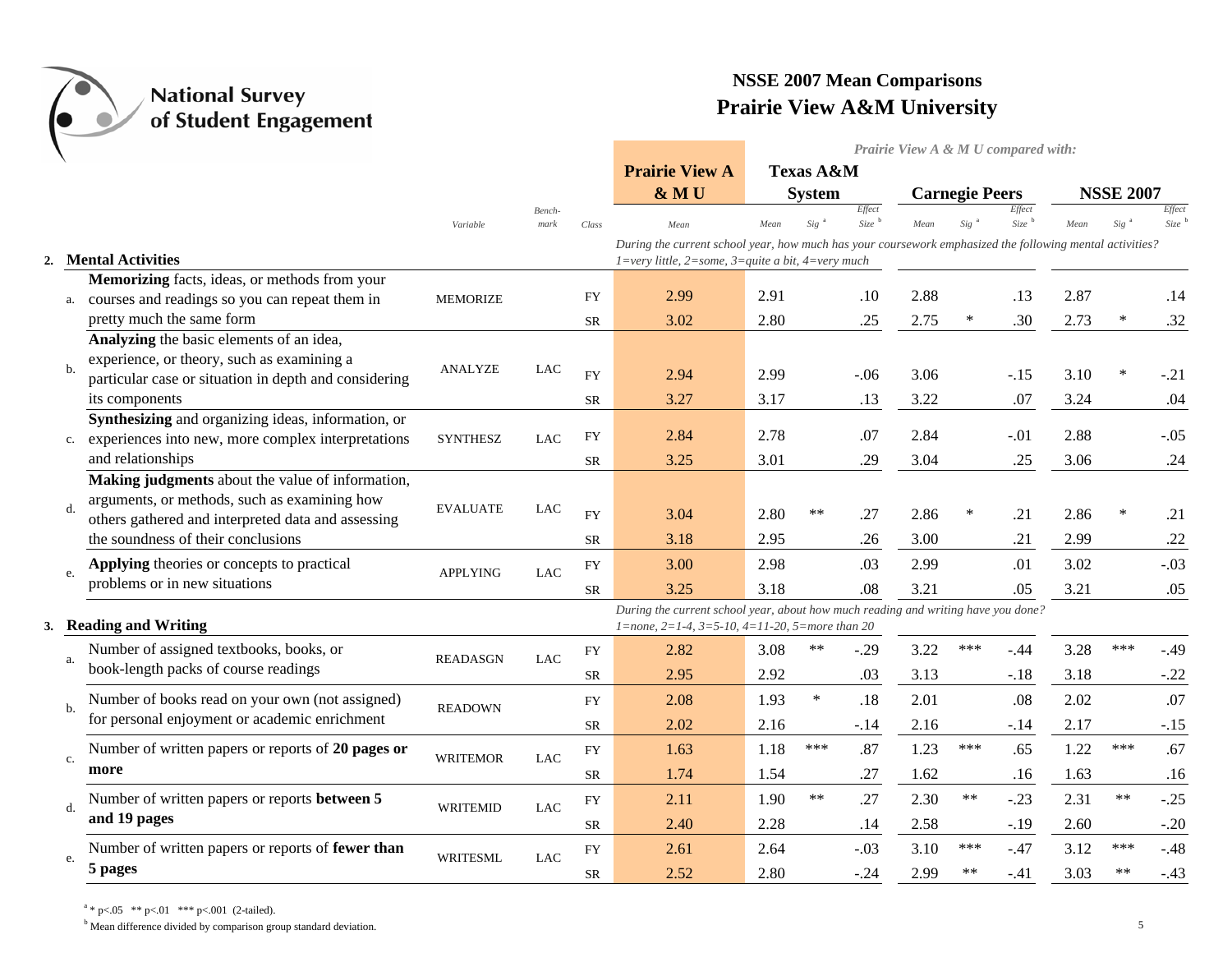

*Prairie View A & M U compared with:*

|    |                                                                                                |                 |                |                        | <b>Prairie View A</b>                                                                                            |      | <b>Texas A&amp;M</b> |                               |      |                       |                             |      |                  |                             |
|----|------------------------------------------------------------------------------------------------|-----------------|----------------|------------------------|------------------------------------------------------------------------------------------------------------------|------|----------------------|-------------------------------|------|-----------------------|-----------------------------|------|------------------|-----------------------------|
|    |                                                                                                |                 |                |                        | & MU                                                                                                             |      | <b>System</b>        |                               |      | <b>Carnegie Peers</b> |                             |      | <b>NSSE 2007</b> |                             |
|    |                                                                                                | Variable        | Bench-<br>mark | Class                  | Mean                                                                                                             | Mean | Sig                  | Effect<br>$Size$ <sup>b</sup> | Mean | Sig                   | Effect<br>Size <sup>b</sup> | Mean | Sig              | Effect<br>Size <sup>b</sup> |
|    | 4. Problem Sets                                                                                |                 |                |                        | In a typical week, how many homework problem sets do you complete?<br>1=none, 2=1-2, 3=3-4, 4=5-6, 5=more than 6 |      |                      |                               |      |                       |                             |      |                  |                             |
|    | Number of problem sets that take you more than an                                              |                 |                | <b>FY</b>              | 2.55                                                                                                             | 2.65 |                      | $-.09$                        | 2.62 |                       | $-.07$                      | 2.65 |                  | $-.09$                      |
|    | a.<br>hour to complete                                                                         | <b>PROBSETA</b> |                | <b>SR</b>              | 2.72                                                                                                             | 2.63 |                      | .08                           | 2.58 |                       | .12                         | 2.56 |                  | .14                         |
|    | Number of problem sets that take you less than an                                              | <b>PROBSETB</b> |                | <b>FY</b>              | 2.59                                                                                                             | 2.62 |                      | $-.03$                        | 2.78 | $\ast$                | $-.17$                      | 2.72 |                  | $-.11$                      |
|    | b.<br>hour to complete                                                                         |                 |                | <b>SR</b>              | 2.30                                                                                                             | 2.33 |                      | $-.03$                        | 2.39 |                       | $-.07$                      | 2.33 |                  | $-.02$                      |
| 5. | <b>Examinations</b>                                                                            |                 |                |                        | $1 = very$ little to $7 = very$ much                                                                             |      |                      |                               |      |                       |                             |      |                  |                             |
|    | Mark the box that best represents the extent to                                                |                 |                | <b>FY</b>              | 5.40                                                                                                             | 5.55 |                      | $-.13$                        | 5.35 |                       | .04                         | 5.45 |                  | $-.04$                      |
|    | which your examinations during the current school<br>year challenged you to do your best work. | <b>EXAMS</b>    |                | <b>SR</b>              | 5.41                                                                                                             | 5.54 |                      | $-.10$                        | 5.43 |                       | $-.01$                      | 5.42 |                  | .00                         |
|    |                                                                                                |                 |                |                        | During the current school year, about how often have you done each of the following?                             |      |                      |                               |      |                       |                             |      |                  |                             |
| 6. | <b>Additional Collegiate Experiences</b>                                                       |                 |                |                        | 1=never, 2=sometimes, 3=often, 4=very often                                                                      |      |                      |                               |      |                       |                             |      |                  |                             |
|    | Attended an art exhibit, play, dance, music, theatre<br>a.                                     | ATDART07        |                | <b>FY</b>              | 2.67                                                                                                             | 2.11 | ***                  | .64                           | 2.22 | ***                   | .49                         | 2.26 | ***              | .45                         |
|    | or other performance                                                                           |                 |                | SR                     | 2.29                                                                                                             | 1.92 | $\ast$               | .43                           | 2.04 |                       | .27                         | 2.11 |                  | .19                         |
|    | Exercised or participated in physical fitness<br>b.                                            | EXRCSE05        |                | <b>FY</b>              | 2.60                                                                                                             | 2.93 | ***                  | $-.35$                        | 2.74 |                       | $-.14$                      | 2.82 | $**$             | $-.22$                      |
|    | activities                                                                                     |                 |                | SR                     | 2.67                                                                                                             | 2.58 |                      | .08                           | 2.60 |                       | .06                         | 2.70 |                  | $-.03$                      |
|    | Participated in activities to enhance your<br>$\mathbf{c}$ .                                   | WORSHP05        |                | <b>FY</b>              | 2.61                                                                                                             | 2.35 | $***$                | .24                           | 1.99 | ***                   | .58                         | 2.11 | ***              | .45                         |
|    | spirituality (worship, meditation, prayer, etc.)                                               |                 |                | SR                     | 2.43                                                                                                             | 2.37 |                      | .05                           | 2.11 |                       | .29                         | 2.18 |                  | .22                         |
|    | Examined the strengths and weaknesses of your<br>d.                                            | <b>OWNVIEW</b>  |                | <b>FY</b>              | 2.50                                                                                                             | 2.56 |                      | $-.06$                        | 2.52 |                       | $-.02$                      | 2.58 |                  | $-.08$                      |
|    | own views on a topic or issue                                                                  |                 |                | SR                     | 2.63                                                                                                             | 2.65 |                      | $-.02$                        | 2.66 |                       | $-.03$                      | 2.70 |                  | $-.07$                      |
|    | Tried to better understand someone else's views by                                             |                 |                |                        | 2.77                                                                                                             | 2.70 |                      | .07                           | 2.71 |                       |                             | 2.74 |                  | .03                         |
|    | imagining how an issue looks from his or her<br>e.<br>perspective                              | <b>OTHRVIEW</b> |                | <b>FY</b><br><b>SR</b> | 2.93                                                                                                             | 2.77 |                      | .19                           | 2.82 |                       | .06<br>.13                  | 2.83 |                  |                             |
|    | Learned something that changed the way you                                                     |                 |                | ${\rm FY}$             | 2.97                                                                                                             | 2.77 | $***$                | .24                           | 2.79 | $\ast$                | .21                         | 2.82 | $\ast$           | .11<br>$\overline{.18}$     |
|    | understand an issue or concept                                                                 | <b>CHNGVIEW</b> |                | SR                     | 2.83                                                                                                             | 2.82 |                      | .02                           | 2.87 |                       | $-.05$                      | 2.89 |                  | $-.06$                      |
|    |                                                                                                |                 |                |                        | Which of the following have you done or do you plan to do before you graduate from your institution?             |      |                      |                               |      |                       |                             |      |                  |                             |
|    |                                                                                                |                 |                |                        | (Recoded: 0=have not decided, do not plan to do, plan to do; 1=done. Thus, the mean is the proportion            |      |                      |                               |      |                       |                             |      |                  |                             |
|    | 7. Enriching Educational Experiences                                                           |                 |                |                        | responding "done" among all valid respondents.)                                                                  |      |                      |                               |      |                       |                             |      |                  |                             |
|    | Practicum, internship, field experience, co-op<br>a.                                           | <b>INTERN04</b> | <b>EEE</b>     | <b>FY</b>              | .11                                                                                                              | .08  |                      | .10                           | .07  |                       | .15                         | .07  |                  | .12                         |
|    | experience, or clinical assignment                                                             |                 |                | SR                     | .49                                                                                                              | .49  |                      | .01                           | .53  |                       | $-.08$                      | .56  |                  | $-.15$                      |

 $a * p < .05$  \*\*  $p < .01$  \*\*\*  $p < .001$  (2-tailed).

<sup>b</sup> Mean difference divided by comparison group standard deviation. 6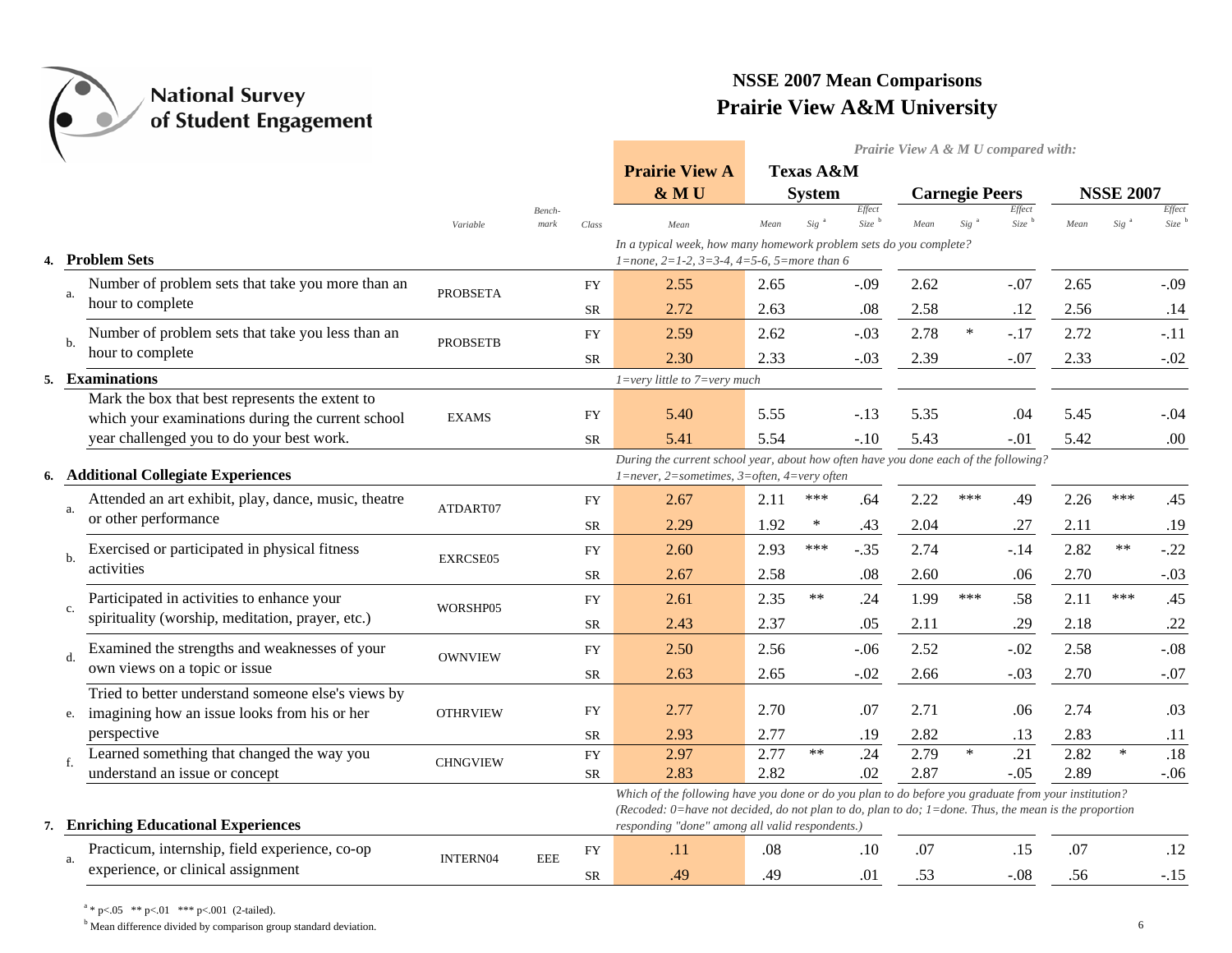

*Prairie View A & M U compared with:*

|             |                                                                                                       |               |                |            | <b>Prairie View A</b>                                                                                                                                                                                 |               | <b>Texas A&amp;M</b> |                             |                       |                    |                             |                  |                  |                             |
|-------------|-------------------------------------------------------------------------------------------------------|---------------|----------------|------------|-------------------------------------------------------------------------------------------------------------------------------------------------------------------------------------------------------|---------------|----------------------|-----------------------------|-----------------------|--------------------|-----------------------------|------------------|------------------|-----------------------------|
|             |                                                                                                       |               |                |            | & MU                                                                                                                                                                                                  | <b>System</b> |                      |                             | <b>Carnegie Peers</b> |                    |                             | <b>NSSE 2007</b> |                  |                             |
|             |                                                                                                       | Variable      | Bench-<br>mark | Class      | Mean                                                                                                                                                                                                  | Mean          | $Sig^{-a}$           | Effect<br>Size <sup>b</sup> | Mean                  | $Sig$ <sup>a</sup> | Effect<br>Size <sup>b</sup> | Mean             | Sig <sup>a</sup> | Effect<br>Size <sup>b</sup> |
| b.          | Community service or volunteer work                                                                   | VOLNTR04      | <b>EEE</b>     | <b>FY</b>  | .33                                                                                                                                                                                                   | .52           | ***                  | $-.37$                      | .36                   |                    | $-.06$                      | .40              |                  | $-.14$                      |
|             |                                                                                                       |               |                | ${\rm SR}$ | .72                                                                                                                                                                                                   | .63           |                      | .19                         | .59                   |                    | .28                         | .63              |                  | .20                         |
| c.          | Participate in a learning community or some other<br>formal program where groups of students take two | LRNCOM04      | <b>EEE</b>     | <b>FY</b>  | .13                                                                                                                                                                                                   | .23           | ***                  | $-.24$                      | .17                   |                    | $-.12$                      | .16              |                  | $-.10$                      |
|             | or more classes together                                                                              |               |                | <b>SR</b>  | .40                                                                                                                                                                                                   | .29           |                      | .24                         | .27                   |                    | .29                         | .27              |                  | .29                         |
| d.          | Work on a research project with a faculty member<br>outside of course or program requirements         | RESRCH04      | <b>SFI</b>     | <b>FY</b>  | .10                                                                                                                                                                                                   | .05           |                      | .21                         | .05                   | $\ast$             | .25                         | .05              | $\ast$           | .24                         |
|             |                                                                                                       |               |                | SR         | .23                                                                                                                                                                                                   | .17           |                      | .16                         | .17                   |                    | .17                         | .20              |                  | .08                         |
| e.          | Foreign language coursework                                                                           | FORLNG04      | <b>EEE</b>     | <b>FY</b>  | .11                                                                                                                                                                                                   | .10           |                      | .01                         | .20                   | ***                | $-.24$                      | .25              | ***              | $-.32$                      |
|             |                                                                                                       |               |                | <b>SR</b>  | .23                                                                                                                                                                                                   | .26           |                      | $-.06$                      | .36                   |                    | $-.26$                      | .42              | $***$            | $-.39$                      |
| f.          | Study abroad                                                                                          | STDABR04      | <b>EEE</b>     | <b>FY</b>  | .07                                                                                                                                                                                                   | .02           | $\ast$               | .37                         | .02                   | $\ast$             | .34                         | .02              | $\ast$           | .32                         |
|             |                                                                                                       |               |                | <b>SR</b>  | .09                                                                                                                                                                                                   | .09           |                      | .00                         | .12                   |                    | $-.08$                      | .16              |                  | $-.19$                      |
| g.          | Independent study or self-designed major                                                              | INDSTD04      | <b>EEE</b>     | <b>FY</b>  | .15                                                                                                                                                                                                   | .04           | ***                  | .61                         | .03                   | ***                | .73                         | .03              | ***              | .72                         |
|             |                                                                                                       |               |                | <b>SR</b>  | .21                                                                                                                                                                                                   | .14           |                      | .21                         | .17                   |                    | .11                         | .19              |                  | .05                         |
| h.          | Culminating senior experience (capstone course,                                                       | SNRX04        | <b>EEE</b>     | ${\rm FY}$ | .06                                                                                                                                                                                                   | .01           | $\ast$               | .45                         | .01                   | $\ast$             | .36                         | .01              | $\ast$           | .37                         |
|             | senior project or thesis, comprehensive exam, etc.)                                                   |               |                | <b>SR</b>  | .23                                                                                                                                                                                                   | .26           |                      | $-.07$                      | .33                   |                    | $-.20$                      | .36              |                  | $-.26$                      |
|             | 8. Quality of Relationships                                                                           |               |                |            | Mark the box that best represents the quality of your relationships with people at your institution.<br>1=unfriendly, unsupportive, sense of alienation to 7=friendly, supportive, sense of belonging |               |                      |                             |                       |                    |                             |                  |                  |                             |
| a.          | Relationships with other students                                                                     | <b>ENVSTU</b> | <b>SCE</b>     | <b>FY</b>  | 5.45                                                                                                                                                                                                  | 5.81          | $***$                | $-.28$                      | 5.51                  |                    | $-.05$                      | 5.58             |                  | $-.10$                      |
|             |                                                                                                       |               |                | SR         | 5.63                                                                                                                                                                                                  | 5.88          |                      | $-.20$                      | 5.67                  |                    | $-.03$                      | 5.68             |                  | $-.04$                      |
|             |                                                                                                       |               |                |            | 1=unavailable, unhelpful, unsympathetic to 7=available, helpful, sympathetic                                                                                                                          |               |                      |                             |                       |                    |                             |                  |                  |                             |
| b.          | Relationships with faculty members                                                                    | <b>ENVFAC</b> | <b>SCE</b>     | ${\rm FY}$ | 5.15                                                                                                                                                                                                  | 5.12          |                      | .02                         | 5.27                  |                    | $-.09$                      | 5.29             |                  | $-.11$                      |
|             |                                                                                                       |               |                | <b>SR</b>  | 5.00                                                                                                                                                                                                  | 5.54          | **                   | $-.42$                      | 5.52                  | $***$              | $-.40$                      | 5.52             | $***$            | $-.40$                      |
|             |                                                                                                       |               |                |            | 1=unhelpful, inconsiderate, rigid to 7=helpful, considerate, flexible                                                                                                                                 |               |                      |                             |                       |                    |                             |                  |                  |                             |
| $c_{\cdot}$ | Relationships with administrative personnel and                                                       | <b>ENVADM</b> | <b>SCE</b>     | ${\rm FY}$ | 4.82                                                                                                                                                                                                  | 4.80          |                      | .01                         | 4.69                  |                    | .09                         | 4.72             |                  | .06                         |
|             | offices                                                                                               |               |                | SR         | 4.84                                                                                                                                                                                                  | 4.89          |                      | $-.04$                      | 4.62                  |                    | .13                         | 4.60             |                  | .14                         |

<sup>&</sup>lt;sup>b</sup> Mean difference divided by comparison group standard deviation. 7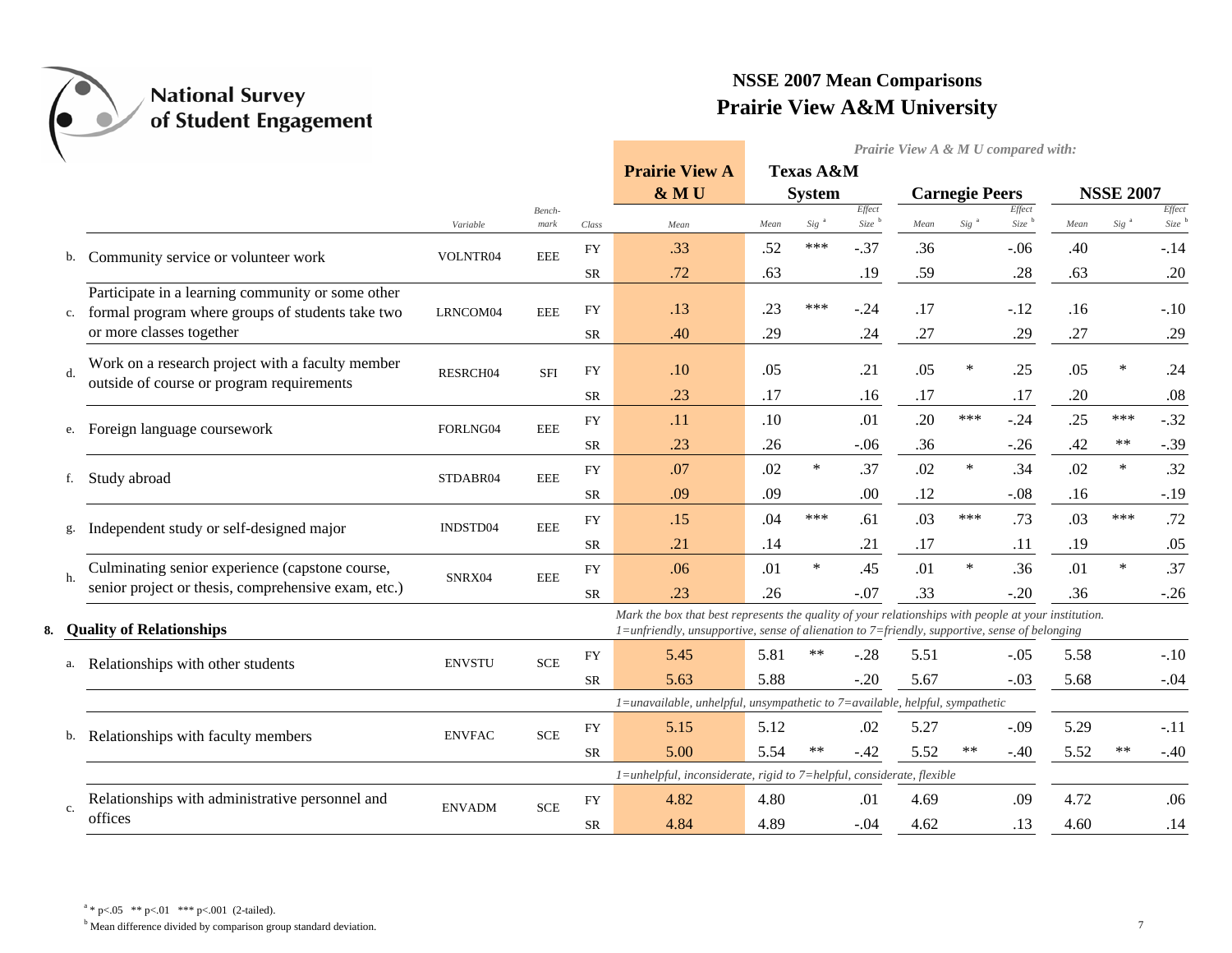

|                                                                                                 |                 |                |            |                                                                                                                                                                                                                                 |      |                      |                             | Prairie View A & M U compared with: |                       |                             |      |                  |                             |
|-------------------------------------------------------------------------------------------------|-----------------|----------------|------------|---------------------------------------------------------------------------------------------------------------------------------------------------------------------------------------------------------------------------------|------|----------------------|-----------------------------|-------------------------------------|-----------------------|-----------------------------|------|------------------|-----------------------------|
|                                                                                                 |                 |                |            | <b>Prairie View A</b>                                                                                                                                                                                                           |      | <b>Texas A&amp;M</b> |                             |                                     |                       |                             |      |                  |                             |
|                                                                                                 |                 |                |            | & MU                                                                                                                                                                                                                            |      | <b>System</b>        |                             |                                     | <b>Carnegie Peers</b> |                             |      | <b>NSSE 2007</b> |                             |
|                                                                                                 | Variable        | Bench-<br>mark | Class      | Mean                                                                                                                                                                                                                            | Mean | $Sig^a$              | Effect<br>Size <sup>b</sup> | Mean                                | Sig <sup>a</sup>      | Effect<br>Size <sup>b</sup> | Mean | $Sig^a$          | Effect<br>Size <sup>b</sup> |
| 9. Time Usage                                                                                   |                 |                |            | About how many hours do you spend in a typical 7-day week doing each of the following?<br>1=0 hrs/wk, 2=1-5 hrs/wk, 3=6-10 hrs/wk, 4=11-15 hrs/wk, 5=16-20 hrs/wk, 6=21-25 hrs/wk, 7=26-30 hrs/wk,<br>$8 = more than 30 hrs/wk$ |      |                      |                             |                                     |                       |                             |      |                  |                             |
| Preparing for class (studying, reading, writing,                                                |                 |                |            |                                                                                                                                                                                                                                 |      |                      |                             |                                     |                       |                             |      |                  |                             |
| doing homework or lab work, analyzing data,<br>a.                                               | ACADPR01        | <b>LAC</b>     | <b>FY</b>  | 3.44                                                                                                                                                                                                                            | 4.12 | ***                  | $-.40$                      | 3.90                                | ***                   | $-.29$                      | 4.12 | ***              | $-.42$                      |
| rehearsing, and other academic activities)                                                      |                 |                | <b>SR</b>  | 4.02                                                                                                                                                                                                                            | 3.98 |                      | .03                         | 4.01                                |                       | .01                         | 4.15 |                  | $-.07$                      |
| Working for pay on campus<br>b.                                                                 | WORKON01        |                | <b>FY</b>  | 1.99                                                                                                                                                                                                                            | 1.55 | $***$                | .33                         | 1.57                                | $***$                 | .34                         | 1.61 | $\ast$           | .30                         |
|                                                                                                 |                 |                | <b>SR</b>  | 2.75                                                                                                                                                                                                                            | 1.86 | $\ast$               | .52                         | 1.72                                | $***$                 | .69                         | 1.88 | ∗                | .55                         |
|                                                                                                 | WORKOF01        |                | ${\rm FY}$ | 1.83                                                                                                                                                                                                                            | 2.04 |                      | $-.11$                      | 2.47                                | ***                   | $-.28$                      | 2.22 | $**$             | $-.18$                      |
| Working for pay off campus<br>c.                                                                |                 |                | SR         | 3.52                                                                                                                                                                                                                            | 3.64 |                      | $-.04$                      | 4.08                                |                       | $-.20$                      | 3.61 |                  | $-.03$                      |
| Participating in co-curricular activities<br>(organizations, campus publications, student<br>d. |                 |                |            |                                                                                                                                                                                                                                 |      |                      |                             |                                     |                       |                             |      |                  |                             |
| government, fraternity or sorority, intercollegiate or                                          | COCURR01        | <b>EEE</b>     | <b>FY</b>  | 2.56                                                                                                                                                                                                                            | 2.55 |                      | .01                         | 2.16                                | $***$                 | .27                         | 2.31 |                  | .16                         |
| intramural sports, etc.)                                                                        |                 |                | <b>SR</b>  | 2.93                                                                                                                                                                                                                            | 2.15 | $\ast$               | .50                         | 2.00                                | $***$                 | .63                         | 2.17 | $\ast$           | .50                         |
| Relaxing and socializing (watching TV,<br>e.                                                    | SOCIAL05        |                | <b>FY</b>  | 3.94                                                                                                                                                                                                                            | 3.58 | $\ast$               | .23                         | 3.77                                |                       | .10                         | 3.75 |                  | .12                         |
| partying, etc.)                                                                                 |                 |                | <b>SR</b>  | 3.41                                                                                                                                                                                                                            | 3.32 |                      | .06                         | 3.39                                |                       | .01                         | 3.47 |                  | $-.04$                      |
| Providing care for dependents living with you                                                   | CAREDE01        |                | <b>FY</b>  | 1.63                                                                                                                                                                                                                            | 1.43 |                      | .16                         | 1.72                                |                       | $-.06$                      | 1.61 |                  | .02                         |
| (parents, children, spouse, etc.)                                                               |                 |                | <b>SR</b>  | 2.80                                                                                                                                                                                                                            | 2.88 |                      | $-.03$                      | 2.58                                |                       | .09                         | 2.30 |                  | .22                         |
| Commuting to class (driving, walking, etc.)                                                     | <b>COMMUTE</b>  |                | ${\rm FY}$ | 3.32                                                                                                                                                                                                                            | 2.25 | ***                  | 1.19                        | 2.20                                | ***                   | 1.08                        | 2.14 | ***              | 1.20                        |
| g.                                                                                              |                 |                | <b>SR</b>  | 3.11                                                                                                                                                                                                                            | 2.41 | ∗                    | .67                         | 2.41                                | ∗                     | .67                         | 2.30 | $***$            | .81                         |
| 10. Institutional Environment                                                                   |                 |                |            | To what extent does your institution emphasize each of the following?<br>$1 = \text{very little}, 2 = \text{some}, 3 = \text{quite a bit}, 4 = \text{very much}$                                                                |      |                      |                             |                                     |                       |                             |      |                  |                             |
| Spending significant amounts of time studying and<br>a.                                         | <b>ENVSCHOL</b> | $_{\rm LAC}$   | <b>FY</b>  | 3.13                                                                                                                                                                                                                            | 3.17 |                      | $-.06$                      | 3.07                                |                       | .07                         | 3.13 |                  | $-.01$                      |
| on academic work                                                                                |                 |                | <b>SR</b>  | 3.00                                                                                                                                                                                                                            | 3.11 |                      | $-.14$                      | 3.08                                |                       | $-.11$                      | 3.12 |                  | $-.15$                      |
| Providing the support you need to help you succeed                                              | <b>ENVSUPRT</b> | <b>SCE</b>     | <b>FY</b>  | 2.93                                                                                                                                                                                                                            | 3.07 | $\ast$               | $-.18$                      | 3.04                                |                       | $-.14$                      | 3.08 | $\ast$           | $-.19$                      |
| academically                                                                                    |                 |                | SR         | 3.00                                                                                                                                                                                                                            | 2.96 |                      | .05                         | 2.92                                |                       | .09                         | 2.93 |                  | .08                         |
| Encouraging contact among students from different                                               | <b>ENVDIVRS</b> | <b>EEE</b>     | <b>FY</b>  | 2.54                                                                                                                                                                                                                            | 2.71 | $\ast$               | $-.17$                      | 2.65                                |                       | $-.12$                      | 2.66 |                  | $-.12$                      |
| economic, social, and racial or ethnic backgrounds                                              |                 |                | SR         | 2.70                                                                                                                                                                                                                            | 2.54 |                      | .17                         | 2.47                                |                       | .24                         | 2.45 |                  | .26                         |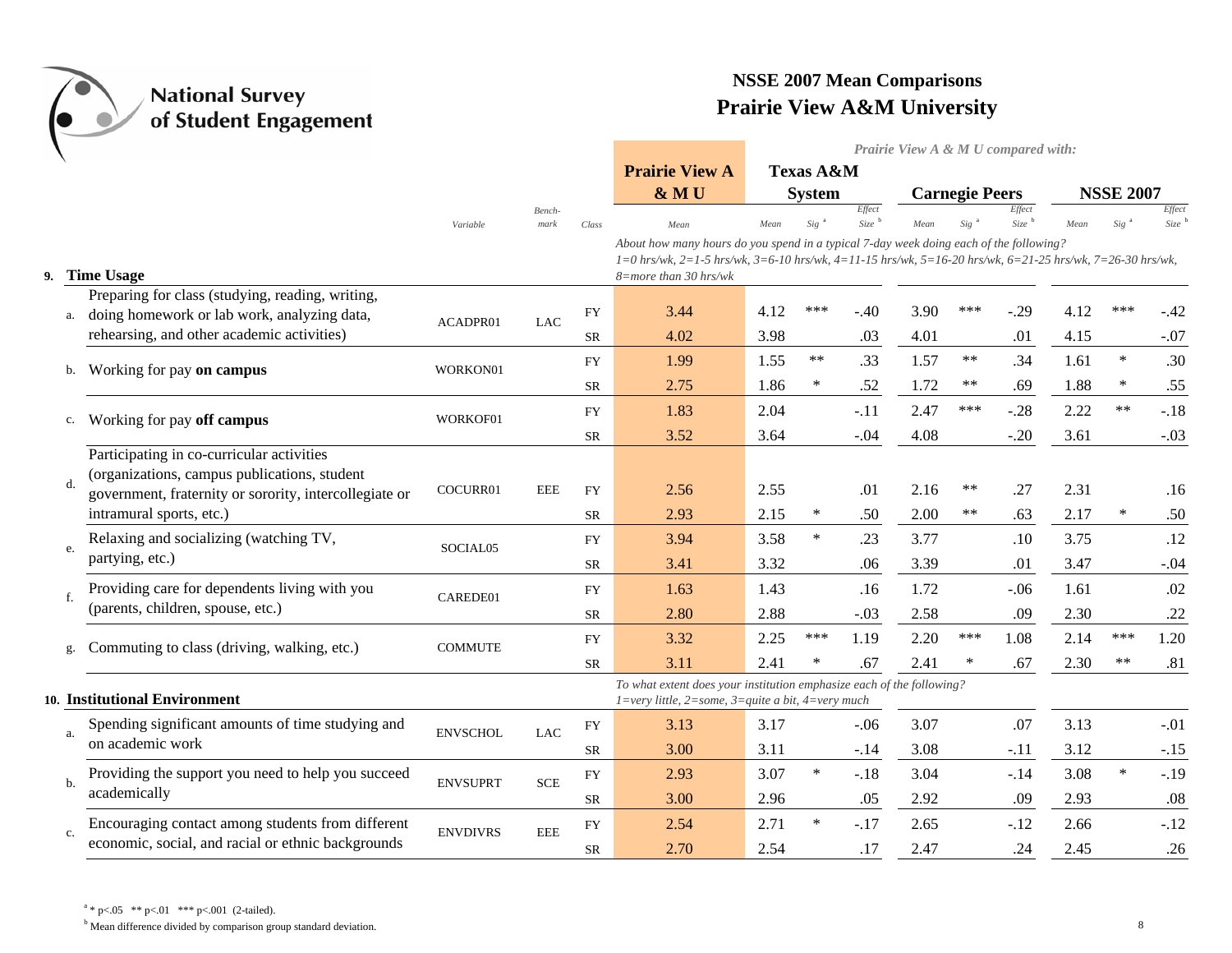

*Prairie View A & M U compared with:*

|    |                                                                                                               |                 |                |                 | <b>Prairie View A</b><br>& MU                                                                                                                                                                                           |              | Texas A&M<br><b>System</b> |                             |              | <b>Carnegie Peers</b> |                             |              | <b>NSSE 2007</b> |                |
|----|---------------------------------------------------------------------------------------------------------------|-----------------|----------------|-----------------|-------------------------------------------------------------------------------------------------------------------------------------------------------------------------------------------------------------------------|--------------|----------------------------|-----------------------------|--------------|-----------------------|-----------------------------|--------------|------------------|----------------|
|    |                                                                                                               | Variable        | Bench-<br>mark | Class           | Mean                                                                                                                                                                                                                    | Mean         | $Sig^a$                    | Effect<br>Size <sup>b</sup> | Mean         | Sig <sup>a</sup>      | Effect<br>Size <sup>b</sup> | Mean         | Sig <sup>a</sup> | Effect<br>Size |
|    | Helping you cope with your non-academic                                                                       |                 | <b>SCE</b>     | <b>FY</b>       | 2.46                                                                                                                                                                                                                    | 2.32         |                            | .15                         | 2.21         | **                    | .27                         | 2.21         | $***$            | .27            |
|    | responsibilities (work, family, etc.)                                                                         | <b>ENVNACAD</b> |                | SR              | 2.37                                                                                                                                                                                                                    | 2.07         |                            | .32                         | 1.96         | ∗                     | .45                         | 1.95         | ∗                | .46            |
|    | Providing the support you need to thrive socially                                                             | <b>ENVSOCAL</b> | <b>SCE</b>     | ${\rm FY}$      | 2.56                                                                                                                                                                                                                    | 2.59         |                            | $-.04$                      | 2.44         |                       | .13                         | 2.45         |                  | .12            |
| e. |                                                                                                               |                 |                | SR              | 2.64                                                                                                                                                                                                                    | 2.34         | $\ast$                     | .31                         | 2.18         | ***                   | .50                         | 2.20         | $***$            | .47            |
|    | Attending campus events and activities (special<br>speakers, cultural performances, athletic<br>events, etc.) | <b>ENVEVENT</b> |                | <b>FY</b><br>SR | 2.91<br>2.91                                                                                                                                                                                                            | 2.99<br>2.66 |                            | $-.09$<br>.25               | 2.79<br>2.53 | $***$                 | .13<br>.40                  | 2.87<br>2.63 | ∗                | .05<br>.30     |
|    |                                                                                                               |                 |                | <b>FY</b>       | 3.14                                                                                                                                                                                                                    | 3.33         | $***$                      | $-.25$                      | 3.30         | $\ast$                | $-.20$                      | 3.32         | $***$            | $-.23$         |
| g. | Using computers in academic work                                                                              | <b>ENVCOMPT</b> |                | SR              | 3.45                                                                                                                                                                                                                    | 3.47         |                            | $-.02$                      | 3.46         |                       | $-.01$                      | 3.47         |                  | $-.02$         |
|    | 11. Educational and Personal Growth                                                                           |                 |                |                 | To what extent has your experience at this institution contributed to your knowledge, skills, and personal<br>development in the following areas?<br>$1 = very$ little, $2 = some$ , $3 = quite$ a bit, $4 = very$ much |              |                            |                             |              |                       |                             |              |                  |                |
| a. | Acquiring a broad general education                                                                           | <b>GNGENLED</b> |                | <b>FY</b>       | 3.02                                                                                                                                                                                                                    | 3.14         |                            | $-.16$                      | 3.14         | $\ast$                | $-.16$                      | 3.17         | $\ast$           | $-.19$         |
|    |                                                                                                               |                 |                | ${\rm SR}$      | 3.14                                                                                                                                                                                                                    | 3.27         |                            | $-.17$                      | 3.25         |                       | $-.14$                      | 3.27         |                  | $-.17$         |
| b. | Acquiring job or work-related knowledge                                                                       | <b>GNWORK</b>   |                | <b>FY</b>       | 2.77                                                                                                                                                                                                                    | 2.81         |                            | $-.04$                      | 2.74         |                       | .03                         | 2.76         |                  | .01            |
|    | and skills                                                                                                    |                 |                | <b>SR</b>       | 3.05                                                                                                                                                                                                                    | 3.18         |                            | $-.15$                      | 3.09         |                       | $-.05$                      | 3.06         |                  | $-.01$         |
| c. | Writing clearly and effectively                                                                               | <b>GNWRITE</b>  |                | ${\rm FY}$      | 2.82                                                                                                                                                                                                                    | 2.74         |                            | .09                         | 3.02         | $***$                 | $-.23$                      | 3.00         | $\ast$           | $-.21$         |
|    |                                                                                                               |                 |                | <b>SR</b>       | 3.09                                                                                                                                                                                                                    | 3.02         |                            | .08                         | 3.10         |                       | $-.01$                      | 3.10         |                  | $-.01$         |
| d. | Speaking clearly and effectively                                                                              | <b>GNSPEAK</b>  |                | FY              | 2.94                                                                                                                                                                                                                    | 2.69         | ***                        | .26                         | 2.84         |                       | .11                         | 2.79         | $\ast$           | .16            |
|    |                                                                                                               |                 |                | ${\rm SR}$      | 3.11                                                                                                                                                                                                                    | 2.98         |                            | .15                         | 3.01         |                       | .11                         | 2.99         |                  | .14            |
| e. | Thinking critically and analytically                                                                          | <b>GNANALY</b>  |                | <b>FY</b>       | 3.08                                                                                                                                                                                                                    | 3.18         |                            | $-.12$                      | 3.17         |                       | $-.11$                      | 3.20         |                  | $-.15$         |
|    |                                                                                                               |                 |                | SR              | 3.20                                                                                                                                                                                                                    | 3.35         |                            | $-.19$                      | 3.33         |                       | $-.16$                      | 3.36         |                  | $-.20$         |
| f. | Analyzing quantitative problems                                                                               | <b>GNQUANT</b>  |                | <b>FY</b>       | 2.88                                                                                                                                                                                                                    | 2.98         |                            | $-.11$                      | 2.87         |                       | .01                         | 2.90         |                  | $-.02$         |
|    |                                                                                                               |                 |                | SR              | 2.91                                                                                                                                                                                                                    | 3.13         |                            | $-.25$                      | 3.02         |                       | $-.12$                      | 3.03         |                  | $-.14$         |
|    | Using computing and information technology                                                                    | <b>GNCMPTS</b>  |                | <b>FY</b>       | 3.06                                                                                                                                                                                                                    | 3.08         |                            | $-.02$                      | 2.99         |                       | .07                         | 3.00         |                  | .07            |
|    |                                                                                                               |                 |                | SR              | 3.11                                                                                                                                                                                                                    | 3.30         |                            | $-.22$                      | 3.20         |                       | $-.10$                      | 3.19         |                  | $-.09$         |
| h. | Working effectively with others                                                                               | <b>GNOTHERS</b> |                | <b>FY</b>       | 2.90                                                                                                                                                                                                                    | 3.03         |                            | $-.15$                      | 2.97         |                       | $-.08$                      | 2.97         |                  | $-.08$         |
|    |                                                                                                               |                 |                | <b>SR</b>       | 3.18                                                                                                                                                                                                                    | 3.25         |                            | $-.08$                      | 3.18         |                       | .00                         | 3.17         |                  | .01            |

 $a * p < .05$  \*\*  $p < .01$  \*\*\*  $p < .001$  (2-tailed).

<sup>b</sup> Mean difference divided by comparison group standard deviation. 9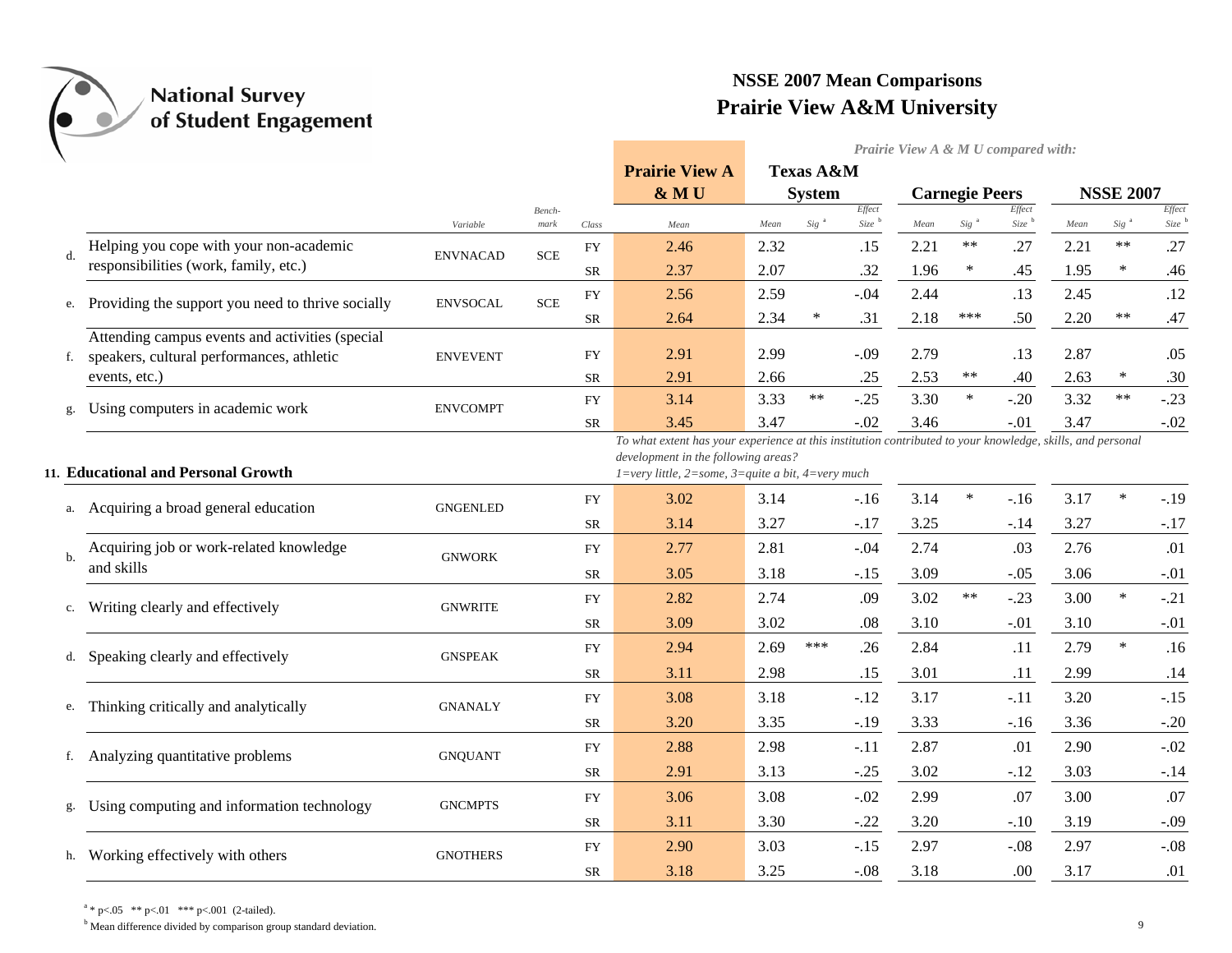

*Prairie View A & M U compared with:*

|     |                                                             |                 |                |            | <b>Prairie View A</b>                                                            |              | <b>Texas A&amp;M</b> |                               |              |                       |                             |              |                  |                             |
|-----|-------------------------------------------------------------|-----------------|----------------|------------|----------------------------------------------------------------------------------|--------------|----------------------|-------------------------------|--------------|-----------------------|-----------------------------|--------------|------------------|-----------------------------|
|     |                                                             |                 |                |            | & MU                                                                             |              | <b>System</b>        |                               |              | <b>Carnegie Peers</b> |                             |              | <b>NSSE 2007</b> |                             |
|     |                                                             | Variable        | Bench-<br>mark | Class      | Mean                                                                             | Mean         | Sig <sup>a</sup>     | Effect<br>$Size$ <sup>b</sup> | Mean         | Sig <sup>a</sup>      | Effect<br>Size <sup>b</sup> | Mean         | Sig <sup>a</sup> | Effect<br>Size <sup>b</sup> |
| i.  | Voting in local, state, or national elections               | <b>GNCITIZN</b> |                | ${\rm FY}$ | 2.78                                                                             | 2.19         | ***                  | .59                           | 2.06         | ***                   | .72                         | 2.03         | ***              | .76                         |
|     |                                                             |                 |                | <b>SR</b>  | 2.49                                                                             | 2.19         |                      | .29                           | 2.07         | $***$                 | .41                         | 2.06         | $***$            | .42                         |
|     | Learning effectively on your own                            | <b>GNINQ</b>    |                | <b>FY</b>  | 2.99                                                                             | 2.97         |                      | .03                           | 2.87         |                       | .15                         | 2.90         |                  | .12                         |
|     |                                                             |                 |                | SR         | 3.27                                                                             | 3.08         |                      | .22                           | 3.00         | $\ast$                | .31                         | 3.02         |                  | .29                         |
| k.  | Understanding yourself                                      | <b>GNSELF</b>   |                | <b>FY</b>  | 2.90                                                                             | 2.84         |                      | .07                           | 2.76         |                       | .15                         | 2.76         |                  | .15                         |
|     |                                                             |                 |                | <b>SR</b>  | 3.09                                                                             | 2.87         |                      | .22                           | 2.81         |                       | .28                         | 2.83         |                  | .27                         |
|     | Understanding people of other racial and ethnic             | <b>GNDIVERS</b> |                | <b>FY</b>  | 2.72                                                                             | 2.64         |                      | .07                           | 2.64         |                       | .08                         | 2.61         |                  | .11                         |
|     | backgrounds                                                 |                 |                | SR         | 3.09                                                                             | 2.62         | $***$                | .47                           | 2.62         | $***$                 | .47                         | 2.59         | ***              | .51                         |
|     | m. Solving complex real-world problems                      | <b>GNPROBSV</b> |                | <b>FY</b>  | 2.83                                                                             | 2.74         |                      | $.10$                         | 2.61         | $***$                 | .23                         | 2.63         | $***$            | .22                         |
|     |                                                             |                 |                | SR         | 2.91                                                                             | 2.85         |                      | .06                           | 2.74         |                       | .18                         | 2.75         |                  | .17                         |
| n.  | Developing a personal code of values and ethics             | <b>GNETHICS</b> |                | ${\rm FY}$ | 2.72                                                                             | 2.84         |                      | $-.12$                        | 2.65         |                       | .07                         | 2.67         |                  | .05                         |
|     |                                                             |                 |                | <b>SR</b>  | 2.91                                                                             | 2.86         |                      | .05                           | 2.71         |                       | .20                         | 2.72         |                  | .19                         |
| 0.  | Contributing to the welfare of your community               | <b>GNCOMMUN</b> |                | <b>FY</b>  | 2.63                                                                             | 2.62         |                      | .01                           | 2.42         | $***$                 | .22                         | 2.46         | $\ast$           | .18                         |
|     |                                                             |                 |                | <b>SR</b>  | 2.75                                                                             | 2.63         |                      | .12                           | 2.47         |                       | .28                         | 2.49         |                  | .25                         |
| p.  | Developing a deepened sense of spirituality                 | <b>GNSPIRIT</b> |                | <b>FY</b>  | 2.78                                                                             | 2.31         | ***                  | .43                           | 2.13         | ***                   | .61                         | 2.16         | ***              | .57                         |
|     |                                                             |                 |                | SR         | 2.49                                                                             | 2.10         | $\ast$               | .36                           | 1.97         | $***$                 | .49                         | 2.00         | $\ast$           | .45                         |
|     | 12. Academic Advising                                       |                 |                |            | $1 = poor$ , $2 = fair$ , $3 = good$ , $4 = excellent$                           |              |                      |                               |              |                       |                             |              |                  |                             |
|     | Overall, how would you evaluate the quality of              |                 |                |            |                                                                                  |              |                      |                               |              |                       |                             |              |                  |                             |
|     | academic advising you have received at your<br>institution? | <b>ADVISE</b>   |                | <b>FY</b>  | 3.08<br>2.82                                                                     | 3.07<br>2.97 |                      | .01                           | 3.00<br>2.88 |                       | .10                         | 3.02<br>2.89 |                  | .08<br>$-.08$               |
|     |                                                             |                 |                | <b>SR</b>  |                                                                                  |              |                      | $-.16$                        |              |                       | $-.06$                      |              |                  |                             |
|     | 13. Satisfaction                                            |                 |                |            | 1=poor, 2=fair, 3=good, 4=excellent                                              |              |                      |                               |              |                       |                             |              |                  |                             |
|     | How would you evaluate your entire educational              | <b>ENTIREXP</b> |                | <b>FY</b>  | 3.13                                                                             | 3.30         | **                   | $-.25$                        | 3.18         |                       | $-.07$                      | 3.22         |                  | $-.14$                      |
|     | experience at this institution?                             |                 |                | <b>SR</b>  | 2.98                                                                             | 3.33         | $***$                | $-.48$                        | 3.20         | $\ast$                | $-.31$                      | 3.24         | ∗                | $-.36$                      |
| 14. |                                                             |                 |                |            | $1 =$ definitely no, $2 =$ probably no, $3 =$ probably yes, $4 =$ definitely yes |              |                      |                               |              |                       |                             |              |                  |                             |
|     | If you could start over again, would you go to the          | <b>SAMECOLL</b> |                | <b>FY</b>  | 3.17                                                                             | 3.45         | ***                  | $-.37$                        | 3.19         |                       | $-.02$                      | 3.24         |                  | $-.08$                      |
|     | same institution you are now attending?                     |                 |                | <b>SR</b>  | 2.98                                                                             | 3.36         | $***$                | $-.47$                        | 3.17         |                       | $-.22$                      | 3.20         |                  | $-.26$                      |

IPEDS: 227526

 $a * p < .05$  \*\*  $p < .01$  \*\*\*  $p < .001$  (2-tailed).

<sup>b</sup> Mean difference divided by comparison group standard deviation. 10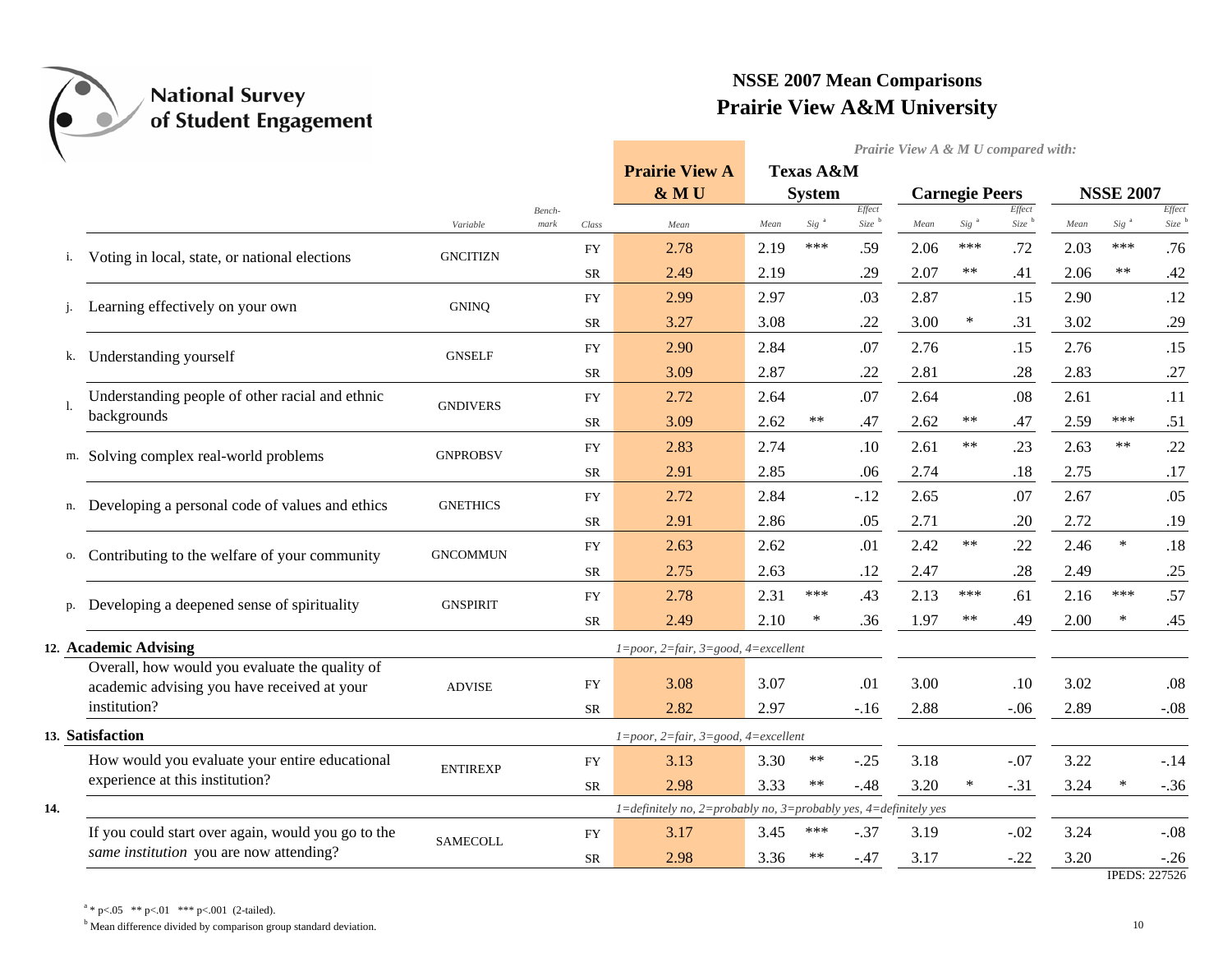

### **NSSE 2007 Detailed Statistics**

### **Prairie View A&M University First-Year Students**

|                 | N                 |                              | Mean          |                |               | <b>Standard Error of the Mean</b> |                          |              |                  | <b>Standard Deviation</b>                                             |                          |                  |               | <b>Degrees of Freedom</b> |                   |                      | <b>Significance</b>                        |                                     |                      | <b>Effect Size<sup>e</sup></b> |                         |           |
|-----------------|-------------------|------------------------------|---------------|----------------|---------------|-----------------------------------|--------------------------|--------------|------------------|-----------------------------------------------------------------------|--------------------------|------------------|---------------|---------------------------|-------------------|----------------------|--------------------------------------------|-------------------------------------|----------------------|--------------------------------|-------------------------|-----------|
|                 | ళ                 | శ                            |               |                |               | ళ<br>$\prec$<br>$\prec$           |                          |              |                  |                                                                       |                          |                  |               |                           |                   | Prairie View A & M U |                                            |                                     | Prairie View A & M U |                                |                         |           |
|                 | ⋖<br>Prairi<br>MU | $\prec$<br>s<br>Prairi<br>MU | A&M<br>System | Carnegie Peers | 2007<br>NSSE: | View<br>Prairi<br>MU              | A&M<br>Texas A<br>System | Carnegie Pee | NSSE 2007        | View<br>$\begin{array}{lcl} \text{Prairie} \\ \text{M U} \end{array}$ | A&M<br>Texas A<br>System | Peer<br>Carnegie | 2007<br>NSSE: | A&M<br>Texas A<br>System  | Peers<br>Carnegie | NSSE 2007            | $\mathbb{A}\&\mathbb{M}$<br>exas<br>Syster | compared with:<br>Carnegie<br>Peers | NSSE 2007            | A&M<br>System                  | compared with:<br>Peers | NSSE 2007 |
| <b>CLOUEST</b>  | 148               | 2.86                         | 2.46          | 2.80           | 2.79          | .07                               | .02                      | .00          | .00              | .80                                                                   | .83                      | .83              | .84           | 2,494                     | 41,933            | 148,634              | .000                                       | .331                                | .302                 | .49                            | .08                     | .08       |
| <b>CLPRESEN</b> | 147               | 2.67                         | 2.00          | 2.30           | 2.25          | .07                               | .02                      | .00          | .00              | .85                                                                   | .82                      | .78              | .78           | 164                       | 147               | 146                  | .000                                       | .000                                | .000                 | .82                            | .48                     | .54       |
| <b>REWROPAP</b> | 148               | 2.80                         | 2.40          | 2.71           | 2.65          | .08                               | .02                      | .00          | .00              | .92                                                                   | 1.02                     | .97              | .98           | 171                       | 41,909            | 148,547              | .000                                       | .278                                | .070                 | .39                            | .09                     | .15       |
| <b>INTEGRAT</b> | 148               | 3.00                         | 2.85          | 3.08           | 3.06          | .07                               | .02                      | .00          | .00              | .79                                                                   | .87                      | .77              | .78           | 170                       | 41,912            | 148,510              | .023                                       | .224                                | .319                 | .18                            | $-.10$                  | $-.08$    |
| <b>DIVCLASS</b> | 148               | 2.66                         | 2.54          | 2.79           | 2.78          | .07                               | .02                      | .00          | .00              | .83                                                                   | .93                      | .86              | .87           | 171                       | 41,877            | 148,423              | .077                                       | .072                                | .105                 | .14                            | $-.15$                  | $-13$     |
| <b>CLUNPREP</b> | 146               | 1.98                         | 2.16          | 1.97           | 1.99          | .06                               | .02                      | .00          | .00              | .75                                                                   | .77                      | .75              | .75           | 2,491                     | 41,874            | 148,419              | .005                                       | .938                                | .864                 | $-0.24$                        | .01                     | $-.01$    |
| <b>CLASSGRP</b> | 147               | 2.54                         | 2.30          | 2.44           | 2.39          | .08                               | .02                      | .00          | .00              | .92                                                                   | .91                      | .82              | .82           | 2,491                     | 147               | 146                  | .002                                       | .205                                | .061                 | .26                            | .12                     | .17       |
| <b>OCCGRP</b>   | 148               | 2.87                         | 2.53          | 2.36           | 2.42          | .06                               | .02                      | .00          | .00              | .75                                                                   | .92                      | .86              | .86           | 176                       | 148               | 147                  | .000                                       | .000                                | .000                 | .37                            | .60                     | .52       |
| <b>INTIDEAS</b> | 147               | 2.52                         | 2.51          | 2.58           | 2.59          | .07                               | .02                      | .00          | .00              | .85                                                                   | .82                      | .80              | .80           | 2,357                     | 39,695            | 141,137              | .884                                       | .367                                | .309                 | .01                            | $-.07$                  | $-.08$    |
| <b>TUTOR</b>    | 147               | 2.14                         | 1.82          | 1.64           | 1.69          | .08                               | .02                      | .00          | .00              | .99                                                                   | .85                      | .82              | .83           | 161                       | 147               | 146                  | .000                                       | .000                                | .000                 | .38                            | .61                     | .54       |
| <b>COMMPROJ</b> | 147               | 1.91                         | 1.59          | 1.54           | 1.56          | .08                               | .02                      | .00          | .00              | .93                                                                   | .82                      | .80              | .81           | 2,358                     | 39,679            | 141,114              | .000                                       | .000                                | .000                 | .40                            | .47                     | .44       |
| <b>ITACADEM</b> | 147               | 2.81                         | 2.59          | 2.59           | 2.60          | .08                               | .02                      | .01          | .00              | 1.03                                                                  | 1.06                     | 1.03             | 1.03          | 2,359                     | 39,693            | 141,145              | .013                                       | .008                                | .014                 | .21                            | .22                     | .20       |
| <b>EMAIL</b>    | 146               | 2.94                         | 2.96          | 3.11           | 3.13          | .08                               | .02                      | .00          | .00              | .93                                                                   | .84                      | .81              | .81           | 2,356                     | 146               | 145                  | .768                                       | .024                                | .015                 | $-.03$                         | $-.22$                  | $-.24$    |
| <b>FACGRADE</b> | 146               | 2.92                         | 2.49          | 2.60           | 2.60          | .07                               | .02                      | .00          | .00              | .85                                                                   | .84                      | .86              | .86           | 2,359                     | 39,694            | 141,143              | .000                                       | .000                                | .000                 | .51                            | .38                     | .38       |
| <b>FACPLANS</b> | 147               | 2.61                         | 2.12          | 2.17           | 2.16          | .08                               | .02                      | .00          | .00              | .91                                                                   | .87                      | .89              | .88           | 164                       | 147               | 146                  | .000                                       | .000                                | .000                 | .55                            | .49                     | .50       |
| <b>FACIDEAS</b> | 146               | 2.26                         | 1.77          | 1.85           | 1.85          | .08                               | .02                      | .00          | .00              | .91                                                                   | .86                      | .88              | .87           | 2,357                     | 39,685            | 141,125              | .000                                       | .000                                | .000                 | .57                            | .47                     | .47       |
| <b>FACFEED</b>  | 145               | 2.58                         | 2.43          | 2.63           | 2.64          | .07                               | .02                      | .00          | .00              | .87                                                                   | .87                      | .82              | .82           | 2,315                     | 38,932            | 138,667              | .046                                       | .443                                | .369                 | .17                            | $-.06$                  | $-0.07$   |
| WORKHARD        | 146               | 2.99                         | 2.58          | 2.63           | 2.62          | .07                               | .02                      | .00          | .00              | .82                                                                   | .83                      | .83              | .84           | 165                       | 146               | 145                  | .000                                       | .000                                | .000                 | .50                            | .43                     | .43       |
| <b>FACOTHER</b> | 147               | 2.03                         | 1.60          | 1.61           | 1.62          | .07                               | .02                      | .00          | .00              | .90                                                                   | .84                      | .84              | .83           | 2,318                     | 38,913            | 138,625              | .000                                       | .000                                | .000                 | .51                            | .49                     | .48       |
| <b>OOCIDEAS</b> | 147               | 2.69                         | 2.65          | 2.66           | 2.69          | .07                               | .02                      | .00          | .00              | .87                                                                   | .88                      | .87              | .86           | 2,315                     | 38,907            | 138,602              | .620                                       | .657                                | .988                 | .04                            | .04                     | .00       |
| <b>DIVRSTUD</b> | 147               | 2.38                         | 2.58          | 2.53           | 2.57          | .08                               | .02                      | .01          | .00              | .93                                                                   | 1.02                     | 1.02             | 1.01          | 171                       | 147               | 146                  | .016                                       | .053                                | .016                 | $-.19$                         | $-.15$                  | $-19$     |
| DIFFSTU2        | 147               | 2.58                         | 2.65          | 2.67           | 2.70          | .07                               | .02                      | .00.         | .00              | .91                                                                   | .97                      | .97              | .97           | 2,317                     | 38,902            | 138,589              | .371                                       | .264                                | .120                 | $-.08$                         | $-.09$                  | $-13$     |
| <b>MEMORIZE</b> | 145               | 2.99                         | 2.91          | 2.88           | 2.87          | .07                               | .02                      | .00          | .00              | .85                                                                   | .86                      | .86              | .86           | 2,279                     | 38,589            | 137,525              | .246                                       | .128                                | .087                 | .10                            | .13                     | .14       |
| <b>ANALYZE</b>  | 146               | 2.94                         | 2.99          | 3.06           | 3.10          | .07                               | .02                      | .00          | .00              | .82                                                                   | .80                      | .78              | .77           | 2,277                     | 38,567            | 137,459              | .477                                       | .068                                | .013                 | $-.06$                         | $-.15$                  | $-.21$    |
| <b>SYNTHESZ</b> | 146               | 2.84                         | 2.78          | 2.84           | 2.88          | .06                               | .02                      | .00          | .00              | .77                                                                   | .84                      | .83              | .83           | 2,280                     | 38,554            | 137,428              | .422                                       | .892                                | .544                 | .07                            | $-.01$                  | $-0.05$   |
| <b>EVALUATE</b> | 146               | 3.04                         | 2.80          | 2.86           | 2.86          | .07                               | .02                      | .00          | .00              | .89                                                                   | .87                      | .84              | .85           | 2,276                     | 38,553            | 137,427              | .001                                       | .011                                | .012                 | .27                            | .21                     | .21       |
| <b>APPLYING</b> | 145               | 3.00                         | 2.98          | 2.99           | 3.02          | .07                               | .02                      | .00          | .00              | .85                                                                   | .87                      | .84              | .84           | 2,279                     | 38,566            | 137,450              | .749                                       | .902                                | .725                 | .03                            | .01                     | $-.03$    |
| <b>READASGN</b> | 142               | 2.82                         | 3.08          | 3.22           | 3.28          | .08                               | .02                      | .00          | .00 <sub>1</sub> | .98                                                                   | .86                      | .91              | .92           | 156                       | 38.469            | 137,064              | .003                                       | .000                                | .000                 | $-.29$                         | $-44$                   | $-.49$    |

<sup>a</sup> The 95% confidence interval for the population mean is equal to the sample mean plus/minus the product of 1.96 times the standard error of the mean.

<sup>b</sup> A measure of the average amount individual scores deviate from the mean of all the scores in the distribution.

 $c$  Degrees of freedom used to compute the t-tests. Values differ from the total Ns due to weighting and the equal variances assumption.

<sup>d</sup> Statistical significance represents the probability that the difference between the mean of your institution and that of the comparison group occurred by chance.

<sup>e</sup> Effect size is calculated by subtracting the comparison group mean from the school mean, and dividing the result by the standard deviation of the comparison group.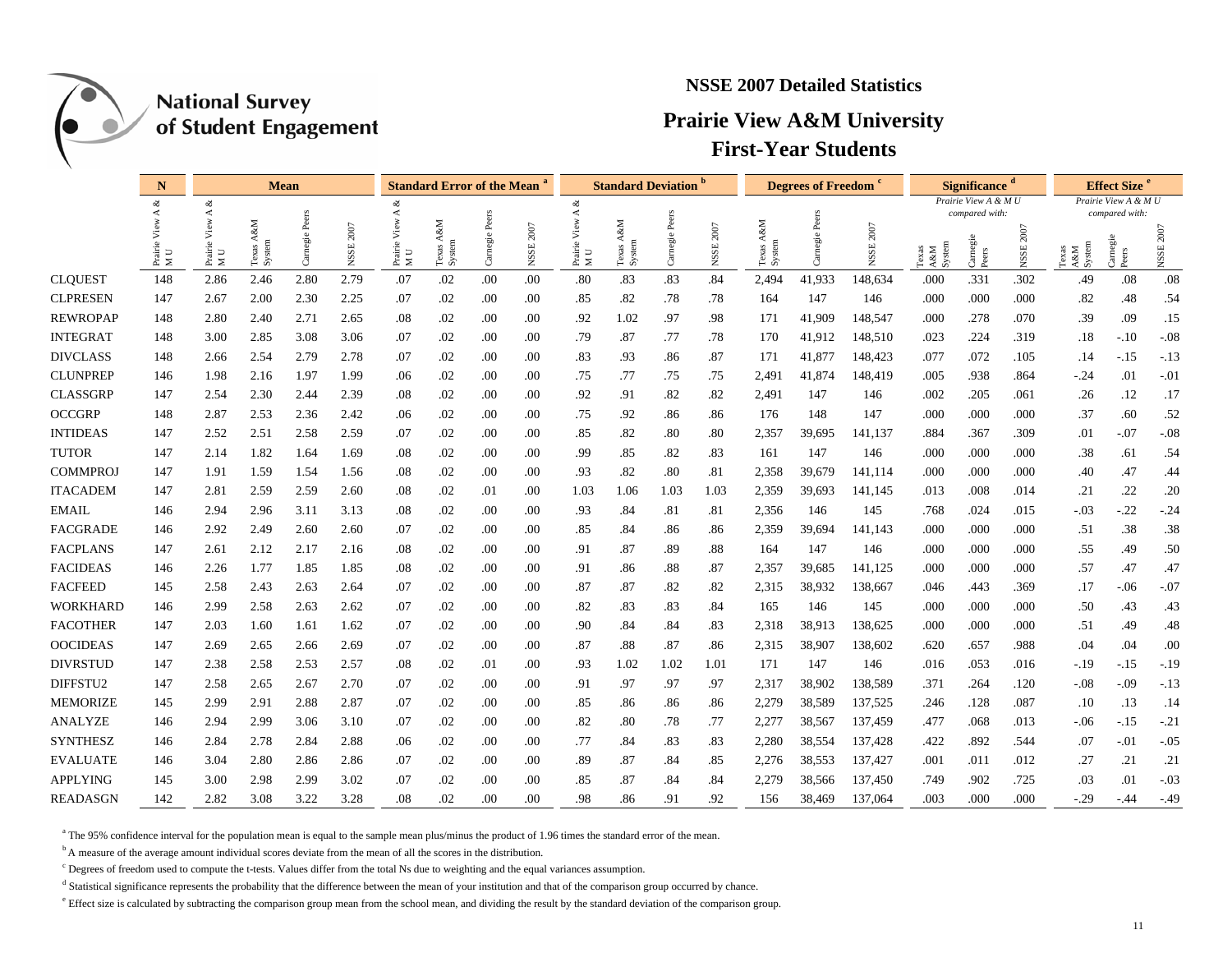

### **NSSE 2007 Detailed Statistics**

### **Prairie View A&M University First-Year Students**

|                 | N                  |                                                                                  |                              | Mean           |           |                                   | <b>Standard Error of the Mean</b> |                |                       | <b>Standard Deviation</b>                                             |                        |          |           | <b>Degrees of Freedom</b> |                     |           | <b>Significance</b>   |                                     |               | <b>Effect Size<sup>e</sup></b> |                                    |           |
|-----------------|--------------------|----------------------------------------------------------------------------------|------------------------------|----------------|-----------|-----------------------------------|-----------------------------------|----------------|-----------------------|-----------------------------------------------------------------------|------------------------|----------|-----------|---------------------------|---------------------|-----------|-----------------------|-------------------------------------|---------------|--------------------------------|------------------------------------|-----------|
|                 | శ                  | ళ                                                                                |                              |                |           |                                   |                                   |                |                       | ళ<br>4                                                                |                        |          |           |                           |                     |           |                       | Prairie View A & M U                |               |                                | Prairie View A & M U               |           |
|                 | ⋖<br>Prairie<br>MU | $\prec$<br>View<br>$\begin{array}{lcl} \text{Prairie} \\ \text{M U} \end{array}$ | z<br>A&<br>Texas A<br>System | Carnegie Peers | NSSE 2007 | ≺<br>View<br>Prairie $_{\rm M~U}$ | A&M<br>Texas<br>System            | Carnegie Peers | 2007<br>$_{\rm NSSE}$ | View<br>$\begin{array}{lcl} \text{Prairie} \\ \text{M U} \end{array}$ | A&M<br>Texas<br>Systen | Carnegie | NSSE 2007 | A&M<br>Texas<br>Systen    | Peers<br>negie<br>ā | NSSE 2007 | A&M<br>Systen<br>exas | compared with:<br>Carnegie<br>Peers | 2007<br>NSSE: | A&M<br>System                  | compared with:<br>'arnegie<br>Peer | NSSE 2007 |
| <b>READOWN</b>  | 143                | 2.08                                                                             | 1.93                         | 2.01           | 2.02      | .06                               | .02                               | .00            | .00                   | .76                                                                   | .89                    | .90      | .89       | 2,264                     | 38,468              | 137,066   | .038                  | .313                                | .430          | .18                            | .08                                | .07       |
| <b>WRITEMOR</b> | 143                | 1.63                                                                             | 1.18                         | 1.23           | 1.22      | .07                               | .01                               | .00            | .00                   | .88                                                                   | .52                    | .62      | .60       | 149                       | 143                 | 142       | .000                  | .000                                | .000          | .87                            | .65                                | .67       |
| <b>WRITEMID</b> | 142                | 2.11                                                                             | 1.90                         | 2.30           | 2.31      | .07                               | .02                               | .00            | .00                   | .82                                                                   | .78                    | .82      | .83       | 2,262                     | 38,460              | 137,047   | .002                  | .006                                | .003          | .27                            | $-.23$                             | $-25$     |
| WRITESML        | 142                | 2.61                                                                             | 2.64                         | 3.10           | 3.12      | .09                               | .02                               | .01            | .00                   | 1.02                                                                  | 1.00                   | 1.03     | 1.04      | 2,265                     | 38,477              | 137,101   | .745                  | .000                                | .000          | $-.03$                         | $-.47$                             | $-48$     |
| <b>PROBSETA</b> | 142                | 2.55                                                                             | 2.65                         | 2.62           | 2.65      | .10                               | .02                               | .01            | .00                   | 1.16                                                                  | 1.13                   | 1.08     | 1.09      | 2,257                     | 38,374              | 136,720   | .293                  | .420                                | .288          | $-.09$                         | $-.07$                             | $-.09$    |
| <b>PROBSETB</b> | 143                | 2.59                                                                             | 2.62                         | 2.78           | 2.72      | .10                               | .03                               | .01            | .00                   | 1.18                                                                  | 1.20                   | 1.17     | 1.18      | 2,259                     | 38,356              | 136,637   | .754                  | .046                                | .172          | $-.03$                         | $-.17$                             | $-.11$    |
| <b>EXAMS</b>    | 140                | 5.40                                                                             | 5.55                         | 5.35           | 5.45      | .11                               | .02                               | .01            | .00                   | 1.27                                                                  | 1.14                   | 1.15     | 1.14      | 2,259                     | 140                 | 139       | .143                  | .665                                | .676          | $-.13$                         | .04                                | $-.04$    |
| ATDART07        | 141                | 2.67                                                                             | 2.11                         | 2.22           | 2.26      | .08                               | .02                               | .00            | $.00\,$               | .95                                                                   | .87                    | .91      | .91       | 156                       | 38,065              | 135,805   | .000                  | .000                                | .000          | .64                            | .49                                | .45       |
| EXRCSE05        | 139                | 2.60                                                                             | 2.93                         | 2.74           | 2.82      | .08                               | .02                               | .01            | .00                   | .92                                                                   | .96                    | 1.06     | 1.03      | 2,231                     | 139                 | 138       | .000                  | .069                                | .005          | $-35$                          | $-.14$                             | $-.22$    |
| WORSHP05        | 140                | 2.61                                                                             | 2.35                         | 1.99           | 2.11      | .08                               | .02                               | .01            | .00                   | .96                                                                   | 1.12                   | 1.07     | 1.11      | 165                       | 38,060              | 135,777   | .002                  | .000                                | .000          | .24                            | .58                                | .45       |
| <b>OWNVIEW</b>  | 139                | 2.50                                                                             | 2.56                         | 2.52           | 2.58      | .07                               | .02                               | .00            | .00                   | .80                                                                   | .86                    | .88      | .88       | 2,231                     | 38,047              | 135,744   | .480                  | .845                                | .319          | $-.06$                         | $-.02$                             | $-.08$    |
| <b>OTHRVIEW</b> | 141                | 2.77                                                                             | 2.70                         | 2.71           | 2.74      | .07                               | .02                               | .00            | .00                   | .81                                                                   | .84                    | .86      | .85       | 2,233                     | 38,054              | 135,766   | .393                  | .455                                | .683          | .07                            | .06                                | .03       |
| <b>CHNGVIEW</b> | 141                | 2.97                                                                             | 2.77                         | 2.79           | 2.82      | .07                               | .02                               | .00            | .00                   | .82                                                                   | .84                    | .83      | .83       | 160                       | 141                 | 135,760   | .005                  | .011                                | .029          | .24                            | .21                                | .18       |
| <b>INTERN04</b> | 141                | .11                                                                              | .08                          | .07            | .07       | .03                               | .01                               | .00            | .00                   | .31                                                                   | .27                    | .25      | .26       | 155                       | 141                 | 140       | .335                  | .148                                | .217          | .10                            | .15                                | .12       |
| VOLNTR04        | 141                | .33                                                                              | .52                          | .36            | .40       | .04                               | .01                               | .00            | .00                   | .47                                                                   | .50                    | .48      | .49       | 162                       | 37,425              | 140       | .000                  | .492                                | .085          | $-.37$                         | $-.06$                             | $-.14$    |
| LRNCOM04        | 142                | .13                                                                              | .23                          | .17            | .16       | .03                               | .01                               | .00            | .00                   | .33                                                                   | .42                    | .38      | .37       | 173                       | 142                 | 141       | .001                  | .108                                | .197          | -.24                           | $-12$                              | $-.10$    |
| RESRCH04        | 142                | .10                                                                              | .05                          | .05            | .05       | .03                               | .00                               | .00            | .00                   | .30                                                                   | .22                    | .21      | .21       | 152                       | 142                 | 141       | .070                  | .039                                | .041          | .21                            | .25                                | .24       |
| FORLNG04        | 141                | .11                                                                              | .10                          | .20            | .25       | .03                               | .01                               | .00            | .00                   | .31                                                                   | .31                    | .40      | .43       | 2,201                     | 142                 | 141       | .937                  | .000                                | .000          | .01                            | $-.24$                             | $-.32$    |
| STDABR04        | 141                | .07                                                                              | .02                          | .02            | .02       | .02                               | .00                               | .00            | .00                   | .26                                                                   | .14                    | .14      | .15       | 146                       | 140                 | 140       | .021                  | .024                                | .029          | .37                            | .34                                | .32       |
| INDSTD04        | 142                | .15                                                                              | .04                          | .03            | .03       | .03                               | .00                               | .00            | .00                   | .36                                                                   | .18                    | .16      | .17       | 146                       | 141                 | 141       | .000                  | .000                                | .000          | .61                            | .73                                | .72       |
| SNRX04          | 141                | .06                                                                              | .01                          | .01            | .01       | .02                               | .00                               | .00            | .00                   | .23                                                                   | .10                    | .12      | .12       | 144                       | 140                 | 140       | .021                  | .030                                | .030          | .45                            | .36                                | .37       |
| <b>ENVSTU</b>   | 140                | 5.45                                                                             | 5.81                         | 5.51           | 5.58      | .13                               | .03                               | .01            | .00                   | 1.52                                                                  | 1.29                   | 1.39     | 1.36      | 153                       | 140                 | 139       | .006                  | .617                                | .311          | $-.28$                         | $-.05$                             | $-.10$    |
| <b>ENVFAC</b>   | 140                | 5.15                                                                             | 5.12                         | 5.27           | 5.29      | .12                               | .03                               | .01            | $.00\,$               | 1.46                                                                  | 1.37                   | 1.27     | 1.29      | 2,195                     | 37,299              | 133,485   | .784                  | .285                                | .208          | .02                            | $-.09$                             | $-.11$    |
| <b>ENVADM</b>   | 139                | 4.82                                                                             | 4.80                         | 4.69           | 4.72      | .14                               | .03                               | .01            | .00                   | 1.64                                                                  | 1.50                   | 1.52     | 1.52      | 2,194                     | 37,288              | 133,412   | .880                  | .303                                | .447          | .01                            | .09                                | .06       |
| ACADPR01        | 144                | 3.44                                                                             | 4.12                         | 3.90           | 4.12      | .11                               | .04                               | .01            | .00                   | 1.34                                                                  | 1.69                   | 1.55     | 1.62      | 177                       | 37,056              | 143       | .000                  | .000                                | .000          | -.40                           | $-.29$                             | $-42$     |
| WORKON01        | 144                | 1.99                                                                             | 1.55                         | 1.57           | 1.61      | .15                               | .03                               | .01            | .00                   | 1.80                                                                  | 1.35                   | 1.23     | 1.25      | 155                       | 144                 | 143       | .004                  | .006                                | .012          | .33                            | .34                                | .30       |
| WORKOF01        | 145                | 1.83                                                                             | 2.04                         | 2.47           | 2.22      | .14                               | .04                               | .01            | .01                   | 1.65                                                                  | 2.00                   | 2.24     | 2.11      | 175                       | 146                 | 145       | .146                  | .000                                | .005          | - 11                           | $-.28$                             | $-.18$    |
| COCURR01        | 145                | 2.56                                                                             | 2.55                         | 2.16           | 2.31      | .14                               | .04                               | .01            | 00.                   | 1.64                                                                  | 1.61                   | 1.49     | 1.53      | 2,185                     | 145                 | 132,714   | .936                  | .004                                | .051          | .01                            | .27                                | .16       |

<sup>a</sup> The 95% confidence interval for the population mean is equal to the sample mean plus/minus the product of 1.96 times the standard error of the mean.

<sup>b</sup> A measure of the average amount individual scores deviate from the mean of all the scores in the distribution.

 $c$  Degrees of freedom used to compute the t-tests. Values differ from the total Ns due to weighting and the equal variances assumption.

<sup>d</sup> Statistical significance represents the probability that the difference between the mean of your institution and that of the comparison group occurred by chance.

<sup>e</sup> Effect size is calculated by subtracting the comparison group mean from the school mean, and dividing the result by the standard deviation of the comparison group.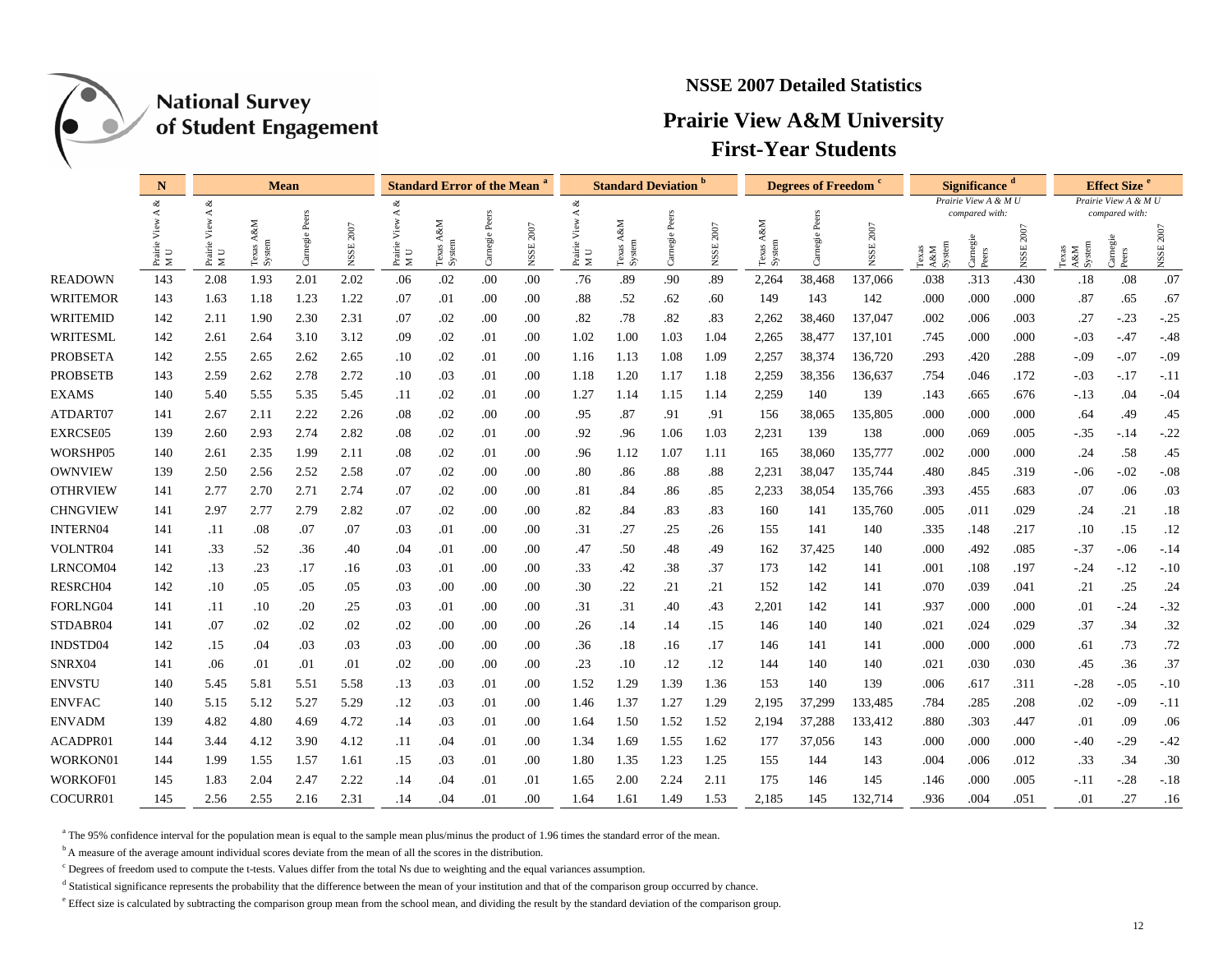

### **NSSE 2007 Detailed Statistics**

### **Prairie View A&M University First-Year Students**

|                      | N                                                       |                        |                          | <b>Mean</b>       |               | <b>Standard Error of the Mean</b> |                          |               |               |                        | <b>Standard Deviation</b> |                  |               |                              | <b>Degrees of Freedom</b> |                                        |                                            | <b>Significance</b> |                                        |               | <b>Effect Size<sup>e</sup></b> |               |
|----------------------|---------------------------------------------------------|------------------------|--------------------------|-------------------|---------------|-----------------------------------|--------------------------|---------------|---------------|------------------------|---------------------------|------------------|---------------|------------------------------|---------------------------|----------------------------------------|--------------------------------------------|---------------------|----------------------------------------|---------------|--------------------------------|---------------|
|                      | శ<br>∢                                                  | శ<br>∢                 |                          |                   |               | ళ<br>÷.<br>⋖                      |                          |               |               |                        |                           |                  |               |                              |                           | Prairie View A & M U<br>compared with: |                                            |                     | Prairie View A & M U<br>compared with: |               |                                |               |
|                      | $\begin{array}{l}{\rm{Pranic}}\\ {\rm{M~U}}\end{array}$ | View<br>Prairie<br>M U | A&M<br>Texas A<br>System | Peers<br>Carnegie | 2007<br>NSSE: | View<br>Prairie<br>M U            | A&M<br>Texas A<br>System | Carnegie Peer | 2007<br>NSSE: | View<br>Prairie<br>M U | A&M<br>Texas A<br>System  | Peer<br>Carnegie | 2007<br>NSSE: | z<br>Å&<br>Texas A<br>System | Peers<br>Carnegie         | NSSE 2007                              | $\mathbf{A}\mathbf{\&M}$<br>Syster<br>exas | Carnegie<br>Peers   | NSSE 2007                              | A&M<br>System | Peers                          | NSSE 2007     |
| SOCIAL <sub>05</sub> | 144                                                     | 3.94                   | 3.58                     | 3.77              | 3.75          | .16                               | .03                      | .01           | .00           | 1.95                   | 1.57                      | 1.67             | 1.64          | 156                          | 144                       | 143                                    | .034                                       | .304                | .239                                   | .23           | .10                            | .12           |
| CAREDE01             | 145                                                     | 1.63                   | 1.43                     | 1.72              | 1.61          | .11                               | .03                      | .01           | .00           | 1.35                   | 1.23                      | 1.56             | 1.48          | 161                          | 36,970                    | 132,419                                | .082                                       | .504                | .821                                   | .16           | $-.06$                         | .02           |
| <b>COMMUTE</b>       | 145                                                     | 3.32                   | 2.25                     | 2.20              | 2.14          | .17                               | .02                      | .01           | .00           | 1.99                   | .90                       | 1.03             | .98           | 148                          | 144                       | 144                                    | .000                                       | .000                | .000                                   | 1.19          | 1.08                           | 1.20          |
| <b>ENVSCHOL</b>      | 141                                                     | 3.13                   | 3.17                     | 3.07              | 3.13          | .06                               | .02                      | .00           | .00           | .71                    | .74                       | .75              | .75           | 2,159                        | 36,578                    | 131,180                                | .508                                       | .397                | .927                                   | $-.06$        | .07                            | $-.01$        |
| <b>ENVSUPRT</b>      | 141                                                     | 2.93                   | 3.07                     | 3.04              | 3.08          | .06                               | .02                      | .00           | .00           | .70                    | .80                       | .79              | .79           | 166                          | 36,565                    | 140                                    | .024                                       | .090                | .014                                   | $-.18$        | $-.14$                         | $-19$         |
| <b>ENVDIVRS</b>      | 141                                                     | 2.54                   | 2.71                     | 2.65              | 2.66          | .08                               | .02                      | .01           | .00           | .93                    | .97                       | .96              | .96           | 2,156                        | 36,549                    | 131,096                                | .046                                       | .171                | .138                                   | $-.17$        | $-.12$                         | $-.12$        |
| <b>ENVNACAD</b>      | 141                                                     | 2.46                   | 2.32                     | 2.21              | 2.21          | .08                               | .02                      | .00           | .00           | .92                    | .96                       | .94              | .93           | 2,156                        | 36,537                    | 131,063                                | .086                                       | .002                | .001                                   | .15           | .27                            | .27           |
| <b>ENVSOCAL</b>      | 140                                                     | 2.56                   | 2.59                     | 2.44              | 2.45          | .07                               | .02                      | .00           | .00           | .87                    | .94                       | .92              | .92           | 2,157                        | 36,530                    | 131,047                                | .683                                       | .119                | .163                                   | $-.04$        | .13                            | .12           |
| <b>ENVEVENT</b>      | 141                                                     | 2.91                   | 2.99                     | 2.79              | 2.87          | .07                               | .02                      | $.00\,$       | .00           | .83                    | .90                       | .93              | .91           | 2,158                        | 141                       | 131,108                                | .318                                       | .084                | .537                                   | $-.09$        | .13                            | .05           |
| <b>ENVCOMPT</b>      | 141                                                     | 3.14                   | 3.33                     | 3.30              | 3.32          | .07                               | .02                      | .00           | .00           | .82                    | .77                       | .79              | .78           | 2,159                        | 36,565                    | 131,150                                | .005                                       | .016                | .005                                   | $-25$         | $-.20$                         | $-.23$        |
| <b>GNGENLED</b>      | 143                                                     | 3.02                   | 3.14                     | 3.14              | 3.17          | .06                               | .02                      | .00           | .00           | .74                    | .78                       | .77              | .77           | 166                          | 143                       | 142                                    | .057                                       | .047                | .021                                   | $-16$         | $-.16$                         | $-.19$        |
| <b>GNWORK</b>        | 144                                                     | 2.77                   | 2.81                     | 2.74              | 2.76          | .07                               | .02                      | .00           | .00           | .81                    | .95                       | .93              | .93           | 173                          | 145                       | 143                                    | .598                                       | .647                | .927                                   | $-.04$        | .03                            | .01           |
| <b>GNWRITE</b>       | 142                                                     | 2.82                   | 2.74                     | 3.02              | 3.00          | .07                               | .02                      | .00           | .00           | .84                    | .93                       | .84              | .85           | 166                          | 36,006                    | 129,333                                | .268                                       | .006                | .014                                   | .09           | $-.23$                         | $-.21$        |
| <b>GNSPEAK</b>       | 144                                                     | 2.94                   | 2.69                     | 2.84              | 2.79          | .07                               | .02                      | .00           | .00           | .82                    | .95                       | .90              | .91           | 172                          | 144                       | 143                                    | .001                                       | .159                | .038                                   | .26           | .11                            | .16           |
| <b>GNANALY</b>       | 143                                                     | 3.08                   | 3.18                     | 3.17              | 3.20          | .07                               | .02                      | .00           | .00           | .82                    | .80                       | .78              | .78           | 2,112                        | 36,010                    | 129,335                                | .155                                       | .209                | .069                                   | $-.12$        | $-.11$                         | $-15$         |
| <b>GNQUANT</b>       | 141                                                     | 2.88                   | 2.98                     | 2.87              | 2.90          | .07                               | .02                      | .00           | .00           | .87                    | .89                       | .87              | .88           | 2,110                        | 35,988                    | 129,247                                | .203                                       | .934                | .799                                   | -.11          | .01                            | $-.02$        |
| <b>GNCMPTS</b>       | 143                                                     | 3.06                   | 3.08                     | 2.99              | 3.00          | .07                               | .02                      | .00           | .00           | .85                    | .87                       | .89              | .89           | 2,111                        | 36,007                    | 129,324                                | .784                                       | .399                | .422                                   | $-.02$        | .07                            | .07           |
| <b>GNOTHERS</b>      | 143                                                     | 2.90                   | 3.03                     | 2.97              | 2.97          | .07                               | .02                      | .00           | .00           | .78                    | .89                       | .87              | .87           | 2,113                        | 36,002                    | 129,317                                | .088                                       | .317                | .358                                   | $-15$         | $-.08$                         | $-.08$        |
| <b>GNCITIZN</b>      | 143                                                     | 2.78                   | 2.19                     | 2.06              | 2.03          | .08                               | .02                      | .01           | .00           | .96                    | 1.00                      | 1.00             | 1.00          | 2,082                        | 35,583                    | 127,924                                | .000                                       | .000                | .000                                   | .59           | .72                            | .76           |
| <b>GNINQ</b>         | 142                                                     | 2.99                   | 2.97                     | 2.87              | 2.90          | .07                               | .02                      | .00           | .00           | .83                    | .85                       | .84              | .84           | 2,081                        | 35,594                    | 127,964                                | .720                                       | .084                | .171                                   | .03           | .15                            | .12           |
| <b>GNSELF</b>        | 144                                                     | 2.90                   | 2.84                     | 2.76              | 2.76          | .08                               | .02                      | .01           | .00           | .93                    | .96                       | .95              | .95           | 2,084                        | 35,590                    | 127,940                                | .420                                       | .070                | .075                                   | .07           | .15                            | .15           |
| <b>GNDIVERS</b>      | 144                                                     | 2.72                   | 2.64                     | 2.64              | 2.61          | .08                               | .02                      | .01           | .00           | .95                    | .98                       | .95              | .96           | 2,081                        | 35,590                    | 127,921                                | .395                                       | .325                | .182                                   | .07           | .08                            | .11           |
| <b>GNPROBSV</b>      | 144                                                     | 2.83                   | 2.74                     | 2.61              | 2.63          | .07                               | .02                      | .00           | .00           | .88                    | .91                       | .91              | .92           | 2,081                        | 35,586                    | 127,925                                | .260                                       | .005                | .010                                   | .10           | .23                            | <sup>22</sup> |
| <b>GNETHICS</b>      | 144                                                     | 2.72                   | 2.84                     | 2.65              | 2.67          | .08                               | .02                      | .01           | .00           | .92                    | .99                       | .97              | .98           | 2,082                        | 35,586                    | 127,935                                | .181                                       | .389                | .516                                   | $-12$         | .07                            | .05           |
| <b>GNCOMMUN</b>      | 144                                                     | 2.63                   | 2.62                     | 2.42              | 2.46          | .08                               | .02                      | .01           | .00           | .91                    | 1.00                      | .97              | .97           | 170                          | 35,582                    | 127,904                                | .872                                       | .008                | .032                                   | .01           | .22                            | .18           |
| <b>GNSPIRIT</b>      | 143                                                     | 2.78                   | 2.31                     | 2.13              | 2.16          | .08                               | .02                      | .01           | .00           | .90                    | 1.08                      | 1.06             | 1.08          | 174                          | 144                       | 142                                    | .000                                       | .000                | .000                                   | .43           | .61                            | .57           |
| <b>ADVISE</b>        | 143                                                     | 3.08                   | 3.07                     | 3.00              | 3.02          | .06                               | .02                      | .00           | .00           | .76                    | .83                       | .84              | .84           | 2,087                        | 35,638                    | 128,157                                | .884                                       | .213                | .341                                   | .01           | .10                            | .08           |
| <b>ENTIREXP</b>      | 144                                                     | 3.13                   | 3.30                     | 3.18              | 3.22          | .05                               | .02                      | $.00\,$       | .00           | .62                    | .70                       | .70              | .71           | 171                          | 144                       | 143                                    | .001                                       | .337                | .066                                   | $-25$         | $-.07$                         | $-14$         |
| <b>SAMECOLL</b>      | 144                                                     | 3.17                   | 3.45                     | 3.19              | 3.24          | .07                               | .02                      | .00           | .00           | .80                    | .75                       | .83              | .82           | 2.089                        | 35,648                    | 128,169                                | .000                                       | .840                | .353                                   | $-.37$        | $-.02$                         | $-.08$        |

<sup>a</sup> The 95% confidence interval for the population mean is equal to the sample mean plus/minus the product of 1.96 times the standard error of the mean

b A measure of the average amount individual scores deviate from the mean of all the scores in the distribution IPEDS: 227526

<sup>c</sup> Degrees of freedom used to compute the t-tests. Values differ from the total Ns due to weighting and the equal variances assumption

<sup>d</sup> Statistical significance represents the probability that the difference between the mean of your institution and that of the comparison group occurred by chance

<sup>e</sup> Effect size is calculated by subtracting the comparison group mean from the school mean, and dividing the result by the standard deviation of the comparison group.

**IPEDS: 227526**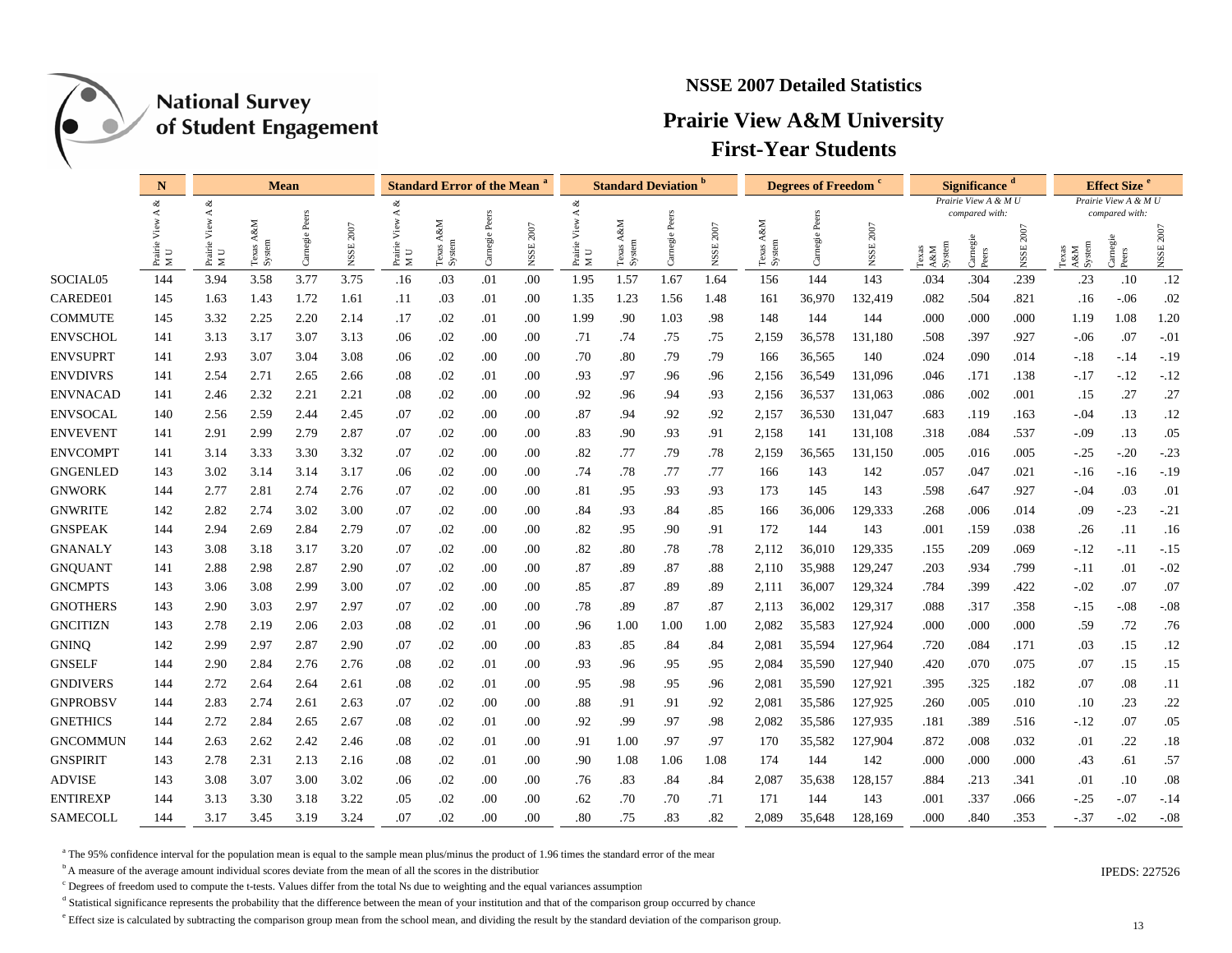

#### **NSSE 2007 Detailed Statistics**

## **Prairie View A&M University**

**Seniors**

|                 | N                 |                     |                          | <b>Mean</b> |                       |                             | <b>Standard Error of the Mean</b> |          |           | <b>Standard Deviation</b>           |                          |          |                       | <b>Degrees of Freedom</b> |                   |           | <b>Significance</b>    |                                     |           | <b>Effect Size</b> <sup>e</sup>                      |                                   |           |
|-----------------|-------------------|---------------------|--------------------------|-------------|-----------------------|-----------------------------|-----------------------------------|----------|-----------|-------------------------------------|--------------------------|----------|-----------------------|---------------------------|-------------------|-----------|------------------------|-------------------------------------|-----------|------------------------------------------------------|-----------------------------------|-----------|
|                 | ళ                 | త                   |                          |             |                       |                             |                                   |          |           | ళ                                   |                          |          |                       |                           |                   |           |                        | Prairie View A & M U                |           |                                                      | Prairie View A & M U              |           |
|                 | ⋖<br>Prairi<br>MU | ≺<br>Prairie<br>M U | A&M<br>Texas A<br>System | Carnegie    | 2007<br>$_{\rm NSSE}$ | ≺<br>View<br>Prairie<br>M U | A&M<br>Texas<br>System            | Carnegie | NSSE 2007 | $\prec$<br>View<br>Prairie '<br>M U | A&M<br>Texas A<br>System | Carnegie | 2007<br>$\Xi$<br>NSSI | Σ<br>Texas A<br>System    | Peers<br>Carnegie | NSSE 2007 | System<br>Texas<br>A&M | compared with:<br>Carnegie<br>Peers | NSSE 2007 | $\frac{\text{A} \& \text{M}}{\text{System}}$<br>exas | compared with:<br>arnegie<br>Peer | NSSE 2007 |
| <b>CLOUEST</b>  | 44                | 3.20                | 2.93                     | 3.12        | 3.09                  | .14                         | .01                               | .00      | .00       | .90                                 | .87                      | .83      | .85                   | 3,863                     | 44,037            | 148,462   | .036                   | .507                                | .381      | .32                                                  | .10                               | .13       |
| <b>CLPRESEN</b> | 44                | 3.34                | 2.77                     | 2.88        | 2.83                  | .10                         | .01                               | .00      | .00       | .68                                 | .90                      | .85      | .85                   | 45                        | 44,026            | 148,423   | .000                   | .000                                | .000      | .63                                                  | .53                               | .60       |
| <b>REWROPAP</b> | 44                | 2.64                | 2.54                     | 2.52        | 2.47                  | .15                         | .02                               | .00      | .00       | .97                                 | .98                      | .98      | .97                   | 3,861                     | 44,015            | 148,388   | .509                   | .435                                | .252      | .10                                                  | .12                               | .17       |
| <b>INTEGRAT</b> | 44                | 3.34                | 3.24                     | 3.34        | 3.33                  | .13                         | .01                               | .00      | .00       | .86                                 | .76                      | .72      | .73                   | 3,860                     | 43                | 43        | .398                   | .994                                | .956      | .13                                                  | .00                               | .01       |
| <b>DIVCLASS</b> | 44                | 3.11                | 2.70                     | 2.87        | 2.83                  | .13                         | .01                               | .00      | .00       | .87                                 | .92                      | .90      | .90                   | 3,856                     | 43,992            | 148,262   | .003                   | .068                                | .038      | .45                                                  | .27                               | .31       |
| <b>CLUNPREP</b> | 43                | 1.91                | 2.15                     | 2.05        | 2.08                  | .09                         | .01                               | .00      | .00       | .61                                 | .80                      | .77      | .77                   | 44                        | 43,995            | 148,311   | .015                   | .238                                | .136      | $-.30$                                               | $-.18$                            | $-.23$    |
| <b>CLASSGRP</b> | 44                | 2.80                | 2.53                     | 2.59        | 2.51                  | .16                         | .01                               | .00      | .00       | 1.05                                | .92                      | .87      | .88                   | 3,858                     | 43                | 148,344   | .053                   | .209                                | .033      | .29                                                  | .23                               | .32       |
| <b>OCCGRP</b>   | 44                | 3.07                | 2.86                     | 2.74        | 2.77                  | .13                         | .01                               | .00      | .00       | .87                                 | .91                      | .90      | .90                   | 3,861                     | 44,015            | 148,379   | .138                   | .017                                | .026      | .23                                                  | .36                               | .33       |
| <b>INTIDEAS</b> | 44                | 2.86                | 2.91                     | 2.91        | 2.92                  | .12                         | .01                               | .00      | .00       | .82                                 | .81                      | .81      | .80                   | 3,750                     | 42,804            | 144,190   | .721                   | .690                                | .618      | $-.05$                                               | $-.06$                            | $-.08$    |
| <b>TUTOR</b>    | 44                | 2.20                | 1.96                     | 1.86        | 1.91                  | .15                         | .02                               | .00      | .00       | 1.02                                | .95                      | .96      | .96                   | 3,749                     | 42,816            | 144,217   | .088                   | .017                                | .040      | .26                                                  | .36                               | .31       |
| <b>COMMPROJ</b> | 43                | 2.28                | 1.72                     | 1.76        | 1.74                  | .16                         | .02                               | .00      | .00       | 1.05                                | .92                      | .92      | .91                   | 3,750                     | 42,798            | 144,164   | .000                   | .000                                | .000      | .61                                                  | .56                               | .60       |
| <b>ITACADEM</b> | 44                | 2.82                | 2.87                     | 2.84        | 2.82                  | .16                         | .02                               | .00      | .00       | 1.06                                | 1.01                     | 1.02     | 1.02                  | 3,750                     | 42,806            | 144,213   | .747                   | .890                                | .977      | $-0.05$                                              | $-.02$                            | .00       |
| <b>EMAIL</b>    | 44                | 2.80                | 3.29                     | 3.38        | 3.39                  | .14                         | .01                               | .00      | .00       | .90                                 | .78                      | .75      | .74                   | 3,749                     | 42,815            | 144,218   | .000                   | .000                                | .000      | $-.64$                                               | $-.78$                            | $-0.80$   |
| <b>FACGRADE</b> | 44                | 2.75                | 2.85                     | 2.85        | 2.83                  | .13                         | .01                               | .00      | .00       | .84                                 | .86                      | .87      | .87                   | 3,746                     | 42,814            | 144,199   | .447                   | .450                                | .535      | $-.12$                                               | $-.11$                            | $-0.09$   |
| <b>FACPLANS</b> | 44                | 2.59                | 2.44                     | 2.46        | 2.47                  | .14                         | .02                               | .00      | .00       | .95                                 | .95                      | .97      | .96                   | 3,748                     | 42,814            | 144,209   | .294                   | .374                                | .411      | .16                                                  | .13                               | .12       |
| <b>FACIDEAS</b> | 44                | 2.30                | 2.04                     | 2.11        | 2.12                  | .14                         | .01                               | .00      | .00       | .95                                 | .91                      | .93      | .92                   | 3,746                     | 42,806            | 144,193   | .062                   | .195                                | .210      | .28                                                  | .20                               | .19       |
| <b>FACFEED</b>  | 44                | 2.73                | 2.76                     | 2.81        | 2.81                  | .13                         | .01                               | .00      | .00       | .85                                 | .81                      | .80      | .80                   | 3,709                     | 42,398            | 142,744   | .818                   | .483                                | .490      | $-.03$                                               | $-.11$                            | $-.10$    |
| <b>WORKHARD</b> | 44                | 3.05                | 2.77                     | 2.76        | 2.73                  | .13                         | .01                               | .00      | .00       | .83                                 | .84                      | .84      | .85                   | 3,707                     | 42,375            | 142,694   | .029                   | .025                                | .013      | .33                                                  | .34                               | .38       |
| <b>FACOTHER</b> | 44                | 2.36                | 1.82                     | 1.84        | 1.88                  | .14                         | .02                               | .00      | .00       | .92                                 | .95                      | .96      | .96                   | 3,708                     | 42,378            | 142,682   | .000                   | .000                                | .001      | .57                                                  | .55                               | .50       |
| <b>OOCIDEAS</b> | 44                | 2.75                | 2.86                     | 2.84        | 2.85                  | .13                         | .01                               | .00      | .00       | .87                                 | .85                      | .85      | .85                   | 3,708                     | 42,378            | 142,686   | .372                   | .500                                | .431      | $-.14$                                               | $-.10$                            | $-.12$    |
| <b>DIVRSTUD</b> | 44                | 2.77                | 2.65                     | 2.61        | 2.63                  | .14                         | .02                               | .00      | .00       | .96                                 | .99                      | .99      | .99                   | 3,702                     | 42,351            | 142,597   | .408                   | .280                                | .344      | .13                                                  | .16                               | .14       |
| DIFFSTU2        | 44                | 2.80                | 2.68                     | 2.69        | 2.72                  | .15                         | .02                               | .00      | .00       | 1.00                                | .96                      | .96      | .95                   | 3,704                     | 42,352            | 142,618   | .407                   | .462                                | .599      | .13                                                  | .11                               | .08       |
| <b>MEMORIZE</b> | 44                | 3.02                | 2.80                     | 2.75        | 2.73                  | .14                         | .01                               | .00      | .00       | .95                                 | .89                      | .91      | .91                   | 3,670                     | 42,096            | 141,788   | .099                   | .048                                | .034      | .25                                                  | .30                               | .32       |
| <b>ANALYZE</b>  | 44                | 3.27                | 3.17                     | 3.22        | 3.24                  | .12                         | .01                               | .00      | .00       | .82                                 | .77                      | .75      | .74                   | 3,664                     | 42,085            | 141,750   | .391                   | .650                                | .781      | .13                                                  | .07                               | .04       |
| <b>SYNTHESZ</b> | 44                | 3.25                | 3.01                     | 3.04        | 3.06                  | .13                         | .01                               | .00      | .00       | .87                                 | .85                      | .83      | .83                   | 3,659                     | 42,056            | 141,690   | .058                   | .096                                | .118      | .29                                                  | .25                               | .24       |
| <b>EVALUATE</b> | 44                | 3.18                | 2.95                     | 3.00        | 2.99                  | .13                         | .01                               | .00      | .00       | .87                                 | .88                      | .86      | .86                   | 3,666                     | 42,068            | 141,716   | .085                   | .156                                | .136      | .26                                                  | .21                               | .22       |
| <b>APPLYING</b> | 44                | 3.25                | 3.18                     | 3.21        | 3.21                  | .14                         | .01                               | .00      | .00       | .94                                 | .83                      | .81      | .81                   | 3,667                     | 43                | 43        | .577                   | .774                                | .769      | .08                                                  | .05                               | .05       |
| <b>READASGN</b> | 42                | 2.95                | 2.92                     | 3.13        | 3.18                  | .16                         | .02                               | .00      | .00       | 1.01                                | .98                      | 1.00     | 1.00                  | 3.651                     | 41.943            | 141.272   | .847                   | .247                                | .146      | .03                                                  | $-.18$                            | $-.22$    |

<sup>a</sup> The 95% confidence interval for the population mean is equal to the sample mean plus/minus the product of 1.96 times the standard error of the mean.

<sup>b</sup> A measure of the average amount individual scores deviate from the mean of all the scores in the distribution.

 $c$  Degrees of freedom used to compute the t-tests. Values differ from the total Ns due to weighting and the equal variances assumption.

<sup>d</sup> Statistical significance represents the probability that the difference between the mean of your institution and that of the comparison group occurred by chance.

<sup>&</sup>lt;sup>e</sup> Effect size is calculated by subtracting the comparison group mean from the school mean, and dividing the result by the standard deviation of the comparison group.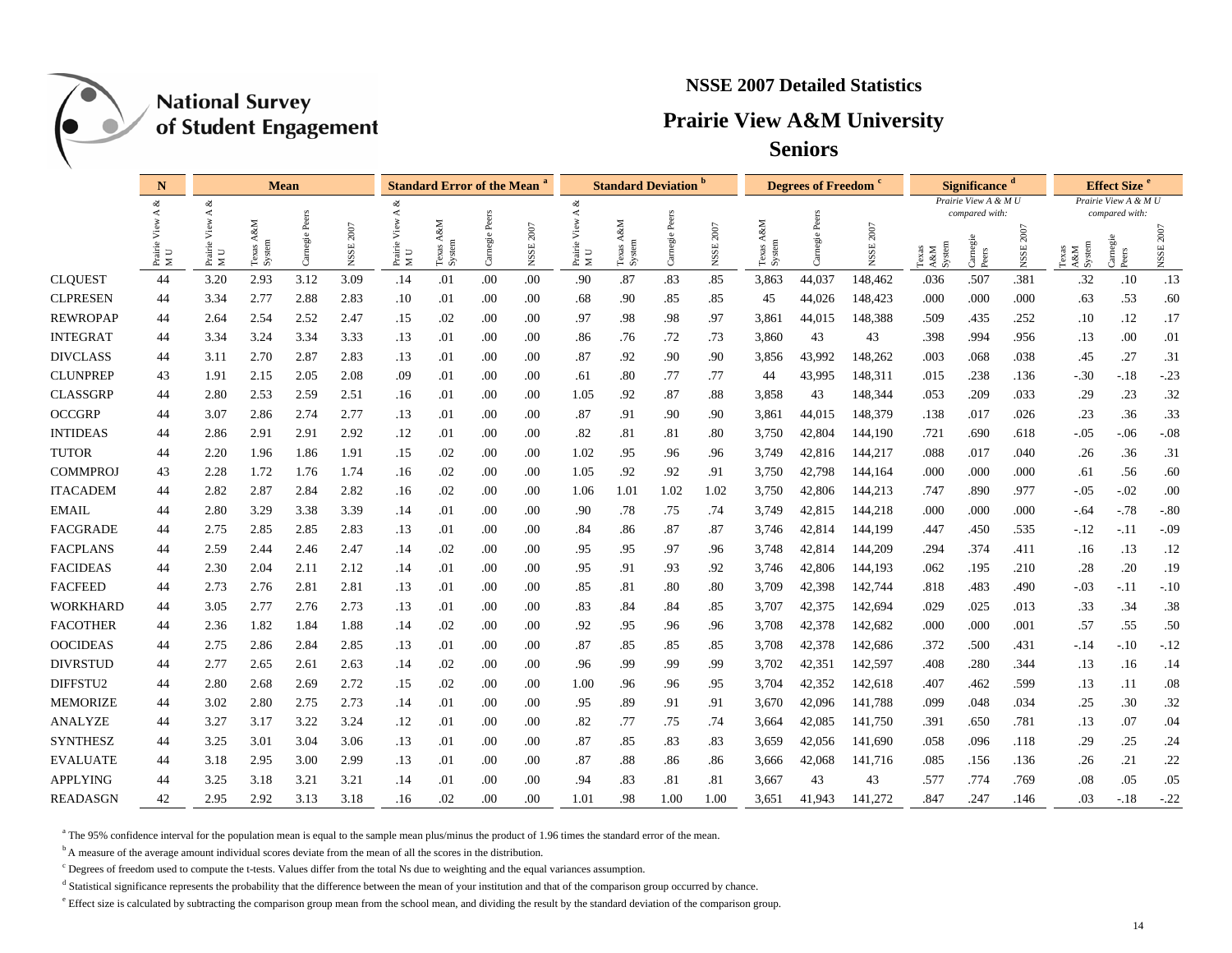

### **NSSE 2007 Detailed Statistics**

## **Prairie View A&M University**

**Seniors**

|                 | N              |                           |                                     | <b>Mean</b>     |                       |                                                                         |                          | <b>Standard Error of the Mean</b> |                       |                       | <b>Standard Deviation</b> |                   |                      |                                   | <b>Degrees of Freedom</b>    |               |                                    | <b>Significance</b>                 |           |                                         | Effect Size <sup>e</sup>          |               |
|-----------------|----------------|---------------------------|-------------------------------------|-----------------|-----------------------|-------------------------------------------------------------------------|--------------------------|-----------------------------------|-----------------------|-----------------------|---------------------------|-------------------|----------------------|-----------------------------------|------------------------------|---------------|------------------------------------|-------------------------------------|-----------|-----------------------------------------|-----------------------------------|---------------|
|                 | ళ<br>≺         | ళ<br>$\blacktriangleleft$ |                                     |                 |                       | $\prec$                                                                 |                          |                                   |                       | 4                     |                           |                   |                      |                                   |                              |               |                                    | Prairie View A & M U                |           |                                         | Prairie View A & M U              |               |
|                 | Prairie<br>M U | Prairie $_{\rm M\,U}$     | <b>A&amp;M</b><br>Texas A<br>System | Pee<br>Carnegie | 2007<br>$_{\rm NSSE}$ | View<br>$\begin{array}{c} \mathrm{Prairie} \\ \mathrm{M~U} \end{array}$ | A&M<br>Texas .<br>System | Peers<br>Carnegie                 | 2007<br>$_{\rm NSSE}$ | View<br>Prairie<br>MU | A&M<br>Texas A<br>System  | Peers<br>Carnegie | 2007<br>${\tt NSSE}$ | <b>A&amp;M</b><br>Texas<br>Systen | ${\mbox{Peers}}$<br>Carnegie | 2007<br>NSSE: | System<br>$\mathbb{A}\&\mathbb{M}$ | compared with:<br>Carnegie<br>Peers | NSSE 2007 | $\frac{\mathsf{A\&M}}{\mathsf{System}}$ | compared with:<br>arnegi<br>Peers | 2007<br>NSSE: |
| <b>READOWN</b>  | 43             | 2.02                      | 2.16                                | 2.16            | 2.17                  | .12                                                                     | .02                      | .00                               | .00                   | .80                   | .99                       | .98               | .97                  | 44                                | 42                           | 42            | .278                               | .273                                | .229      | -.14                                    | $-.14$                            | $-15$         |
| <b>WRITEMOR</b> | 43             | 1.74                      | 1.54                                | 1.62            | 1.63                  | .14                                                                     | .01                      | .00                               | .00                   | .90                   | .75                       | .76               | .75                  | 43                                | 42                           | 42            | .152                               | .384                                | .391      | .27                                     | .16                               | .16           |
| WRITEMID        | 42             | 2.40                      | 2.28                                | 2.58            | 2.60                  | .13                                                                     | .02                      | .00                               | .00                   | .86                   | .91                       | .94               | .95                  | 3,654                             | 41,942                       | 141,276       | .379                               | .227                                | .186      | .14                                     | $-.19$                            | $-.20$        |
| <b>WRITESML</b> | 42             | 2.52                      | 2.80                                | 2.99            | 3.03                  | .15                                                                     | .02                      | .01                               | .00                   | .97                   | 1.13                      | 1.16              | 1.16                 | 3,651                             | 41,950                       | 141,313       | .117                               | .008                                | .005      | $-24$                                   | $-.41$                            | $-.43$        |
| <b>PROBSETA</b> | 43             | 2.72                      | 2.63                                | 2.58            | 2.56                  | .19                                                                     | .02                      | .01                               | .00                   | 1.26                  | 1.20                      | 1.18              | 1.20                 | 3,647                             | 41,775                       | 140,733       | .605                               | .444                                | .373      | .08                                     | .12                               | .14           |
| <b>PROBSETB</b> | 43             | 2.30                      | 2.33                                | 2.39            | 2.33                  | .18                                                                     | .02                      | .01                               | .00                   | 1.17                  | 1.18                      | 1.20              | 1.19                 | 3,643                             | 41.756                       | 140.669       | .864                               | .636                                | .883      | $-.03$                                  | $-.07$                            | $-.02$        |
| <b>EXAMS</b>    | 41             | 5.41                      | 5.54                                | 5.43            | 5.42                  | .20                                                                     | .02                      | .01                               | .00                   | 1.26                  | 1.23                      | 1.25              | 1.25                 | 3,643                             | 41,853                       | 140,936       | .516                               | .933                                | .993      | $-.10$                                  | $-.01$                            | .00           |
| ATDART07        | 42             | 2.29                      | 1.92                                | 2.04            | 2.11                  | .14                                                                     | .01                      | .00                               | .00                   | .92                   | .84                       | .90               | .91                  | 42                                | 41,592                       | 140,269       | .015                               | .076                                | .212      | .43                                     | .27                               | .19           |
| EXRCSE05        | 42             | 2.67                      | 2.58                                | 2.60            | 2.70                  | .14                                                                     | .02                      | .01                               | .00                   | .93                   | 1.04                      | 1.05              | 1.04                 | 3,620                             | 41                           | 41            | .597                               | .650                                | .830      | .08                                     | .06                               | $-.03$        |
| WORSHP05        | 42             | 2.43                      | 2.37                                | 2.11            | 2.18                  | .17                                                                     | .02                      | .01                               | .00                   | 1.13                  | 1.14                      | 1.11              | 1.13                 | 3,622                             | 41,581                       | 140,230       | .739                               | .059                                | .150      | .05                                     | .29                               | .22           |
| <b>OWNVIEW</b>  | 41             | 2.63                      | 2.65                                | 2.66            | 2.70                  | .14                                                                     | .01                      | .00                               | .00                   | .89                   | .88                       | .89               | .88                  | 3,620                             | 41,580                       | 140,244       | .898                               | .865                                | .656      | $-.02$                                  | $-.03$                            | $-0.07$       |
| <b>OTHRVIEW</b> | 42             | 2.93                      | 2.77                                | 2.82            | 2.83                  | .13                                                                     | .01                      | .00                               | .00                   | .84                   | .85                       | .85               | .85                  | 3,622                             | 41,588                       | 140,255       | .232                               | .389                                | .459      | .19                                     | .13                               | .11           |
| <b>CHNGVIEW</b> | 42             | 2.83                      | 2.82                                | 2.87            | 2.89                  | .13                                                                     | .01                      | .00                               | .00                   | .85                   | .83                       | .82               | .82                  | 3,622                             | 41,588                       | 140,244       | .900                               | .755                                | .678      | .02                                     | $-.05$                            | $-06$         |
| <b>INTERN04</b> | 43             | .49                       | .49                                 | .53             | .56                   | .08                                                                     | .01                      | .00                               | .00                   | .51                   | .50                       | .50               | .50                  | 3,584                             | 41,166                       | 139,009       | .973                               | .592                                | .317      | .01                                     | $-.08$                            | $-15$         |
| VOLNTR04        | 43             | .72                       | .63                                 | .59             | .63                   | .07                                                                     | .01                      | .00                               | .00                   | .45                   | .48                       | .49               | .48                  | 43                                | 42                           | 42            | .189                               | .057                                | .176      | .19                                     | .28                               | .20           |
| LRNCOM04        | 43             | .40                       | .29                                 | .27             | .27                   | .08                                                                     | .01                      | .00                               | .00                   | .49                   | .45                       | .44               | .44                  | 43                                | 42                           | 42            | .167                               | .093                                | .092      | .24                                     | .29                               | .29           |
| RESRCH04        | 43             | .23                       | .17                                 | .17             | .20                   | .07                                                                     | .01                      | .00                               | .00                   | .43                   | .38                       | .37               | .40                  | 3,582                             | 42                           | 138,934       | .291                               | .323                                | .610      | .16                                     | .17                               | .08           |
| FORLNG04        | 43             | .23                       | .26                                 | .36             | .42                   | .07                                                                     | .01                      | .00                               | .00                   | .43                   | .44                       | .48               | .49                  | 3,582                             | 42                           | 42            | .679                               | .064                                | .005      | $-.06$                                  | $-.26$                            | $-.39$        |
| STDABR04        | 43             | .09                       | .09                                 | .12             | .16                   | .04                                                                     | .00                      | .00                               | .00                   | .29                   | .29                       | .32               | .37                  | 3,581                             | 41,142                       | 42            | .978                               | .605                                | .119      | .00                                     | $-.08$                            | $-19$         |
| INDSTD04        | 43             | .21                       | .14                                 | .17             | .19                   | .06                                                                     | .01                      | .00                               | .00                   | .41                   | .35                       | .37               | .39                  | 43                                | 41,142                       | 138,922       | .265                               | .455                                | .768      | .21                                     | .11                               | .05           |
| SNRX04          | 43             | .23                       | .26                                 | .33             | .36                   | .07                                                                     | .01                      | .00                               | .00                   | .43                   | .44                       | .47               | .48                  | 3,582                             | 42                           | 42            | .641                               | .159                                | .064      | $-.07$                                  | $-.20$                            | $-.26$        |
| <b>ENVSTU</b>   | 43             | 5.63                      | 5.88                                | 5.67            | 5.68                  | .21                                                                     | .02                      | .01                               | .00                   | 1.40                  | 1.25                      | 1.32              | 1.32                 | 43                                | 41,059                       | 138,680       | .244                               | .847                                | .780      | $-.20$                                  | $-.03$                            | $-.04$        |
| <b>ENVFAC</b>   | 43             | 5.00                      | 5.54                                | 5.52            | 5.52                  | .22                                                                     | .02                      | .01                               | .00                   | 1.45                  | 1.29                      | 1.31              | 1.31                 | 3,573                             | 41,074                       | 138,713       | .006                               | .009                                | .009      | $-42$                                   | $-.40$                            | $-40$         |
| <b>ENVADM</b>   | 43             | 4.84                      | 4.89                                | 4.62            | 4.60                  | .23                                                                     | .03                      | .01                               | .00                   | 1.48                  | 1.62                      | 1.67              | 1.67                 | 3,573                             | 41,049                       | 138,638       | .819                               | .395                                | .351      | $-0.04$                                 | .13                               | .14           |
| ACADPR01        | 44             | 4.02                      | 3.98                                | 4.01            | 4.15                  | .25                                                                     | .03                      | .01                               | .00                   | 1.64                  | 1.73                      | 1.70              | 1.74                 | 3,560                             | 40,891                       | 138,142       | .858                               | .958                                | .636      | .03                                     | .01                               | $-.07$        |
| WORKON01        | 44             | 2.75                      | 1.86                                | 1.72            | 1.88                  | .34                                                                     | .03                      | .01                               | .00.                  | 2.27                  | 1.72                      | 1.49              | 1.58                 | 44                                | 43                           | 43            | .014                               | .005                                | .015      | .52                                     | .69                               | .55           |
| WORKOF01        | 44             | 3.52                      | 3.64                                | 4.08            | 3.61                  | .45                                                                     | .05                      | .01                               | .01                   | 2.96                  | 2.87                      | 2.78              | 2.74                 | 3,558                             | 40,886                       | 138,122       | .786                               | .187                                | .835      | $-04$                                   | $-.20$                            | $-.03$        |
| COCURR01        | 43             | 2.93                      | 2.15                                | 2.00            | 2.17                  | .29                                                                     | .03                      | .01                               | .00                   | 1.91                  | 1.57                      | 1.48              | 1.54                 | 43                                | 42                           | 42            | .010                               | .003                                | .012      | .50                                     | .63                               | .50           |

<sup>a</sup> The 95% confidence interval for the population mean is equal to the sample mean plus/minus the product of 1.96 times the standard error of the mean.

<sup>b</sup> A measure of the average amount individual scores deviate from the mean of all the scores in the distribution.

 $c$  Degrees of freedom used to compute the t-tests. Values differ from the total Ns due to weighting and the equal variances assumption.

<sup>d</sup> Statistical significance represents the probability that the difference between the mean of your institution and that of the comparison group occurred by chance.

<sup>e</sup> Effect size is calculated by subtracting the comparison group mean from the school mean, and dividing the result by the standard deviation of the comparison group.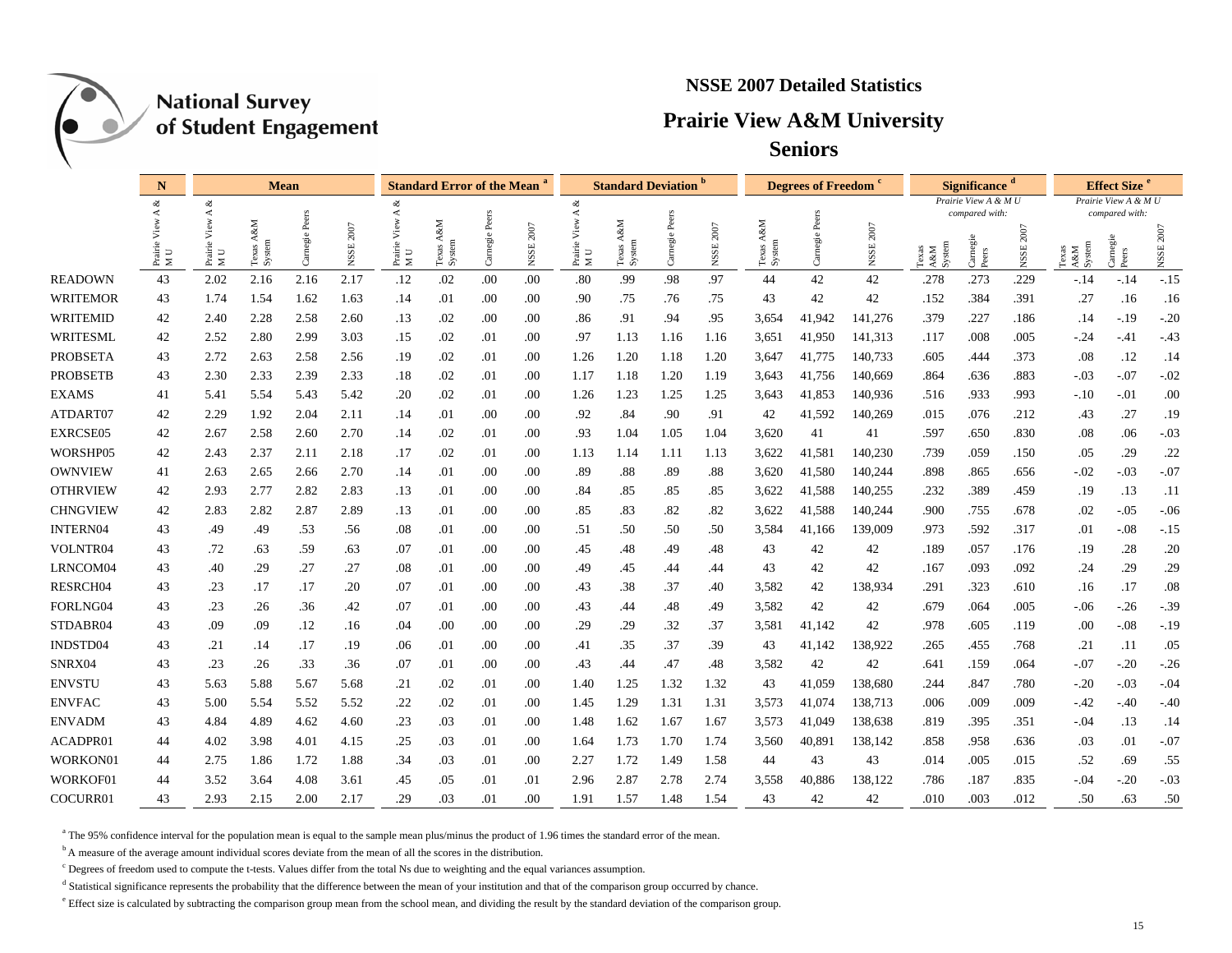

### **NSSE 2007 Detailed Statistics**

## **Prairie View A&M University**

**Seniors**

|                 | N                      |                        | <b>Mean</b>              |                      |               | <b>Standard Error of the Mean</b>                                         |                          |              | <b>Standard Deviation</b> |                       |                                     |                 | <b>Degrees of Freedom</b> |                               |                        | <b>Significance</b> |               |                                    | <b>Effect Size<sup>e</sup></b> |                       |                                   |           |
|-----------------|------------------------|------------------------|--------------------------|----------------------|---------------|---------------------------------------------------------------------------|--------------------------|--------------|---------------------------|-----------------------|-------------------------------------|-----------------|---------------------------|-------------------------------|------------------------|---------------------|---------------|------------------------------------|--------------------------------|-----------------------|-----------------------------------|-----------|
|                 | శ                      | x<br>$\prec$           |                          |                      |               |                                                                           |                          |              |                           | A &                   |                                     |                 |                           |                               |                        |                     |               | Prairie View A & M U               |                                |                       | Prairie View A & M U              |           |
|                 | ≺<br>Prairie $\tt M U$ | View<br>Prairie<br>M U | A&M<br>Texas A<br>System | Ľ<br>Pee<br>Carnegie | 2007<br>NSSE: | ⋖<br>View<br>$\begin{array}{ll} \text{Prairie} \\ \text{M U} \end{array}$ | A&M<br>Texas A<br>System | Carnegie Pee | 2007<br>NSSE:             | View<br>Prairie<br>MU | <b>A&amp;M</b><br>Texas /<br>System | Pee<br>Carnegie | 2007<br>NSSE:             | z<br>A&.<br>Texas A<br>System | Peers<br>rnegie l<br>් | NSSE 2007           | System<br>A&M | compared with:<br>Camegie<br>Peers | NSSE 2007                      | A&M<br>System<br>exas | compared with:<br>arnegi<br>Peers | NSSE 2007 |
| SOCIAL05        | 44                     | 3.41                   | 3.32                     | 3.39                 | 3.47          | .27                                                                       | .03                      | .01          | .00                       | 1.78                  | 1.50                                | 1.52            | 1.53                      | 3,559                         | 40,828                 | 137,946             | .697          | .951                               | .791                           | .06                   | .01                               | $-0.04$   |
| CAREDE01        | 44                     | 2.80                   | 2.88                     | 2.58                 | 2.30          | .40                                                                       | .05                      | .01          | .01                       | 2.68                  | 2.69                                | 2.43            | 2.28                      | 3,558                         | 40,822                 | 43                  | .843          | .550                               | .231                           | $-03$                 | .09                               | .22       |
| <b>COMMUTE</b>  | 44                     | 3.11                   | 2.41                     | 2.41                 | 2.30          | .28                                                                       | .02                      | .01          | .00                       | 1.83                  | 1.05                                | 1.06            | 1.01                      | 43                            | 43                     | 43                  | .014          | .014                               | .005                           | .67                   | .67                               | .81       |
| <b>ENVSCHOL</b> | 44                     | 3.00                   | 3.11                     | 3.08                 | 3.12          | .14                                                                       | .01                      | .00          | .00                       | .94                   | .77                                 | .77             | .77                       | 3,536                         | 40,540                 | 137,043             | .357          | .471                               | .316                           | $-.14$                | -.11                              | $-.15$    |
| <b>ENVSUPRT</b> | 44                     | 3.00                   | 2.96                     | 2.92                 | 2.93          | .13                                                                       | .01                      | .00          | .00                       | .89                   | .83                                 | .84             | .84                       | 3,533                         | 40,545                 | 137,043             | .743          | .545                               | .587                           | .05                   | .09                               | .08       |
| <b>ENVDIVRS</b> | 44                     | 2.70                   | 2.54                     | 2.47                 | 2.45          | .17                                                                       | .02                      | .00          | .00                       | 1.13                  | .97                                 | .98             | .98                       | 44                            | 43                     | 43                  | .350          | .175                               | .147                           | .17                   | .24                               | .26       |
| <b>ENVNACAD</b> | 43                     | 2.37                   | 2.07                     | 1.96                 | 1.95          | .17                                                                       | .02                      | .00          | .00                       | 1.11                  | .95                                 | .93             | .92                       | 43                            | 42                     | 42                  | .081          | .019                               | .018                           | .32                   | .45                               | .46       |
| <b>ENVSOCAL</b> | 44                     | 2.64                   | 2.34                     | 2.18                 | 2.20          | .15                                                                       | .02                      | .00          | .00                       | .99                   | .96                                 | .91             | .92                       | 3,530                         | 40,473                 | 136,841             | .039          | .001                               | .002                           | .31                   | .50                               | .47       |
| <b>ENVEVENT</b> | 44                     | 2.91                   | 2.66                     | 2.53                 | 2.63          | .14                                                                       | .02                      | .00          | .00                       | .91                   | .98                                 | .96             | .95                       | 3,535                         | 40,492                 | 136,902             | .099          | .009                               | .048                           | .25                   | .40                               | .30       |
| <b>ENVCOMPT</b> | 42                     | 3.45                   | 3.47                     | 3.46                 | 3.47          | .11                                                                       | .01                      | .00          | .00                       | .74                   | .73                                 | .74             | .73                       | 3,532                         | 40,539                 | 137,028             | .880          | .944                               | .889                           | $-0.02$               | $-.01$                            | $-.02$    |
| <b>GNGENLED</b> | 43                     | 3.14                   | 3.27                     | 3.25                 | 3.27          | .12                                                                       | .01                      | .00          | .00                       | .77                   | .78                                 | .79             | .79                       | 3.496                         | 40,149                 | 135,773             | .271          | .348                               | .266                           | $-.17$                | $-14$                             | $-.17$    |
| <b>GNWORK</b>   | 44                     | 3.05                   | 3.18                     | 3.09                 | 3.06          | .14                                                                       | .02                      | .00          | .00                       | .91                   | .88                                 | .91             | .92                       | 3,497                         | 40,134                 | 135,745             | .316          | .765                               | .929                           | $-15$                 | $-.05$                            | $-.01$    |
| <b>GNWRITE</b>  | 44                     | 3.09                   | 3.02                     | 3.10                 | 3.10          | .13                                                                       | .01                      | .00          | .00                       | .86                   | .88                                 | .85             | .85                       | 3,496                         | 40,145                 | 135,760             | .608          | .942                               | .951                           | .08                   | $-.01$                            | $-.01$    |
| <b>GNSPEAK</b>  | 44                     | 3.11                   | 2.98                     | 3.01                 | 2.99          | .13                                                                       | .02                      | .00          | .00                       | .87                   | .91                                 | .88             | .89                       | 3,496                         | 40,141                 | 135,748             | .326          | .452                               | .370                           | .15                   | .11                               | .14       |
| <b>GNANALY</b>  | 44                     | 3.20                   | 3.35                     | 3.33                 | 3.36          | .12                                                                       | .01                      | .00          | .00                       | .82                   | .76                                 | .76             | .75                       | 3,497                         | 40,151                 | 135,759             | .216          | .286                               | .177                           | $-.19$                | $-.16$                            | $-.20$    |
| <b>GNQUANT</b>  | 44                     | 2.91                   | 3.13                     | 3.02                 | 3.03          | .15                                                                       | .01                      | .00          | .00                       | 1.01                  | .87                                 | .88             | .89                       | 3,495                         | 40,128                 | 135,682             | .098          | .415                               | .357                           | $-25$                 | $-.12$                            | $-.14$    |
| <b>GNCMPTS</b>  | 44                     | 3.11                   | 3.30                     | 3.20                 | 3.19          | .15                                                                       | .01                      | .00          | .00                       | .97                   | .81                                 | .85             | .86                       | 3,496                         | 40,145                 | 135,751             | .139          | .507                               | .572                           | $-.22$                | $-.10$                            | $-.09$    |
| <b>GNOTHERS</b> | 44                     | 3.18                   | 3.25                     | 3.18                 | 3.17          | .12                                                                       | .01                      | .00          | $_{.00}$                  | .81                   | .84                                 | .84             | .84                       | 3.497                         | 40,138                 | 135,725             | .600          | 1.000                              | .923                           | $-.08$                | .00                               | .01       |
| <b>GNCITIZN</b> | 43                     | 2.49                   | 2.19                     | 2.07                 | 2.06          | .16                                                                       | .02                      | .01          | .00                       | 1.08                  | 1.04                                | 1.03            | 1.02                      | 3,469                         | 39,831                 | 134,790             | .059          | .007                               | .006                           | .29                   | .41                               | .42       |
| <b>GNINQ</b>    | 44                     | 3.27                   | 3.08                     | 3.00                 | 3.02          | .13                                                                       | .01                      | .00          | $_{.00}$                  | .85                   | .87                                 | .88             | .87                       | 3,471                         | 39,848                 | 134,847             | .152          | .039                               | .057                           | .22                   | .31                               | .29       |
| <b>GNSELF</b>   | 44                     | 3.09                   | 2.87                     | 2.81                 | 2.83          | .15                                                                       | .02                      | .00          | .00                       | .98                   | .99                                 | .99             | .99                       | 3,471                         | 39,841                 | 134,823             | .144          | .061                               | .076                           | .22                   | .28                               | .27       |
| <b>GNDIVERS</b> | 44                     | 3.09                   | 2.62                     | 2.62                 | 2.59          | .14                                                                       | .02                      | .00          | .00                       | .94                   | .99                                 | .99             | .99                       | 3,469                         | 39,839                 | 134,783             | .002          | .002                               | .001                           | .47                   | .47                               | .51       |
| <b>GNPROBSV</b> | 44                     | 2.91                   | 2.85                     | 2.74                 | 2.75          | .15                                                                       | .02                      | .00          | .00                       | .98                   | .96                                 | .95             | .94                       | 3,470                         | 39,847                 | 134,828             | .681          | .239                               | .260                           | .06                   | .18                               | .17       |
| <b>GNETHICS</b> | 44                     | 2.91                   | 2.86                     | 2.71                 | 2.72          | .16                                                                       | .02                      | .01          | .00                       | 1.05                  | 1.02                                | 1.02            | 1.02                      | 3,470                         | 39,841                 | 134,817             | .759          | .186                               | .210                           | .05                   | .20                               | .19       |
| <b>GNCOMMUN</b> | 44                     | 2.75                   | 2.63                     | 2.47                 | 2.49          | .16                                                                       | .02                      | .01          | .00                       | 1.08                  | 1.02                                | 1.02            | 1.01                      | 3,470                         | 39,838                 | 134,802             | .421          | .067                               | .092                           | .12                   | .28                               | .25       |
| <b>GNSPIRIT</b> | 43                     | 2.49                   | 2.10                     | 1.97                 | 2.00          | .18                                                                       | .02                      | .01          | $_{.00}$                  | 1.20                  | 1.09                                | 1.07            | 1.09                      | 3,469                         | 42                     | 42                  | .020          | .007                               | .010                           | .36                   | .49                               | .45       |
| <b>ADVISE</b>   | 44                     | 2.82                   | 2.97                     | 2.88                 | 2.89          | .13                                                                       | .02                      | .00          | .00                       | .84                   | .94                                 | .94             | .94                       | 3,479                         | 39,899                 | 135,011             | .298          | .677                               | .599                           | $-16$                 | $-.06$                            | $-.08$    |
| <b>ENTIREXP</b> | 44                     | 2.98                   | 3.33                     | 3.20                 | 3.24          | .11                                                                       | .01                      | $.00\,$      | $_{.00}$                  | .73                   | .72                                 | .73             | .73                       | 44                            | 43                     | 43                  | .003          | .048                               | .023                           | $-48$                 | $-.31$                            | $-36$     |
| <b>SAMECOLL</b> | 44                     | 2.98                   | 3.36                     | 3.17                 | 3.20          | .13                                                                       | .01                      | .00          | .00                       | .88                   | .81                                 | .86             | .86                       | 3,480                         | 39,895                 | 134,986             | .002          | .144                               | .083                           | $-47$                 | $-.22$                            | $-.26$    |

<sup>a</sup> The 95% confidence interval for the population mean is equal to the sample mean plus/minus the product of 1.96 times the standard error of the mean

b A measure of the average amount individual scores deviate from the mean of all the scores in the distribution IPEDS: 227526

<sup>c</sup> Degrees of freedom used to compute the t-tests. Values differ from the total Ns due to weighting and the equal variances assumption

<sup>d</sup> Statistical significance represents the probability that the difference between the mean of your institution and that of the comparison group occurred by chance

<sup>e</sup> Effect size is calculated by subtracting the comparison group mean from the school mean, and dividing the result by the standard deviation of the comparison group.

**IPEDS: 227526**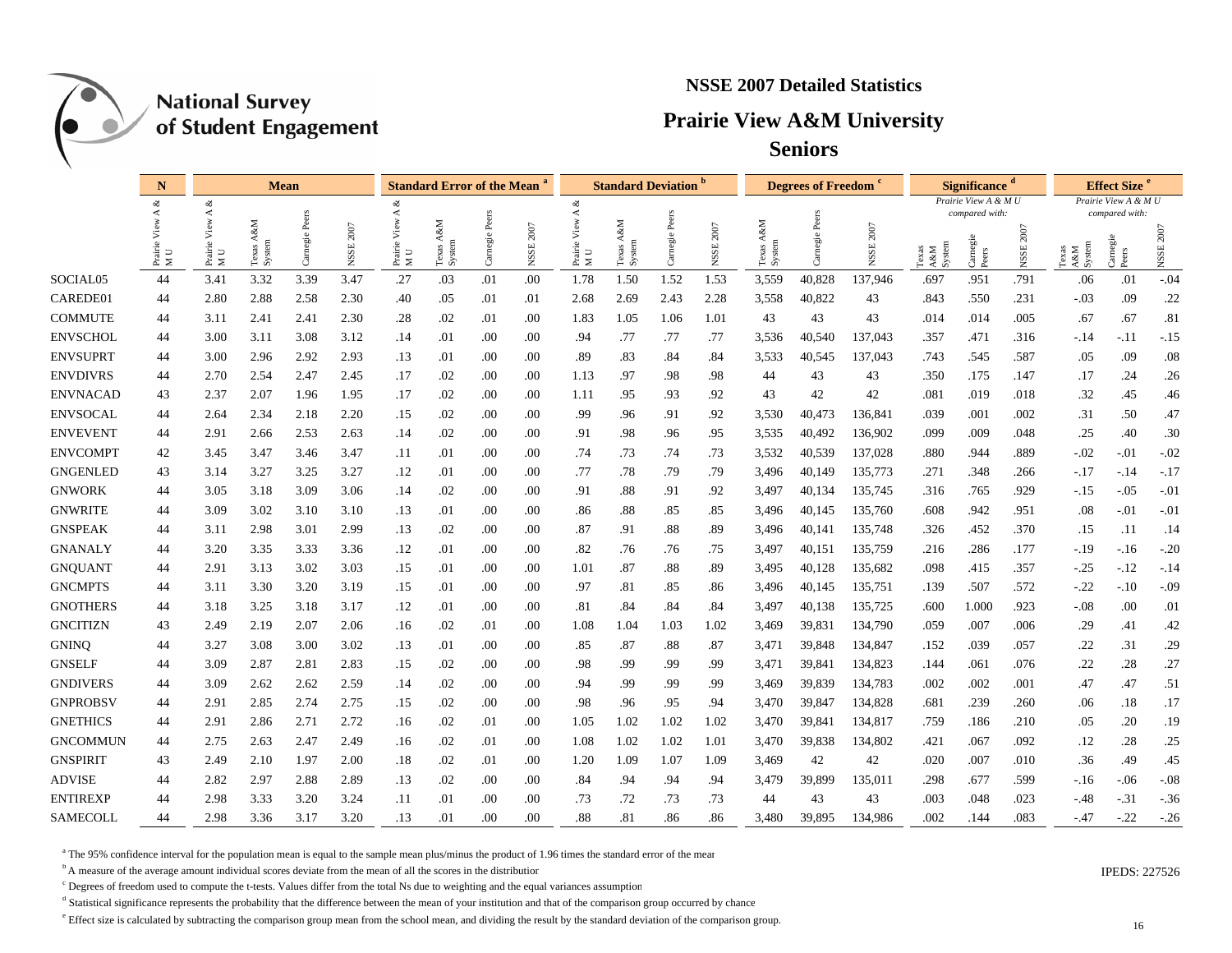

## **NSSE 2007 Mean Comparisons <sup>a</sup> Texas A&M System Prairie View A&M University**

|                                                                                                                        |                 |            | <b>Prairie View A &amp;</b> | Prairie View A & M U compared with |                             |             |
|------------------------------------------------------------------------------------------------------------------------|-----------------|------------|-----------------------------|------------------------------------|-----------------------------|-------------|
|                                                                                                                        |                 |            | MU                          |                                    | <b>Texas A&amp;M System</b> |             |
| <b>Texas A&amp;M System Consortium Questions</b><br>Refer to the Texas A&M System codebook for response option values. | Variable        | Class      | Mean                        | Texas A&M Mean                     | $Sig^b$                     | Effect size |
| 1. To what extent do you agree with the following statements?                                                          |                 |            |                             |                                    |                             |             |
| 1a. Library staff are helpful in finding the resources I need.                                                         | TAM0701a        | <b>FY</b>  | 3.00                        | 3.17                               |                             | $-.30$      |
|                                                                                                                        |                 | <b>SR</b>  | 3.16                        | 3.16                               |                             | .01         |
| 1b. Administrative staff I interact with are knowledgeable about their area.                                           | TAM0701b        | <b>FY</b>  | 3.12                        | 3.24                               |                             | $-.21$      |
|                                                                                                                        |                 | <b>SR</b>  | 3.19                        | 3.17                               |                             | .04         |
| 1c. The admission process is easy to understand and complete.                                                          | TAM0701c        | <b>FY</b>  | 2.96                        | 3.11                               |                             | $-.23$      |
|                                                                                                                        |                 | <b>SR</b>  | 2.80                        | 3.10                               | $\ast$                      | $-.43$      |
| 1d. University communications convey information in a clear and effective manner.                                      | TAM0701d        | ${\rm FY}$ | 2.88                        | 3.12                               |                             | $-.37$      |
|                                                                                                                        |                 | <b>SR</b>  | 2.85                        | 3.02                               |                             | $-.25$      |
| le. Information about academic requirements is easy to understand.                                                     | TAM0701e        | <b>FY</b>  | 2.96                        | 3.06                               |                             | $-.16$      |
|                                                                                                                        |                 | <b>SR</b>  | 2.92                        | 2.97                               |                             | $-.06$      |
| 1f. The university's website is organized to promote easy access to information.                                       | <b>TAM0701f</b> | <b>FY</b>  | 3.04                        | 3.19                               |                             | $-.22$      |
|                                                                                                                        |                 | <b>SR</b>  | 3.12                        | 3.12                               |                             | $-.01$      |
| 1g. Energy and professionalism are communicated by the university's website.                                           | TAM0701g        | FY         | 3.24                        | 3.23                               |                             | .01         |
|                                                                                                                        |                 | <b>SR</b>  | 3.12                        | 3.17                               |                             | $-.09$      |
| 1h. The university catalog clearly states academic requirements.                                                       | TAM0701h        | <b>FY</b>  | 3.08                        | 3.18                               |                             | $-.15$      |
|                                                                                                                        |                 | <b>SR</b>  | 3.08                        | 3.13                               |                             | $-.07$      |
| 1i. The student handbook provides the information I need.                                                              | TAM0701i        | <b>FY</b>  | 3.24                        | 3.12                               |                             | .20         |
|                                                                                                                        |                 | <b>SR</b>  | 3.04                        | 3.05                               |                             | $-.02$      |
| Printed materials about the university I have seen accurately portrayed the<br>1i.                                     | TAM0701j        | FY         | 2.79                        | 3.19                               | **                          | $-.68$      |
| institution.                                                                                                           |                 | <b>SR</b>  | 2.80                        | 3.11                               | *                           | $-.50$      |
| 1k. The time it takes me to register is reasonable.                                                                    | <b>TAM0701k</b> | <b>FY</b>  | 2.76                        | 3.20                               | ***                         | $-.74$      |
|                                                                                                                        |                 | <b>SR</b>  | 3.00                        | 3.25                               |                             | $-.38$      |
| 11. My academic advisor is accessible.                                                                                 | TAM07011        | <b>FY</b>  | 3.08                        | 3.16                               |                             | $-.11$      |
|                                                                                                                        |                 | <b>SR</b>  | 3.12                        | 3.12                               |                             | .00         |

a. Weighted by sex, enrollmt stat., and instit. size.

 $b * p < .05$  \*\*  $p < .01$  \*\*\*  $p < .001$  (2-tailed).

c. Mean difference divided by comp. group s.d.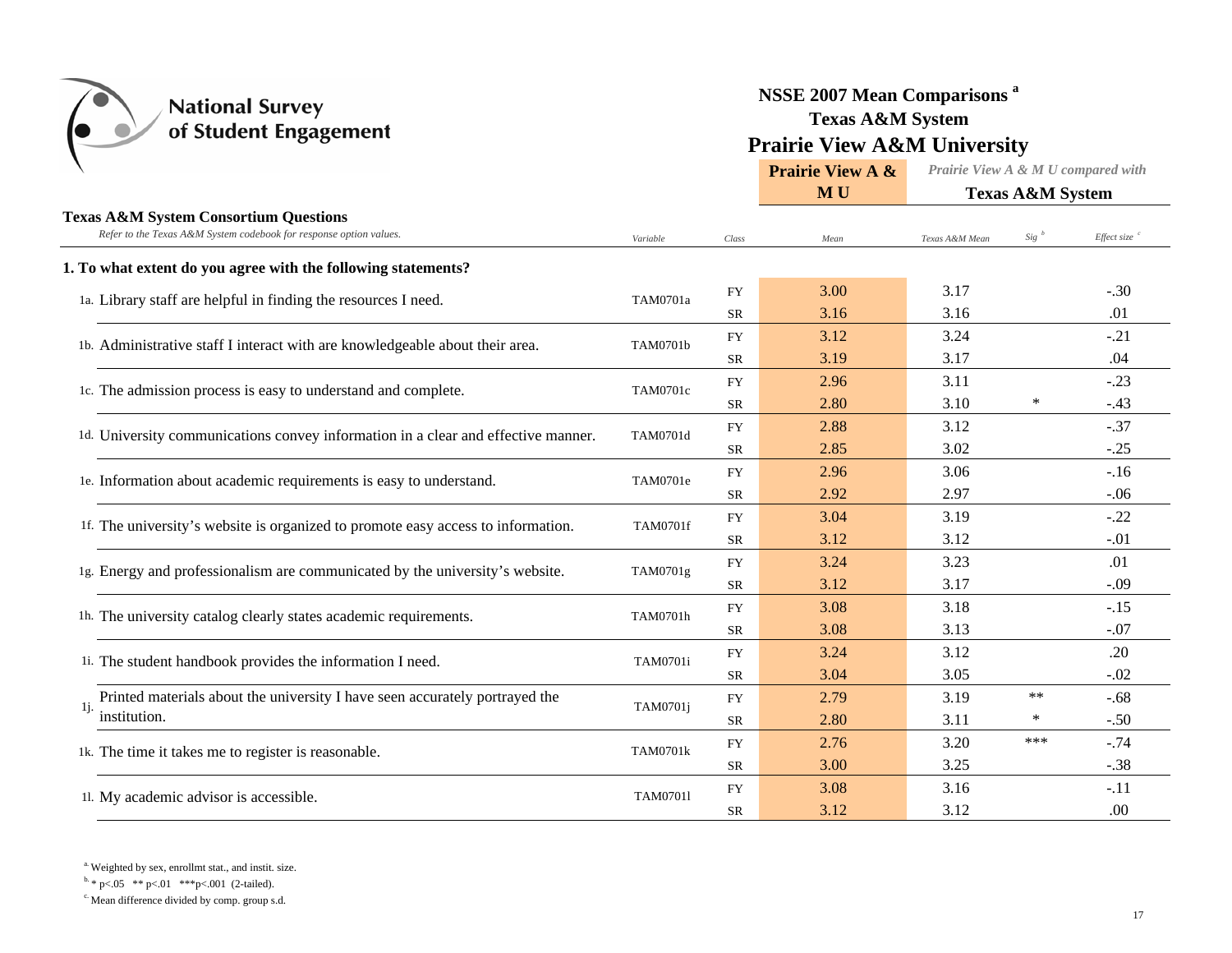

## **NSSE 2007 Mean Comparisons <sup>a</sup> Texas A&M System Prairie View A&M University**

**Prairie View A & M U***Prairie View A & M U compared with* **Texas A&M System**

#### **Texas A&M System Consortium Questions**

 $\overline{\phantom{a}}$ 

|  | Refer to the Texas A&M System codebook for response option values.   | Variable        | Class     | Mean | Texas A&M Mean | $Sig^{-b}$ | Effect size <sup>c</sup> |
|--|----------------------------------------------------------------------|-----------------|-----------|------|----------------|------------|--------------------------|
|  | 1m. Offices are open during convenient hours.                        | TAM0701m        | <b>FY</b> | 2.96 | 3.14           |            | $-.28$                   |
|  |                                                                      |                 | <b>SR</b> | 2.81 | 3.07           |            | $-.38$                   |
|  | 1n. I know how to make a complaint regarding student services.       | TAM0701n        | <b>FY</b> | 2.32 | 2.55           |            | $-.27$                   |
|  |                                                                      |                 | <b>SR</b> | 2.69 | 2.46           |            | .27                      |
|  | 10. I know how to make a complaint regarding academic issues.        | TAM0701o        | <b>FY</b> | 2.64 | 2.58           |            | .08                      |
|  |                                                                      |                 | <b>SR</b> | 2.81 | 2.51           |            | .35                      |
|  | 1p. I believe the institution will respond to my concerns.           | TAM0701p        | <b>FY</b> | 2.52 | 3.03           | ***        | $-.72$                   |
|  |                                                                      |                 | <b>SR</b> | 2.46 | 2.85           | ∗          | $-.47$                   |
|  | 1q. The physical environment of the campus is well maintained.       | TAM0701q        | <b>FY</b> | 2.96 | 3.40           | ***        | $-.69$                   |
|  |                                                                      |                 | <b>SR</b> | 3.20 | 3.31           |            | $-.16$                   |
|  | 1r. Teaching facilities provide an appropriate learning environment. | TAM0701r        | <b>FY</b> | 3.00 | 3.30           | $\ast\ast$ | $-.53$                   |
|  |                                                                      |                 | <b>SR</b> | 3.19 | 3.22           |            | $-.04$                   |
|  | 1s. Adequate computing resources are available.                      | <b>TAM0701s</b> | <b>FY</b> | 2.96 | 3.46           | ***        | $-.86$                   |
|  |                                                                      |                 | <b>SR</b> | 3.00 | 3.25           |            | $-.33$                   |
|  | 1t. The library has the resources I need.                            | <b>TAM0701t</b> | <b>FY</b> | 3.20 | 3.39           |            | $-.33$                   |
|  |                                                                      |                 | <b>SR</b> | 2.96 | 3.25           | $\ast$     | $-.44$                   |
|  |                                                                      |                 |           |      |                |            | $MDPDA-22752$            |

IPEDS: 227526

c. Mean difference divided by comp. group s.d.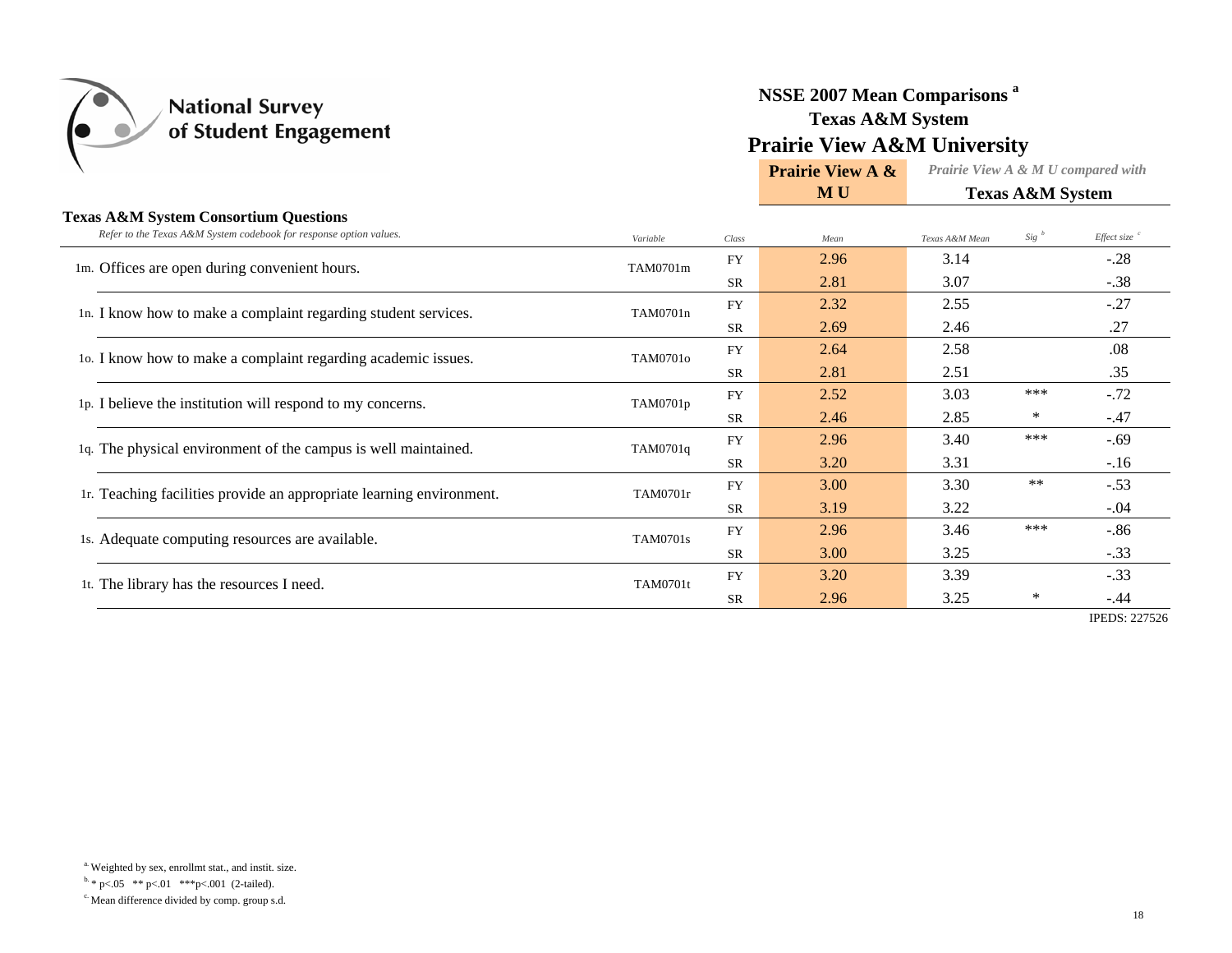$\left(\begin{matrix} \bullet & \bullet \\ \bullet & \bullet \end{matrix}\right)$ 

### **NSSE 2007 Detailed Statistics <sup>a</sup> Texas A&M System Prairie View A&M University**

|          | <b>First-Year Students</b> |                                     |             |                                     |              |                                            |               |                            |                                                           |                   | <b>Seniors</b>      |                                                |      |                                     |               |                                |                        |                 |                                                           |                   |
|----------|----------------------------|-------------------------------------|-------------|-------------------------------------|--------------|--------------------------------------------|---------------|----------------------------|-----------------------------------------------------------|-------------------|---------------------|------------------------------------------------|------|-------------------------------------|---------------|--------------------------------|------------------------|-----------------|-----------------------------------------------------------|-------------------|
|          |                            |                                     |             | <b>Standard Error</b>               |              | <b>Standard</b>                            |               |                            |                                                           | <b>Effect</b>     |                     |                                                |      | <b>Standard Error</b>               |               | <b>Standard</b>                |                        |                 |                                                           | <b>Effect</b>     |
|          | $\mathbf N$                | <b>Mean</b>                         |             | of the Mean b                       |              | deviation <sup>c</sup>                     |               | DF <sup>d</sup>            | Sig. <sup>e</sup>                                         | size <sup>1</sup> | $\mathbf N$         | <b>Mean</b>                                    |      | of the Mean b                       |               | deviation <sup>c</sup>         |                        | DF <sup>d</sup> | Sig. <sup>e</sup>                                         | size <sup>f</sup> |
|          | Þ<br>z                     | Þ<br>Σ<br>శ<br>≺<br>View<br>Prairie | System<br>Σ | コ<br>Σ<br>శ<br>∢<br>View<br>Prairie | System<br>۴ë | Þ<br>$\& M$<br>$\prec$<br>View.<br>Prairie | System<br>Tex | System<br>z<br>A&1<br>Texa | Prairie View A & M U<br>compared with Texas A&M<br>System |                   | Þ<br>z<br>∛<br>View | $\Box$<br>N,<br>ళ<br>$\prec$<br>View<br>Prairi |      | U<br>Z<br>z<br>⋖<br>View<br>Prairie | System<br>A&. | Z<br>శ<br>∢<br>View<br>Prairie | System<br>A&M<br>Texas | System<br>ê     | Prairie View A & M U<br>compared with Texas A&M<br>System |                   |
| TAM0701a | 24                         | 3.00                                | 3.17        | .15                                 | .01          | .72                                        | .58           | 1772                       | .152                                                      | $-.30$            | 25                  | 3.16                                           | 3.16 | .16                                 | .01           | .80                            | .62                    | 3174            | .969                                                      | .01               |
| TAM0701b | 25                         | 3.12                                | 3.24        | .12                                 | .01          | .60                                        | .57           | 1776                       | .287                                                      | $-.21$            | 26                  | 3.19                                           | 3.17 | .12                                 | .01           | .63                            | .63                    | 3193            | .837                                                      | .04               |
| TAM0701c | 25                         | 2.96                                | 3.11        | .12                                 | .02          | .61                                        | .66           | 1778                       | .250                                                      | $-.23$            | 25                  | 2.80                                           | 3.10 | .15                                 | .01           | .76                            | .68                    | 3198            | .031                                                      | $-43$             |
| TAM0701d | 25                         | 2.88                                | 3.12        | .13                                 | .02          | .67                                        | .64           | 1781                       | .064                                                      | $-.37$            | 26                  | 2.85                                           | 3.02 | .12                                 | .01           | .61                            | .69                    | 3195            | .204                                                      | $-.25$            |
| TAM0701e | 25                         | 2.96                                | 3.06        | .11                                 | .02          | .54                                        | .65           | 1782                       | .437                                                      | $-16$             | 26                  | 2.92                                           | 2.97 | .15                                 | .01           | .74                            | .71                    | 3199            | .750                                                      | $-.06$            |
| TAM0701f | 25                         | 3.04                                | 3.19        | .15                                 | .02          | .73                                        | .70           | 1778                       | .285                                                      | $-.22$            | 26                  | 3.12                                           | 3.12 | .15                                 | .01           | .77                            | .72                    | 3202            | .950                                                      | $-.01$            |
| TAM0701g | 25                         | 3.24                                | 3.23        | .09                                 | .01          | .44                                        | .59           | 1776                       | .947                                                      | .01               | 26                  | 3.12                                           | 3.17 | .13                                 | .01           | .65                            | .63                    | 3202            | .666                                                      | $-.09$            |
| TAM0701h | 25                         | 3.08                                | 3.18        | .13                                 | .02          | .64                                        | .66           | 1777                       | .450                                                      | $-.15$            | 24                  | 3.08                                           | 3.13 | .12                                 | .01           | .58                            | .69                    | 3197            | .718                                                      | $-.07$            |
| TAM0701i | 25                         | 3.24                                | 3.12        | .12                                 | .01          | .60                                        | .58           | 1744                       | .323                                                      | .20               | 25                  | 3.04                                           | 3.05 | .14                                 | .01           | .68                            | .61                    | 3149            | .933                                                      | $-.02$            |
| TAM0701j | 24                         | 2.79                                | 3.19        | .13                                 | .01          | .66                                        | .59           | 1744                       | .001                                                      | $-.68$            | 25                  | 2.80                                           | 3.11 | .14                                 | .01           | .71                            | .62                    | 3167            | .014                                                      | $-.50$            |
| TAM0701k | 25                         | 2.76                                | 3.20        | .12                                 | .01          | .60                                        | .60           | 1750                       | .000                                                      | $-.74$            | 26                  | 3.00                                           | 3.25 | .12                                 | .01           | .63                            | .65                    | 25              | .059                                                      | $-.38$            |
| TAM07011 | 25                         | 3.08                                | 3.16        | .13                                 | .02          | .64                                        | .71           | 1753                       | .568                                                      | $-.11$            | 25                  | 3.12                                           | 3.12 | .17                                 | .01           | .83                            | .82                    | 3175            | .988                                                      | .00               |
| TAM0701m | 25                         | 2.96                                | 3.14        | .15                                 | .02          | .73                                        | .63           | 1745                       | .164                                                      | $-.28$            | 26                  | 2.81                                           | 3.07 | .14                                 | .01           | .69                            | .71                    | 3175            | .056                                                      | $-.38$            |
| TAM0701n | 25                         | 2.32                                | 2.55        | .17                                 | .02          | .85                                        | .85           | 1753                       | .185                                                      | $-27$             | 26                  | 2.69                                           | 2.46 | .18                                 | .02           | .93                            | .87                    | 3170            | .170                                                      | .27               |
| TAM0701o | 25                         | 2.64                                | 2.58        | .17                                 | .02          | .86                                        | .86           | 1752                       | .709                                                      | .08               | 26                  | 2.81                                           | 2.51 | .18                                 | .02           | .90                            | .87                    | 3174            | .079                                                      | .35               |
| TAM0701p | 25                         | 2.52                                | 3.03        | .15                                 | .02          | .77                                        | .71           | 1753                       | .000                                                      | $-0.72$           | 26                  | 2.46                                           | 2.85 | .17                                 | .01           | .86                            | .81                    | 3168            | .016                                                      | $-.47$            |
| TAM0701q | 25                         | 2.96                                | 3.40        | .15                                 | .02          | .73                                        | .63           | 1758                       | .001                                                      | $-.69$            | 25                  | 3.20                                           | 3.31 | .12                                 | .01           | .58                            | .68                    | 3174            | .439                                                      | $-16$             |
| TAM0701r | 25                         | 3.00                                | 3.30        | .08                                 | .01          | .41                                        | .57           | 25                         | .001                                                      | $-.53$            | 26                  | 3.19                                           | 3.22 | .15                                 | .01           | .75                            | .63                    | 3175            | .830                                                      | $-.04$            |
| TAM0701s | 25                         | 2.96                                | 3.46        | .12                                 | .01          | .61                                        | .58           | 25                         | .000                                                      | $-86$             | 26                  | 3.00                                           | 3.25 | .18                                 | .01           | .94                            | .75                    | 3177            | .093                                                      | $-.33$            |
| TAM0701t | 25                         | 3.20                                | 3.39        | .10                                 | .01          | .50                                        | .58           | 25                         | .075                                                      | $-.33$            | 26                  | 2.96                                           | 3.25 | .16                                 | .01           | .82                            | .65                    | 3155            | .025                                                      | $-44$             |

<sup>a.</sup> All statistics are weighted by gender, enrollment status, and institutional size.

<sup>b.</sup> The 95% confidence interval for the population mean is equal to the sample mean plus/minus the product of 1.96 times the standard error of the mean.

 $\epsilon$ . A measure of the average amount individual scores deviate from the mean of all the scores in the distribution.

d. Degrees of freedom used to compute the t-tests. Values differ from the total Ns due to weighting and the equal variances assumption.

e. Statistical significance represents the probability that the difference between the mean of your institution and that of the comparison group occurred by chance.

f. Effect size is calculated by subtracting the comparison group mean from the school mean, and dividing the result by the standard deviation of the comparison group.

IPEDS: 227526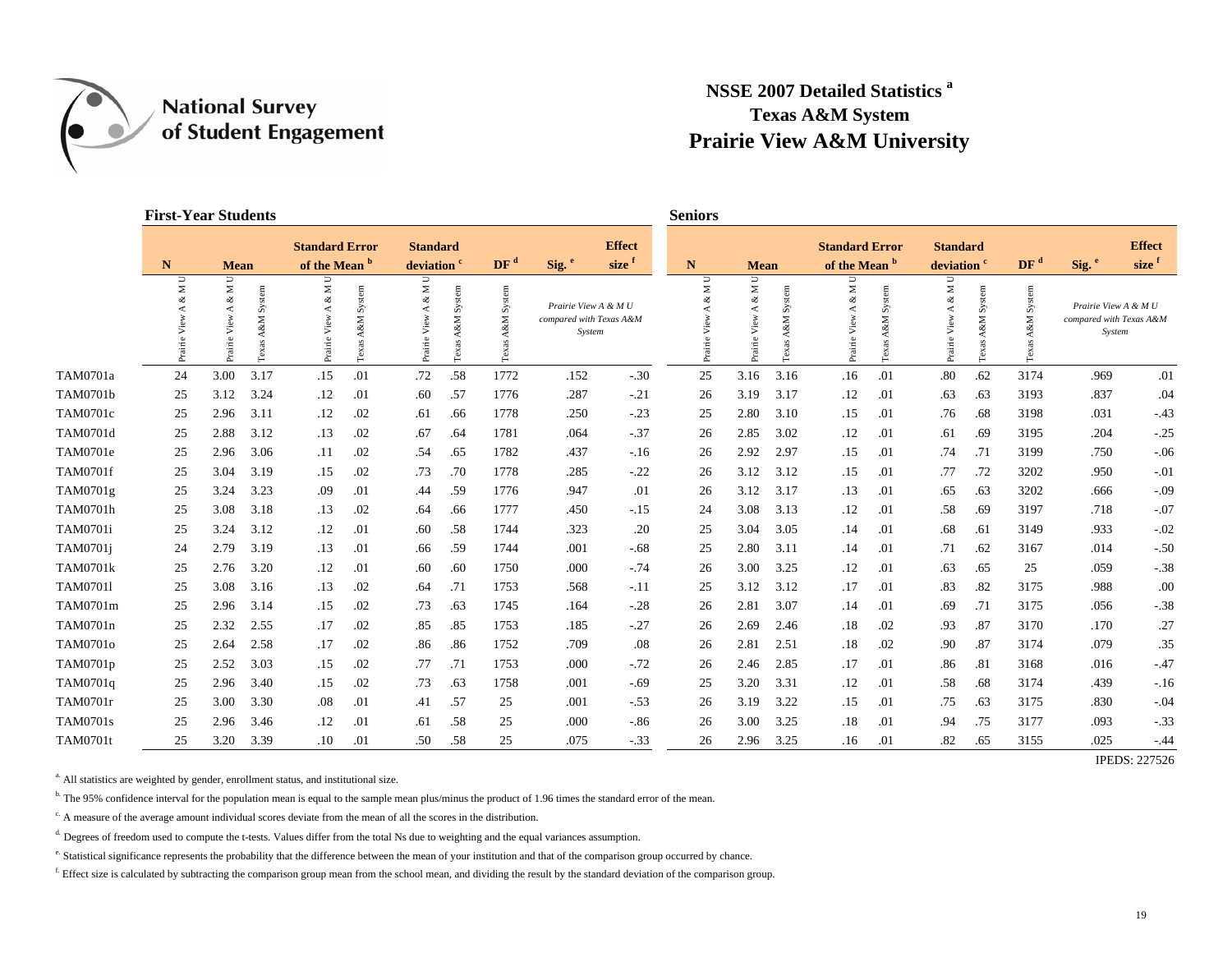

# Prairie View A&M University

Frequency Distributions August 2007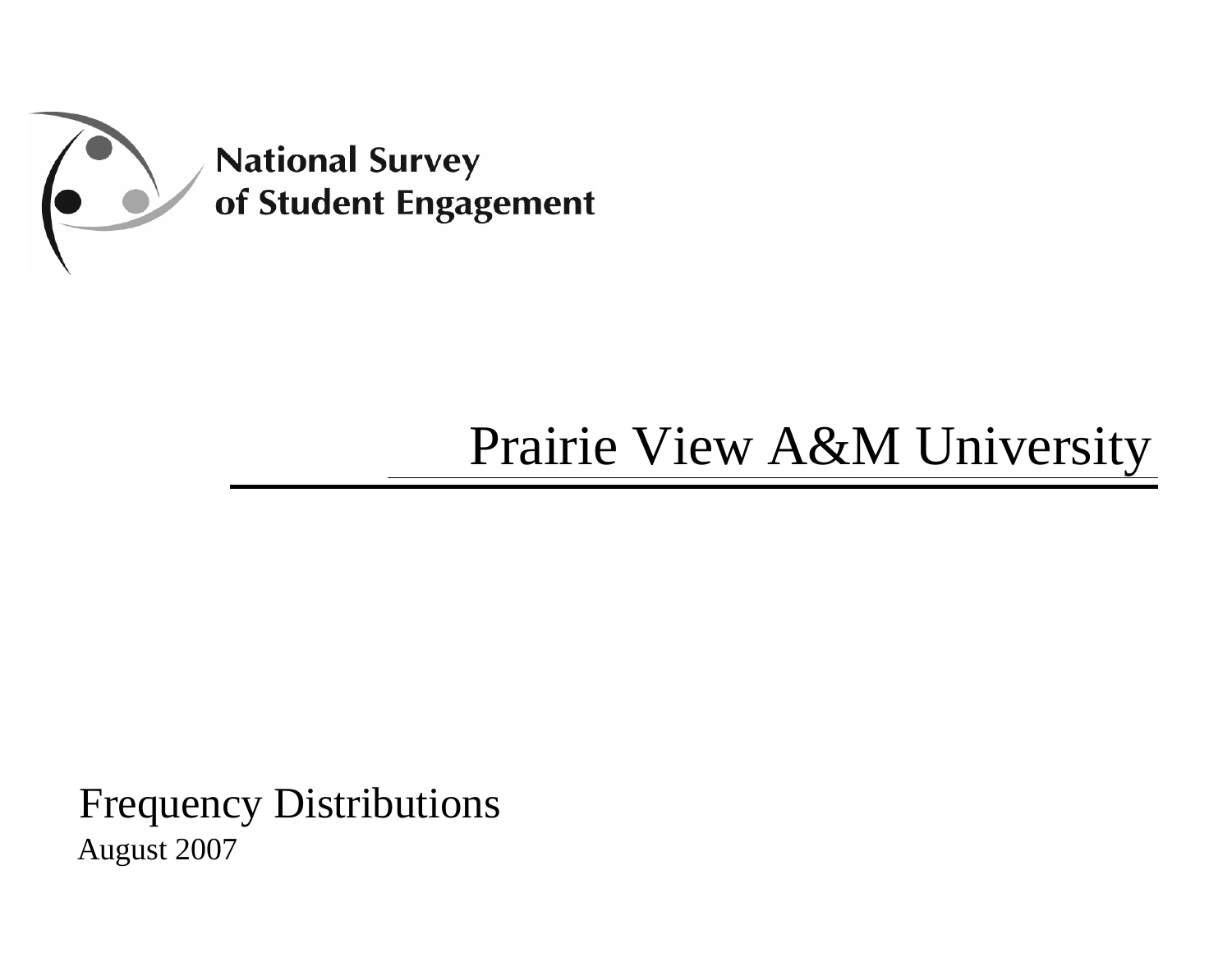

## **Interpreting the Frequency Distributions Report**

#### **Sample**

The Frequency Distributions report is based on information from all students for your institution and all randomly selected students for your comparison institutions.

#### **Variables**

The items from the NSSE survey appear in the left column in the same order and wording as they appear on the instrument.

#### **Variable Names**

The name of each variable appears in the first column for easy reference to your raw data file and the Mean Comparisons report.

#### **Benchmark**

Items that comprise the five "Benchmarks of Effective Educational Practice" are indicated by the following: **LAC**=Level of Academic Challenge **NSSE 2007 Engagement Item Frequency Distributions National Survey** 

Asked questions in class or CLQUEST Never

outed to class discussions

Prepared two or more drafts of REWROPAP Never

REWROPAP

CLQUEST (ACL)

of Student Engagement

INTEGRAT

DIVCLASS

Worked on a paper or project INTEGRAT Never

Included diverse perspectives DIVCLASS Never

(different races, religions) genders, political beliefs, etc.) in class discussions or assignments

a paper or assignment before turning it in

that required integrating ideas or information from various

Sometimes

Sometimes

Sometimes

Sometimes

Sometime

Often

Often

Often

Often

Very often 94 *27%*

Very often 17 *7%*

r 35

Very often 115 *29%*

10 and 10 and 10 and 10 and 10 and 10 and 10 and 10 and 10 and 10 and 10 and 10 and 10 and 10 and 10 and 10 an

Total

186 *46%*

Total 402*100%*

172 *39%*

Total

Very often 71 *22%*

Very often 130 *35%*

r 25

Total 402*100%*

101 *23%*

Never 43

Total

402 *100%*

 244*57%*

 150*38%*

401 *100%*

 76*16%*

 134*33%*

402 *100%*

 98*25%*

*10%*

*3%*

*6%*

*11%*

Often

**ACL**=Active and Collaborative Learning

**SFI**=Student-Faculty

Interaction

**EEE**=Enriching Educational

Experiences

 $SCE=$ 

Environment

**Response Options**

| Supportive Campus |  |
|-------------------|--|
| ∩nment            |  |

b. Made a class presentation CLPRESEN Never CLPRESEN (ACL)

1a.

c.

d.

e.

sources

Variable Response Options Count % Count % Count % Count % Count % Count % Count % Count % Count % r 7 *1%* 138 *31%* 163 *40%***First-Year Students**NSSEville State Selected Peers Carnegie Peers NSSE 2007 NSSEville State NSSE 2007 NSSEville State

K

 210 *3%* 202 *2%* 3,791 *3%* 1 *0%* 99 *2%* 89 *1%* 2,111 *2%* 2721 *40%* 3,083 *33%* 47,772 *38%* 58 *17%* 1570 *27%* 1,566 *21%* 32,172 *27%* 2404 *35%* 3,290 *38%* 46,652 *35%* 118 *37%* 1958 *32%* 2,458 *34%* 42,486 *33%* 1549 *22%* 2,158 *26%* 32,486 *23%* 154 *46%* 2465 *39%* 3,233 *44%* 51,477 *37%* 6884 *100%* 8,733 *100%* 130,701 *100%* 331 *100%* 6092 *100%* 7,346 *100%* 128,246 *100%* 948 *14%* 955 *12%* 17,353 *16%* 8 *3%* 261 *5%* 274 *4%* 5,026 *5%* 3768 *54%* 4,515 *50%* 71,227 *53%* 120 *36%* 2097 *36%* 2,153 *31%* 41,250 *34%* 1739 *25%* 2,529 *28%* 32,693 *24%* 124 *37%* 2334 *38%* 2,856 *38%* 49,222 *37%* 426 *7%* 726 *9%* 9,340 *7%* 79 *24%* 1398 *22%* 2,061 *27%* 32,693 *24%* 6881 *100%* 8,725 *100%* 130,613 *100%* 331 *100%* 6090 *100%* 7,344 *100%* 128,191 *100%* 988 *14%* 884 *11%* 17,251 *13%* 62 *19%* 982 *17%* 1,065 *14%* 20,747 *16%* 2170 *32%* 2,494 *29%* 41,938 *31%* 123 *36%* 2387 *40%* 2,702 *36%* 49,272 *38%* 2195 *32%* 2,998 *34%* 42,107 *32%* 81 *26%* 1620 *26%* 2,024 *28%* 34,025 *27%* 1525 *22%* 2,349 *27%* 29,281 *23%* 65 *19%* 1101 *17%* 1,556 *22%* 24,132 *19%* 6878 *100%* 8,725 *100%* 130,577 *100%* 331 *100%* 6090 *100%* 7,347 *100%* 128,176 *100%*

157 *2%* 179 *3%* 2,737 *3%* 2 *1%* 52 *1%* 78 *1%* 1,210 *1%*

1536 *22%* 1,758 *21%* 28,128 *22%* 50 *15%* 716 *13%* 869 *12%* 15,432 *13%*

3174 *46%* 3,963 *45%* 58,796 *44%* 134 *41%* 2389 *40%* 2,913 *40%* 49,980 *40%*

6874 *100%* 8,726 *100%* 130,568 *100%* 331 *100%* 6091 *100%* 7,345 *100%* 128,155 *100%*

2613 *38%* 3,246 *38%* 49,846 *38%* 117 *35%* 2129 *35%* 2,489 *34%* 44,705 *34%*

1497 *22%* 1,771 *21%* 30,252 *22%* 97 *29%* 1683 *27%* 1,870 *25%* 34,484 *26%*

2007 *29%* 2,826 *31%* 40,907 *31%* 145 *43%* 2934 *46%* 3,485 *47%* 61,533 *46%*

422 *6%* 598 *8%* 7,741 *7%* 16 *5%* 348 *6%* 507 *7%* 8,164 *8%*

2343 *34%* 3,107 *34%* 42,685 *33%* 100 *30%* 1926 *32%* 2,470 *33%* 40,724 *33%*

6875 *100%* 8,722 *100%* 130,524 *100%* 330 *100%* 6086 *100%* 7,336 *100%* 128,077 *100%*

**Class**

**NSSEville State University**

#### **Count**

2%

NSSE 2007

Frequency distributions are reported separately for first-year students and

seniors. Institution-reported class ranks are used.

Selected Peers

Carnegie Peers

**Seniors**

The Count column represents the actual number of students who responded to the particular option in each question.

#### **Column Percentage (%)** This column represents the percentage of students responding to the particular option in each question.



Response options appear in the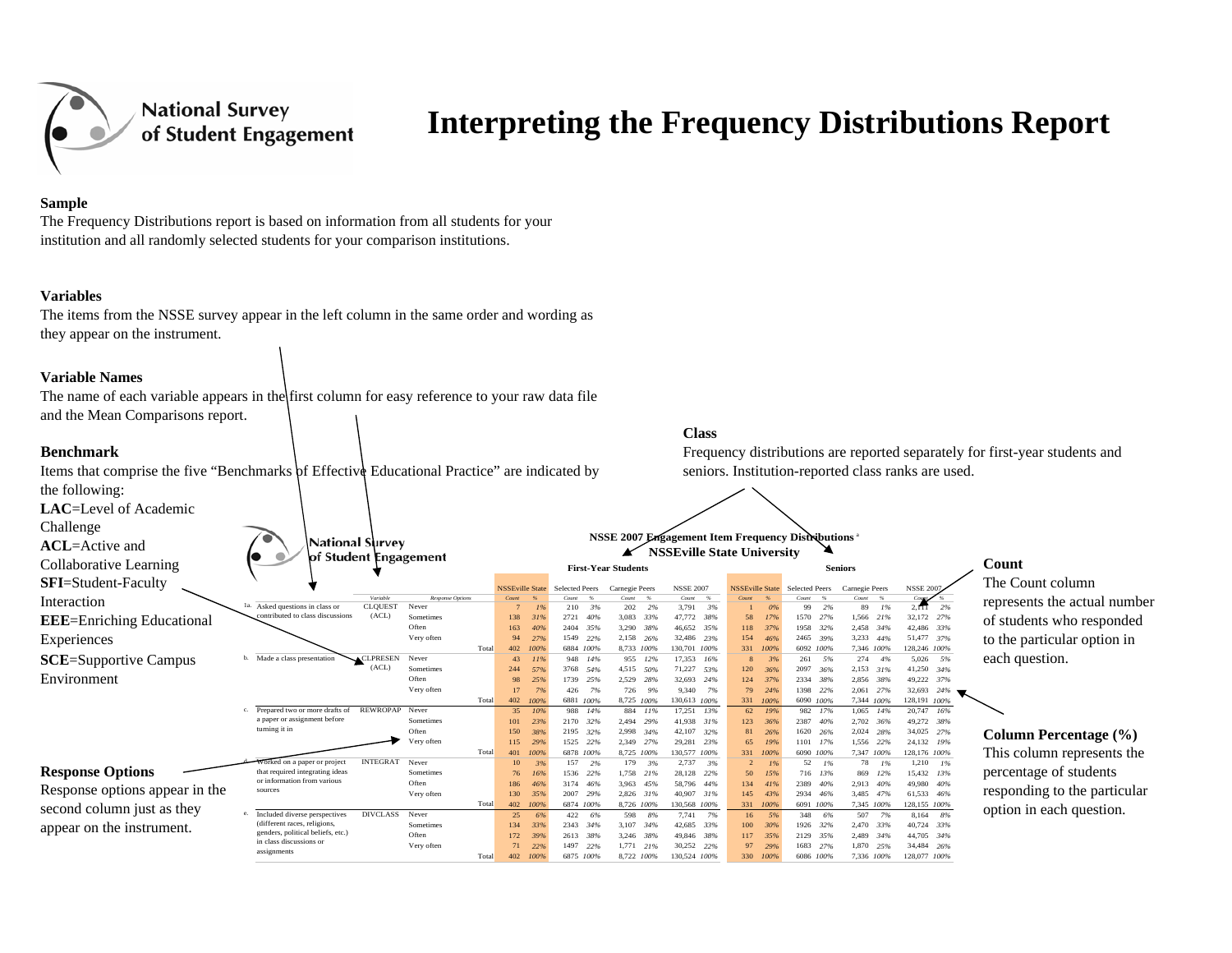|    |                                   | o.              | ō                       |                |       |           |           | <b>First-Year Students</b> |      |                  |      |                |       |           |           | <b>Seniors</b> |       |                  |        |
|----|-----------------------------------|-----------------|-------------------------|----------------|-------|-----------|-----------|----------------------------|------|------------------|------|----------------|-------|-----------|-----------|----------------|-------|------------------|--------|
|    |                                   |                 |                         | Prairie View A |       | Texas A&M |           |                            |      |                  |      | Prairie View A |       | Texas A&M |           |                |       |                  |        |
|    |                                   |                 |                         | & M U          |       | System    |           | Carnegie Peers             |      | <b>NSSE 2007</b> |      | & MU           |       | System    |           | Carnegie Peers |       | <b>NSSE 2007</b> |        |
|    |                                   | Variable        | <b>Response Options</b> | Count          | %     | Count     | $\%$      | Count                      | $\%$ | Count            | $\%$ | Count          | $\%$  | Count     | $\%$      | Count          | $\%$  | Count            | $\%$   |
|    | 1a. Asked questions in class or   | <b>CLOUEST</b>  | Never                   |                | $1\%$ | 211       | 9%        | 1.254                      | 3%   | 4.850            | 3%   |                | 2%    | 123       | 3%        | 653            | $1\%$ | 2,717            | 2%     |
|    | contributed to class              | (ACL)           | Sometimes               | 55             | 37%   | 1162      | 49%       | 15,542                     | 37%  | 55,845           | 38%  | 11             | 25%   | 1214      | 32%       | 10,972         | 25%   | 38,612           | 26%    |
|    | discussions                       |                 | Often                   | 55             | 37%   | 669       | 28%       | 15,350                     | 37%  | 52,861           | 36%  | 10             | 23%   | 1299      | 34%       | 14,760         | 34%   | 49,264           | 33%    |
|    |                                   |                 | Very often              | 37             | 25%   | 306       | 13%       | 9.641                      | 23%  | 34,932           | 24%  | 22             | 50%   | 1185      | 31%       | 17.610         | 40%   | 57.827           | 39%    |
|    |                                   |                 | Total                   | 148            | 100%  |           | 2348 100% | 41,787 100%                |      | 148,488          | 100% | 44             | 100%  | 3821      | 100%      | 43,995 100%    |       | 148,420 100%     |        |
|    | b. Made a class presentation      | <b>CLPRESEN</b> | Never                   | 8              | 5%    | 663       | 28%       | 4,967                      | 12%  | 20,387           | 14%  | $\mathbf{0}$   | $0\%$ | 260       | 7%        | 1,856          | 4%    | 6,714            | 5%     |
|    |                                   | (ACL)           | Sometimes               | 60             | 41%   | 1142      | 49%       | 22,510                     | 54%  | 80,988           | 55%  | 5              | 11%   | 1309      | 34%       | 13,260         | 30%   | 49,128           | 33%    |
|    |                                   |                 | Often                   | 51             | 35%   | 416       | 18%       | 11,098                     | 27%  | 36,419           | 25%  | 19             | 43%   | 1301      | 34%       | 16,966         | 39%   | 55,760           | 38%    |
|    |                                   |                 | Very often              | 28             | 19%   | 126       | 5%        | 3,201                      | 8%   | 10.660           | 7%   | 20             | 45%   | 950       | 25%       | 11,902         | 27%   | 36,779           | 25%    |
|    |                                   |                 | Total                   | 147            | 100%  |           | 2347 100% | 41,776                     | 100% | 148,454          | 100% | 44             | 100%  | 3820      | 100%      | 43,984         | 100%  | 148,381          | 100%   |
| c. | Prepared two or more drafts of    | <b>REWROPAP</b> | Never                   | 10             | 7%    | 542       | 23%       | 4,933                      | 12%  | 19,548           | 13%  | $\overline{4}$ | 9%    | 587       | 15%       | 6,761          | 15%   | 24,564           | 17%    |
|    | a paper or assignment before      |                 | Sometimes               | 50             | 34%   | 741       | 32%       | 12,652                     | 30%  | 46,917           | 32%  | 19             | 43%   | 1349      | 35%       | 16,296         | 37%   | 57,070           | 38%    |
|    | turning it in                     |                 | Often                   | 48             | 32%   | 657       | 28%       | 13,744                     | 33%  | 47,592           | 32%  | 10             | 23%   | 1122      | 29%       | 12,155         | 28%   | 39,416           | 27%    |
|    |                                   |                 | Very often              | 40             | 27%   | 406       | 17%       | 10,434                     | 25%  | 34,344           | 23%  | 11             | 25%   | 761       | 20%       | 8.761          | 20%   | 27,296           | 18%    |
|    |                                   |                 | Total                   | 148            | 100%  |           | 2346 100% | 41,763 100%                |      | 148,401          | 100% | 44             | 100%  | 3819      | 100%      | 43,973         | 100%  | 148,346 100%     |        |
|    | d. Worked on a paper or project   | <b>INTEGRAT</b> | Never                   | $\overline{4}$ | 3%    | 135       | 6%        | 738                        | 2%   | 2,954            | 2%   | 1              | 2%    | 60        | 2%        | 441            | 1%    | 1,478            | $1\%$  |
|    | that required integrating ideas   |                 | Sometimes               | 34             | 23%   | 684       | 29%       | 8,680                      | 21%  | 31,720           | 21%  | 8              | 18%   | 579       | 15%       | 5.200          | 12%   | 18,301           | 12%    |
|    | or information from various       |                 | Often                   | 68             | 46%   | 934       | 40%       | 18,973                     | 45%  | 66,586           | 45%  | 10             | 23%   | 1552      | 41%       | 17,224         | 39%   | 57,800           | 39%    |
|    | sources                           |                 | Very often              | 42             | 28%   | 591       | 25%       | 13,375                     | 32%  | 47,104           | 32%  | 25             | 57%   | 1627      | 43%       | 21,116         | 48%   | 70,757           | 48%    |
|    |                                   |                 | Total                   | 148            | 100%  |           | 2344 100% | 41,766 100%                |      | 148,364          | 100% | 44             | 100%  | 3818      | 100%      | 43,981         | 100%  | 148,336 100%     |        |
| e. | Included diverse perspectives     | <b>DIVCLASS</b> | Never                   | 8              | 5%    | 326       | 14%       | 2,334                      | 6%   | 8.991            | 6%   | $\overline{2}$ | 5%    | 354       | 9%        | 2,542          | 6%    | 9,471            | 6%     |
|    | (different races, religions,      |                 | Sometimes               | 60             | 41%   | 822       | 35%       | 13,637                     | 33%  | 48,717           | 33%  | 8              | 18%   | 1300      | 34%       | 13,350         | 30%   | 46.683           | 31%    |
|    | genders, political beliefs, etc.) |                 | Often                   | 54             | 36%   | 806       | 34%       | 16,248                     | 39%  | 56,873           | 38%  | 17             | 39%   | 1295      | 34%       | 15,462         | 35%   | 51,478           | 35%    |
|    | in class discussions or writing   |                 | Very often              | 26             | 18%   | 388       | 17%       | 9,512                      | 23%  | 33,696           | 23%  | 17             | 39%   | 865       | 23%       | 12,596         | 29%   | 40,588           | 27%    |
|    | assignments                       |                 | Total                   | 148            | 100%  |           | 2342 100% | 41,731 100%                |      | 148,277          | 100% | 44             | 100%  | 3814      | 100%      | 43,950         | 100%  | 148,220 100%     |        |
| f. | Come to class without             | <b>CLUNPREP</b> | Never                   | 38             | 26%   | 371       | 16%       | 10,209                     | 24%  | 34,820           | 23%  | 9              | 21%   | 667       | 17%       | 9,338          | 21%   | 28,977           | 20%    |
|    | completing readings or            |                 | Sometimes               | 77             | 53%   | 1389      | 59%       | 24,488                     | 59%  | 87,641           | 59%  | 30             | 70%   | 2240      | 59%       | 25,970         | 59%   | 87,761           | 59%    |
|    | assignments                       |                 | Often                   | 27             | 18%   | 421       | 18%       | 4,918                      | 12%  | 18,279           | 12%  | 3              | 7%    | 594       | 16%       | 5,967          | 14%   | 21,831           | 15%    |
|    |                                   |                 | Very often              | $\overline{4}$ | 3%    | 166       | 7%        | 2,115                      | 5%   | 7,535            | 5%   |                | 2%    | 314       | 8%        | 2,679          | 6%    | 9,701            | 7%     |
|    |                                   |                 | Total                   | 146            | 100%  |           | 2347 100% | 41,730                     | 100% | 148,275          | 100% | 43             | 100%  | 3815      | 100%      | 43,954         | 100%  | 148,270          | 100%   |
|    | Worked with other students        | <b>CLASSGRP</b> | Never                   | 19             | 13%   | 455       | 19%       |                            | 10%  | 17,802           | 12%  |                | 14%   | 473       | 12%       | 3,790          | 9%    |                  | $10\%$ |
|    | on projects during class          | (ACL)           | Sometimes               |                | 37%   | 998       | 43%       | 4,311                      |      |                  | 47%  | 6              | 25%   |           | 40%       |                |       | 15,437           | 43%    |
|    |                                   |                 | Often                   | 54             |       |           |           | 19,140                     | 46%  | 69,015           |      | 11             |       | 1528      |           | 17,956         | 41%   | 64,102           |        |
|    |                                   |                 |                         | 50             | 34%   | 632       | 27%       | 13,877                     | 33%  | 46,661           | 31%  | 13             | 30%   | 1153      | 30%       | 14,538         | 33%   | 45,804           | 31%    |
|    |                                   |                 | Very often              | 24             | 16%   | 261       | 11%       | 4,423                      | 11%  | 14,859           | 10%  | 14             | 32%   | 662       | 17%       | 7,681          | 17%   | 22,959           | 15%    |
|    |                                   |                 | Total                   | 147            | 100%  |           | 2346 100% | 41.751 100%                |      | 148,337          | 100% | 44             | 100%  |           | 3816 100% | 43.965 100%    |       | 148.302 100%     |        |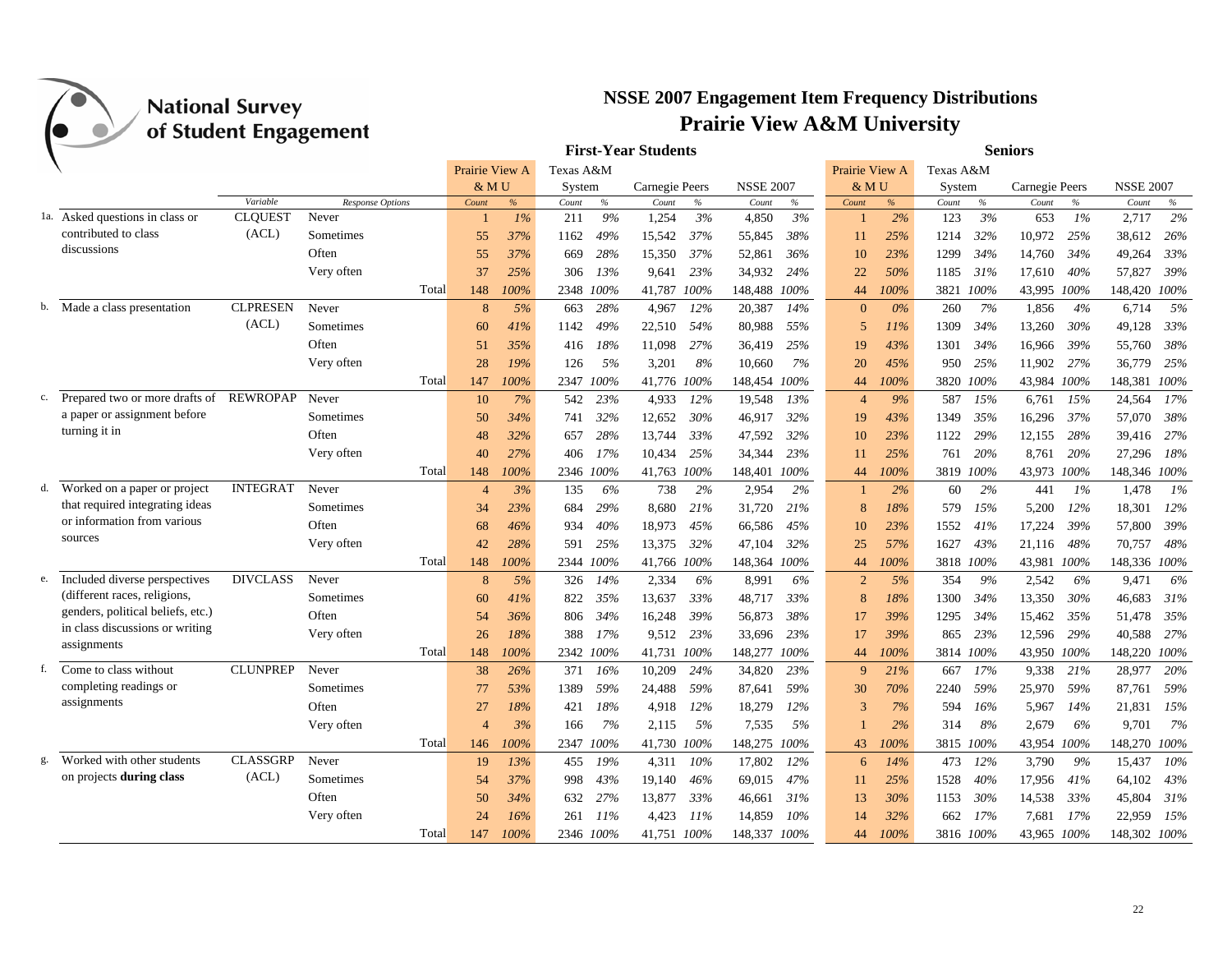|    |                                  | o               |                  |                |            |           |                 | <b>First-Year Students</b> |      |                  |            |                 |            |           |            | <b>Seniors</b>                |                    |
|----|----------------------------------|-----------------|------------------|----------------|------------|-----------|-----------------|----------------------------|------|------------------|------------|-----------------|------------|-----------|------------|-------------------------------|--------------------|
|    |                                  |                 |                  | Prairie View A |            | Texas A&M |                 |                            |      |                  |            | Prairie View A  |            | Texas A&M |            |                               |                    |
|    |                                  |                 |                  | & MU           |            | System    |                 | Carnegie Peers             |      | <b>NSSE 2007</b> |            | & MU            |            | System    |            | Carnegie Peers                | <b>NSSE 2007</b>   |
|    |                                  | Variable        | Response Options | Count          | %          | Count     | $\%$            | Count                      | $\%$ | Count            | $\%$       | Count           | %          | Count     | $\%$       | Count<br>$\%$                 | Count<br>$\%$      |
|    | h. Worked with classmates        | <b>OCCGRP</b>   | Never            | 3              | 2%         | 298       | 13%             | 6,024                      | 14%  | 18,643           | 13%        |                 | 2%         | 231       | 6%         | 7%<br>3,197                   | 7%<br>9.980        |
|    | outside of class to prepare      | (ACL)           | Sometimes        | 43             | 29%        | 910       | 39%             | 19,047                     | 46%  | 66,292           | 45%        | 12              | 27%        | 1166      | 31%        | 35%<br>15,312                 | 34%<br>50,855      |
|    | class assignments                |                 | Often            | 72             | 49%        | 735       | 31%             | 12,259                     | 29%  | 45,536           | 31%        | 14              | 32%        | 1312      | 34%        | 15,037<br>34%                 | 34%<br>51,112      |
|    |                                  |                 | Very often       | 30             | 20%        | 405       | 17%             | 4,431                      | 11%  | 17,906           | 12%        | 17              | 39%        | 1110      | 29%        | 10,427<br>24%                 | 36,390<br>25%      |
|    |                                  |                 | Total            | 148            | 100%       |           | 2348 100%       | 41,761                     | 100% | 148,377          | 100%       | 44              | 100%       | 3819      | 100%       | 43,973<br>100%                | 148,337<br>100%    |
| i. | Put together ideas or concepts   | <b>INTIDEAS</b> | Never            | 14             | 10%        | 186       | 8%              | 2,519                      | 6%   | 8,768            | 6%         | -1              | 2%         | 122       | 3%         | 1,364<br>3%                   | 3%<br>4,108        |
|    | from different courses when      |                 | Sometimes        | 62             | 42%        | 991       | 45%             | 16,729                     | 42%  | 59,339           | 42%        | 15              | 34%        | 1041      | 28%        | 11,932<br>28%                 | 28%<br>39,970      |
|    | completing assignments or        |                 | Often            | 51             | 35%        | 748       | 34%             | 15,013                     | 38%  | 53,702           | 38%        | 17              | 39%        | 1603      | 43%        | 43%<br>18,559                 | 44%<br>62,835      |
|    | during class discussions         |                 | Very often       | 20             | 14%        | 287       | 13%             | 5,289                      | 13%  | 19,183           | 14%        | 11              | 25%        | 942       | 25%        | 10,907<br>26%                 | 26%<br>37.235      |
|    |                                  |                 | Total            | 147            | 100%       | 2212 100% |                 | 39,550 100%                |      | 140,992          | 100%       | 44              | 100%       | 3708      | 100%       | 100%<br>42,762                | 144.148 100%       |
|    | Tutored or taught other          | <b>TUTOR</b>    | Never            | 47             | 32%        | 909       | 41%             | 21,337                     | 54%  | 71,558           | 51%        | 15              | 34%        | 1398      | 38%        | 45%<br>19,066                 | 42%<br>60,062      |
|    | students (paid or voluntary)     | (ACL)           | Sometimes        | 48             | 33%        | 907       | 41%             | 12,727                     | 32%  | 48.195           | 34%        | $\mathbf{Q}$    | 20%        | 1422      | 38%        | 14,597<br>34%                 | 36%<br>51,572      |
|    |                                  |                 | Often            | 36             | 24%        | 278       | 13%             | 3,855                      | 10%  | 14,930           | 11%        | 16              | 36%        | 531       | 14%        | 5,152<br>12%                  | 13%<br>18,458      |
|    |                                  |                 | Very often       | 16             | 11%        | 120       | 5%              | 1,638                      | 4%   | 6,354            | 5%         | $\overline{4}$  | 9%         | 356       | 10%        | 9%<br>3,959                   | 10%<br>14,083      |
|    |                                  |                 | Total            | 147            | 100%       | 2214 100% |                 | 39,557 100%                |      | 141,037          | 100%       | 44              | 100%       | 3707      | 100%       | 42,774<br>100%                | 144,175 100%       |
| k. | Participated in a community-     | <b>COMMPROJ</b> | Never            | 58             | 39%        | 1307      | 59%             | 24,476                     | 62%  | 86,067           | 61%        | 12              | 28%        | 1963      | 53%        | 21,301<br>50%                 | 51%<br>73,418      |
|    | based project (e.g. service      | (ACL)           | Sometimes        | 56             | 38%        | 603       | 27%             | 10,261                     | 26%  | 36,678           | 26%        | 14              | 33%        | 1092      | 29%        | 13,298<br>31%                 | 44,504<br>31%      |
|    | learning) as part of a regular   |                 | Often            | 21             | 14%        | 216       | 10%             | 3,402                      | 9%   | 12,838           | 9%         | 10              | 23%        | 381       | 10%        | 5,186<br>12%                  | 16,608<br>12%      |
|    | course                           |                 | Very often       | 12             | 8%         | 87        | 4%              | 1,395                      | 4%   | 5,386            | 4%         | $\overline{7}$  | 16%        | 273       | 7%         | 2,972<br>7%                   | 9,593<br>7%        |
|    |                                  |                 | Total            | 147            | 100%       | 2213 100% |                 | 39,534 100%                |      | 140,969          | 100%       | 43              | $100\%$    | 3709      | 100%       | 42,757<br>100%                | 144,123 100%       |
|    | Used an electronic medium        | <b>ITACADEM</b> | Never            | 20             | 14%        | 399       | 18%             | 6,611                      | 17%  | 23.178           | 16%        | $7\phantom{.0}$ | 16%        | 381       | 10%        | 4,691<br>11%                  | 11%<br>16,567      |
|    | (listserv, chat group, Internet, | (EEE)           | Sometimes        | 34             | 23%        | 680       | 31%             | 12,583                     | 32%  | 44,547           | 32%        | 8               | 18%        | 1021      | 28%        | 28%<br>12,107                 | 28%<br>40,811      |
|    | instant messaging, etc.) to      |                 | Often            | 47             | 32%        | 570       | 26%             | 10,920                     | 28%  | 38,698           | 27%        | 15              | 34%        | 1014      | 27%        | 27%<br>11,344                 | 27%<br>38,419      |
|    | discuss or complete an           |                 | Very often       | 46             | 31%        | 565       | 26%             | 9.434                      | 24%  | 34,577           | 25%        | 14              | 32%        | 1292      | 35%        | 14.622<br>34%                 | 34%<br>48.374      |
|    | assignment                       |                 | Total            | 147            | 100%       |           | 2214 100%       | 39,548 100%                |      | 141,000          | 100%       | 44              | 100%       | 3708      | 100%       | 100%<br>42,764                | 144,171 100%       |
| m. | Used e-mail to communicate       | <b>EMAIL</b>    | Never            | 10             | 7%         | 57        | 3%              | 640                        | 2%   | 2,179            | 2%         | 3               | 7%         | 27        | 1%         | 262<br>$1\%$                  | $1\%$<br>868       |
|    | with an instructor               |                 | Sometimes        | 38             | 26%        | 660       | 30%             | 9.088                      | 23%  | 31,784           | 23%        | 14              | 32%        | 666       | 18%        | 6.074<br>14%                  | 14%<br>20,009      |
|    |                                  |                 | Often            | 49             | 34%        | 810       | 37%             | 14,910                     | 38%  | 52,653           | 37%        | 16              | 36%        | 1208      | 33%        | 32%<br>13,563                 | 32%<br>45,676      |
|    |                                  |                 | Very often       | 49             | 34%        | 685       | 31%             | 14,915                     | 38%  | 54,386           | 39%        | 11              | 25%        | 1806      | 49%        | 22,874<br>53%                 | 54%<br>77,623      |
|    |                                  |                 |                  |                |            |           |                 |                            |      |                  |            |                 |            |           |            |                               |                    |
|    | Discussed grades or              | FACGRADE        | Total<br>Never   | 146            | 100%<br>2% |           | 2212 100%<br>9% | 39,553 100%                | 8%   | 141,002          | 100%<br>8% | 44              | 100%<br>9% | 3707      | 100%<br>4% | 42,773<br>100%<br>1,748<br>4% | 144,176 100%<br>4% |
|    | assignments with an instructor   | (SFI)           |                  | 3              |            | 193       |                 | 3,003                      |      | 10,579           |            | $\overline{4}$  |            | 137       |            |                               | 6,022              |
|    |                                  |                 | Sometimes        | 49             | 34%        | 1050      | 47%             | 16,917                     | 43%  | 60,616           | 43%        | 10              | 23%        | 1292      | 35%        | 14,823<br>35%                 | 35%<br>51.110      |
|    |                                  |                 | Often            | 50             | 34%        | 655       | 30%             | 12,653                     | 32%  | 44,705           | 32%        | 23              | 52%        | 1266      | 34%        | 14,310<br>33%                 | 33%<br>48,136      |
|    |                                  |                 | Very often       | 44             | 30%        | 317       | 14%             | 6,977                      | 18%  | 25,099           | 18%        | $\overline{7}$  | 16%        | 1009      | 27%        | 11,891<br>28%                 | 27%<br>38,889      |
|    |                                  |                 | Total            | 146            | 100%       | 2215 100% |                 | 39,550 100%                |      | 140,999          | 100%       | 44              | 100%       | 3704 100% |            | 42,772 100%                   | 144,157 100%       |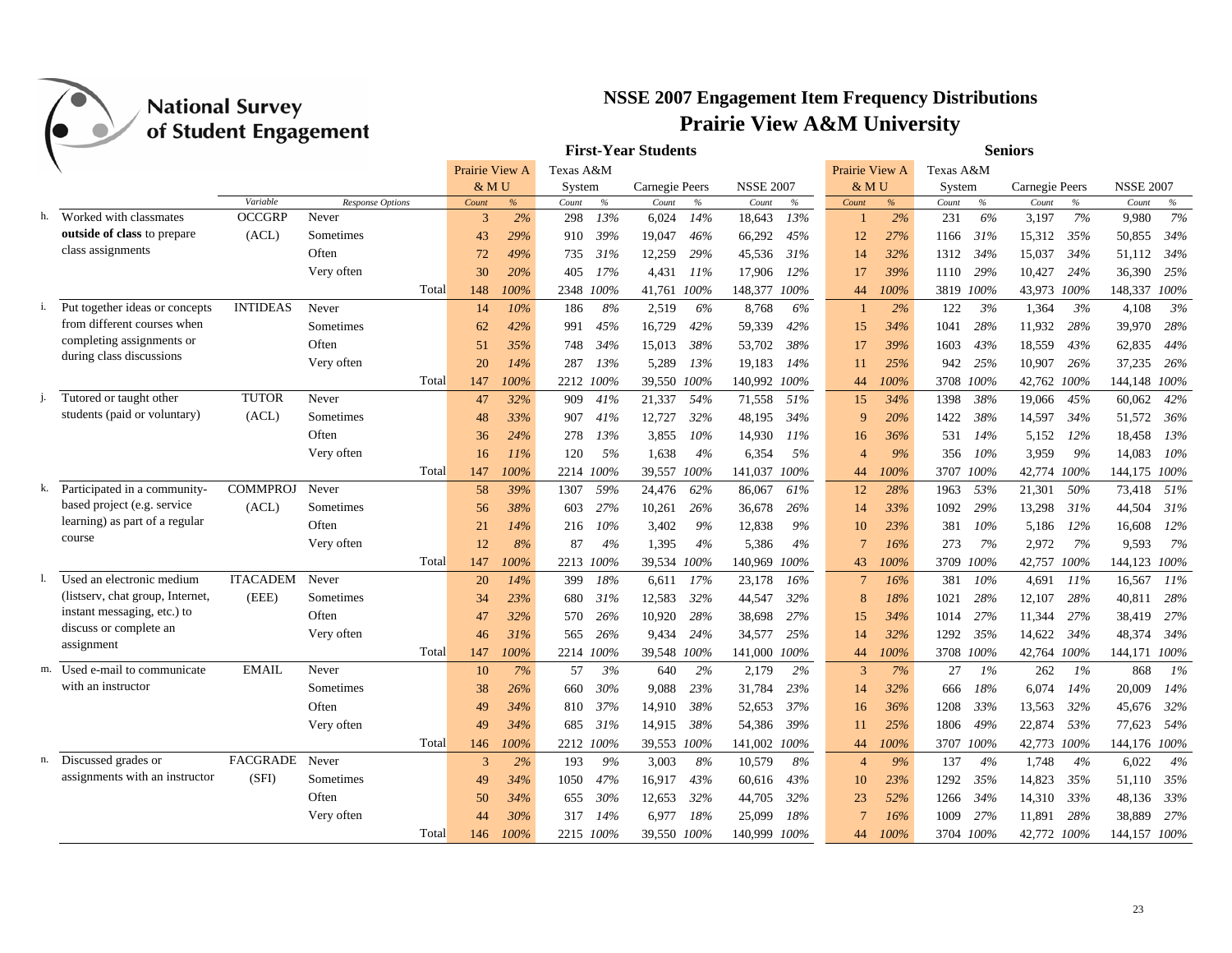|    |                                 | ־ס              | ס                |                |      |           |           | <b>First-Year Students</b> |      |                  |      |                |      |           |         | <b>Seniors</b> |      |                  |      |
|----|---------------------------------|-----------------|------------------|----------------|------|-----------|-----------|----------------------------|------|------------------|------|----------------|------|-----------|---------|----------------|------|------------------|------|
|    |                                 |                 |                  | Prairie View A |      | Texas A&M |           |                            |      |                  |      | Prairie View A |      | Texas A&M |         |                |      |                  |      |
|    |                                 |                 |                  | & MU           |      | System    |           | Carnegie Peers             |      | <b>NSSE 2007</b> |      | & MU           |      | System    |         | Carnegie Peers |      | <b>NSSE 2007</b> |      |
|    |                                 | Variable        | Response Options | Count          | %    | Count     | $\%$      | $Count$                    | $\%$ | Count            | $\%$ | Count          | %    | Count     | $\%$    | Count          | $\%$ | Count            | $\%$ |
| о. | Talked about career plans with  | <b>FACPLANS</b> | Never            | 17             | 12%  | 533       | 24%       | 8.992                      | 23%  | 31.870           | 23%  | 5              | 11%  | 584       | 16%     | 6,787          | 16%  | 21.770           | 15%  |
|    | a faculty member or advisor     | (SFI)           | Sometimes        | 50             | 34%  | 1063      | 48%       | 18,534                     | 47%  | 67,033           | 48%  | 17             | 39%  | 1555      | 42%     | 17,287         | 40%  | 58,753           | 41%  |
|    |                                 |                 | Often            | 54             | 37%  | 429       | 19%       | 8.283                      | 21%  | 29.117           | 21%  | 13             | 30%  | 923       | 25%     | 10,870         | 25%  | 37,418           | 26%  |
|    |                                 |                 | Very often       | 26             | 18%  | 188       | 8%        | 3.738                      | 9%   | 12,975           | 9%   | 9              | 20%  | 644       | 17%     | 7,828          | 18%  | 26,226           | 18%  |
|    |                                 |                 | Total            | 147            | 100% |           | 2213 100% | 39,547 100%                |      | 140,995          | 100% | 44             | 100% | 3706 100% |         | 42,772 100%    |      | 144,167          | 100% |
| p. | Discussed ideas from your       | <b>FACIDEAS</b> | Never            | 31             | 21%  | 1025      | 46%       | 16,291                     | 41%  | 56,839           | 40%  | 9              | 20%  | 1142      | 31%     | 11,798         | 28%  | 38,656           | 27%  |
|    | readings or classes with        | (SFI)           | Sometimes        | 61             | 42%  | 798       | 36%       | 15,413                     | 39%  | 56,283           | 40%  | 19             | 43%  | 1616      | 44%     | 18,740         | 44%  | 64,266           | 45%  |
|    | faculty members outside of      |                 | Often            | 39             | 27%  | 273       | 12%       | 5,475                      | 14%  | 19,471           | 14%  | 10             | 23%  | 614       | 17%     | 7,772          | 18%  | 26,310           | 18%  |
|    | class                           |                 | Very often       | 15             | 10%  | 117       | 5%        | 2,362                      | 6%   | 8,388            | 6%   | 6              | 14%  | 332       | 9%      | 4,454          | 10%  | 14,919           | 10%  |
|    |                                 |                 | Total            | 146            | 100% |           | 2213 100% | 39,541 100%                |      | 140,981          | 100% | 44             | 100% | 3704      | 100%    | 42,764         | 100% | 144,151          | 100% |
| q. | Received prompt written or      | <b>FACFEED</b>  | Never            | 13             | 9%   | 293       | 13%       | 2,763                      | 7%   | 9.560            | 7%   | $\overline{2}$ | 5%   | 186       | 5%      | 1,885          | 4%   | 5,988            | 4%   |
|    | oral feedback from faculty on   | (SFI)           | Sometimes        | 59             | 41%  | 908       | 42%       | 14,549                     | 38%  | 51,678           | 37%  | 17             | 39%  | 1207      | 33%     | 12,740         | 30%  | 43,495           | 30%  |
|    | your academic performance       |                 | Often            | 49             | 34%  | 714       | 33%       | 15,687                     | 40%  | 56,293           | 41%  | 16             | 36%  | 1591      | 43%     | 19,169         | 45%  | 64,839           | 45%  |
|    |                                 |                 | Very often       | 24             | 17%  | 257       | 12%       | 5,790                      | 15%  | 20.993           | 15%  | 9              | 20%  | 683       | 19%     | 8,562          | 20%  | 28,380           | 20%  |
|    |                                 |                 | Total            | 145            | 100% |           | 2172 100% | 38,789 100%                |      | 138,524          | 100% | 44             | 100% | 3667      | 100%    | 42,356 100%    |      | 142,702          | 100% |
| r. | Worked harder than you          | <b>WORKHARD</b> | Never            | 6              | 4%   | 164       | 8%        | 2,657                      | 7%   | 10.179           | 7%   | $\overline{1}$ | 2%   | 187       | 5%      | 2,219          | 5%   | 8,537            | 6%   |
|    | thought you could to meet an    | (LAC)           | Sometimes        | 32             | 22%  | 906       | 42%       | 15,079                     | 39%  | 53,749           | 39%  | 11             | 25%  | 1270      | 35%     | 14,623         | 35%  | 50,988           | 36%  |
|    | instructor's standards or       |                 | Often            | 66             | 45%  | 792       | 36%       | 14,917                     | 38%  | 52,646           | 38%  | 17             | 39%  | 1423      | 39%     | 16,542         | 39%  | 54,223           | 38%  |
|    | expectations                    |                 | Very often       | 42             | 29%  | 312       | 14%       | 6,132                      | 16%  | 21,935           | 16%  | 15             | 34%  | 785       | 21%     | 8,949          | 21%  | 28,904           | 20%  |
|    |                                 |                 | Total            | 146            | 100% |           | 2174 100% | 38,785 100%                |      | 138,509          | 100% | 44             | 100% | 3665      | 100%    | 42,333 100%    |      | 142,652 100%     |      |
| S. | Worked with faculty members     | <b>FACOTHER</b> | Never            | 48             | 33%  | 1278      | 59%       | 22,287                     | 57%  | 78,193           | 56%  | 8              | 18%  | 1745      | 48%     | 19,713         | 47%  | 62,836           | 44%  |
|    | on activities other than        | (SFD)           | Sometimes        | 56             | 38%  | 596       | 27%       | 10.786                     | 28%  | 39.903           | 29%  | 17             | 39%  | 1131      | 31%     | 13.173         | 31%  | 46,132           | 32%  |
|    | coursework (committees,         |                 | Often            | 34             | 23%  | 196       | 9%        | 4,059                      | 10%  | 14,584           | 11%  | 14             | 32%  | 488       | 13%     | 5,909          | 14%  | 21,050           | 15%  |
|    | orientation, student life       |                 | Very often       | $\mathbf{Q}$   | 6%   | 103       | 5%        | 1,636                      | 4%   | 5,800            | 4%   | 5              | 11%  | 302       | 8%      | 3,541          | 8%   | 12,622           | 9%   |
|    | activities, etc.)               |                 | Total            | 147            | 100% | 2173      | 100%      | 38,768                     | 100% | 138,480          | 100% | 44             | 100% | 3666      | 100%    | 42,336         | 100% | 142,640 100%     |      |
| t. | Discussed ideas from your       | <b>OOCIDEAS</b> | Never            | 10             | 7%   | 174       | 8%        | 2,866                      | 7%   | 9,143            | 7%   | 3              | 7%   | 137       | 4%      | 1,802          | 4%   | 5,724            | 4%   |
|    | readings or classes with others | (ACL)           | Sometimes        | 56             | 38%  | 835       | 38%       | 15,058                     | 39%  | 52,601           | 38%  | 14             | 32%  | 1186      | 32%     | 14,067         | 33%  | 46,581           | 33%  |
|    | outside of class (students,     |                 | Often            | 51             | 35%  | 738       | 34%       | 13,415                     | 35%  | 48,999           | 35%  | 18             | 41%  | 1379      | 38%     | 15,695         | 37%  | 53,583           | 38%  |
|    | family members, co-workers,     |                 | Very often       | 30             | 20%  | 423       | 19%       | 7,423                      | 19%  | 27,714           | 20%  | 9              | 20%  | 964       | 26%     | 10,772         | 25%  | 36,756           | 26%  |
|    | $etc.$ )                        |                 | Total            | 147            | 100% |           | 2170 100% | 38,762 100%                |      | 138,457          | 100% | 44             | 100% | 3666      | $100\%$ | 42,336 100%    |      | 142,644          | 100% |
|    | Had serious conversations       | <b>DIVRSTUD</b> | Never            | 27             | 18%  | 353       | 16%       | 6,627                      | 17%  | 21,910           | 16%  | $\overline{4}$ | 9%   | 473       | 13%     | 5,628          | 13%  | 18,089           | 13%  |
|    | with students of a different    | (EEE)           | Sometimes        | 56             | 38%  | 722       | 33%       | 13,451                     | 35%  | 47,932           | 35%  | 14             | 32%  | 1226      | 33%     | 15,269         | 36%  | 51,293           | 36%  |
|    | race or ethnicity than your     |                 | Often            |                |      |           |           |                            |      |                  | 26%  |                | 32%  |           | 29%     |                |      |                  | 27%  |
|    | own                             |                 |                  | 45             | 31%  | 588       | 27%       | 10,149                     | 26%  | 36,542           |      | 14             |      | 1073      |         | 11,331         | 27%  | 38,211           |      |
|    |                                 |                 | Very often       | 19             | 13%  | 508       | 23%       | 8,539                      | 22%  | 32,070           | 23%  | 12             | 27%  | 888       | 24%     | 10,081         | 24%  | 34,962           | 25%  |
|    |                                 |                 | Total            | 147            | 100% |           | 2171 100% | 38,766 100%                |      | 138,454          | 100% | 44             | 100% | 3660      | 100%    | 42,309 100%    |      | 142,555 100%     |      |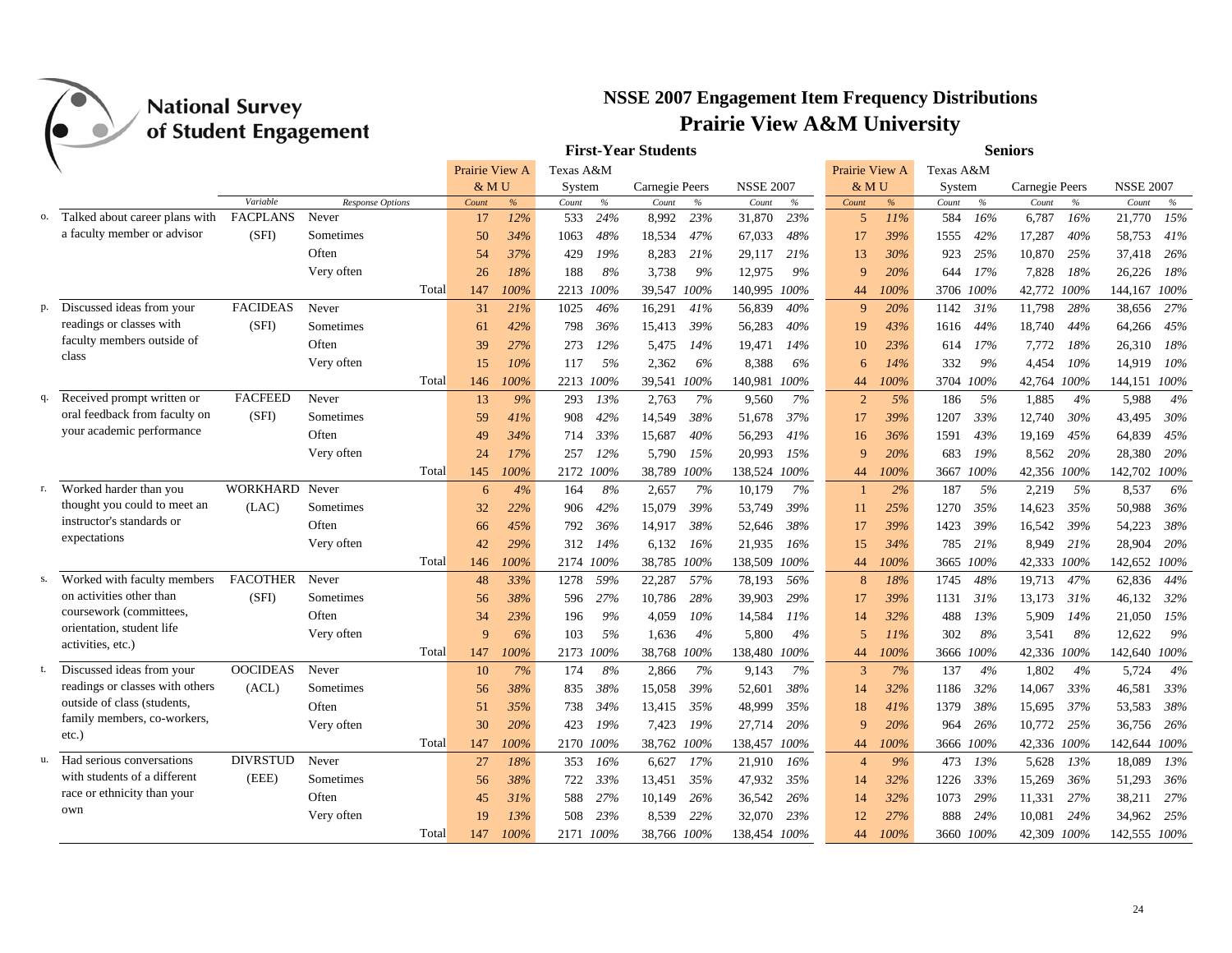|    |                                                                    | ס־ס             |                         |                |      |           |           | <b>First-Year Students</b> |      |                  |      |                |       |           |      | <b>Seniors</b> |      |                  |      |
|----|--------------------------------------------------------------------|-----------------|-------------------------|----------------|------|-----------|-----------|----------------------------|------|------------------|------|----------------|-------|-----------|------|----------------|------|------------------|------|
|    |                                                                    |                 |                         | Prairie View A |      | Texas A&M |           |                            |      |                  |      | Prairie View A |       | Texas A&M |      |                |      |                  |      |
|    |                                                                    |                 |                         | & MU           |      | System    |           | Carnegie Peers             |      | <b>NSSE 2007</b> |      | & MU           |       | System    |      | Carnegie Peers |      | <b>NSSE 2007</b> |      |
|    |                                                                    | Variable        | <b>Response Options</b> | Count          | %    | Count     | $\%$      | Count                      | $\%$ | Count            | $\%$ | Count          | %     | Count     | $\%$ | Count          | $\%$ | Count            | $\%$ |
| V. | Had serious conversations                                          | DIFFSTU2        | Never                   | 15             | 10%  | 256       | 12%       | 4,574                      | 12%  | 15,069           | 11%  | 6              | 14%   | 390       | 11%  | 4,320          | 10%  | 13,271           | 9%   |
|    | with students who are very                                         | (EEE)           | Sometimes               | 59             | 40%  | 762       | 35%       | 13,254                     | 34%  | 46,711           | 34%  | 9              | 20%   | 1287      | 35%  | 15,065         | 36%  | 50,222           | 35%  |
|    | different from you in terms of                                     |                 | Often                   | 46             | 31%  | 636       | 29%       | 11,387                     | 29%  | 40,967           | 30%  | 17             | 39%   | 1107      | 30%  | 12,375         | 29%  | 42,241           | 30%  |
|    | their religious beliefs, political<br>opinions, or personal values |                 | Very often              | 27             | 18%  | 518       | 24%       | 9,542                      | 25%  | 35,697           | 26%  | 12             | 27%   | 878       | 24%  | 10,550         | 25%  | 36,842           | 26%  |
|    |                                                                    |                 | Total                   | 147            | 100% |           | 2172 100% | 38,757 100%                |      | 138,444          | 100% | 44             | 100%  | 3662      | 100% | 42,310         | 100% | 142,576 100%     |      |
|    | 2a. Coursework emphasizes:                                         | <b>MEMORIZE</b> | Very little             | 6              | 4%   | 118       | 6%        | 2,035                      | 5%   | 7,853            | 6%   | 3              | 7%    | 262       | 7%   | 3.539          | 8%   | 12,819           | 9%   |
|    | Memorizing facts, ideas, or                                        |                 | Some                    | 35             | 24%  | 548       | 26%       | 10,484                     | 27%  | 37,836           | 28%  | 10             | 23%   | 1085      | 30%  | 13,109         | 31%  | 44,870           | 32%  |
|    | methods from your courses                                          |                 | Ouite a bit             | 58             | 40%  | 884       | 41%       | 15,807                     | 41%  | 55,974           | 41%  | 14             | 32%   | 1398      | 39%  | 15,628         | 37%  | 51,696           | 36%  |
|    | and readings                                                       |                 | Very much               | 46             | 32%  | 586       | 27%       | 10,120                     | 26%  | 35,719           | 26%  | 17             | 39%   | 883       | 24%  | 9,778          | 23%  | 32,361           | 23%  |
|    |                                                                    |                 | Total                   | 145            | 100% |           | 2136 100% | 38,446 100%                |      | 137,382          | 100% | 44             | 100%  | 3628      | 100% | 42,054 100%    |      | 141,746 100%     |      |
| b. | Coursework emphasizes:                                             | <b>ANALYZE</b>  | Very little             | $\overline{4}$ | 3%   | 57        | 3%        | 850                        | 2%   | 2,792            | 2%   | $\mathbf{0}$   | $0\%$ | 74        | 2%   | 661            | 2%   | 2,005            | 1%   |
|    | Analyzing the basic elements                                       | (LAC)           | Some                    | 41             | 28%  | 532       | 25%       | 8,065                      | 21%  | 26,525           | 19%  | 10             | 23%   | 597       | 16%  | 6,224          | 15%  | 19,895           | 14%  |
|    | of an idea, experience, or                                         |                 | Ouite a bit             | 61             | 42%  | 925       | 43%       | 17.589                     | 46%  | 62,440           | 45%  | 12             | 27%   | 1582      | 44%  | 18,302         | 44%  | 61.663           | 44%  |
|    | theory                                                             |                 | Very much               | 40             | 27%  | 619       | 29%       | 11.919                     | 31%  | 45,558           | 33%  | 22             | 50%   | 1369      | 38%  | 16,856         | 40%  | 58,145           | 41%  |
|    |                                                                    |                 | Total                   | 146            | 100% |           | 2133 100% | 38,423 100%                |      | 137,315          | 100% | 44             | 100%  | 3622      | 100% | 42,043         | 100% | 141,708 100%     |      |
| c. | Coursework emphasizes:                                             | <b>SYNTHESZ</b> | Very little             | $\overline{2}$ | 1%   | 119       | 6%        | 1,764                      | 5%   | 5,957            | 4%   | $\overline{1}$ | 2%    | 140       | 4%   | 1,375          | 3%   | 4,573            | 3%   |
|    | Synthesizing and organizing                                        | (LAC)           | Some                    | 51             | 35%  | 688       | 32%       | 11,410                     | 30%  | 39,054           | 28%  | 9              | 20%   | 863       | 24%  | 9,341          | 22%  | 30,896           | 22%  |
|    | ideas, information, or                                             |                 | Ouite a bit             | 62             | 42%  | 877       | 41%       | 16,252                     | 42%  | 58,129           | 42%  | 12             | 27%   | 1446      | 40%  | 17,406         | 41%  | 58,297           | 41%  |
|    | experiences                                                        |                 | Very much               | 31             | 21%  | 452       | 21%       | 8,984                      | 23%  | 34,144           | 25%  | 22             | 50%   | 1168      | 32%  | 13,892         | 33%  | 47,882           | 34%  |
|    |                                                                    |                 | Total                   | 146            | 100% |           | 2136 100% | 38,410 100%                |      | 137,284          | 100% | 44             | 100%  | 3617      | 100% | 42,014 100%    |      | 141,648 100%     |      |
| d. | Coursework emphasizes:                                             | <b>EVALUATE</b> | Very little             | 6              | 4%   | 146       | 7%        | 1,931                      | 5%   | 7,144            | 5%   | 2              | 5%    | 202       | 6%   | 1,955          | 5%   | 6,824            | 5%   |
|    | Making judgments about the                                         | (LAC)           | Some                    | 37             | 25%  | 631       | 30%       | 10,853                     | 28%  | 38,482           | 28%  | $\overline{7}$ | 16%   | 889       | 25%  | 9.644          | 23%  | 33,207           | 23%  |
|    | value of information,                                              |                 | Ouite a bit             | 48             | 33%  | 855       | 40%       | 16,141                     | 42%  | 57,543           | 42%  | 16             | 36%   | 1415      | 39%  | 16,943         | 40%  | 56,499           | 40%  |
|    | arguments, or methods                                              |                 | Very much               | 55             | 38%  | 500       | 23%       | 9,484                      | 25%  | 34,114           | 25%  | 19             | 43%   | 1118      | 31%  | 13,484         | 32%  | 45,144           | 32%  |
|    |                                                                    |                 | Total                   | 146            | 100% |           | 2132 100% | 38,409 100%                |      | 137,283          | 100% | 44             | 100%  | 3624      | 100% | 42,026 100%    |      | 141,674 100%     |      |
|    | e. Coursework emphasizes:                                          | <b>APPLYING</b> | Very little             | $\overline{4}$ | 3%   | 92        | 4%        | 1,457                      | 4%   | 4,947            | 4%   | $\overline{c}$ | 5%    | 113       | 3%   | 1,135          | 3%   | 3,800            | 3%   |
|    | Applying theories or concepts                                      | (LAC)           | Some                    | 40             | 28%  | 562       | 26%       | 9,223                      | 24%  | 31,513           | 23%  | 9              | 20%   | 657       | 18%  | 6,955          | 17%  | 23,735           | 17%  |
|    | to practical problems or in                                        |                 | Ouite a bit             | 53             | 37%  | 787       | 37%       | 15,936                     | 41%  | 56,086           | 41%  | 9              | 20%   | 1322      | 36%  | 15,944         | 38%  | 53,359           | 38%  |
|    | new situations                                                     |                 | Very much               | 48             | 33%  | 695       | 33%       | 11,807                     | 31%  | 44,761           | 33%  | 24             | 55%   | 1533      | 42%  | 18,006         | 43%  | 60,807           | 43%  |
|    |                                                                    |                 | Total                   | 145            | 100% | 2136      | 100%      | 38,423                     | 100% | 137,307          | 100% | 44             | 100%  | 3625      | 100% | 42,040         | 100% | 141,701          | 100% |
|    | 3a. Number of assigned                                             | <b>READASGN</b> | None                    | 5              | 4%   | 24        | 1%        | 293                        | 1%   | 957              | 1%   | $\overline{1}$ | 2%    | 69        | 2%   | 560            | 1%   | 1,766            | 1%   |
|    | textbooks, books, or book-                                         | (LAC)           | $1-4$                   | 55             | 39%  | 505       | 24%       | 7,923                      | 21%  | 26,298           | 19%  | 15             | 36%   | 1323      | 37%  | 11,693         | 28%  | 37,238           | 26%  |
|    | length packs of course                                             |                 | $5-10$                  | 55             | 39%  | 1016      | 48%       | 16,931                     | 44%  | 58,536           | 43%  | 15             | 36%   | 1379      | 38%  | 16,425         | 39%  | 54,588           | 39%  |
|    | readings                                                           |                 | $11 - 20$               | 14             | 10%  | 440       | 21%       | 9,324                      | 24%  | 35,879           | 26%  | $\overline{7}$ | 17%   | 497       | 14%  | 8,162          | 19%  | 29,423           | 21%  |
|    |                                                                    |                 | More than 20            | 13             | 9%   | 139       | 7%        | 3,858                      | 10%  | 15,254           | 11%  | $\overline{4}$ | 10%   | 343       | 9%   | 5,063          | 12%  | 18,217           | 13%  |
|    |                                                                    |                 | Total                   | 142            | 100% |           | 2124 100% | 38,329 100%                |      | 136,924          | 100% | 42             | 100%  | 3611 100% |      | 41.903         | 100% | 141,232 100%     |      |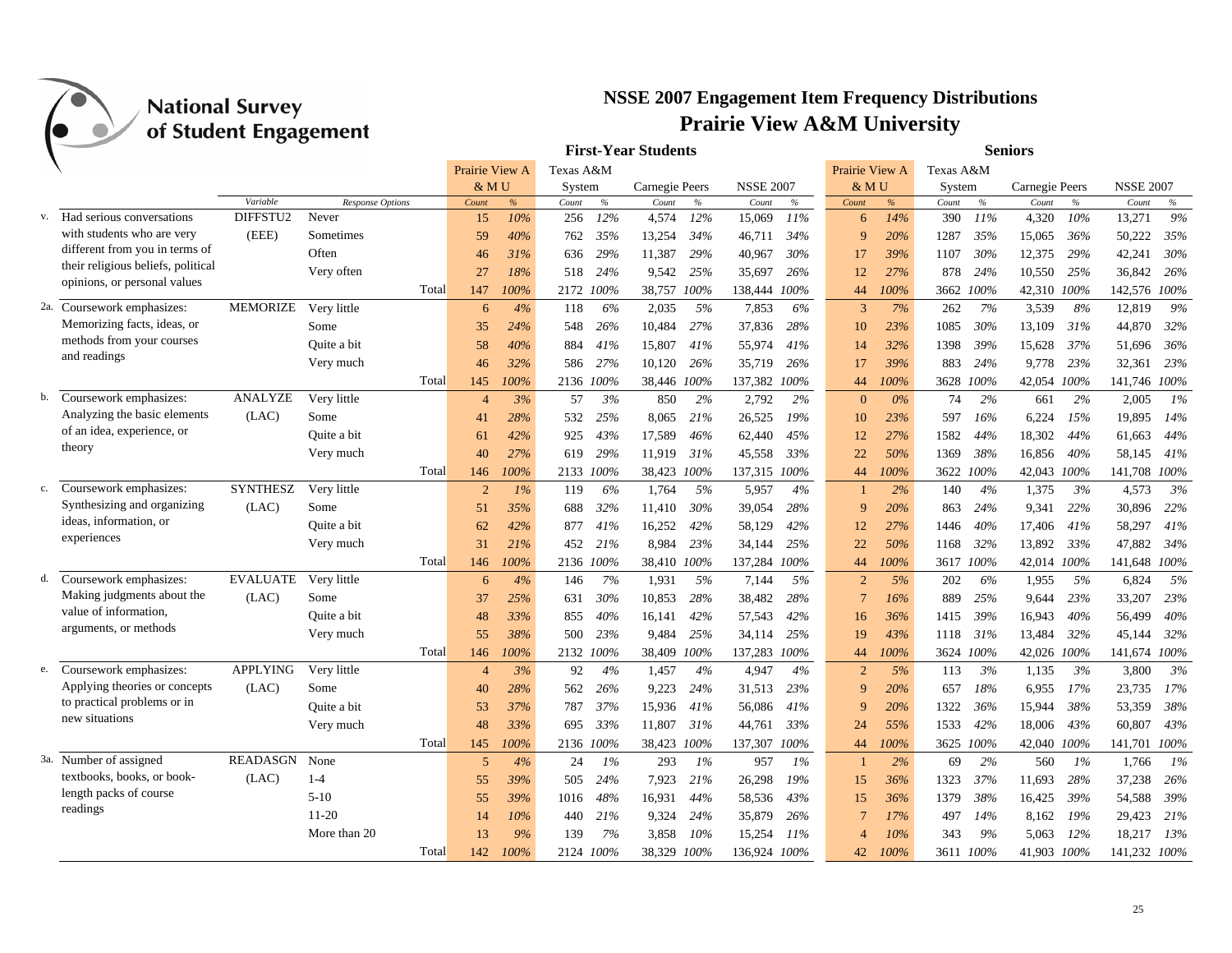

|    |                                                      | o               |                  |                |       |           |           | <b>First-Year Students</b> |       |                  |       |                |      |           |           | <b>Seniors</b> |        |                  |
|----|------------------------------------------------------|-----------------|------------------|----------------|-------|-----------|-----------|----------------------------|-------|------------------|-------|----------------|------|-----------|-----------|----------------|--------|------------------|
|    |                                                      |                 |                  | Prairie View A |       | Texas A&M |           |                            |       |                  |       | Prairie View A |      | Texas A&M |           |                |        |                  |
|    |                                                      |                 |                  | & MU           |       | System    |           | Carnegie Peers             |       | <b>NSSE 2007</b> |       | & MU           |      | System    |           | Carnegie Peers |        | <b>NSSE 2007</b> |
|    |                                                      | Variable        | Response Options | Count          | $\%$  | Count     | $\%$      | Count                      | $\%$  | Count            | $\%$  | Count          | $\%$ | Count     | $\%$      | Count          | $\%$   | Count<br>$\%$    |
| b. | Number of books read on                              | <b>READOWN</b>  | None             | 26             | 18%   | 667       | 31%       | 10,293                     | 27%   | 35,464           | 26%   | 9              | 21%  | 801       | 22%       | 9,258          | 22%    | 21%<br>29,874    |
|    | your own (not assigned) for<br>personal enjoyment or |                 | $1 - 4$          | 87             | 61%   | 1143      | 54%       | 21,152                     | 55%   | 75,778           | 55%   | 27             | 63%  | 1974      | 55%       | 22,624         | 54%    | 76,733<br>54%    |
|    | academic enrichment                                  |                 | $5-10$           | 24             | 17%   | 185       | 9%        | 4,404                      | 11%   | 16,716           | 12%   | 5              | 12%  | 490       | 14%       | 6,114          | 15%    | 15%<br>21,430    |
|    |                                                      |                 | $11 - 20$        | $\overline{4}$ | 3%    | 61        | 3%        | 1,231                      | 3%    | 4,731            | 3%    |                | 2%   | 159       | 4%        | 1,933          | 5%     | 6,859<br>5%      |
|    |                                                      |                 | More than 20     | $\overline{2}$ | $1\%$ | 67        | 3%        | 1,247                      | 3%    | 4,236            | 3%    |                | 2%   | 189       | 5%        | 1,984          | 5%     | 5%<br>6,370      |
|    |                                                      |                 | Total            | 143            | 100%  | 2123      | 100%      | 38,327                     | 100%  | 136,925          | 100%  | 43             | 100% | 3613      | 100%      | 41,913         | 100%   | 141,266<br>100%  |
|    | c. Number of written papers or                       | WRITEMOR        | None             | 82             | 57%   | 1827      | 86%       | 32,156                     | 84%   | 115,098          | 84%   | 22             | 51%  | 2059      | 57%       | 20,878         | 50%    | 69,303<br>49%    |
|    | reports of 20 pages or more                          | (LAC)           | $1 - 4$          | 40             | 28%   | 239       | 11%       | 4,591                      | 12%   | 16,513           | 12%   | 12             | 28%  | 1279      | 35%       | 17,558         | 42%    | 60,568<br>43%    |
|    |                                                      |                 | $5-10$           | 14             | 10%   | 37        | 2%        | 910                        | 2%    | 2,977            | 2%    | $\overline{7}$ | 16%  | 189       | 5%        | 2,348          | 6%     | 6%<br>7,919      |
|    |                                                      |                 | $11-20$          | 6              | 4%    | 12        | 1%        | 347                        | 1%    | 1,276            | 1%    | $\overline{2}$ | 5%   | 44        | 1%        | 608            | 1%     | 1%<br>1,896      |
|    |                                                      |                 | More than 20     |                | $1\%$ | 9         | $0\%$     | 322                        | $1\%$ | 1,052            | $1\%$ | $\Omega$       | 0%   | 43        | $1\%$     | 508            | 1%     | 1,545<br>$1\%$   |
|    |                                                      |                 | Total            | 143            | 100%  | 2124      | $100\%$   | 38,326 100%                |       | 136,916          | 100%  | 43             | 100% | 3614      | 100%      | 41,900         | 100%   | 141,231<br>100%  |
| d. | Number of written papers or                          | <b>WRITEMID</b> | None             | 31             | 22%   | 671       | 32%       | 4,974                      | 13%   | 17,247           | 13%   | $\overline{4}$ | 10%  | 599       | 17%       | 3,598          | 9%     | 11,846<br>8%     |
|    | reports between 5 and 19                             | (LAC)           | $1-4$            | 74             | 52%   | 1086      | 51%       | 20,522                     | 54%   | 72,824           | 53%   | 22             | 52%  | 1826      | 51%       | 18,563         | 44%    | 44%<br>61.499    |
|    | pages                                                |                 | $5-10$           | 29             | 20%   | 295       | 14%       | 9,842                      | 26%   | 35,757           | 26%   | 12             | 29%  | 857       | 24%       | 13,263         | 32%    | 32%<br>45,426    |
|    |                                                      |                 | 11-20            | $\overline{7}$ | 5%    | 54        | 3%        | 2,453                      | 6%    | 9,199            | 7%    | 3              | 7%   | 238       | 7%        | 4,778          | 11%    | 16,522<br>12%    |
|    |                                                      |                 | More than 20     |                | $1\%$ | 16        | 1%        | 529                        | 1%    | 1,880            | 1%    |                | 2%   | 94        | 3%        | 1,700          | 4%     | 4%<br>5,943      |
|    |                                                      |                 | Total            | 142            | 100%  | 2122      | 100%      | 38,320                     | 100%  | 136,907          | 100%  | 42             | 100% | 3614      | 100%      | 41,902 100%    |        | 141,236 100%     |
|    | e. Number of written papers or                       | <b>WRITESML</b> | None             | 14             | 10%   | 148       | 7%        | 932                        | 2%    | 3,455            | 3%    | 6              | 14%  | 299       | 8%        | 2,633          | 6%     | 8,407<br>6%      |
|    | reports of fewer than 5 pages                        | (LAC)           | $1 - 4$          | 60             | 42%   | 1001      | 47%       | 11,428                     | 30%   | 40,021           | 29%   | 15             | 36%  | 1440      | 40%       | 14,288         | 34%    | 46,751<br>33%    |
|    |                                                      |                 | $5-10$           | 44             | 31%   | 577       | 27%       | 13,277                     | 35%   | 47.051           | 34%   | 15             | 36%  | 959       | 27%       | 11,652         | 28%    | 28%<br>39,644    |
|    |                                                      |                 | $11-20$          | 15             | 11%   | 264       | 12%       | 8,273                      | 22%   | 30,036           | 22%   | 5              | 12%  | 520       | 14%       | 7,352          | 18%    | 25,777<br>18%    |
|    |                                                      |                 | More than 20     | $\mathbf{Q}$   | 6%    | 135       | 6%        | 4,427                      | 12%   | 16.398           | 12%   |                | 2%   | 393       | 11%       | 5.985          | 14%    | 20.694<br>15%    |
|    |                                                      |                 | Total            | 142            | 100%  |           | 2125 100% | 38,337 100%                |       | 136,961          | 100%  | 42             | 100% |           | 3611 100% | 41,910 100%    |        | 141,273 100%     |
|    | 4a. Number of problem sets that                      | <b>PROBSETA</b> | None             | 27             | 19%   | 288       | 14%       | 4,936                      | 13%   | 17,747           | 13%   | $\overline{7}$ | 16%  | 653       | 18%       | 7,953          | 19%    | 20%<br>28,748    |
|    | take you more than an hour to                        |                 | $1 - 2$          | 47             | 33%   | 771       | 36%       | 14,284                     | 37%   | 49,625           | 36%   | 14             | 33%  | 1182      | 33%       | 13,637         | 33%    | 45,372<br>32%    |
|    | complete                                             |                 | $3-4$            | 45             | 32%   | 654       | 31%       | 12,250                     | 32%   | 43,806           | 32%   | 12             | 28%  | 1019      | 28%       | 12,090         | 29%    | 28%<br>39,652    |
|    |                                                      |                 | $5 - 6$          | -9             | 6%    | 197       | 9%        | 3,814                      | 10%   | 13,899           | 10%   | $\overline{4}$ | 9%   | 366       | 10%       | 3,977          | 10%    | 9%<br>13,089     |
|    |                                                      |                 | More than 6      | 14             | 10%   | 207       | 10%       | 2,950                      | 8%    | 11,503           | 8%    | 6              | 14%  | 386       | 11%       | 4,077          | $10\%$ | 10%<br>13,831    |
|    |                                                      |                 | Total            | 142            | 100%  |           | 2117 100% | 38,234 100%                |       | 136,580          | 100%  | 43             | 100% | 3606      | $100\%$   | 41,734 100%    |        | 140,692 100%     |
| b. | Number of problem sets that                          | <b>PROBSETB</b> | None             | 24             | 17%   | 331       | 16%       | 4,340                      | 11%   | 18,309           | 13%   | 12             | 28%  | 940       | 26%       | 10,556         | 25%    | 28%<br>38,915    |
|    | take you less than an hour to                        |                 | $1 - 2$          | 53             | 37%   | 839       | 40%       | 13,639                     | 36%   | 49,010           | 36%   | 15             | 35%  | 1406      | 39%       | 15,108         | 36%    | 50,331<br>36%    |
|    | complete                                             |                 | $3-4$            | 40             | 28%   | 498       | 24%       | 10,830                     | 28%   | 37,161           | 27%   | 10             | 23%  | 673       | 19%       | 8,948          | 21%    | 28,961<br>21%    |
|    |                                                      |                 | $5-6$            | 10             | 7%    | 204       | 10%       | 4,779                      | 13%   | 16,272           | 12%   | 3              | 7%   | 281       | 8%        | 3,483          | 8%     | 8%<br>11,049     |
|    |                                                      |                 | More than 6      | 16             | 11%   | 246       | 12%       | 4,627                      | 12%   | 15,744           | 12%   | 3              | 7%   | 302       | 8%        | 3,620          | 9%     | 11,372<br>8%     |
|    |                                                      |                 | Total            | 143            | 100%  |           | 2118 100% | 38,215 100%                |       | 136,496 100%     |       | 43             | 100% |           | 3602 100% | 41,715 100%    |        | 140,628 100%     |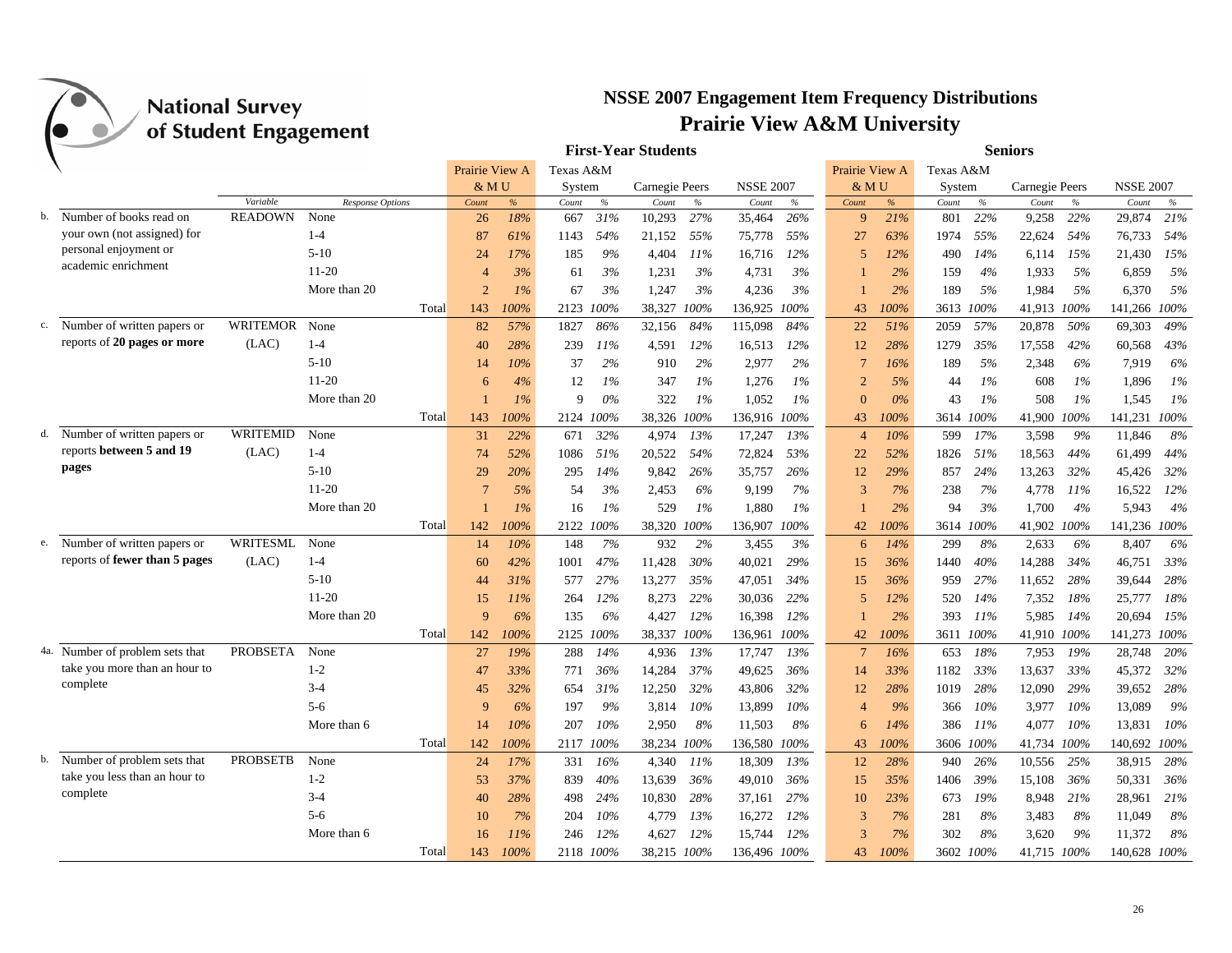| Prairie View A<br>Prairie View A<br>Texas A&M<br>Texas A&M<br><b>NSSE 2007</b><br><b>NSSE 2007</b><br>& MU<br>System<br>Carnegie Peers<br>& MU<br>Carnegie Peers<br>System<br>$\%$<br>Variable<br>Response Options<br>Count<br>$\%$<br>$\%$<br>$\%$<br>Count<br>$\%$<br>Count<br>$\%$<br>Count<br>$\%$<br>Count<br>Count<br>Count<br>$\%$<br>Count<br><b>EXAMS</b><br>5. Mark the box that best<br>1 Very little<br>1%<br>1%<br>1%<br>1%<br>$0\%$<br>1%<br>1%<br>1%<br>11<br>230<br>780<br>30<br>455<br>1,546<br>$\Omega$<br>represents the extent to which<br>$\overline{2}$<br>2%<br>27<br>$1\%$<br>1%<br>1%<br>2%<br>52<br>1%<br>694<br>2%<br>2,485<br>2%<br>3<br>471<br>1,563<br>your examinations during the<br>3<br>4%<br>4%<br>4%<br>2%<br>1,435<br>4%<br>4.548<br>3%<br>2%<br>133<br>4%<br>1,654<br>5,818<br>6<br>51<br>current school year challenged<br>15%<br>12%<br>5,278<br>14%<br>16,708<br>12%<br>20%<br>391<br>11%<br>5,068<br>12%<br>16,715<br>12%<br>21<br>245<br>8<br>you to do your best work<br>29%<br>30%<br>5<br>26%<br>29%<br>12,851<br>34%<br>43,102<br>32%<br>27%<br>28%<br>12,291<br>41,580<br>36<br>610<br>1012<br>11<br>33%<br>30%<br>31%<br>32%<br>31%<br>721<br>34%<br>11,985<br>31%<br>45,538<br>24%<br>1091<br>13,002<br>44,871<br>44<br>10<br>7 Very much<br>29<br>21%<br>18%<br>21%<br>27,882<br>20%<br>456<br>21%<br>6,004<br>16%<br>24,465<br>10<br>24%<br>895<br>25%<br>8,650<br>Total<br>100%<br>2121 100%<br>38,254 100%<br>100%<br>100%<br>41,814 100%<br>140,897 100%<br>140<br>136,704<br>41<br>100%<br>3604<br>Attended an art exhibit, play,<br>ATDART07<br>Never<br>23%<br>21%<br>20%<br>33%<br>12,235<br>29%<br>36,896<br>26%<br>6а.<br>11%<br>491<br>7,996<br>26,734<br>10<br>24%<br>1189<br>16<br>dance, music, theater, or other<br>47%<br>47%<br>Sometimes<br>33%<br>1080<br>52%<br>17,982<br>47%<br>63,979<br>13<br>31%<br>48%<br>19,392<br>47%<br>65,878<br>1704<br>46<br>performance<br>Often<br>34%<br>16%<br>16%<br>329<br>7,493<br>20%<br>21%<br>38%<br>463<br>13%<br>6,006<br>14%<br>22,634<br>48<br>28,077<br>16<br>Very often<br>22%<br>9%<br>12%<br>3<br>7%<br>6%<br>9%<br>14,821<br>11%<br>31<br>194<br>4,455<br>12%<br>16,876<br>225<br>3,919<br>Total<br>100%<br>37,926 100%<br>100%<br>100%<br>41,552 100%<br>140,229<br>100%<br>141<br>2094 100%<br>135,666<br>42<br>100%<br>3581<br>Exercised or participated in<br>EXRCSE05<br>Never<br>12%<br>150<br>7%<br>14%<br>12%<br>5<br>12%<br>572<br>16%<br>6,799<br>16%<br>19,191<br>14%<br>b.<br>16<br>5,405<br>15,800<br>physical fitness activities<br>Sometimes<br>33%<br>36%<br>602<br>29%<br>11,079<br>29%<br>39,104<br>29%<br>12<br>29%<br>1263<br>35%<br>14,164<br>34%<br>46,140<br>50<br>Often<br>34%<br>28%<br>25%<br>25%<br>40%<br>23%<br>9,399<br>23%<br>23%<br>586<br>9,369<br>34,297<br>17<br>835<br>32,787<br>47<br>30%<br>Very often<br>26<br>19%<br>36%<br>12,071<br>32%<br>46,457<br>34%<br>8<br>25%<br>11,190<br>27%<br>42,109<br>756<br>19%<br>910<br>Total<br>100%<br>2094 100%<br>100%<br>100%<br>41,552 100%<br>140,227 100%<br>139<br>37,924 100%<br>135,658<br>42<br>100%<br>3580<br>Participated in activities to<br>WORSHP05<br>Never<br>14%<br>39%<br>39%<br>36%<br>c.<br>19<br>606<br>29%<br>16,491<br>43%<br>52,991<br>26%<br>1031<br>29%<br>16,102<br>50,988<br>11<br>enhance your spirituality<br>Sometimes<br>32%<br>30%<br>10,737<br>28%<br>29%<br>29%<br>29%<br>12,287<br>30%<br>40,866<br>29%<br>45<br>631<br>38,718<br>12<br>1055<br>(worship, meditation, prayer,<br>Often<br>18%<br>15%<br>18%<br>14%<br>15%<br>34%<br>381<br>5,168<br>14%<br>19.962<br>$\mathbf{Q}$<br>21%<br>636<br>5,806<br>20,692<br>47<br>etc.)<br>23%<br>18%<br>24%<br>18%<br>20%<br>Very often<br>29<br>21%<br>476<br>5,526<br>15%<br>23,968<br>10<br>24%<br>860<br>7,346<br>27,644<br>100%<br>2094 100%<br>37,922 100%<br>100%<br>42<br>100%<br>3582<br>100%<br>41,541 100%<br>140,190 100%<br>Total<br>140<br>135,639<br>Examined the strengths and<br><b>OWNVIEW</b><br>Never<br>8%<br>193<br>9%<br>11%<br>10%<br>10%<br>8%<br>3,539<br>9%<br>10,575<br>8%<br>d.<br>4,180<br>12.942<br>299<br>11<br>$\overline{4}$<br>weaknesses of your own views<br>45%<br>40%<br>37%<br>37%<br>50,358<br>36%<br>Sometimes<br>63<br>858<br>41%<br>15,702<br>41%<br>54,147<br>34%<br>1324<br>15,240<br>14<br>on a topic or issue<br>Often<br>36%<br>35%<br>728<br>35%<br>12,230<br>32%<br>45,727<br>34%<br>39%<br>1283<br>36%<br>14,661<br>35%<br>50,468<br>49<br>16<br>12%<br>15%<br>15%<br>17%<br>$\overline{7}$<br>19%<br>20%<br>28,804<br>21%<br>Very often<br>315<br>5,798<br>22,791<br>17%<br>675<br>8,101<br>16<br>100%<br>41,541 100%<br>140,205 100%<br>Total<br>139<br>2094<br>100%<br>37,910<br>100%<br>135,607<br>100%<br>41<br>100%<br>3581<br>100%<br>Tried to better understand<br><b>OTHRVIEW</b><br>4%<br>Never<br>3%<br>131<br>6%<br>6%<br>6%<br>$\overline{2}$<br>5%<br>198<br>6%<br>2,052<br>5%<br>6,307<br>2,464<br>8.000<br>e.<br>$\overline{4}$<br>someone else's views by<br>38%<br>35%<br>24%<br>32%<br>32%<br>Sometimes<br>54<br>753<br>36%<br>13,603<br>36%<br>47,937<br>10<br>1220<br>34%<br>13,374<br>44,905<br>imagining how an issue looks<br>39%<br>Often<br>38%<br>39%<br>14,240<br>38%<br>38%<br>19<br>45%<br>1372<br>38%<br>16,304<br>39%<br>55,028<br>54<br>816<br>51,473<br>from his or her perspective<br>21%<br>33,975 24%<br>Very often<br>29<br>394<br>19%<br>7,608<br>20%<br>28,217<br>21%<br>26%<br>792<br>22%<br>9,818<br>24%<br>11<br>2094 100%<br>$100\%$<br>100%<br>41,548 100%<br>140,215 100%<br>Total<br>37,915 100% |  |  |     |      |  | <b>First-Year Students</b> |         |    |      |      | <b>Seniors</b> |  |  |
|---------------------------------------------------------------------------------------------------------------------------------------------------------------------------------------------------------------------------------------------------------------------------------------------------------------------------------------------------------------------------------------------------------------------------------------------------------------------------------------------------------------------------------------------------------------------------------------------------------------------------------------------------------------------------------------------------------------------------------------------------------------------------------------------------------------------------------------------------------------------------------------------------------------------------------------------------------------------------------------------------------------------------------------------------------------------------------------------------------------------------------------------------------------------------------------------------------------------------------------------------------------------------------------------------------------------------------------------------------------------------------------------------------------------------------------------------------------------------------------------------------------------------------------------------------------------------------------------------------------------------------------------------------------------------------------------------------------------------------------------------------------------------------------------------------------------------------------------------------------------------------------------------------------------------------------------------------------------------------------------------------------------------------------------------------------------------------------------------------------------------------------------------------------------------------------------------------------------------------------------------------------------------------------------------------------------------------------------------------------------------------------------------------------------------------------------------------------------------------------------------------------------------------------------------------------------------------------------------------------------------------------------------------------------------------------------------------------------------------------------------------------------------------------------------------------------------------------------------------------------------------------------------------------------------------------------------------------------------------------------------------------------------------------------------------------------------------------------------------------------------------------------------------------------------------------------------------------------------------------------------------------------------------------------------------------------------------------------------------------------------------------------------------------------------------------------------------------------------------------------------------------------------------------------------------------------------------------------------------------------------------------------------------------------------------------------------------------------------------------------------------------------------------------------------------------------------------------------------------------------------------------------------------------------------------------------------------------------------------------------------------------------------------------------------------------------------------------------------------------------------------------------------------------------------------------------------------------------------------------------------------------------------------------------------------------------------------------------------------------------------------------------------------------------------------------------------------------------------------------------------------------------------------------------------------------------------------------------------------------------------------------------------------------------------------------------------------------------------------------------------------------------------------------------------------------------------------------------------------------------------------------------------------------------------------------------------------------------------------------------------------------------------------------------------------------------------------------------------------------------------------------------------------------------------------------------------------------------------------------------------------------------------------------------------------------------------------------------------------------------------------------------------------------------------------------------------------------------------------------------------------------------------------------------------------------------------------------|--|--|-----|------|--|----------------------------|---------|----|------|------|----------------|--|--|
|                                                                                                                                                                                                                                                                                                                                                                                                                                                                                                                                                                                                                                                                                                                                                                                                                                                                                                                                                                                                                                                                                                                                                                                                                                                                                                                                                                                                                                                                                                                                                                                                                                                                                                                                                                                                                                                                                                                                                                                                                                                                                                                                                                                                                                                                                                                                                                                                                                                                                                                                                                                                                                                                                                                                                                                                                                                                                                                                                                                                                                                                                                                                                                                                                                                                                                                                                                                                                                                                                                                                                                                                                                                                                                                                                                                                                                                                                                                                                                                                                                                                                                                                                                                                                                                                                                                                                                                                                                                                                                                                                                                                                                                                                                                                                                                                                                                                                                                                                                                                                                                                                                                                                                                                                                                                                                                                                                                                                                                                                                                                                                                       |  |  |     |      |  |                            |         |    |      |      |                |  |  |
|                                                                                                                                                                                                                                                                                                                                                                                                                                                                                                                                                                                                                                                                                                                                                                                                                                                                                                                                                                                                                                                                                                                                                                                                                                                                                                                                                                                                                                                                                                                                                                                                                                                                                                                                                                                                                                                                                                                                                                                                                                                                                                                                                                                                                                                                                                                                                                                                                                                                                                                                                                                                                                                                                                                                                                                                                                                                                                                                                                                                                                                                                                                                                                                                                                                                                                                                                                                                                                                                                                                                                                                                                                                                                                                                                                                                                                                                                                                                                                                                                                                                                                                                                                                                                                                                                                                                                                                                                                                                                                                                                                                                                                                                                                                                                                                                                                                                                                                                                                                                                                                                                                                                                                                                                                                                                                                                                                                                                                                                                                                                                                                       |  |  |     |      |  |                            |         |    |      |      |                |  |  |
|                                                                                                                                                                                                                                                                                                                                                                                                                                                                                                                                                                                                                                                                                                                                                                                                                                                                                                                                                                                                                                                                                                                                                                                                                                                                                                                                                                                                                                                                                                                                                                                                                                                                                                                                                                                                                                                                                                                                                                                                                                                                                                                                                                                                                                                                                                                                                                                                                                                                                                                                                                                                                                                                                                                                                                                                                                                                                                                                                                                                                                                                                                                                                                                                                                                                                                                                                                                                                                                                                                                                                                                                                                                                                                                                                                                                                                                                                                                                                                                                                                                                                                                                                                                                                                                                                                                                                                                                                                                                                                                                                                                                                                                                                                                                                                                                                                                                                                                                                                                                                                                                                                                                                                                                                                                                                                                                                                                                                                                                                                                                                                                       |  |  |     |      |  |                            |         |    |      |      |                |  |  |
|                                                                                                                                                                                                                                                                                                                                                                                                                                                                                                                                                                                                                                                                                                                                                                                                                                                                                                                                                                                                                                                                                                                                                                                                                                                                                                                                                                                                                                                                                                                                                                                                                                                                                                                                                                                                                                                                                                                                                                                                                                                                                                                                                                                                                                                                                                                                                                                                                                                                                                                                                                                                                                                                                                                                                                                                                                                                                                                                                                                                                                                                                                                                                                                                                                                                                                                                                                                                                                                                                                                                                                                                                                                                                                                                                                                                                                                                                                                                                                                                                                                                                                                                                                                                                                                                                                                                                                                                                                                                                                                                                                                                                                                                                                                                                                                                                                                                                                                                                                                                                                                                                                                                                                                                                                                                                                                                                                                                                                                                                                                                                                                       |  |  |     |      |  |                            |         |    |      |      |                |  |  |
|                                                                                                                                                                                                                                                                                                                                                                                                                                                                                                                                                                                                                                                                                                                                                                                                                                                                                                                                                                                                                                                                                                                                                                                                                                                                                                                                                                                                                                                                                                                                                                                                                                                                                                                                                                                                                                                                                                                                                                                                                                                                                                                                                                                                                                                                                                                                                                                                                                                                                                                                                                                                                                                                                                                                                                                                                                                                                                                                                                                                                                                                                                                                                                                                                                                                                                                                                                                                                                                                                                                                                                                                                                                                                                                                                                                                                                                                                                                                                                                                                                                                                                                                                                                                                                                                                                                                                                                                                                                                                                                                                                                                                                                                                                                                                                                                                                                                                                                                                                                                                                                                                                                                                                                                                                                                                                                                                                                                                                                                                                                                                                                       |  |  |     |      |  |                            |         |    |      |      |                |  |  |
|                                                                                                                                                                                                                                                                                                                                                                                                                                                                                                                                                                                                                                                                                                                                                                                                                                                                                                                                                                                                                                                                                                                                                                                                                                                                                                                                                                                                                                                                                                                                                                                                                                                                                                                                                                                                                                                                                                                                                                                                                                                                                                                                                                                                                                                                                                                                                                                                                                                                                                                                                                                                                                                                                                                                                                                                                                                                                                                                                                                                                                                                                                                                                                                                                                                                                                                                                                                                                                                                                                                                                                                                                                                                                                                                                                                                                                                                                                                                                                                                                                                                                                                                                                                                                                                                                                                                                                                                                                                                                                                                                                                                                                                                                                                                                                                                                                                                                                                                                                                                                                                                                                                                                                                                                                                                                                                                                                                                                                                                                                                                                                                       |  |  |     |      |  |                            |         |    |      |      |                |  |  |
|                                                                                                                                                                                                                                                                                                                                                                                                                                                                                                                                                                                                                                                                                                                                                                                                                                                                                                                                                                                                                                                                                                                                                                                                                                                                                                                                                                                                                                                                                                                                                                                                                                                                                                                                                                                                                                                                                                                                                                                                                                                                                                                                                                                                                                                                                                                                                                                                                                                                                                                                                                                                                                                                                                                                                                                                                                                                                                                                                                                                                                                                                                                                                                                                                                                                                                                                                                                                                                                                                                                                                                                                                                                                                                                                                                                                                                                                                                                                                                                                                                                                                                                                                                                                                                                                                                                                                                                                                                                                                                                                                                                                                                                                                                                                                                                                                                                                                                                                                                                                                                                                                                                                                                                                                                                                                                                                                                                                                                                                                                                                                                                       |  |  |     |      |  |                            |         |    |      |      |                |  |  |
|                                                                                                                                                                                                                                                                                                                                                                                                                                                                                                                                                                                                                                                                                                                                                                                                                                                                                                                                                                                                                                                                                                                                                                                                                                                                                                                                                                                                                                                                                                                                                                                                                                                                                                                                                                                                                                                                                                                                                                                                                                                                                                                                                                                                                                                                                                                                                                                                                                                                                                                                                                                                                                                                                                                                                                                                                                                                                                                                                                                                                                                                                                                                                                                                                                                                                                                                                                                                                                                                                                                                                                                                                                                                                                                                                                                                                                                                                                                                                                                                                                                                                                                                                                                                                                                                                                                                                                                                                                                                                                                                                                                                                                                                                                                                                                                                                                                                                                                                                                                                                                                                                                                                                                                                                                                                                                                                                                                                                                                                                                                                                                                       |  |  |     |      |  |                            |         |    |      |      |                |  |  |
|                                                                                                                                                                                                                                                                                                                                                                                                                                                                                                                                                                                                                                                                                                                                                                                                                                                                                                                                                                                                                                                                                                                                                                                                                                                                                                                                                                                                                                                                                                                                                                                                                                                                                                                                                                                                                                                                                                                                                                                                                                                                                                                                                                                                                                                                                                                                                                                                                                                                                                                                                                                                                                                                                                                                                                                                                                                                                                                                                                                                                                                                                                                                                                                                                                                                                                                                                                                                                                                                                                                                                                                                                                                                                                                                                                                                                                                                                                                                                                                                                                                                                                                                                                                                                                                                                                                                                                                                                                                                                                                                                                                                                                                                                                                                                                                                                                                                                                                                                                                                                                                                                                                                                                                                                                                                                                                                                                                                                                                                                                                                                                                       |  |  |     |      |  |                            |         |    |      |      |                |  |  |
|                                                                                                                                                                                                                                                                                                                                                                                                                                                                                                                                                                                                                                                                                                                                                                                                                                                                                                                                                                                                                                                                                                                                                                                                                                                                                                                                                                                                                                                                                                                                                                                                                                                                                                                                                                                                                                                                                                                                                                                                                                                                                                                                                                                                                                                                                                                                                                                                                                                                                                                                                                                                                                                                                                                                                                                                                                                                                                                                                                                                                                                                                                                                                                                                                                                                                                                                                                                                                                                                                                                                                                                                                                                                                                                                                                                                                                                                                                                                                                                                                                                                                                                                                                                                                                                                                                                                                                                                                                                                                                                                                                                                                                                                                                                                                                                                                                                                                                                                                                                                                                                                                                                                                                                                                                                                                                                                                                                                                                                                                                                                                                                       |  |  |     |      |  |                            |         |    |      |      |                |  |  |
|                                                                                                                                                                                                                                                                                                                                                                                                                                                                                                                                                                                                                                                                                                                                                                                                                                                                                                                                                                                                                                                                                                                                                                                                                                                                                                                                                                                                                                                                                                                                                                                                                                                                                                                                                                                                                                                                                                                                                                                                                                                                                                                                                                                                                                                                                                                                                                                                                                                                                                                                                                                                                                                                                                                                                                                                                                                                                                                                                                                                                                                                                                                                                                                                                                                                                                                                                                                                                                                                                                                                                                                                                                                                                                                                                                                                                                                                                                                                                                                                                                                                                                                                                                                                                                                                                                                                                                                                                                                                                                                                                                                                                                                                                                                                                                                                                                                                                                                                                                                                                                                                                                                                                                                                                                                                                                                                                                                                                                                                                                                                                                                       |  |  |     |      |  |                            |         |    |      |      |                |  |  |
|                                                                                                                                                                                                                                                                                                                                                                                                                                                                                                                                                                                                                                                                                                                                                                                                                                                                                                                                                                                                                                                                                                                                                                                                                                                                                                                                                                                                                                                                                                                                                                                                                                                                                                                                                                                                                                                                                                                                                                                                                                                                                                                                                                                                                                                                                                                                                                                                                                                                                                                                                                                                                                                                                                                                                                                                                                                                                                                                                                                                                                                                                                                                                                                                                                                                                                                                                                                                                                                                                                                                                                                                                                                                                                                                                                                                                                                                                                                                                                                                                                                                                                                                                                                                                                                                                                                                                                                                                                                                                                                                                                                                                                                                                                                                                                                                                                                                                                                                                                                                                                                                                                                                                                                                                                                                                                                                                                                                                                                                                                                                                                                       |  |  |     |      |  |                            |         |    |      |      |                |  |  |
|                                                                                                                                                                                                                                                                                                                                                                                                                                                                                                                                                                                                                                                                                                                                                                                                                                                                                                                                                                                                                                                                                                                                                                                                                                                                                                                                                                                                                                                                                                                                                                                                                                                                                                                                                                                                                                                                                                                                                                                                                                                                                                                                                                                                                                                                                                                                                                                                                                                                                                                                                                                                                                                                                                                                                                                                                                                                                                                                                                                                                                                                                                                                                                                                                                                                                                                                                                                                                                                                                                                                                                                                                                                                                                                                                                                                                                                                                                                                                                                                                                                                                                                                                                                                                                                                                                                                                                                                                                                                                                                                                                                                                                                                                                                                                                                                                                                                                                                                                                                                                                                                                                                                                                                                                                                                                                                                                                                                                                                                                                                                                                                       |  |  |     |      |  |                            |         |    |      |      |                |  |  |
|                                                                                                                                                                                                                                                                                                                                                                                                                                                                                                                                                                                                                                                                                                                                                                                                                                                                                                                                                                                                                                                                                                                                                                                                                                                                                                                                                                                                                                                                                                                                                                                                                                                                                                                                                                                                                                                                                                                                                                                                                                                                                                                                                                                                                                                                                                                                                                                                                                                                                                                                                                                                                                                                                                                                                                                                                                                                                                                                                                                                                                                                                                                                                                                                                                                                                                                                                                                                                                                                                                                                                                                                                                                                                                                                                                                                                                                                                                                                                                                                                                                                                                                                                                                                                                                                                                                                                                                                                                                                                                                                                                                                                                                                                                                                                                                                                                                                                                                                                                                                                                                                                                                                                                                                                                                                                                                                                                                                                                                                                                                                                                                       |  |  |     |      |  |                            |         |    |      |      |                |  |  |
|                                                                                                                                                                                                                                                                                                                                                                                                                                                                                                                                                                                                                                                                                                                                                                                                                                                                                                                                                                                                                                                                                                                                                                                                                                                                                                                                                                                                                                                                                                                                                                                                                                                                                                                                                                                                                                                                                                                                                                                                                                                                                                                                                                                                                                                                                                                                                                                                                                                                                                                                                                                                                                                                                                                                                                                                                                                                                                                                                                                                                                                                                                                                                                                                                                                                                                                                                                                                                                                                                                                                                                                                                                                                                                                                                                                                                                                                                                                                                                                                                                                                                                                                                                                                                                                                                                                                                                                                                                                                                                                                                                                                                                                                                                                                                                                                                                                                                                                                                                                                                                                                                                                                                                                                                                                                                                                                                                                                                                                                                                                                                                                       |  |  |     |      |  |                            |         |    |      |      |                |  |  |
|                                                                                                                                                                                                                                                                                                                                                                                                                                                                                                                                                                                                                                                                                                                                                                                                                                                                                                                                                                                                                                                                                                                                                                                                                                                                                                                                                                                                                                                                                                                                                                                                                                                                                                                                                                                                                                                                                                                                                                                                                                                                                                                                                                                                                                                                                                                                                                                                                                                                                                                                                                                                                                                                                                                                                                                                                                                                                                                                                                                                                                                                                                                                                                                                                                                                                                                                                                                                                                                                                                                                                                                                                                                                                                                                                                                                                                                                                                                                                                                                                                                                                                                                                                                                                                                                                                                                                                                                                                                                                                                                                                                                                                                                                                                                                                                                                                                                                                                                                                                                                                                                                                                                                                                                                                                                                                                                                                                                                                                                                                                                                                                       |  |  |     |      |  |                            |         |    |      |      |                |  |  |
|                                                                                                                                                                                                                                                                                                                                                                                                                                                                                                                                                                                                                                                                                                                                                                                                                                                                                                                                                                                                                                                                                                                                                                                                                                                                                                                                                                                                                                                                                                                                                                                                                                                                                                                                                                                                                                                                                                                                                                                                                                                                                                                                                                                                                                                                                                                                                                                                                                                                                                                                                                                                                                                                                                                                                                                                                                                                                                                                                                                                                                                                                                                                                                                                                                                                                                                                                                                                                                                                                                                                                                                                                                                                                                                                                                                                                                                                                                                                                                                                                                                                                                                                                                                                                                                                                                                                                                                                                                                                                                                                                                                                                                                                                                                                                                                                                                                                                                                                                                                                                                                                                                                                                                                                                                                                                                                                                                                                                                                                                                                                                                                       |  |  |     |      |  |                            |         |    |      |      |                |  |  |
|                                                                                                                                                                                                                                                                                                                                                                                                                                                                                                                                                                                                                                                                                                                                                                                                                                                                                                                                                                                                                                                                                                                                                                                                                                                                                                                                                                                                                                                                                                                                                                                                                                                                                                                                                                                                                                                                                                                                                                                                                                                                                                                                                                                                                                                                                                                                                                                                                                                                                                                                                                                                                                                                                                                                                                                                                                                                                                                                                                                                                                                                                                                                                                                                                                                                                                                                                                                                                                                                                                                                                                                                                                                                                                                                                                                                                                                                                                                                                                                                                                                                                                                                                                                                                                                                                                                                                                                                                                                                                                                                                                                                                                                                                                                                                                                                                                                                                                                                                                                                                                                                                                                                                                                                                                                                                                                                                                                                                                                                                                                                                                                       |  |  |     |      |  |                            |         |    |      |      |                |  |  |
|                                                                                                                                                                                                                                                                                                                                                                                                                                                                                                                                                                                                                                                                                                                                                                                                                                                                                                                                                                                                                                                                                                                                                                                                                                                                                                                                                                                                                                                                                                                                                                                                                                                                                                                                                                                                                                                                                                                                                                                                                                                                                                                                                                                                                                                                                                                                                                                                                                                                                                                                                                                                                                                                                                                                                                                                                                                                                                                                                                                                                                                                                                                                                                                                                                                                                                                                                                                                                                                                                                                                                                                                                                                                                                                                                                                                                                                                                                                                                                                                                                                                                                                                                                                                                                                                                                                                                                                                                                                                                                                                                                                                                                                                                                                                                                                                                                                                                                                                                                                                                                                                                                                                                                                                                                                                                                                                                                                                                                                                                                                                                                                       |  |  |     |      |  |                            |         |    |      |      |                |  |  |
|                                                                                                                                                                                                                                                                                                                                                                                                                                                                                                                                                                                                                                                                                                                                                                                                                                                                                                                                                                                                                                                                                                                                                                                                                                                                                                                                                                                                                                                                                                                                                                                                                                                                                                                                                                                                                                                                                                                                                                                                                                                                                                                                                                                                                                                                                                                                                                                                                                                                                                                                                                                                                                                                                                                                                                                                                                                                                                                                                                                                                                                                                                                                                                                                                                                                                                                                                                                                                                                                                                                                                                                                                                                                                                                                                                                                                                                                                                                                                                                                                                                                                                                                                                                                                                                                                                                                                                                                                                                                                                                                                                                                                                                                                                                                                                                                                                                                                                                                                                                                                                                                                                                                                                                                                                                                                                                                                                                                                                                                                                                                                                                       |  |  |     |      |  |                            |         |    |      |      |                |  |  |
|                                                                                                                                                                                                                                                                                                                                                                                                                                                                                                                                                                                                                                                                                                                                                                                                                                                                                                                                                                                                                                                                                                                                                                                                                                                                                                                                                                                                                                                                                                                                                                                                                                                                                                                                                                                                                                                                                                                                                                                                                                                                                                                                                                                                                                                                                                                                                                                                                                                                                                                                                                                                                                                                                                                                                                                                                                                                                                                                                                                                                                                                                                                                                                                                                                                                                                                                                                                                                                                                                                                                                                                                                                                                                                                                                                                                                                                                                                                                                                                                                                                                                                                                                                                                                                                                                                                                                                                                                                                                                                                                                                                                                                                                                                                                                                                                                                                                                                                                                                                                                                                                                                                                                                                                                                                                                                                                                                                                                                                                                                                                                                                       |  |  |     |      |  |                            |         |    |      |      |                |  |  |
|                                                                                                                                                                                                                                                                                                                                                                                                                                                                                                                                                                                                                                                                                                                                                                                                                                                                                                                                                                                                                                                                                                                                                                                                                                                                                                                                                                                                                                                                                                                                                                                                                                                                                                                                                                                                                                                                                                                                                                                                                                                                                                                                                                                                                                                                                                                                                                                                                                                                                                                                                                                                                                                                                                                                                                                                                                                                                                                                                                                                                                                                                                                                                                                                                                                                                                                                                                                                                                                                                                                                                                                                                                                                                                                                                                                                                                                                                                                                                                                                                                                                                                                                                                                                                                                                                                                                                                                                                                                                                                                                                                                                                                                                                                                                                                                                                                                                                                                                                                                                                                                                                                                                                                                                                                                                                                                                                                                                                                                                                                                                                                                       |  |  |     |      |  |                            |         |    |      |      |                |  |  |
|                                                                                                                                                                                                                                                                                                                                                                                                                                                                                                                                                                                                                                                                                                                                                                                                                                                                                                                                                                                                                                                                                                                                                                                                                                                                                                                                                                                                                                                                                                                                                                                                                                                                                                                                                                                                                                                                                                                                                                                                                                                                                                                                                                                                                                                                                                                                                                                                                                                                                                                                                                                                                                                                                                                                                                                                                                                                                                                                                                                                                                                                                                                                                                                                                                                                                                                                                                                                                                                                                                                                                                                                                                                                                                                                                                                                                                                                                                                                                                                                                                                                                                                                                                                                                                                                                                                                                                                                                                                                                                                                                                                                                                                                                                                                                                                                                                                                                                                                                                                                                                                                                                                                                                                                                                                                                                                                                                                                                                                                                                                                                                                       |  |  |     |      |  |                            |         |    |      |      |                |  |  |
|                                                                                                                                                                                                                                                                                                                                                                                                                                                                                                                                                                                                                                                                                                                                                                                                                                                                                                                                                                                                                                                                                                                                                                                                                                                                                                                                                                                                                                                                                                                                                                                                                                                                                                                                                                                                                                                                                                                                                                                                                                                                                                                                                                                                                                                                                                                                                                                                                                                                                                                                                                                                                                                                                                                                                                                                                                                                                                                                                                                                                                                                                                                                                                                                                                                                                                                                                                                                                                                                                                                                                                                                                                                                                                                                                                                                                                                                                                                                                                                                                                                                                                                                                                                                                                                                                                                                                                                                                                                                                                                                                                                                                                                                                                                                                                                                                                                                                                                                                                                                                                                                                                                                                                                                                                                                                                                                                                                                                                                                                                                                                                                       |  |  |     |      |  |                            |         |    |      |      |                |  |  |
|                                                                                                                                                                                                                                                                                                                                                                                                                                                                                                                                                                                                                                                                                                                                                                                                                                                                                                                                                                                                                                                                                                                                                                                                                                                                                                                                                                                                                                                                                                                                                                                                                                                                                                                                                                                                                                                                                                                                                                                                                                                                                                                                                                                                                                                                                                                                                                                                                                                                                                                                                                                                                                                                                                                                                                                                                                                                                                                                                                                                                                                                                                                                                                                                                                                                                                                                                                                                                                                                                                                                                                                                                                                                                                                                                                                                                                                                                                                                                                                                                                                                                                                                                                                                                                                                                                                                                                                                                                                                                                                                                                                                                                                                                                                                                                                                                                                                                                                                                                                                                                                                                                                                                                                                                                                                                                                                                                                                                                                                                                                                                                                       |  |  |     |      |  |                            |         |    |      |      |                |  |  |
|                                                                                                                                                                                                                                                                                                                                                                                                                                                                                                                                                                                                                                                                                                                                                                                                                                                                                                                                                                                                                                                                                                                                                                                                                                                                                                                                                                                                                                                                                                                                                                                                                                                                                                                                                                                                                                                                                                                                                                                                                                                                                                                                                                                                                                                                                                                                                                                                                                                                                                                                                                                                                                                                                                                                                                                                                                                                                                                                                                                                                                                                                                                                                                                                                                                                                                                                                                                                                                                                                                                                                                                                                                                                                                                                                                                                                                                                                                                                                                                                                                                                                                                                                                                                                                                                                                                                                                                                                                                                                                                                                                                                                                                                                                                                                                                                                                                                                                                                                                                                                                                                                                                                                                                                                                                                                                                                                                                                                                                                                                                                                                                       |  |  |     |      |  |                            |         |    |      |      |                |  |  |
|                                                                                                                                                                                                                                                                                                                                                                                                                                                                                                                                                                                                                                                                                                                                                                                                                                                                                                                                                                                                                                                                                                                                                                                                                                                                                                                                                                                                                                                                                                                                                                                                                                                                                                                                                                                                                                                                                                                                                                                                                                                                                                                                                                                                                                                                                                                                                                                                                                                                                                                                                                                                                                                                                                                                                                                                                                                                                                                                                                                                                                                                                                                                                                                                                                                                                                                                                                                                                                                                                                                                                                                                                                                                                                                                                                                                                                                                                                                                                                                                                                                                                                                                                                                                                                                                                                                                                                                                                                                                                                                                                                                                                                                                                                                                                                                                                                                                                                                                                                                                                                                                                                                                                                                                                                                                                                                                                                                                                                                                                                                                                                                       |  |  |     |      |  |                            |         |    |      |      |                |  |  |
|                                                                                                                                                                                                                                                                                                                                                                                                                                                                                                                                                                                                                                                                                                                                                                                                                                                                                                                                                                                                                                                                                                                                                                                                                                                                                                                                                                                                                                                                                                                                                                                                                                                                                                                                                                                                                                                                                                                                                                                                                                                                                                                                                                                                                                                                                                                                                                                                                                                                                                                                                                                                                                                                                                                                                                                                                                                                                                                                                                                                                                                                                                                                                                                                                                                                                                                                                                                                                                                                                                                                                                                                                                                                                                                                                                                                                                                                                                                                                                                                                                                                                                                                                                                                                                                                                                                                                                                                                                                                                                                                                                                                                                                                                                                                                                                                                                                                                                                                                                                                                                                                                                                                                                                                                                                                                                                                                                                                                                                                                                                                                                                       |  |  |     |      |  |                            |         |    |      |      |                |  |  |
|                                                                                                                                                                                                                                                                                                                                                                                                                                                                                                                                                                                                                                                                                                                                                                                                                                                                                                                                                                                                                                                                                                                                                                                                                                                                                                                                                                                                                                                                                                                                                                                                                                                                                                                                                                                                                                                                                                                                                                                                                                                                                                                                                                                                                                                                                                                                                                                                                                                                                                                                                                                                                                                                                                                                                                                                                                                                                                                                                                                                                                                                                                                                                                                                                                                                                                                                                                                                                                                                                                                                                                                                                                                                                                                                                                                                                                                                                                                                                                                                                                                                                                                                                                                                                                                                                                                                                                                                                                                                                                                                                                                                                                                                                                                                                                                                                                                                                                                                                                                                                                                                                                                                                                                                                                                                                                                                                                                                                                                                                                                                                                                       |  |  |     |      |  |                            |         |    |      |      |                |  |  |
|                                                                                                                                                                                                                                                                                                                                                                                                                                                                                                                                                                                                                                                                                                                                                                                                                                                                                                                                                                                                                                                                                                                                                                                                                                                                                                                                                                                                                                                                                                                                                                                                                                                                                                                                                                                                                                                                                                                                                                                                                                                                                                                                                                                                                                                                                                                                                                                                                                                                                                                                                                                                                                                                                                                                                                                                                                                                                                                                                                                                                                                                                                                                                                                                                                                                                                                                                                                                                                                                                                                                                                                                                                                                                                                                                                                                                                                                                                                                                                                                                                                                                                                                                                                                                                                                                                                                                                                                                                                                                                                                                                                                                                                                                                                                                                                                                                                                                                                                                                                                                                                                                                                                                                                                                                                                                                                                                                                                                                                                                                                                                                                       |  |  |     |      |  |                            |         |    |      |      |                |  |  |
|                                                                                                                                                                                                                                                                                                                                                                                                                                                                                                                                                                                                                                                                                                                                                                                                                                                                                                                                                                                                                                                                                                                                                                                                                                                                                                                                                                                                                                                                                                                                                                                                                                                                                                                                                                                                                                                                                                                                                                                                                                                                                                                                                                                                                                                                                                                                                                                                                                                                                                                                                                                                                                                                                                                                                                                                                                                                                                                                                                                                                                                                                                                                                                                                                                                                                                                                                                                                                                                                                                                                                                                                                                                                                                                                                                                                                                                                                                                                                                                                                                                                                                                                                                                                                                                                                                                                                                                                                                                                                                                                                                                                                                                                                                                                                                                                                                                                                                                                                                                                                                                                                                                                                                                                                                                                                                                                                                                                                                                                                                                                                                                       |  |  |     |      |  |                            |         |    |      |      |                |  |  |
|                                                                                                                                                                                                                                                                                                                                                                                                                                                                                                                                                                                                                                                                                                                                                                                                                                                                                                                                                                                                                                                                                                                                                                                                                                                                                                                                                                                                                                                                                                                                                                                                                                                                                                                                                                                                                                                                                                                                                                                                                                                                                                                                                                                                                                                                                                                                                                                                                                                                                                                                                                                                                                                                                                                                                                                                                                                                                                                                                                                                                                                                                                                                                                                                                                                                                                                                                                                                                                                                                                                                                                                                                                                                                                                                                                                                                                                                                                                                                                                                                                                                                                                                                                                                                                                                                                                                                                                                                                                                                                                                                                                                                                                                                                                                                                                                                                                                                                                                                                                                                                                                                                                                                                                                                                                                                                                                                                                                                                                                                                                                                                                       |  |  |     |      |  |                            |         |    |      |      |                |  |  |
|                                                                                                                                                                                                                                                                                                                                                                                                                                                                                                                                                                                                                                                                                                                                                                                                                                                                                                                                                                                                                                                                                                                                                                                                                                                                                                                                                                                                                                                                                                                                                                                                                                                                                                                                                                                                                                                                                                                                                                                                                                                                                                                                                                                                                                                                                                                                                                                                                                                                                                                                                                                                                                                                                                                                                                                                                                                                                                                                                                                                                                                                                                                                                                                                                                                                                                                                                                                                                                                                                                                                                                                                                                                                                                                                                                                                                                                                                                                                                                                                                                                                                                                                                                                                                                                                                                                                                                                                                                                                                                                                                                                                                                                                                                                                                                                                                                                                                                                                                                                                                                                                                                                                                                                                                                                                                                                                                                                                                                                                                                                                                                                       |  |  |     |      |  |                            |         |    |      |      |                |  |  |
|                                                                                                                                                                                                                                                                                                                                                                                                                                                                                                                                                                                                                                                                                                                                                                                                                                                                                                                                                                                                                                                                                                                                                                                                                                                                                                                                                                                                                                                                                                                                                                                                                                                                                                                                                                                                                                                                                                                                                                                                                                                                                                                                                                                                                                                                                                                                                                                                                                                                                                                                                                                                                                                                                                                                                                                                                                                                                                                                                                                                                                                                                                                                                                                                                                                                                                                                                                                                                                                                                                                                                                                                                                                                                                                                                                                                                                                                                                                                                                                                                                                                                                                                                                                                                                                                                                                                                                                                                                                                                                                                                                                                                                                                                                                                                                                                                                                                                                                                                                                                                                                                                                                                                                                                                                                                                                                                                                                                                                                                                                                                                                                       |  |  |     |      |  |                            |         |    |      |      |                |  |  |
|                                                                                                                                                                                                                                                                                                                                                                                                                                                                                                                                                                                                                                                                                                                                                                                                                                                                                                                                                                                                                                                                                                                                                                                                                                                                                                                                                                                                                                                                                                                                                                                                                                                                                                                                                                                                                                                                                                                                                                                                                                                                                                                                                                                                                                                                                                                                                                                                                                                                                                                                                                                                                                                                                                                                                                                                                                                                                                                                                                                                                                                                                                                                                                                                                                                                                                                                                                                                                                                                                                                                                                                                                                                                                                                                                                                                                                                                                                                                                                                                                                                                                                                                                                                                                                                                                                                                                                                                                                                                                                                                                                                                                                                                                                                                                                                                                                                                                                                                                                                                                                                                                                                                                                                                                                                                                                                                                                                                                                                                                                                                                                                       |  |  |     |      |  |                            |         |    |      |      |                |  |  |
|                                                                                                                                                                                                                                                                                                                                                                                                                                                                                                                                                                                                                                                                                                                                                                                                                                                                                                                                                                                                                                                                                                                                                                                                                                                                                                                                                                                                                                                                                                                                                                                                                                                                                                                                                                                                                                                                                                                                                                                                                                                                                                                                                                                                                                                                                                                                                                                                                                                                                                                                                                                                                                                                                                                                                                                                                                                                                                                                                                                                                                                                                                                                                                                                                                                                                                                                                                                                                                                                                                                                                                                                                                                                                                                                                                                                                                                                                                                                                                                                                                                                                                                                                                                                                                                                                                                                                                                                                                                                                                                                                                                                                                                                                                                                                                                                                                                                                                                                                                                                                                                                                                                                                                                                                                                                                                                                                                                                                                                                                                                                                                                       |  |  | 141 | 100% |  |                            | 135,627 | 42 | 100% | 3582 |                |  |  |
| Learned something that<br><b>CHNGVIEW</b><br>Never<br>5%<br>1,254<br>3%<br>3%<br>f.<br>3%<br>95<br>1,627<br>4%<br>5.241<br>4%<br>$\overline{2}$<br>5%<br>137<br>4%<br>3.902<br>$\overline{4}$                                                                                                                                                                                                                                                                                                                                                                                                                                                                                                                                                                                                                                                                                                                                                                                                                                                                                                                                                                                                                                                                                                                                                                                                                                                                                                                                                                                                                                                                                                                                                                                                                                                                                                                                                                                                                                                                                                                                                                                                                                                                                                                                                                                                                                                                                                                                                                                                                                                                                                                                                                                                                                                                                                                                                                                                                                                                                                                                                                                                                                                                                                                                                                                                                                                                                                                                                                                                                                                                                                                                                                                                                                                                                                                                                                                                                                                                                                                                                                                                                                                                                                                                                                                                                                                                                                                                                                                                                                                                                                                                                                                                                                                                                                                                                                                                                                                                                                                                                                                                                                                                                                                                                                                                                                                                                                                                                                                         |  |  |     |      |  |                            |         |    |      |      |                |  |  |
| changed the way you<br>742<br>35%<br>12,990<br>34%<br>34%<br>31%<br>1215<br>34%<br>32%<br>31%<br>Sometimes<br>37<br>26%<br>45,551<br>13<br>13,150<br>43,967                                                                                                                                                                                                                                                                                                                                                                                                                                                                                                                                                                                                                                                                                                                                                                                                                                                                                                                                                                                                                                                                                                                                                                                                                                                                                                                                                                                                                                                                                                                                                                                                                                                                                                                                                                                                                                                                                                                                                                                                                                                                                                                                                                                                                                                                                                                                                                                                                                                                                                                                                                                                                                                                                                                                                                                                                                                                                                                                                                                                                                                                                                                                                                                                                                                                                                                                                                                                                                                                                                                                                                                                                                                                                                                                                                                                                                                                                                                                                                                                                                                                                                                                                                                                                                                                                                                                                                                                                                                                                                                                                                                                                                                                                                                                                                                                                                                                                                                                                                                                                                                                                                                                                                                                                                                                                                                                                                                                                           |  |  |     |      |  |                            |         |    |      |      |                |  |  |
| understand an issue or concept<br>Often<br>42%<br>38%<br>14,870<br>39%<br>39%<br>40%<br>39%<br>40%<br>56,592<br>40%<br>59<br>806<br>53,337<br>17<br>1396<br>16,772                                                                                                                                                                                                                                                                                                                                                                                                                                                                                                                                                                                                                                                                                                                                                                                                                                                                                                                                                                                                                                                                                                                                                                                                                                                                                                                                                                                                                                                                                                                                                                                                                                                                                                                                                                                                                                                                                                                                                                                                                                                                                                                                                                                                                                                                                                                                                                                                                                                                                                                                                                                                                                                                                                                                                                                                                                                                                                                                                                                                                                                                                                                                                                                                                                                                                                                                                                                                                                                                                                                                                                                                                                                                                                                                                                                                                                                                                                                                                                                                                                                                                                                                                                                                                                                                                                                                                                                                                                                                                                                                                                                                                                                                                                                                                                                                                                                                                                                                                                                                                                                                                                                                                                                                                                                                                                                                                                                                                    |  |  |     |      |  |                            |         |    |      |      |                |  |  |
| 25%<br>Very often<br>29%<br>22%<br>8,428<br>22%<br>31,492<br>23%<br>10<br>24%<br>834<br>23%<br>10,372<br>25%<br>35,743<br>41<br>451                                                                                                                                                                                                                                                                                                                                                                                                                                                                                                                                                                                                                                                                                                                                                                                                                                                                                                                                                                                                                                                                                                                                                                                                                                                                                                                                                                                                                                                                                                                                                                                                                                                                                                                                                                                                                                                                                                                                                                                                                                                                                                                                                                                                                                                                                                                                                                                                                                                                                                                                                                                                                                                                                                                                                                                                                                                                                                                                                                                                                                                                                                                                                                                                                                                                                                                                                                                                                                                                                                                                                                                                                                                                                                                                                                                                                                                                                                                                                                                                                                                                                                                                                                                                                                                                                                                                                                                                                                                                                                                                                                                                                                                                                                                                                                                                                                                                                                                                                                                                                                                                                                                                                                                                                                                                                                                                                                                                                                                   |  |  |     |      |  |                            |         |    |      |      |                |  |  |
| Total<br>100%<br>2094 100%<br>37.915 100%<br>135,621<br>100%<br>42<br>100%<br>3582 100%<br>41,548 100%<br>140.204 100%<br>141                                                                                                                                                                                                                                                                                                                                                                                                                                                                                                                                                                                                                                                                                                                                                                                                                                                                                                                                                                                                                                                                                                                                                                                                                                                                                                                                                                                                                                                                                                                                                                                                                                                                                                                                                                                                                                                                                                                                                                                                                                                                                                                                                                                                                                                                                                                                                                                                                                                                                                                                                                                                                                                                                                                                                                                                                                                                                                                                                                                                                                                                                                                                                                                                                                                                                                                                                                                                                                                                                                                                                                                                                                                                                                                                                                                                                                                                                                                                                                                                                                                                                                                                                                                                                                                                                                                                                                                                                                                                                                                                                                                                                                                                                                                                                                                                                                                                                                                                                                                                                                                                                                                                                                                                                                                                                                                                                                                                                                                         |  |  |     |      |  |                            |         |    |      |      |                |  |  |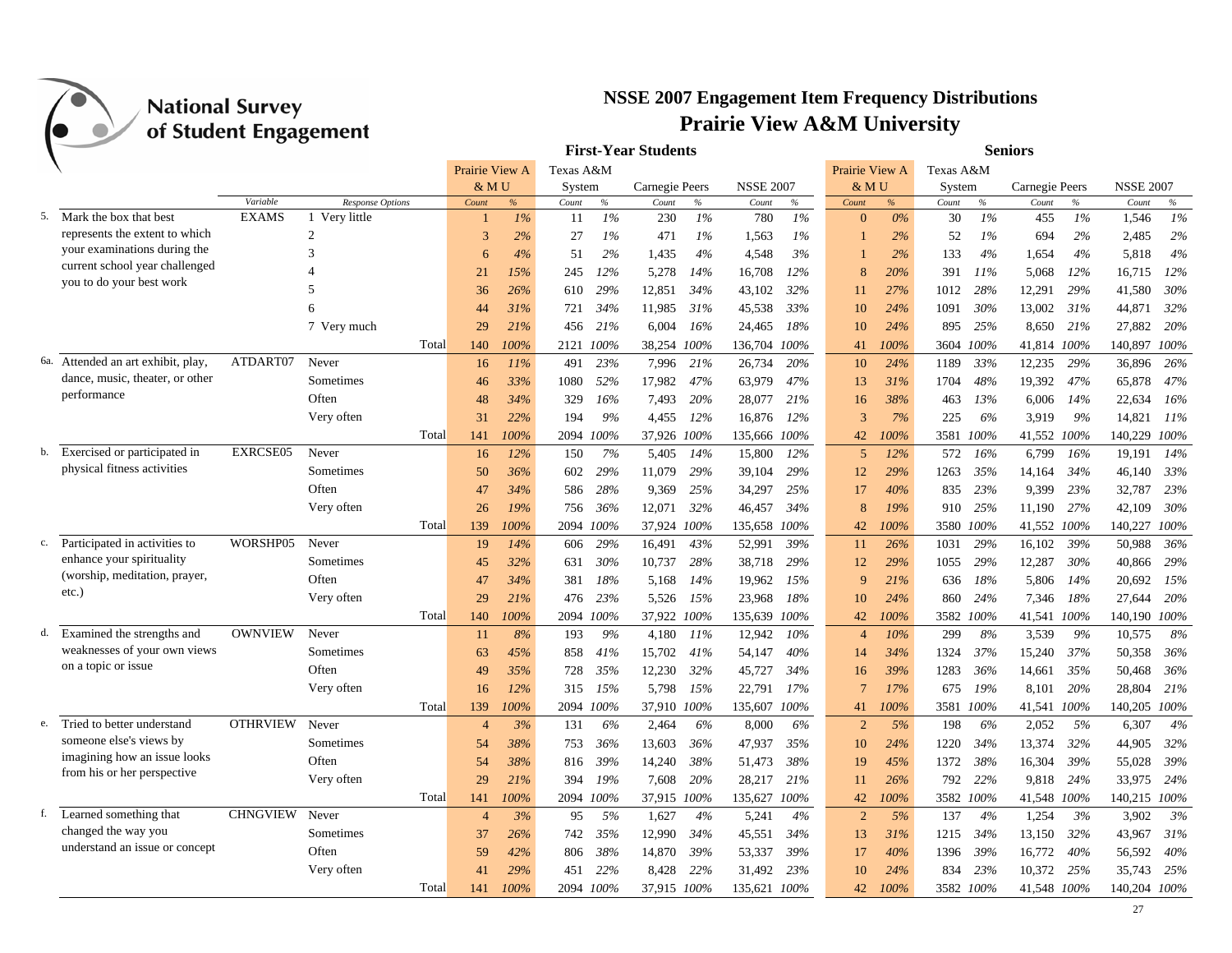|    |                                              | ס־ס             |                   |                |      |           |           | <b>First-Year Students</b> |      |                  |      |                 |       |           |      | <b>Seniors</b> |      |                  |      |
|----|----------------------------------------------|-----------------|-------------------|----------------|------|-----------|-----------|----------------------------|------|------------------|------|-----------------|-------|-----------|------|----------------|------|------------------|------|
|    |                                              |                 |                   | Prairie View A |      | Texas A&M |           |                            |      |                  |      | Prairie View A  |       | Texas A&M |      |                |      |                  |      |
|    |                                              |                 |                   | & MU           |      | System    |           | Carnegie Peers             |      | <b>NSSE 2007</b> |      | & MU            |       | System    |      | Carnegie Peers |      | <b>NSSE 2007</b> |      |
|    |                                              | Variable        | Response Options  | Count          | $\%$ | Count     | $\%$      | Count                      | $\%$ | Count            | $\%$ | Count           | %     | Count     | $\%$ | Count          | $\%$ | Count            | $\%$ |
|    | 7a. Practicum, internship, field             | <b>INTERN04</b> | Have not decided  | 3              | 2%   | 268       | 13%       | 4.963                      | 13%  | 16.931           | 13%  | $\mathbf{0}$    | 0%    | 310       | 9%   | 3.322          | 8%   | 9.979            | 7%   |
|    | experience, co-op experience,                | (EEE)           | Do not plan to do | 3              | 2%   | 87        | 4%        | 1,461                      | 4%   | 5,076            | 4%   | $\overline{2}$  | 5%    | 623       | 18%  | 6,127          | 15%  | 21,915           | 16%  |
|    | or clinical assignment                       |                 | Plan to do        | 120            | 85%  | 1541      | 75%       | 28,327                     | 76%  | 101,817          | 76%  | 20              | 47%   | 889       | 25%  | 9.911          | 24%  | 28,690           | 21%  |
|    |                                              |                 | Done              | 15             | 11%  | 166       | 8%        | 2,553                      | 7%   | 9.901            | 7%   | 21              | 49%   | 1721      | 49%  | 21,765         | 53%  | 78,384           | 56%  |
|    |                                              |                 | Total             | 141            | 100% |           | 2062 100% | 37,304 100%                |      | 133,725          | 100% | 43              | 100%  | 3543      | 100% | 41,125 100%    |      | 138,968 100%     |      |
|    | b. Community service or                      | VOLNTR04        | Have not decided  | $\overline{7}$ | 5%   | 186       | 9%        | 5,721                      | 15%  | 18,083           | 14%  | $\mathbf{0}$    | $0\%$ | 326       | 9%   | 4,276          | 10%  | 12,479           | 9%   |
|    | volunteer work                               | (EEE)           | Do not plan to do | 6              | 4%   | 78        | 4%        | 2,489                      | 7%   | 8,288            | 6%   | $\overline{2}$  | 5%    | 508       | 14%  | 6,723          | 16%  | 21,750           | 16%  |
|    |                                              |                 | Plan to do        | 81             | 57%  | 725       | 35%       | 15,610                     | 42%  | 53,500           | 40%  | 10              | 23%   | 485       | 14%  | 6,057          | 15%  | 17,786           | 13%  |
|    |                                              |                 | Done              | 47             | 33%  | 1073      | 52%       | 13.466                     | 36%  | 53,821           | 40%  | 31              | 72%   | 2225      | 63%  | 24.066         | 59%  | 86.929           | 63%  |
|    |                                              |                 | Total             | 141            | 100% | 2062      | 100%      | 37,286                     | 100% | 133,692          | 100% | 43              | 100%  | 3544      | 100% | 41,122         | 100% | 138,944 100%     |      |
|    | c. Participate in a learning                 | LRNCOM04        | Have not decided  | 34             | 24%  | 617       | 30%       | 12,751                     | 34%  | 46,679           | 35%  | 3               | 7%    | 485       | 14%  | 6,357          | 15%  | 19,239           | 14%  |
|    | community or some other                      | (EEE)           | Do not plan to do | 18             | 13%  | 532       | 26%       | 9,229                      | 25%  | 35,407           | 26%  | 12              | 28%   | 1752      | 49%  | 20,341         | 49%  | 72,762           | 52%  |
|    | formal program where groups                  |                 | Plan to do        | 72             | 51%  | 441       | 21%       | 8.883                      | 24%  | 29,758           | 22%  | 11              | 26%   | 282       | 8%   | 3,482          | 8%   | 10,017           | 7%   |
|    | of students take two or more                 |                 | Done              | 18             | 13%  | 472       | 23%       | 6,418                      | 17%  | 21,801           | 16%  | 17              | 40%   | 1023      | 29%  | 10.914         | 27%  | 36,849           | 27%  |
|    | classes together                             |                 | Total             | 142            | 100% |           | 2062 100% | 37,281 100%                |      | 133,645          | 100% | 43              | 100%  | 3542 100% |      | 41,094         | 100% | 138,867 100%     |      |
|    | d. Worked on a research project              | RESRCH04        | Have not decided  | 27             | 19%  | 806       | 39%       | 15,531                     | 42%  | 54,474           | 41%  | 6               | 14%   | 595       | 17%  | 7,275          | 18%  | 21,558           | 16%  |
|    | with a faculty member outside                | (SFI)           | Do not plan to do | 36             | 25%  | 515       | 25%       | 9,611                      | 26%  | 32,215           | 24%  | 19              | 44%   | 1908      | 54%  | 22,165         | 54%  | 74,101           | 53%  |
|    | of course or program                         |                 | Plan to do        | 65             | 46%  | 634       | 31%       | 10,409                     | 28%  | 40,687           | 30%  | 8               | 19%   | 431       | 12%  | 4,788          | 12%  | 15,263           | 11%  |
|    | requirements                                 |                 | Done              | 14             | 10%  | 107       | 5%        | 1,725                      | 5%   | 6,260            | 5%   | 10              | 23%   | 607       | 17%  | 6,878          | 17%  | 27,971           | 20%  |
|    |                                              |                 | Total             | 142            | 100% |           | 2062 100% | 37,276 100%                |      | 133,636          | 100% | 43              | 100%  | 3541      | 100% | 41,106 100%    |      | 138,893 100%     |      |
|    | e. Foreign language coursework               | FORLNG04        | Have not decided  | 25             | 18%  | 466       | 23%       | 7,349                      | 20%  | 23,967           | 18%  | 5               | 12%   | 367       | 10%  | 3,874          | 9%   | 10,779           | 8%   |
|    |                                              | (EEE)           | Do not plan to do | 36             | 26%  | 656       | 32%       | 10,382                     | 28%  | 34,260           | 26%  | 21              | 49%   | 1879      | 53%  | 18,946         | 46%  | 58,512           | 42%  |
|    |                                              |                 | Plan to do        | 65             | 46%  | 725       | 35%       | 11,993                     | 32%  | 42,566           | 32%  | $7\phantom{.0}$ | 16%   | 373       | 11%  | 3,640          | 9%   | 10,729           | 8%   |
|    |                                              |                 | Done              | 15             | 11%  | 215       | 10%       | 7,559                      | 20%  | 32,875           | 25%  | 10              | 23%   | 922       | 26%  | 14,653         | 36%  | 58,899           | 42%  |
|    |                                              |                 | Total             | 141            | 100% |           | 2062 100% | 37,283                     | 100% | 133,668          | 100% | 43              | 100%  | 3541      | 100% | 41,113         | 100% | 138,919 100%     |      |
|    | f. Study abroad                              | STDABR04        | Have not decided  | 36             | 26%  | 627       | 30%       | 11,438                     | 31%  | 38,477           | 29%  | 5               | 12%   | 511       | 14%  | 5,646          | 14%  | 16,345           | 12%  |
|    |                                              | (EEE)           | Do not plan to do | 28             | 20%  | 620       | 30%       | 10,304                     | 28%  | 33,653           | 25%  | 22              | 51%   | 2404      | 68%  | 27,363         | 67%  | 89,313           | 64%  |
|    |                                              |                 | Plan to do        | 67             | 48%  | 773       | 38%       | 14,742                     | 40%  | 58,438           | 44%  | 12              | 28%   | 300       | 8%   |                | 8%   |                  | 7%   |
|    |                                              |                 | Done              |                | 7%   |           | 2%        |                            | 2%   |                  | 2%   |                 |       |           | 9%   | 3,219          | 12%  | 10,410           | 16%  |
|    |                                              |                 |                   | 10             |      | 41        |           | 799                        |      | 3,083            |      | $\overline{4}$  | 9%    | 325       |      | 4,873          |      | 22,815           |      |
|    |                                              | INDSTD04        | Total             | 141            | 100% | 2061      | 100%      | 37,283                     | 100% | 133,651          | 100% | 43              | 100%  | 3540      | 100% | 41,101         | 100% | 138,883          | 100% |
| g. | Independent study or self-<br>designed major |                 | Have not decided  | 29             | 20%  | 649       | 31%       | 13,030                     | 35%  | 46,048           | 34%  | $7\phantom{.0}$ | 16%   | 509       | 14%  | 5,422          | 13%  | 15,840           | 11%  |
|    |                                              | (EEE)           | Do not plan to do | 44             | 31%  | 1037      | 50%       | 17,652                     | 47%  | 63,112           | 47%  | 21              | 49%   | 2221      | 63%  | 25,277         | 61%  | 85,610           | 62%  |
|    |                                              |                 | Plan to do        | 48             | 34%  | 302       | 15%       | 5,569                      | 15%  | 20,654           | 15%  | 6               | 14%   | 323       | 9%   | 3,545          | 9%   | 10,827           | 8%   |
|    |                                              |                 | Done              | 21             | 15%  | 73        | 4%        | 1,031                      | 3%   | 3,827            | 3%   | $\mathbf{Q}$    | 21%   | 489       | 14%  | 6,857          | 17%  | 26,604           | 19%  |
|    |                                              |                 | Total             | 142            | 100% |           | 2061 100% | 37,282 100%                |      | 133,641          | 100% | 43              | 100%  | 3542 100% |      | 41.101 100%    |      | 138.881 100%     |      |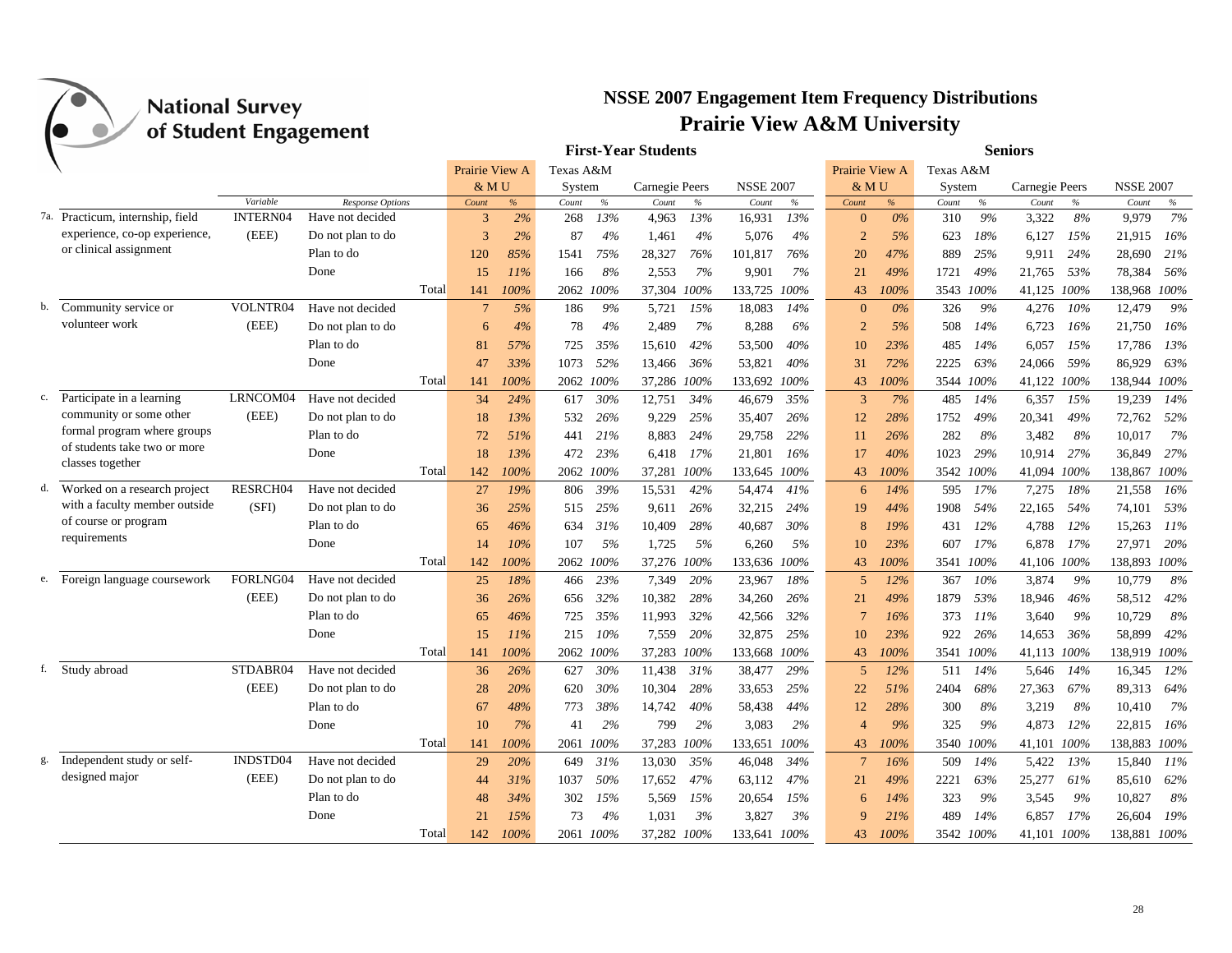|    |                                                           |               |                           |                |          |           |           | <b>First-Year Students</b> |        |                  |       |                |       |           |           | <b>Seniors</b> |       |                  |       |
|----|-----------------------------------------------------------|---------------|---------------------------|----------------|----------|-----------|-----------|----------------------------|--------|------------------|-------|----------------|-------|-----------|-----------|----------------|-------|------------------|-------|
|    |                                                           |               |                           | Prairie View A |          | Texas A&M |           |                            |        |                  |       | Prairie View A |       | Texas A&M |           |                |       |                  |       |
|    |                                                           |               |                           | & M U          |          | System    |           | Carnegie Peers             |        | <b>NSSE 2007</b> |       | & M U          |       | System    |           | Carnegie Peers |       | <b>NSSE 2007</b> |       |
|    |                                                           | Variable      | Response Options          | Count          | $\%$     | Count     | $\%$      | Count                      | $\%$   | Count            | $\%$  | Count          | $\%$  | Count     | $\%$      | Count          | $\%$  | Count            | $\%$  |
|    | h. Culminating senior                                     | SNRX04        | Have not decided          | 31             | 22%      | 910       | 44%       | 15,228                     | 41%    | 52,364           | 39%   | 6              | 14%   | 421       | 12%       | 4,817          | 12%   | 14,065           | 10%   |
|    | experience (capstone course,<br>senior project or thesis, | (EEE)         | Do not plan to do         | 21             | 15%      | 319       | 15%       | 4,166                      | $11\%$ | 14,194           | 11%   | 12             | 28%   | 1168      | 33%       | 10,352         | 25%   | 35,101           | 25%   |
|    | comprehensive exam, etc.)                                 |               | Plan to do                | 81             | 57%      | 811       | 39%       | 17,361                     | 47%    | 65,245           | 49%   | 15             | 35%   | 1017      | 29%       | 12,522         | 30%   | 40,209           | 29%   |
|    |                                                           |               | Done                      | 8              | 6%       | 22        | 1%        | 521                        | $1\%$  | 1,837            | 1%    | 10             | 23%   | 935       | 26%       | 13,405         | 33%   | 49,506           | 36%   |
|    |                                                           |               | Total                     | 141            | 100%     |           | 2062 100% | 37,276 100%                |        | 133,640 100%     |       | 43             | 100%  |           | 3541 100% | 41,096 100%    |       | 138,881 100%     |       |
|    | 8a. Quality of relationships with                         | <b>ENVSTU</b> | 1 Unfriendly,             |                |          |           |           |                            |        |                  |       |                |       |           |           |                |       |                  |       |
|    | other students                                            | (SCE)         | Unsupportive, Sense of    |                |          |           |           |                            |        |                  |       |                |       |           |           |                |       |                  |       |
|    |                                                           |               | Alienation                | $\overline{2}$ | $1\%$    | 15        | 1%        | 413                        | 1%     | 1,358            | 1%    | $\mathbf{0}$   | $0\%$ | 19        | $1\%$     | 326            | $1\%$ | 1,148            | $1\%$ |
|    |                                                           |               | $\overline{2}$            | $\overline{4}$ | 3%       | 34        | 2%        | 1,005                      | 3%     | 3,205            | 2%    | $\mathbf{0}$   | 0%    | 51        | 1%        | 883            | 2%    | 2,864            | 2%    |
|    |                                                           |               | 3                         | 11             | 8%       | 74        | 4%        | 1,939                      | 5%     | 6,408            | 5%    | 3              | 7%    | 113       | 3%        | 1,727          | 4%    | 5,860            | 4%    |
|    |                                                           |               |                           | 18             | 13%      | 189       | 9%        | 4,471                      | 12%    | 14,927           | 11%   | 9              | 21%   | 308       | 9%        | 4,254          | 10%   | 13,712           | 10%   |
|    |                                                           |               | 5                         | 30             | 21%      | 373       | 18%       | 7,763                      | 21%    | 27,086           | 20%   | $\overline{7}$ | 16%   | 580       | 16%       | 8,229          | 20%   | 27,338           | 20%   |
|    |                                                           |               | 6                         | 27             | 19%      | 569       | 28%       | 11,012                     | 30%    | 40,490           | 30%   | 6              | 14%   | 1049      | 30%       | 12,185         | 30%   | 41,958           | 30%   |
|    |                                                           |               | 7 Friendly, Supportive,   | 48             | 34%      | 802       | 39%       | 10,562                     | 28%    | 39,865           | 30%   | 18             | 42%   | 1413      | 40%       | 13,414         | 33%   | 45,759           | 33%   |
|    |                                                           |               | Sense of Belonging        |                |          |           |           |                            |        |                  |       |                |       |           |           |                |       |                  |       |
|    |                                                           |               | Total                     |                | 140 100% |           | 2056 100% | 37,165 100%                |        | 133,339 100%     |       | 43             | 100%  |           | 3533 100% | 41,018 100%    |       | 138,639 100%     |       |
| b. | Quality of relationships with                             | <b>ENVFAC</b> | 1 Unavailable, Unhelpful, |                |          |           |           |                            |        |                  |       |                |       |           |           |                |       |                  |       |
|    | faculty members                                           | (SCE)         | Unsympathetic             | 3              | 2%       | 18        | 1%        | 272                        | 1%     | 978              | $1\%$ | $\mathbf{0}$   | 0%    | 31        | $1\%$     | 376            | $1\%$ | 1,171            | $1\%$ |
|    |                                                           |               | $\mathfrak{D}$            | 5              | 4%       | 69        | 3%        | 771                        | 2%     | 2,888            | 2%    | $\overline{4}$ | 9%    | 58        | 2%        | 859            | 2%    | 2,986            | 2%    |
|    |                                                           |               | 3                         | 11             | 8%       | 154       | 7%        | 2,074                      | 6%     | 7,642            | 6%    | $\overline{1}$ | 2%    | 165       | 5%        | 1,870          | 5%    | 6,361            | 5%    |
|    |                                                           |               | $\overline{4}$            | 20             | 14%      | 389       | 19%       | 6,358                      | 17%    | 21,916           | 16%   | 10             | 23%   | 427       | 12%       | 4,930          | 12%   | 16,592           | 12%   |
|    |                                                           |               | $\overline{\phantom{1}}$  | 37             | 26%      | 583       | 28%       | 10,471                     | 28%    |                  | 27%   | 11             | 26%   | 818       | 23%       | 9,478          | 23%   | 32,304           | 23%   |
|    |                                                           |               |                           |                |          |           |           |                            |        | 36,461           |       |                |       |           |           |                |       |                  |       |
|    |                                                           |               |                           | 38             | 27%      | 471       | 23%       | 10,662                     | 29%    | 38,880           | 29%   | 10             | 23%   | 1094      | 31%       | 12,760         | 31%   | 43,403           | 31%   |
|    |                                                           |               | 7 Available, Helpful,     | 26             | 19%      | 373       | 18%       | 6,553                      | 18%    | 24,582           | 18%   | $\overline{7}$ | 16%   | 939       | 27%       | 10,760         | 26%   | 35,855 26%       |       |
|    |                                                           |               | Sympathetic<br>Total      |                |          |           |           |                            |        |                  |       |                |       |           |           |                |       |                  |       |
| c. | Quality of relationships with                             | <b>ENVADM</b> |                           | 140            | 100%     |           | 2057 100% | 37,161 100%                |        | 133,347 100%     |       | 43             | 100%  |           | 3532 100% | 41,033 100%    |       | 138,672 100%     |       |
|    | administrative personnel and                              | (SCE)         | 1 Unhelpful,              |                |          |           |           |                            |        |                  |       |                |       |           |           |                |       |                  |       |
|    | offices                                                   |               | Inconsiderate, Rigid      | 8              | 6%       | 47        | 2%        | 1,100                      | 3%     | 3,814            | 3%    | 1              | 2%    | 113       | 3%        | 1,995          | 5%    | 6,784            | 5%    |
|    |                                                           |               | 2                         | 3              | 2%       | 115       | 6%        | 2,345                      | 6%     | 7,959            | 6%    | $\overline{2}$ | 5%    | 214       | 6%        | 3,244          | 8%    | 11,264           | 8%    |
|    |                                                           |               | $\mathcal{R}$             | 16             | 12%      | 206       | 10%       | 4,076                      | 11%    | 14,510           | 11%   | 2              | 5%    | 344       | 10%       | 4,540          | 11%   | 15,752           | 11%   |
|    |                                                           |               | 4                         | 28             | 20%      | 485       | 24%       | 8,712                      | 23%    | 30,753           | 23%   | 14             | 33%   | 687       | 19%       | 8,659          | 21%   | 29,006           | 21%   |
|    |                                                           |               | $\overline{5}$            | 34             | 24%      | 486       | 24%       | 9,078                      | 24%    | 32,276           | 24%   | 11             | 26%   | 765       | 22%       | 8,818          | 22%   | 29,970           | 22%   |
|    |                                                           |               | 6                         | 24             | 17%      | 417       | 20%       | 7,021                      | 19%    | 26,084           | 20%   | 5              | 12%   | 724       | 20%       | 7,617          | 19%   | 25,678           | 19%   |
|    |                                                           |               | 7 Helpful, Considerate,   | 26             | 19%      | 301       | 15%       | 4,819                      | 13%    | 17,879           | 13%   | 8              | 19%   | 685       | 19%       | 6,135          | 15%   | 20,143           | 15%   |
|    |                                                           |               | Flexible                  |                |          |           |           |                            |        |                  |       |                |       |           |           |                |       |                  |       |
|    |                                                           |               | Total                     | 139            | 100%     |           | 2057 100% | 37,151 100%                |        | 133,275 100%     |       | 43             | 100%  |           | 3532 100% | 41,008 100%    |       | 138,597 100%     |       |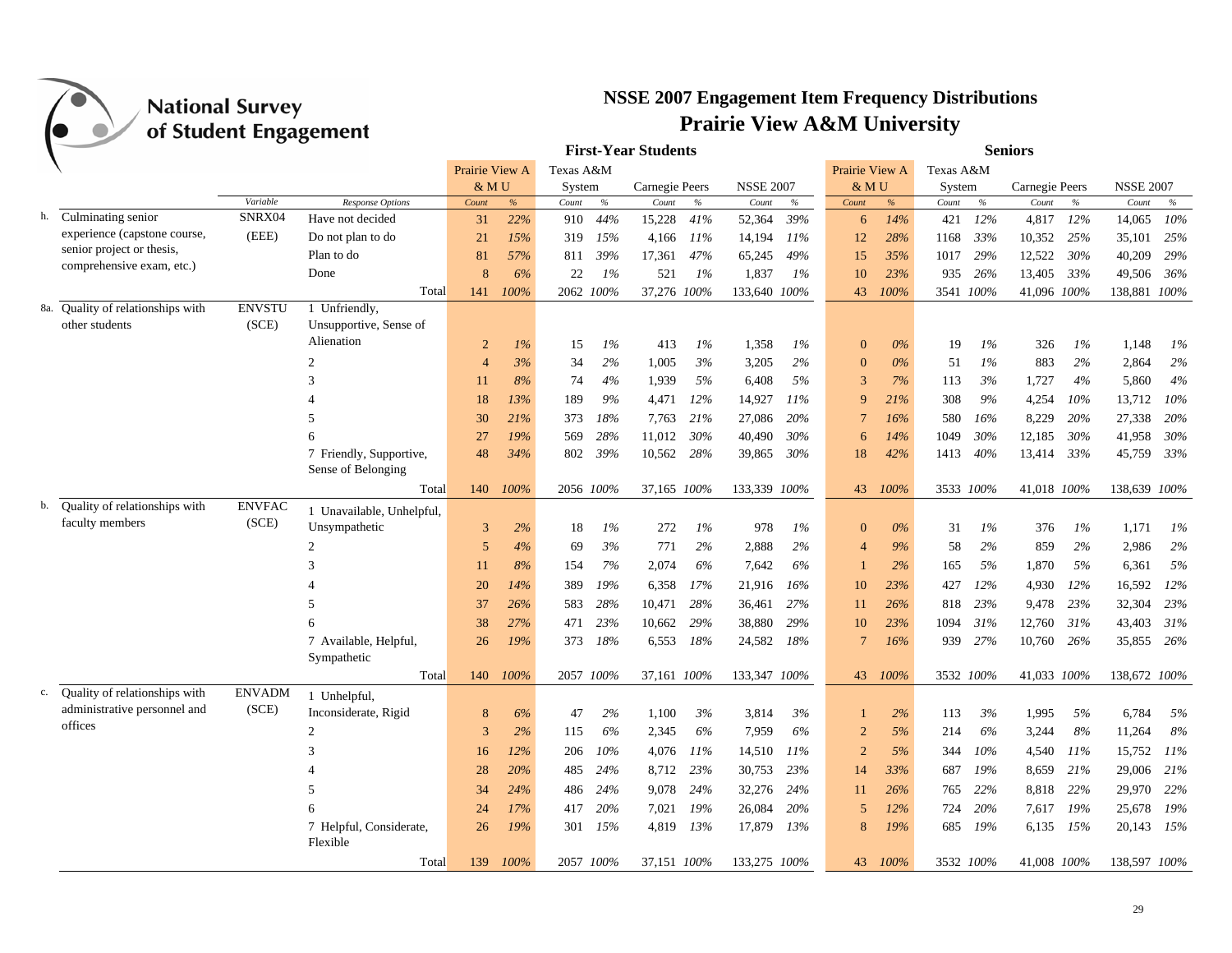

|    |                                                               | $\mathbf{\sigma}$    |                  |                |       |           |           | <b>First-Year Students</b> |         |                  |       |                |       |           |           | <b>Seniors</b> |       |                  |       |
|----|---------------------------------------------------------------|----------------------|------------------|----------------|-------|-----------|-----------|----------------------------|---------|------------------|-------|----------------|-------|-----------|-----------|----------------|-------|------------------|-------|
|    |                                                               |                      |                  | Prairie View A |       | Texas A&M |           |                            |         |                  |       | Prairie View A |       | Texas A&M |           |                |       |                  |       |
|    |                                                               |                      |                  | & MU           |       | System    |           | Carnegie Peers             |         | <b>NSSE 2007</b> |       | & MU           |       | System    |           | Carnegie Peers |       | <b>NSSE 2007</b> |       |
|    |                                                               | Variable<br>ACADPR01 | Response Options | Count          | $\%$  | Count     | $\%$      | Count                      | $\%$    | Count            | $\%$  | Count          | %     | Count     | $\%$      | Count          | $\%$  | Count            | $\%$  |
|    | 9a. Preparing for class (studying,<br>reading, writing, doing |                      | 0 h r/wk         | $\Omega$       | $0\%$ | 4         | $0\%$     | 136                        | $0\%$   | 386              | $0\%$ | $\Omega$       | $0\%$ | 16        | $0\%$     | 155            | $0\%$ | 462              | $0\%$ |
|    | homework or lab work,                                         | (LAC)                | $1-5$ hr/wk      | 42             | 29%   | 340       | 17%       | 6,860                      | 19%     | 20,395           | 15%   | 8              | 18%   | 737       | 21%       | 7,914          | 19%   | 23,887           | 17%   |
|    | analyzing data, rehearsing,                                   |                      | $6-10$ hr/wk     | 42             | 29%   | 564       | 28%       | 10,585                     | 29%     | 34,453           | 26%   | 12             | 27%   | 949       | 27%       | 11,245         | 28%   | 35,968           | 26%   |
|    | and other academic activities)                                |                      | $11-15$ hr/wk    | 29             | 20%   | 398       | 19%       | 8,031                      | 22%     | 29,508           | 22%   | $\mathbf{Q}$   | 20%   | 681       | 19%       | 7,906          | 19%   | 27,216           | 20%   |
|    |                                                               |                      | $16-20$ hr/wk    | 22             | 15%   | 313       | 15%       | 5,580                      | 15%     | 22,243           | 17%   | $\overline{7}$ | 16%   | 459       | 13%       | 5,963          | 15%   | 21,360           | 15%   |
|    |                                                               |                      | $21-25$ hr/wk    | 5              | 3%    | 193       | 9%        | 3,016                      | 8%      | 13.007           | 10%   | 3              | 7%    | 301       | 9%        | 3,329          | 8%    | 12,617           | 9%    |
|    |                                                               |                      | 26-30 hr/wk      | $\overline{2}$ | $1\%$ | 119       | 6%        | 1,522                      | 4%      | 6,700            | 5%    | $\overline{4}$ | 9%    | 175       | 5%        | 2,061          | 5%    | 7,578            | 5%    |
|    |                                                               |                      | $30+hr/wk$       | $\overline{2}$ | 1%    | 111       | 5%        | 1,184                      | 3%      | 5,864            | 4%    |                | 2%    | 200       | 6%        | 2,276          | 6%    | 9,012            | 7%    |
|    |                                                               |                      | Total            | 144            | 100%  | 2042      | 100%      | 36,914                     | 100%    | 132,556          | 100%  | 44             | 100%  | 3518      | 100%      | 40,849         | 100%  | 138,100          | 100%  |
|    | b. Working for pay on campus                                  | WORKON01             | $0$ hr/wk        | 101            | 70%   | 1703      | 83%       | 28,773                     | 78%     | 100,289          | 76%   | 25             | 57%   | 2669      | 76%       | 30,931         | 76%   | 96,271           | 70%   |
|    |                                                               |                      | $1-5$ hr/wk      | 8              | 6%    | 32        | 2%        | 1,466                      | 4%      | 6,329            | 5%    | $\overline{2}$ | 5%    | 71        | 2%        | 1,568          | 4%    | 7,233            | 5%    |
|    |                                                               |                      | $6-10$ hr/wk     | q              | 6%    | 51        | 3%        | 3,082                      | 8%      | 12.463           | 9%    |                | 2%    | 148       | 4%        | 2,863          | 7%    | 12,669           | 9%    |
|    |                                                               |                      | $11-15$ hr/wk    | $\mathcal{D}$  | $1\%$ | 93        | 5%        | 1,902                      | 5%      | 7,521            | 6%    |                | 2%    | 185       | 5%        | 2,140          | 5%    | 9,101            | $7\%$ |
|    |                                                               |                      | $16-20$ hr/wk    | 17             | 12%   | 120       | 6%        | 1,182                      | 3%      | 4.063            | 3%    | 10             | 23%   | 277       | 8%        | 2,094          | 5%    | 7,767            | 6%    |
|    |                                                               |                      | $21-25$ hr/wk    | $\overline{2}$ | $1\%$ | 25        | 1%        | 227                        | 1%      | 856              | 1%    |                | 2%    | 71        | 2%        | 516            | 1%    | 2,097            | 2%    |
|    |                                                               |                      | 26-30 hr/wk      | $\overline{2}$ | $1\%$ | 5         | 0%        | 93                         | 0%      | 328              | 0%    | 3              | 7%    | 23        | $1\%$     | 214            | 1%    | 927              | 1%    |
|    |                                                               |                      | $30+hr/wk$       | $\overline{3}$ | 2%    | 11        | $1\%$     | 193                        | $1\%$   | 705              | 1%    |                | 2%    | 74        | 2%        | 521            | 1%    | 2.028            | 1%    |
|    |                                                               |                      | Total            | 144            | 100%  | 2040      | 100%      | 36,918                     | 100%    | 132,554          | 100%  | 44             | 100%  | 3518      | 100%      | 40,847         | 100%  | 138,093          | 100%  |
| c. | Working for pay off campus                                    | WORKOF01             | $0$ hr/wk        | 109            | 75%   | 1487      | 73%       | 23,038                     | 62%     | 90,271           | 68%   | 22             | 50%   | 1617      | 46%       | 14,416         | 35%   | 59,113           | 43%   |
|    |                                                               |                      | $1-5$ hr/wk      | 5              | 3%    | 88        | 4%        | 1,876                      | 5%      | 6,334            | 5%    | $\overline{2}$ | 5%    | 155       | 4%        | 1,946          | 5%    | 7,265            | 5%    |
|    |                                                               |                      | $6-10$ hr/wk     | $\overline{7}$ | 5%    | 82        | 4%        | 1,999                      | 5%      | 6,669            | 5%    |                | 2%    | 193       | 5%        | 2,638          | 6%    | 9,044            | 7%    |
|    |                                                               |                      | $11-15$ hr/wk    | 7              | 5%    | 74        | 4%        | 2,179                      | 6%      | 6.610            | 5%    | 3              | 7%    | 163       | 5%        | 2,870          | 7%    | 9.393            | 7%    |
|    |                                                               |                      | $16-20$ hr/wk    | 8              | 6%    | 93        | .5%       | 2,613                      | 7%      | 7.451            | 6%    | 3              | 7%    | 286       | 8%        | 4,376          | 11%   | 12,935           | 9%    |
|    |                                                               |                      | $21-25$ hr/wk    | 5              | 3%    | 87        | 4%        | 1,864                      | 5%      | 5,227            | 4%    | $\overline{2}$ | 5%    | 206       | 6%        | 3,632          | 9%    | 10,176           | 7%    |
|    |                                                               |                      | 26-30 hr/wk      | $\overline{4}$ | 3%    | 59        | 3%        | 1,190                      | 3%      | 3,185            | 2%    |                | 2%    | 190       | 5%        | 2,605          | 6%    | 7,024            | 5%    |
|    |                                                               |                      | $30+hr/wk$       | $\overline{0}$ | 0%    | 71        | 3%        | 2,148                      | 6%      | 6,790            | 5%    | 10             | 23%   | 706       | 20%       | 8,361          | 20%   | 23,130           | 17%   |
|    |                                                               |                      | Total            | 145            | 100%  | 2041      | 100%      | 36,907                     | $100\%$ | 132,537          | 100%  | 44             | 100%  | 3516      | 100%      | 40,844         | 100%  | 138,080          | 100%  |
| d. | Participating in co-curricular                                | COCURR01             | 0 h r/wk         | 44             | 30%   | 563       | 28%       | 15,320                     | 41%     | 46,958           | 35%   | $\mathbf Q$    | 21%   | 1544      | 44%       | 20,682         | 51%   | 59,960           | 43%   |
|    | activities (organizations.                                    | (EEE)                | $1-5$ hr/wk      | 43             | 30%   | 698       | 34%       | 11,787                     | 32%     | 44,689           | 34%   | 15             | 35%   | 1088      | 31%       | 11,211         | 27%   | 41,460           | 30%   |
|    | campus publications, student                                  |                      | $6-10$ hr/wk     | 25             | 17%   | 367       | 18%       | 4,484                      | 12%     | 18,698           | 14%   | $\overline{7}$ | 16%   | 411       | 12%       | 3,994          | 10%   | 16,405           | 12%   |
|    | government, fraternity or                                     |                      | $11-15$ hr/wk    | 16             | 11%   | 188       | 9%        | 2,317                      | 6%      | 9,774            | 7%    | $\overline{4}$ | 9%    | 177       | 5%        | 1,898          | 5%    | 8,157            | 6%    |
|    | sorority, intercollegiate or<br>intramural sports, etc.)      |                      | $16-20$ hr/wk    | 9              | 6%    | 104       | 5%        | 1,384                      | 4%      | 5,868            | 4%    | $\overline{4}$ | 9%    | 118       | 3%        | 1,287          | 3%    | 5,278            | 4%    |
|    |                                                               |                      | $21-25$ hr/wk    | 3              | 2%    | 39        | 2%        | 715                        | 2%      | 2,925            | 2%    | $\Omega$       | 0%    | 60        | 2%        | 683            | 2%    | 2,733            | 2%    |
|    |                                                               |                      | 26-30 hr/wk      |                | $1\%$ | 28        | 1%        | 312                        | 1%      | 1,317            | 1%    | $\overline{2}$ | 5%    | 30        | 1%        | 366            | $1\%$ | 1,368            | 1%    |
|    |                                                               |                      | $30+hr/wk$       | $\overline{4}$ | 3%    | 55        | 3%        | 601                        | 2%      | 2,342            | 2%    | $\overline{2}$ | 5%    | 91        | 3%        | 724            | 2%    | 2,741            | 2%    |
|    |                                                               |                      | Total            | 145            | 100%  |           | 2042 100% | 36,920 100%                |         | 132,571 100%     |       | 43             | 100%  |           | 3519 100% | 40,845 100%    |       | 138,102 100%     |       |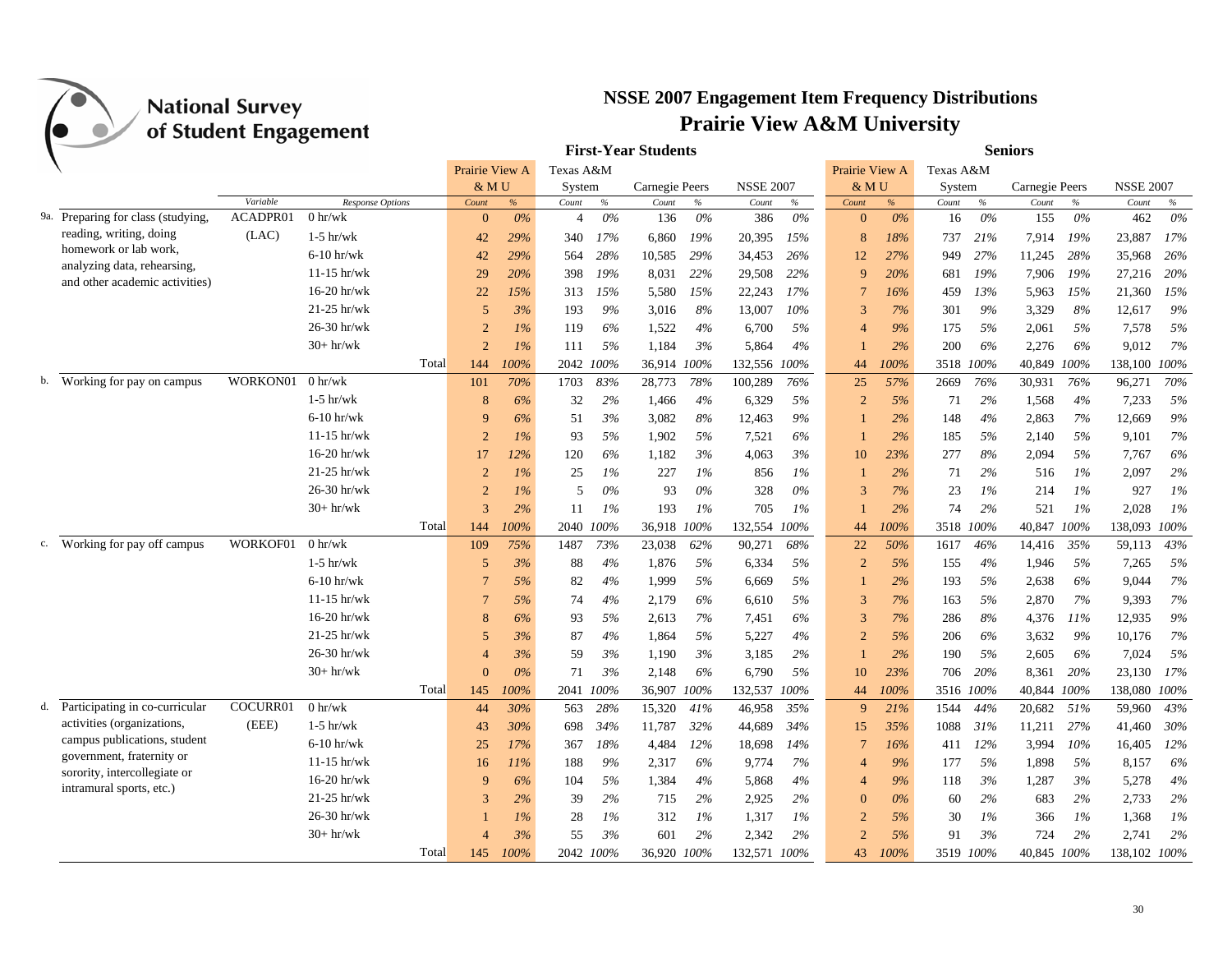

|    |                                   |                 |                   |                |      |           |           | <b>First-Year Students</b> |       |                  |       |                |       |           |       | <b>Seniors</b> |       |                  |       |
|----|-----------------------------------|-----------------|-------------------|----------------|------|-----------|-----------|----------------------------|-------|------------------|-------|----------------|-------|-----------|-------|----------------|-------|------------------|-------|
|    |                                   |                 |                   | Prairie View A |      | Texas A&M |           |                            |       |                  |       | Prairie View A |       | Texas A&M |       |                |       |                  |       |
|    |                                   |                 |                   | & MU           |      | System    |           | Carnegie Peers             |       | <b>NSSE 2007</b> |       | $&$ MU         |       | System    |       | Carnegie Peers |       | <b>NSSE 2007</b> |       |
|    |                                   | Variable        | Response Options  | Count          | $\%$ | Count     | $\%$      | Count                      | $\%$  | Count            | $\%$  | Count          | %     | Count     | $\%$  | Count          | $\%$  | Count            | $\%$  |
|    | e. Relaxing and socializing       | SOCIAL05        | $0 \frac{hr}{wk}$ | 3              | 2%   | 27        | 1%        | 361                        | 1%    | 1.356            | 1%    | $\Omega$       | $0\%$ | 57        | 2%    | 565            | $1\%$ | 1.683            | 1%    |
|    | (watching TV, partying, etc.)     |                 | $1-5$ hr/wk       | 34             | 24%  | 520       | 25%       | 8,695                      | 24%   | 30,556           | 23%   | 19             | 43%   | 1178      | 33%   | 12,793         | 31%   | 39,890           | 29%   |
|    |                                   |                 | $6-10$ hr/wk      | 41             | 28%  | 637       | 31%       | 10,507                     | 29%   | 39,044           | 30%   | 10             | 23%   | 1078      | 31%   | 12,642         | 31%   | 42,944           | 31%   |
|    |                                   |                 | $11-15$ hr/wk     | 22             | 15%  | 402       | 20%       | 7,392                      | 20%   | 26,654           | 20%   | 6              | 14%   | 587       | 17%   | 6,959          | 17%   | 25,185           | 18%   |
|    |                                   |                 | $16-20$ hr/wk     | 15             | 10%  | 219       | 11%       | 4,525                      | 12%   | 16,297           | 12%   | 3              | 7%    | 315       | 9%    | 3,971          | 10%   | 14,437           | 10%   |
|    |                                   |                 | $21-25$ hr/wk     | 8              | 6%   | 104       | 5%        | 2,254                      | 6%    | 7,878            | 6%    |                | 2%    | 118       | 3%    | 1,662          | 4%    | 5,985            | 4%    |
|    |                                   |                 | 26-30 hr/wk       | 6              | 4%   | 50        | 2%        | 1,038                      | 3%    | 3,640            | 3%    | 3              | 7%    | 72        | 2%    | 825            | 2%    | 2,802            | 2%    |
|    |                                   |                 | $30+hr/wk$        | 15             | 10%  | 82        | 4%        | 2,084                      | 6%    | 6,889            | 5%    | $\overline{2}$ | .5%   | 112       | 3%    | 1,369          | 3%    | 4,978            | 4%    |
|    |                                   |                 | Total             | 144            | 100% | 2041      | 100%      | 36,856 100%                |       | 132,314          | 100%  | 44             | 100%  | 3517      | 100%  | 40,786         | 100%  | 137,904          | 100%  |
| f. | Providing care for dependents     | CAREDE01        | 0 hr/wk           | 105            | 72%  | 1655      | 81%       | 25,917                     | 70%   | 100,211          | 76%   | 25             | 57%   | 1940      | 55%   | 22,912         | 56%   | 87,071           | 63%   |
|    | living with you (parents,         |                 | $1-5$ hr/wk       | 18             | 12%  | 213       | 10%       | 5,400                      | 15%   | 15,821           | 12%   | $\overline{4}$ | 9%    | 370       | 11%   | 5,659          | 14%   | 16,607           | 12%   |
|    | children, spouse, etc.)           |                 | $6-10$ hr/wk      | 9              | 6%   | 63        | 3%        | 2,117                      | 6%    | 5,942            | 4%    | 3              | 7%    | 228       | 6%    | 2,862          | 7%    | 8,221            | 6%    |
|    |                                   |                 | $11-15$ hr/wk     | 5              | 3%   | 35        | 2%        | 1,045                      | 3%    | 3,025            | 2%    | 3              | 7%    | 139       | 4%    | 1.701          | 4%    | 4,720            | 3%    |
|    |                                   |                 | $16-20$ hr/wk     | 3              | 2%   | 17        | $1\%$     | 647                        | 2%    | 1.779            | 1%    |                | 2%    | 119       | 3%    | 1,273          | 3%    | 3,682            | 3%    |
|    |                                   |                 | $21-25$ hr/wk     | 3              | 2%   | 14        | $1\%$     | 272                        | $1\%$ | 802              | $1\%$ | $\Omega$       | $0\%$ | 64        | 2%    | 688            | 2%    | 1,853            | $1\%$ |
|    |                                   |                 | 26-30 hr/wk       | $\Omega$       | 0%   | $\tau$    | $0\%$     | 168                        | $0\%$ | 540              | $0\%$ | $\Omega$       | $0\%$ | 34        | $1\%$ | 525            | 1%    | 1,439            | $1\%$ |
|    |                                   |                 | $30+hr/wk$        | $\overline{2}$ | 1%   | 37        | 2%        | 1,261                      | 3%    | 4,156            | 3%    | 8              | 18%   | 622       | 18%   | 5,160          | 13%   | 14,288           | 10%   |
|    |                                   |                 | Total             | 145            | 100% | 2041      | 100%      | 36,827                     | 100%  | 132,276          | 100%  | 44             | 100%  | 3516      | 100%  | 40,780         | 100%  | 137,881          | 100%  |
| g. | Commuting to class (driving,      | <b>COMMUTE</b>  | 0 h r/wk          | 10             | 7%   | 164       | 8%        | 5,790                      | 16%   | 22,419           | 17%   | $\overline{4}$ | 9%    | 188       | 5%    | 3,301          | 8%    | 14,104           | 10%   |
|    | walking, etc.)                    |                 | $1-5$ hr/wk       | 62             | 43%  | 1456      | 71%       | 23,326                     | 63%   | 85.392           | 65%   | 18             | 41%   | 2349      | 67%   | 25,439         | 62%   | 89,430           | 65%   |
|    |                                   |                 | $6-10$ hr/wk      | 31             | 21%  | 289       | 14%       | 4,924                      | 13%   | 15,829           | 12%   | 11             | 25%   | 677       | 19%   | 7,929          | 19%   | 23,108           | 17%   |
|    |                                   |                 | $11-15$ hr/wk     | 10             | 7%   | 75        | 4%        | 1,519                      | 4%    | 4,691            | 4%    | $\overline{2}$ | 5%    | 161       | 5%    | 2,417          | 6%    | 6,591            | 5%    |
|    |                                   |                 | $16-20$ hr/wk     | 6              | 4%   | 24        | 1%        | 600                        | 2%    | 1,922            | 1%    | $\overline{4}$ | 9%    | 60        | 2%    | 838            | 2%    | 2,254            | 2%    |
|    |                                   |                 | $21-25$ hr/wk     | 8              | 6%   | 17        | 1%        | 259                        | 1%    | 782              | 1%    | $\overline{2}$ | 5%    | 21        | $1\%$ | 268            | $1\%$ | 770              | 1%    |
|    |                                   |                 | 26-30 hr/wk       | 8              | 6%   | 10        | $0\%$     | 113                        | $0\%$ | 363              | $0\%$ | $\theta$       | 0%    | 11        | $0\%$ | 140            | $0\%$ | 405              | 0%    |
|    |                                   |                 | $30+hr/wk$        | 10             | 7%   | 8         | 0%        | 323                        | 1%    | 944              | 1%    | 3              | 7%    | 50        | 1%    | 465            | 1%    | 1,268            | 1%    |
|    |                                   |                 | Total             | 145            | 100% | 2043      | 100%      | 36,854                     | 100%  | 132,342          | 100%  | 44             | 100%  | 3517      | 100%  | 40,797         | 100%  | 137,930 100%     |       |
|    | 10a. Spending significant amounts | <b>ENVSCHOL</b> | Very little       | $\theta$       | 0%   | 26        | 1%        | 736                        | 2%    | 2.241            | 2%    | 3              | 7%    | 86        | 2%    | 943            | 2%    | 3,018            | 2%    |
|    | of time studying and on           | (LAC)           | Some              | 27             | 19%  | 335       | 17%       | 6,844                      | 19%   | 22,323           | 17%   | 10             | 23%   | 605       | 17%   | 7,668          | 19%   | 24,428           | 18%   |
|    | academic work                     |                 | Quite a bit       | 69             | 49%  | 928       | 46%       | 17,847                     | 49%   | 62,192           | 47%   | 15             | 34%   | 1650      | 47%   | 18,938         | 47%   | 63,174           | 46%   |
|    |                                   |                 | Very much         | 45             | 32%  | 731       | 36%       | 11.012                     | 30%   | 44,285           | 34%   | 16             | 36%   | 1153      | 33%   | 12.949         | 32%   | 46,381           | 34%   |
|    |                                   |                 | Total             | 141            | 100% | 2020      | 100%      | 36,439                     | 100%  | 131,041          | 100%  | 44             | 100%  | 3494      | 100%  | 40,498         | 100%  | 137,001          | 100%  |
| b. | Providing the support you         | <b>ENVSUPRT</b> | Very little       | $\overline{2}$ | 1%   | 66        | 3%        | 1,057                      | 3%    | 3,517            | 3%    | 3              | 7%    | 152       | 4%    | 1,968          | 5%    | 6,541            | 5%    |
|    | need to help you succeed          | (SCE)           | Some              | 34             | 24%  | 380       | 19%       | 7,545                      | 21%   | 25,703           | 20%   | 8              | 18%   | 814       | 23%   | 9,942          | 25%   | 33,203           | 24%   |
|    | academically                      |                 | Quite a bit       | 77             | 55%  | 918       | 45%       | 16,617                     | 46%   | 59,055           | 45%   | 19             | 43%   | 1551      | 44%   | 17,806         | 44%   | 60,336           | 44%   |
|    |                                   |                 | Very much         | 28             | 20%  | 654       | 32%       | 11,207                     | 31%   | 42,748           | 33%   | 14             | 32%   | 974       | 28%   | 10,787         | 27%   | 36,921           | 27%   |
|    |                                   |                 | Total             | 141            | 100% |           | 2018 100% | 36,426 100%                |       | 131,023          | 100%  | 44             | 100%  | 3491 100% |       | 40,503 100%    |       | 137,001          | 100%  |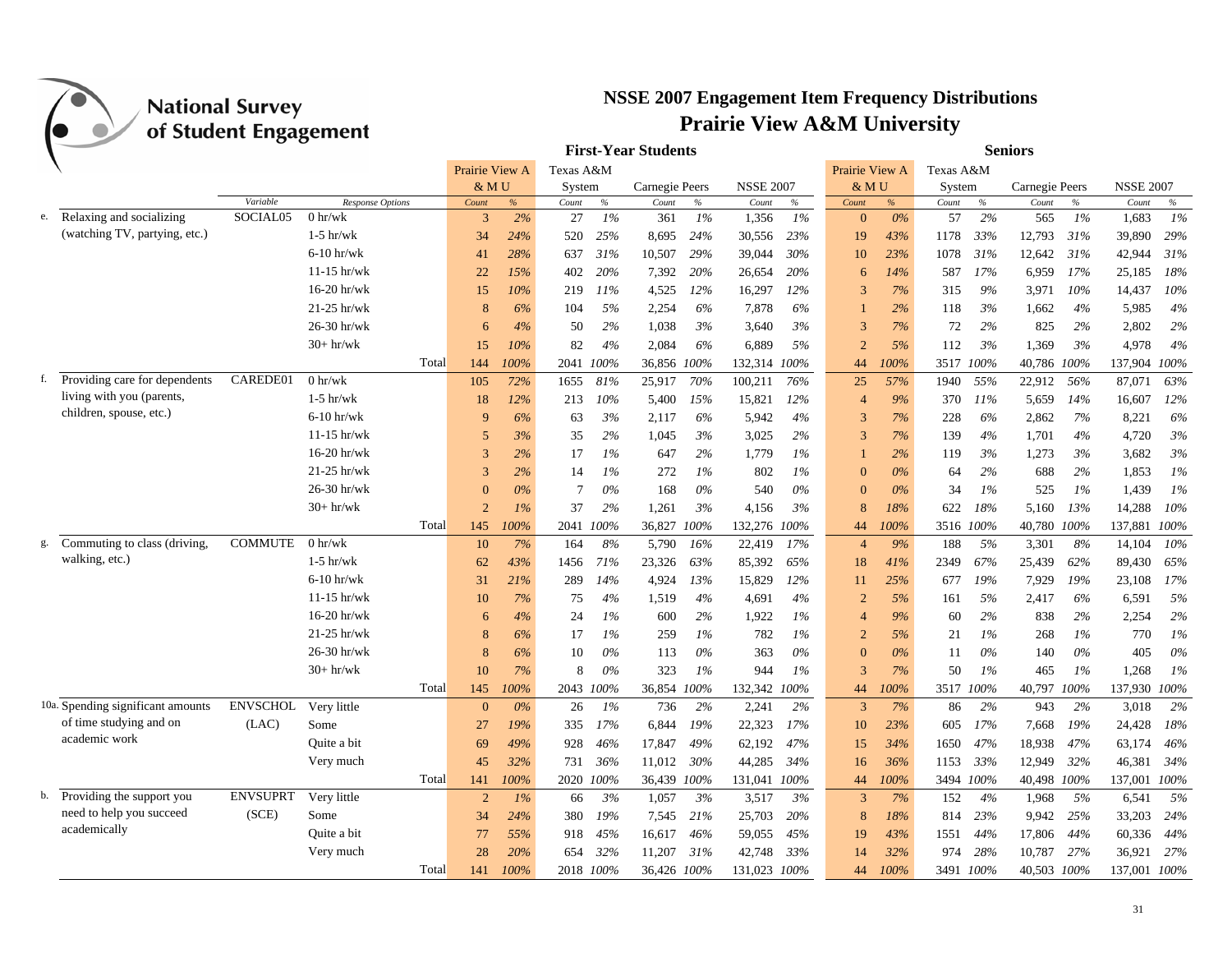|    |                                                       | ס־ס             |                  |                |      |           |           | <b>First-Year Students</b> |      |                  |      |                |       |           |      | <b>Seniors</b> |        |                  |      |
|----|-------------------------------------------------------|-----------------|------------------|----------------|------|-----------|-----------|----------------------------|------|------------------|------|----------------|-------|-----------|------|----------------|--------|------------------|------|
|    |                                                       |                 |                  | Prairie View A |      | Texas A&M |           |                            |      |                  |      | Prairie View A |       | Texas A&M |      |                |        |                  |      |
|    |                                                       |                 |                  | & M U          |      | System    |           | Carnegie Peers             |      | <b>NSSE 2007</b> |      | & M U          |       | System    |      | Carnegie Peers |        | <b>NSSE 2007</b> |      |
|    |                                                       | Variable        | Response Options | Count          | %    | Count     | $\%$      | $Count$                    | $\%$ | Count            | $\%$ | Count          | $\%$  | Count     | $\%$ | Count          | $\%$   | Count            | $\%$ |
| c. | Encouraging contact among                             | <b>ENVDIVRS</b> | Very little      | 20             | 14%  | 237       | 12%       | 4,589                      | 13%  | 16.238           | 12%  | 8              | 18%   | 546       | 16%  | 7,177          | 18%    | 25.161           | 18%  |
|    | students from different                               | (EEE)           | Some             | 48             | 34%  | 619       | 31%       | 11,592                     | 32%  | 41,912           | 32%  | 12             | 27%   | 1172      | 34%  | 14,320         | 35%    | 48,679           | 36%  |
|    | economic, social, and racial or<br>ethnic backgrounds |                 | Ouite a bit      | 50             | 35%  | 658       | 33%       | 12,213                     | 34%  | 43,033           | 33%  | 9              | 20%   | 1102      | 32%  | 11,794         | 29%    | 39,002           | 28%  |
|    |                                                       |                 | Very much        | 23             | 16%  | 503       | 25%       | 8,016                      | 22%  | 29,774           | 23%  | 15             | 34%   | 668       | 19%  | 7,175          | 18%    | 24,039           | 18%  |
|    |                                                       |                 | Total            | 141            | 100% |           | 2017 100% | 36,410 100%                |      | 130,957          | 100% | 44             | 100%  | 3488 100% |      | 40,466 100%    |        | 136,881          | 100% |
| d. | Helping you cope with your                            | <b>ENVNACAD</b> | Very little      | 22             | 16%  | 439       | 22%       | 9,191                      | 25%  | 32,498           | 25%  | 12             | 28%   | 1139      | 33%  | 15,163         | 37%    | 50,766           | 37%  |
|    | non-academic responsibilities                         | (SCE)           | Some             | 52             | 37%  | 761       | 38%       | 14,216                     | 39%  | 52,374           | 40%  | 12             | 28%   | 1311      | 38%  | 14,938         | 37%    | 51,874           | 38%  |
|    | (work, family, etc.)                                  |                 | Ouite a bit      | 47             | 33%  | 553       | 27%       | 9.117                      | 25%  | 32,268           | 25%  | 10             | 23%   | 705       | 20%  | 7,240          | 18%    | 24,022           | 18%  |
|    |                                                       |                 | Very much        | 20             | 14%  | 264       | 13%       | 3,874                      | 11%  | 13,784           | 11%  | 9              | 21%   | 335       | 10%  | 3,118          | 8%     | 10,203           | 7%   |
|    |                                                       |                 | Total            | 141            | 100% |           | 2017 100% | 36,398                     | 100% | 130,924          | 100% | 43             | 100%  | 3490      | 100% | 40,459         | 100%   | 136,865          | 100% |
|    | Providing the support you                             | <b>ENVSOCAL</b> | Very little      | 13             | 9%   | 267       | 13%       | 5,934                      | 16%  | 20,650           | 16%  | 6              | 14%   | 742       | 21%  | 10,262         | 25%    | 33,413           | 24%  |
|    | need to thrive socially                               | (SCE)           | Some             | 58             | 41%  | 666       | 33%       | 13,637                     | 37%  | 48,948           | 37%  | 14             | 32%   | 1310      | 38%  | 16,377         | 41%    | 55,279           | 40%  |
|    |                                                       |                 | Ouite a bit      | 47             | 34%  | 713       | 35%       | 11,852                     | 33%  | 43.178           | 33%  | 14             | 32%   | 958       | 27%  | 10,111         | 25%    | 35.180           | 26%  |
|    |                                                       |                 | Very much        | 22             | 16%  | 373       | 18%       | 4,969                      | 14%  | 18,133           | 14%  | 10             | 23%   | 478       | 14%  | 3,681          | 9%     | 12,927           | 9%   |
|    |                                                       |                 | Total            | 140            | 100% |           | 2019 100% | 36,392 100%                |      | 130,909          | 100% | 44             | 100%  | 3488 100% |      | 40,431 100%    |        | 136,799 100%     |      |
| f. | Attending campus events and                           | <b>ENVEVENT</b> | Very little      | 6              | 4%   | 120       | 6%        | 3,498                      | 10%  | 10,457           | 8%   | $\overline{c}$ | 5%    | 481       | 14%  | 6,386          | 16%    | 18,193           | 13%  |
|    | activities (special speakers,                         |                 | Some             | 37             | 26%  | 469       | 23%       | 9,777                      | 27%  | 32,671           | 25%  | 14             | 32%   | 1012      | 29%  | 13,298         | 33%    | 42,227           | 31%  |
|    | cultural performances, athletic                       |                 | Quite a bit      | 61             | 43%  | 735       | 36%       | 13,908                     | 38%  | 51,607           | 39%  | 14             | 32%   | 1199      | 34%  | 13,668         | 34%    | 49,059           | 36%  |
|    | events, etc.)                                         |                 | Very much        | 37             | 26%  | 695       | 34%       | 9,228                      | 25%  | 36,234           | 28%  | 14             | 32%   | 801       | 23%  | 7,098          | 18%    | 27,381           | 20%  |
|    |                                                       |                 | Total            | 141            | 100% |           | 2019 100% | 36,411 100%                |      | 130,969          | 100% | 44             | 100%  | 3493      | 100% | 40,450 100%    |        | 136,860 100%     |      |
| g. | Using computers in academic                           | <b>ENVCOMPT</b> | Very little      | 3              | 2%   | 38        | 2%        | 789                        | 2%   | 2,615            | 2%   | $\mathbf{0}$   | $0\%$ | 60        | 2%   | 713            | 2%     | 2,324            | 2%   |
|    | work                                                  |                 | Some             | 29             | 21%  | 264       | 13%       | 5,055                      | 14%  | 17,374           | 13%  | 6              | 14%   | 306       | 9%   | 3.911          | $10\%$ | 12,850           | 9%   |
|    |                                                       |                 | Quite a bit      | 54             | 38%  | 705       | 35%       | 12,941                     | 36%  | 46,009           | 35%  | 11             | 26%   | 1061      | 30%  | 11,892         | 29%    | 40.173           | 29%  |
|    |                                                       |                 | Very much        | 55             | 39%  | 1013      | 50%       | 17,641                     | 48%  | 65,013           | 50%  | 25             | 60%   | 2065      | 59%  | 23,983         | 59%    | 81,641           | 60%  |
|    |                                                       |                 | Total            | 141            | 100% | 2020      | 100%      | 36,426 100%                |      | 131,011          | 100% | 42             | 100%  | 3492      | 100% | 40,499         | 100%   | 136.988 100%     |      |
|    | 11a. Acquiring a broad general                        | <b>GNGENLED</b> | Very little      | 3              | 2%   | 45        | 2%        | 838                        | 2%   | 2,913            | 2%   | $\mathbf{0}$   | $0\%$ | 78        | 2%   | 1,066          | 3%     | 3,343            | 2%   |
|    | education                                             |                 | Some             | 28             | 20%  | 346       | 18%       | 5,889                      | 16%  | 20,736           | 16%  | 10             | 23%   | 472       | 14%  | 5,592          | 14%    | 18,457           | 14%  |
|    |                                                       |                 | Quite a bit      | 75             | 52%  | 860       | 44%       | 16,396                     | 46%  | 57,677           | 45%  | 17             | 40%   | 1340      | 39%  | 15,579         | 39%    | 51,754           | 38%  |
|    |                                                       |                 | Very much        | 37             | 26%  | 719       | 36%       | 12,745                     | 36%  | 47,888           | 37%  | 16             | 37%   | 1565      | 45%  | 17,871         | 45%    | 62,178           | 46%  |
|    |                                                       |                 | Total            | 143            | 100% |           | 1970 100% | 35,868 100%                |      | 129,214          | 100% | 43             | 100%  | 3455      | 100% | 40,108         | 100%   | 135,732 100%     |      |
| b. | Acquiring job or work-related                         | <b>GNWORK</b>   | Very little      | 9              | 6%   | 196       | 10%       | 3,536                      | 10%  | 12,315           | 10%  | $\overline{3}$ | 7%    | 162       | 5%   | 2,423          | 6%     | 8,655            | 6%   |
|    | knowledge and skills                                  |                 | Some             | 40             | 28%  | 526       | 27%       | 10,749                     | 30%  | 37,947           | 29%  | 8              | 18%   | 604       | 17%  | 7,730          | 19%    | 27,892           | 21%  |
|    |                                                       |                 | Quite a bit      | 70             | 49%  | 708       | 36%       | 13,082                     | 36%  | 46,720           | 36%  | 17             | 39%   | 1140      | 33%  | 13,899         | 35%    | 46,100           | 34%  |
|    |                                                       |                 | Very much        | 25             | 17%  | 540       | 27%       | 8,492                      | 24%  | 32,181           | 25%  | 16             | 36%   | 1549      | 45%  | 16,040         | 40%    | 53,056           | 39%  |
|    |                                                       |                 | Total            | 144            | 100% |           | 1970 100% | 35,859 100%                |      | 129,163          | 100% | 44             | 100%  | 3455 100% |      | 40,092 100%    |        | 135,703 100%     |      |
|    |                                                       |                 |                  |                |      |           |           |                            |      |                  |      |                |       |           |      |                |        |                  |      |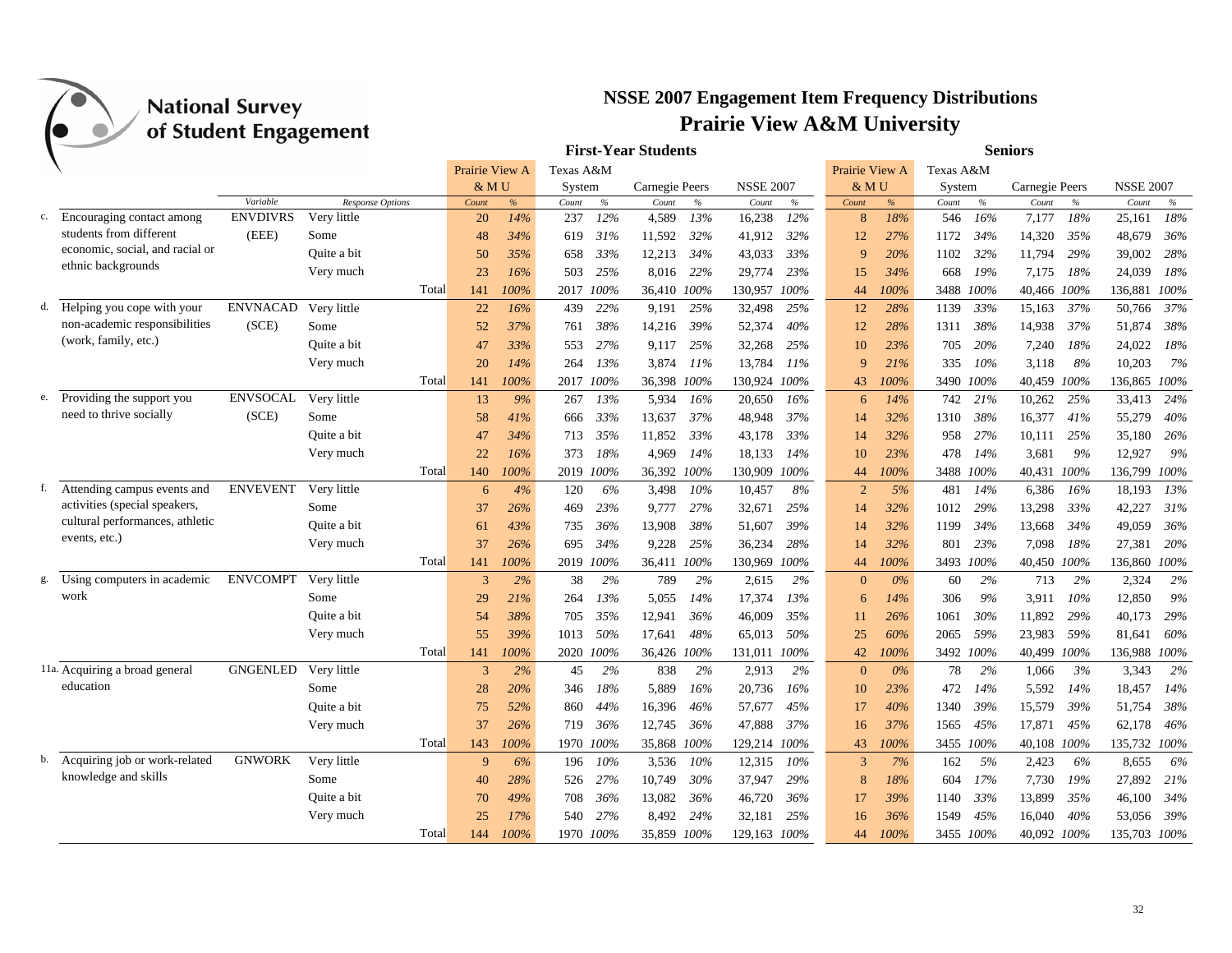

|    |                            |                 |                  |                |      |           |           | <b>First-Year Students</b> |         |                  |      |                |      |           |           | Seniors        |      |                  |      |
|----|----------------------------|-----------------|------------------|----------------|------|-----------|-----------|----------------------------|---------|------------------|------|----------------|------|-----------|-----------|----------------|------|------------------|------|
|    |                            |                 |                  | Prairie View A |      | Texas A&M |           |                            |         |                  |      | Prairie View A |      | Texas A&M |           |                |      |                  |      |
|    |                            |                 |                  | & M U          |      | System    |           | Carnegie Peers             |         | <b>NSSE 2007</b> |      | & M U          |      | System    |           | Carnegie Peers |      | <b>NSSE 2007</b> |      |
|    |                            | Variable        | Response Options | Count          | %    | Count     | $\%$      | Count                      | $\%$    | Count            | $\%$ | Count          | %    | Count     | $\%$      | Count          | $\%$ | Count            | $\%$ |
| c. | Writing clearly and        | <b>GNWRITE</b>  | Very little      | 9              | 6%   | 189       | 10%       | 1,526                      | 4%      | 6,160            | 5%   | 3              | 7%   | 175       | 5%        | 1,660          | 4%   | 5,559            | 4%   |
|    | effectively                |                 | Some             | 38             | 27%  | 599       | 30%       | 7,686                      | 21%     | 28,629           | 22%  | 5              | 11%  | 771       | 22%       | 7,710          | 19%  | 26,873           | 20%  |
|    |                            |                 | Quite a bit      | 64             | 45%  | 715       | 36%       | 15,279                     | 43%     | 53,379           | 41%  | 21             | 48%  | 1309      | 38%       | 15,682         | 39%  | 51,879           | 38%  |
|    |                            |                 | Very much        | 31             | 22%  | 468       | 24%       | 11,375                     | 32%     | 41,025           | 32%  | 15             | 34%  | 1199      | 35%       | 15,051         | 38%  | 51,407           | 38%  |
|    |                            |                 | Total            | 142            | 100% |           | 1971 100% | 35,866 100%                |         | 129,193          | 100% | 44             | 100% | 3454      | 100%      | 40,103         | 100% | 135,718 100%     |      |
|    | d. Speaking clearly and    | <b>GNSPEAK</b>  | Very little      | 5              | 3%   | 230       | 12%       | 2,661                      | 7%      | 11,070           | 9%   | $\overline{2}$ | 5%   | 234       | 7%        | 2,222          | 6%   | 7,948            | 6%   |
|    | effectively                |                 | Some             | 38             | 26%  | 590       | 30%       | 9,742                      | 27%     | 36,861           | 29%  | 8              | 18%  | 770       | 22%       | 8,745          | 22%  | 30,861           | 23%  |
|    |                            |                 | Quite a bit      | 62             | 43%  | 706       | 36%       | 14,122                     | 39%     | 48,880           | 38%  | 17             | 39%  | 1288      | 37%       | 15,411         | 38%  | 51,109           | 38%  |
|    |                            |                 | Very much        | 39             | 27%  | 445       | 23%       | 9,340                      | 26%     | 32,368           | 25%  | 17             | 39%  | 1162      | 34%       | 13,721         | 34%  | 45,788           | 34%  |
|    |                            |                 | Total            | 144            | 100% |           | 1971 100% | 35,865 100%                |         | 129,179          | 100% | 44             | 100% |           | 3454 100% | 40,099         | 100% | 135,706 100%     |      |
| e. | Thinking critically and    | <b>GNANALY</b>  | Very little      | 3              | 2%   | 55        | 3%        | 855                        | 2%      | 2,928            | 2%   | -1             | 2%   | 75        | 2%        | 831            | 2%   | 2,524            | 2%   |
|    | analytically               |                 | Some             | 33             | 23%  | 317       | 16%       | 5,904                      | 16%     | 20,022           | 15%  | 8              | 18%  | 387       | 11%       | 4,681          | 12%  | 15,110           | 11%  |
|    |                            |                 | Quite a bit      | 56             | 39%  | 812       | 41%       | 15,537                     | 43%     | 54,205           | 42%  | 16             | 36%  | 1254      | 36%       | 15,142         | 38%  | 49,426           | 36%  |
|    |                            |                 | Very much        | 51             | 36%  | 787       | 40%       | 13,573                     | 38%     | 52,039           | 40%  | 19             | 43%  | 1739      | 50%       | 19,455         | 49%  | 68,657           | 51%  |
|    |                            |                 | Total            | 143            | 100% |           | 1971 100% | 35,869                     | 100%    | 129,194          | 100% | 44             | 100% | 3455      | 100%      | 40,109         | 100% | 135,717 100%     |      |
| f. | Analyzing quantitative     | <b>GNOUANT</b>  | Very little      | 10             | 7%   | 113       | 6%        | 2,183                      | 6%      | 7,814            | 6%   | $\overline{4}$ | 9%   | 155       | 4%        | 2,089          | 5%   | 7,041            | 5%   |
|    | problems                   |                 | Some             | 33             | 23%  | 456       | 23%       | 9,491                      | 26%     | 33,349           | 26%  | 12             | 27%  | 646       | 19%       | 9,057          | 23%  | 30,258           | 22%  |
|    |                            |                 | Quite a bit      | 62             | 44%  | 764       | 39%       | 14,858                     | 41%     | 52,108           | 40%  | 12             | 27%  | 1255      | 36%       | 14,990         | 37%  | 49,588           | 37%  |
|    |                            |                 | Very much        | 36             | 26%  | 638       | 32%       | 9.317                      | 26%     | 35,837           | 28%  | 16             | 36%  | 1397      | 40%       | 13,950         | 35%  | 48,753           | 36%  |
|    |                            |                 | Total            | 141            | 100% |           | 1971 100% | 35,849                     | $100\%$ | 129,108          | 100% | 44             | 100% | 3453      | 100%      | 40,086         | 100% | 135,640 100%     |      |
| g. | Using computing and        | <b>GNCMPTS</b>  | Very little      | 5              | 3%   | 96        | 5%        | 2,043                      | 6%      | 7,492            | 6%   | 3              | 7%   | 112       | 3%        | 1,574          | 4%   | 5,395            | 4%   |
|    | information technology     |                 | Some             | 33             | 23%  | 391       | 20%       | 8,081                      | 23%     | 29,268           | 23%  | 9              | 20%  | 441       | 13%       | 6,682          | 17%  | 23,593           | 17%  |
|    |                            |                 | Quite a bit      | 54             | 38%  | 749       | 38%       | 13,816                     | 39%     | 48,692           | 38%  | 12             | 27%  | 1213      | 35%       | 14,032         | 35%  | 46,987           | 35%  |
|    |                            |                 | Very much        | 51             | 36%  | 734       | 37%       | 11,926                     | 33%     | 43,731           | 34%  | 20             | 45%  | 1688      | 49%       | 17,815         | 44%  | 59,734           | 44%  |
|    |                            |                 | Total            | 143            | 100% |           | 1970 100% | 35,866 100%                |         | 129,183          | 100% | 44             | 100% |           | 3454 100% | 40,103         | 100% | 135,709          | 100% |
| h. | Working effectively with   | <b>GNOTHERS</b> | Very little      | $\overline{4}$ | 3%   | 109       | 6%        | 1,802                      | 5%      | 6,533            | 5%   |                | 2%   | 117       | 3%        | 1,431          | 4%   | 4,857            | 4%   |
|    | others                     |                 | Some             | 39             | 27%  | 415       | 21%       | 8,519                      | 24%     | 31,301           | 24%  | 8              | 18%  | 546       | 16%       | 6,886          | 17%  | 24,265           | 18%  |
|    |                            |                 | Quite a bit      | 67             | 47%  | 752       | 38%       | 14,324                     | 40%     | 50,988           | 39%  | 17             | 39%  | 1153      | 33%       | 14,741         | 37%  | 49,583           | 37%  |
|    |                            |                 | Very much        | 33             | 23%  | 696       | 35%       | 11,216                     | 31%     | 40,354           | 31%  | 18             | 41%  | 1639      | 47%       | 17,038         | 42%  | 56,978           | 42%  |
|    |                            |                 | Total            | 143            | 100% |           | 1972 100% | 35,861 100%                |         | 129,176          | 100% | 44             | 100% | 3455      | 100%      | 40.096 100%    |      | 135,683 100%     |      |
|    | Voting in local, state, or | <b>GNCITIZN</b> | Very little      | 16             | 11%  | 562       | 29%       | 12,825                     | 36%     | 47,921           | 38%  | 11             | 26%  | 1069      | 31%       | 14,711         | 37%  | 49.712           | 37%  |
|    | national elections         |                 | Some             | 36             | 25%  | 692       | 36%       | 11,544                     | 33%     | 41,678           | 33%  | 8              | 19%  | 1168      | 34%       | 12,735         | 32%  | 43,471           | 32%  |
|    |                            |                 | Quite a bit      | 54             | 38%  | 437       | 23%       | 7,181                      | 20%     | 24,620           | 19%  | 16             | 37%  | 671       | 20%       | 7,344          | 18%  | 25,047           | 19%  |
|    |                            |                 | Very much        | 37             | 26%  | 250       | 13%       | 3,892                      | 11%     | 13,564           | 11%  | 8              | 19%  | 520       | 15%       | 5,000          | 13%  | 16,519           | 12%  |
|    |                            |                 | Total            | 143            | 100% |           | 1941 100% | 35,442 100%                |         | 127,783          | 100% | 43             | 100% |           | 3428 100% | 39,790 100%    |      | 134,749 100%     |      |
|    |                            |                 |                  |                |      |           |           |                            |         |                  |      |                |      |           |           |                |      |                  |      |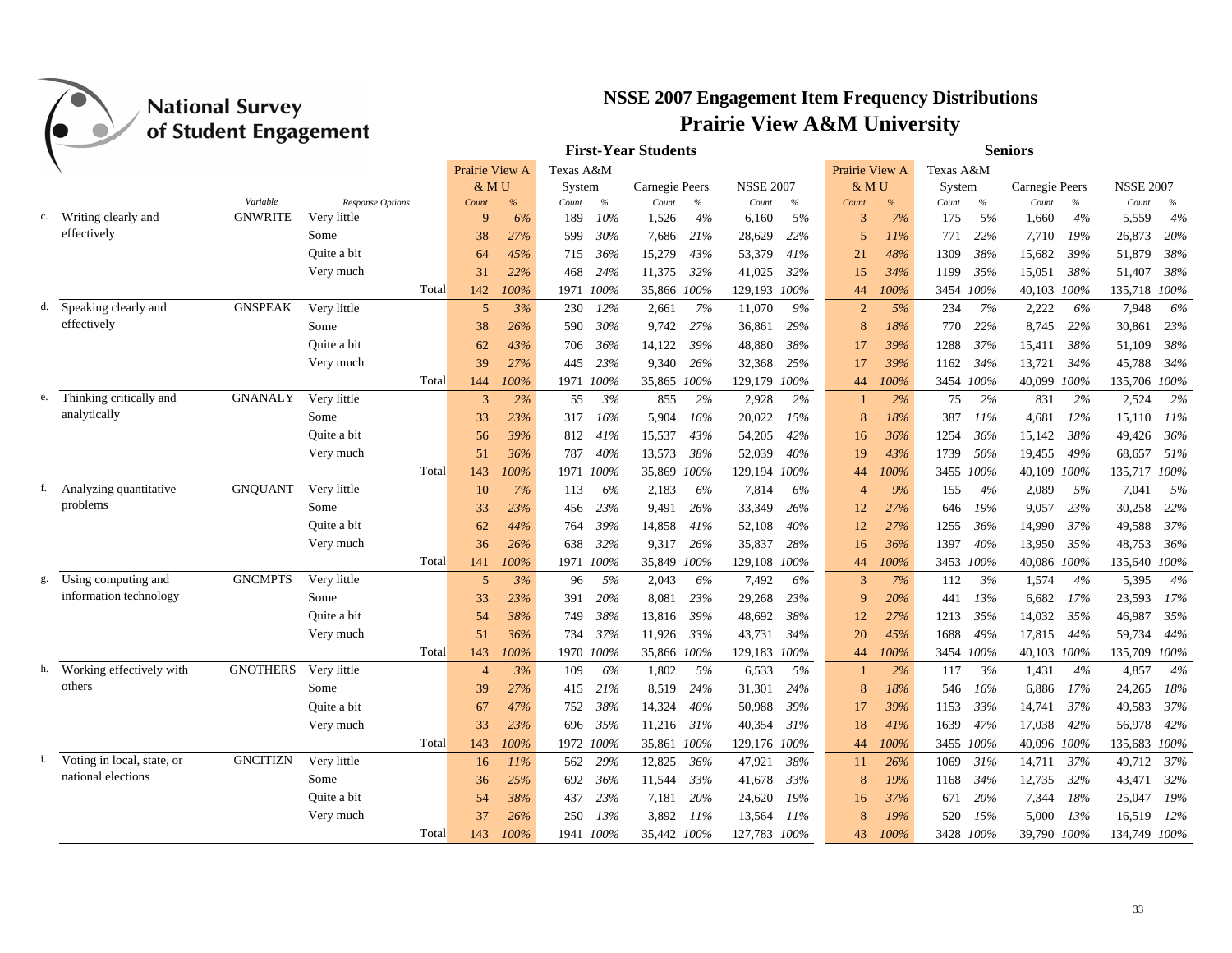

|    |                               | ס־ס                  |                  |                 |       |           |           | <b>First-Year Students</b> |      |                  |      |                |      |           |         | <b>Seniors</b> |      |                  |        |
|----|-------------------------------|----------------------|------------------|-----------------|-------|-----------|-----------|----------------------------|------|------------------|------|----------------|------|-----------|---------|----------------|------|------------------|--------|
|    |                               |                      |                  | Prairie View A  |       | Texas A&M |           |                            |      |                  |      | Prairie View A |      | Texas A&M |         |                |      |                  |        |
|    |                               |                      |                  | & MU            |       | System    |           | Carnegie Peers             |      | <b>NSSE 2007</b> |      | & MU           |      | System    |         | Carnegie Peers |      | <b>NSSE 2007</b> |        |
|    |                               | Variable             | Response Options | Count           | %     | Count     | $\%$      | Count                      | $\%$ | Count            | $\%$ | Count          | $\%$ | Count     | $\%$    | Count          | $\%$ | Count            | $\%$   |
|    | Learning effectively on your  | <b>GNINO</b>         | Very little      | $\overline{2}$  | $1\%$ | 101       | 5%        | 1.961                      | 6%   | 6,801            | 5%   | $\overline{2}$ | 5%   | 181       | 5%      | 2,464          | 6%   | 7,596            | 6%     |
|    | own                           |                      | Some             | 43              | 30%   | 433       | 22%       | 9,125                      | 26%  | 32,080           | 25%  | 5              | 11%  | 610       | 18%     | 8,125          | 20%  | 27,140           | 20%    |
|    |                               |                      | Quite a bit      | 51              | 36%   | 837       | 43%       | 15,884                     | 45%  | 56,519           | 44%  | 16             | 36%  | 1376      | 40%     | 16,261         | 41%  | 54,715           | 41%    |
|    |                               |                      | Very much        | 46              | 32%   | 570       | 29%       | 8.484                      | 24%  | 32,424           | 25%  | 21             | 48%  | 1262      | 37%     | 12,956         | 33%  | 45.354           | 34%    |
|    |                               |                      | Total            | 142             | 100%  |           | 1941 100% | 35,454 100%                |      | 127,824          | 100% | 44             | 100% | 3429      | $100\%$ | 39,806 100%    |      | 134,805          | 100%   |
|    | k. Understanding yourself     | <b>GNSELF</b>        | Very little      | 11              | 8%    | 196       | 10%       | 3,895                      | 11%  | 14,036           | 11%  | 3              | 7%   | 387       | 11%     | 4,680          | 12%  | 15,288           | 11%    |
|    |                               |                      | Some             | 37              | 26%   | 485       | 25%       | 9,538                      | 27%  | 34,734           | 27%  | 10             | 23%  | 772       | 23%     | 10,005         | 25%  | 33,478           | 25%    |
|    |                               |                      | Quite a bit      | 51              | 35%   | 702       | 36%       | 13,211                     | 37%  | 46,713           | 37%  | 11             | 25%  | 1166      | 34%     | 13,279         | 33%  | 45,310           | 34%    |
|    |                               |                      | Very much        | 45              | 31%   | 559       | 29%       | 8,804                      | 25%  | 32,315           | 25%  | 20             | 45%  | 1104      | 32%     | 11,835         | 30%  | 40.705           | 30%    |
|    |                               |                      | Total            | 144             | 100%  |           | 1942 100% | 35,448 100%                |      | 127,798          | 100% | 44             | 100% | 3429      | 100%    | 39,799         | 100% | 134,781          | 100%   |
|    | Understanding people of       | <b>GNDIVERS</b>      | Very little      | 14              | 10%   | 266       | 14%       | 4,559                      | 13%  | 17,215           | 13%  | 3              | 7%   | 494       | 14%     | 5,734          | 14%  | 20,178           | 15%    |
|    | other racial and ethnic       |                      | Some             | 49              | 34%   | 596       | 31%       | 11,253                     | 32%  | 41,749           | 33%  | 8              | 18%  | 1078      | 31%     | 12,603         | 32%  | 44,135           | 33%    |
|    | backgrounds                   |                      | Quite a bit      | 45              | 31%   | 640       | 33%       | 12,138                     | 34%  | 42,644           | 33%  | 15             | 34%  | 1080      | 32%     | 12,394         | 31%  | 41,396           | 31%    |
|    |                               |                      | Very much        | 36              | 25%   | 437       | 23%       | 7,498                      | 21%  | 26,171           | 20%  | 18             | 41%  | 775       | 23%     | 9,066          | 23%  | 29,032           | 22%    |
|    |                               |                      | Total            | 144             | 100%  |           | 1939 100% | 35,448 100%                |      | 127,779          | 100% | 44             | 100% | 3427 100% |         | 39,797         | 100% | 134,741 100%     |        |
|    | m. Solving complex real-world | <b>GNPROBSV</b>      | Very little      | $7\phantom{.0}$ | 5%    | 180       | 9%        | 4,055                      | 11%  | 14,275           | 11%  | $\overline{4}$ | 9%   | 335       | 10%     | 4,360          | 11%  | 14,031           | $10\%$ |
|    | problems                      |                      | Some             | 49              | 34%   | 584       | 30%       | 12,086                     | 34%  | 43,238           | 34%  | 11             | 25%  | 857       | 25%     | 11,366         | 29%  | 39,138           | 29%    |
|    |                               |                      | Quite a bit      | 50              | 35%   | 739       | 38%       | 12,783                     | 36%  | 45,914           | 36%  | 14             | 32%  | 1225      | 36%     | 14,327         | 36%  | 48,262           | 36%    |
|    |                               |                      | Very much        | 38              | 26%   | 436       | 22%       | 6,520                      | 18%  | 24,356           | 19%  | 15             | 34%  | 1011      | 29%     | 9,752          | 24%  | 33,355           | 25%    |
|    |                               |                      | Total            | 144             | 100%  |           | 1939 100% | 35,444 100%                |      | 127,783          | 100% | 44             | 100% | 3428      | 100%    | 39,805 100%    |      | 134,786 100%     |        |
| n. | Developing a personal code    | <b>GNETHICS</b>      | Very little      | 11              | 8%    | 222       | 11%       | 4,764                      | 13%  | 17,254           | 14%  | 6              | 14%  | 429       | 13%     | 5,903          | 15%  | 19,566           | 15%    |
|    | of values and ethics          |                      | Some             | 53              | 37%   | 461       | 24%       | 10.667                     | 30%  | 37,756           | 30%  | 8              | 18%  | 771       | 22%     | 10,737         | 27%  | 36,434           | 27%    |
|    |                               |                      | Quite a bit      | 45              | 31%   | 671       | 35%       | 12,135                     | 34%  | 42,805           | 33%  | 14             | 32%  | 1074      | 31%     | 12,354         | 31%  | 41,509           | 31%    |
|    |                               |                      | Very much        | 35              | 24%   | 586       | 30%       | 7,878                      | 22%  | 29,978           | 23%  | 16             | 36%  | 1154      | 34%     | 10,805         | 27%  | 37,266           | 28%    |
|    |                               |                      | Total            | 144             | 100%  |           | 1940 100% | 35,444 100%                |      | 127,793          | 100% | 44             | 100% | 3428      | 100%    | 39,799         | 100% | 134,775 100%     |        |
| о. | Contributing to the welfare   | GNCOMMUN Very little |                  | 17              | 12%   | 294       | 15%       | 6,863                      | 19%  | 23,120           | 18%  | $\overline{7}$ | 16%  | 546       | 16%     | 7,967          | 20%  | 25,522           | 19%    |
|    | of your community             |                      | Some             | 44              | 31%   | 590       | 30%       | 12,537                     | 35%  | 44,655           | 35%  | 11             | 25%  | 1018      | 30%     | 13,059         | 33%  | 44,346           | 33%    |
|    |                               |                      | Quite a bit      | 58              | 40%   | 618       | 32%       | 10,416                     | 29%  | 38,374           | 30%  | 12             | 27%  | 1037      | 30%     | 10,966         | 28%  | 37,906           | 28%    |
|    |                               |                      | Very much        | 25              | 17%   | 439       | 23%       | 5,624                      | 16%  | 21,613           | 17%  | 14             | 32%  | 827       | 24%     | 7,804          | 20%  | 26,986           | 20%    |
|    |                               |                      | Total            | 144             | 100%  |           | 1941 100% | 35,440 100%                |      | 127,762          | 100% | 44             | 100% | 3428      | 100%    | 39,796 100%    |      | 134,760          | 100%   |
| p. | Developing a deepened sense   | <b>GNSPIRIT</b>      | Very little      | 11              | 8%    | 564       | 29%       | 12,734                     | 36%  | 46,212           | 36%  | 13             | 30%  | 1347      | 39%     | 18,127         | 46%  | 60,547           | 45%    |
|    | of spirituality               |                      | Some             | 44              | 31%   | 571       | 29%       | 10,224                     | 29%  | 35,433           | 28%  | 8              | 19%  | 938       | 27%     | 10,153         | 26%  | 33,771           | 25%    |
|    |                               |                      | Quite a bit      | 54              | 38%   | 437       | 23%       | 7,452                      | 21%  | 26,023           | 20%  | 10             | 23%  | 605       | 18%     | 6,166          | 15%  | 20,744           | 15%    |
|    |                               |                      | Very much        | 34              | 24%   | 368       | 19%       | 5,024                      | 14%  | 20,086           | 16%  | 12             | 28%  | 538       | 16%     | 5,343          | 13%  | 19,669           | 15%    |
|    |                               |                      | Total            | 143             | 100%  |           | 1940 100% | 35,434 100%                |      | 127,754 100%     |      | 43             | 100% | 3428 100% |         | 39,789 100%    |      | 134,731 100%     |        |
|    |                               |                      |                  |                 |       |           |           |                            |      |                  |      |                |      |           |         |                |      |                  |        |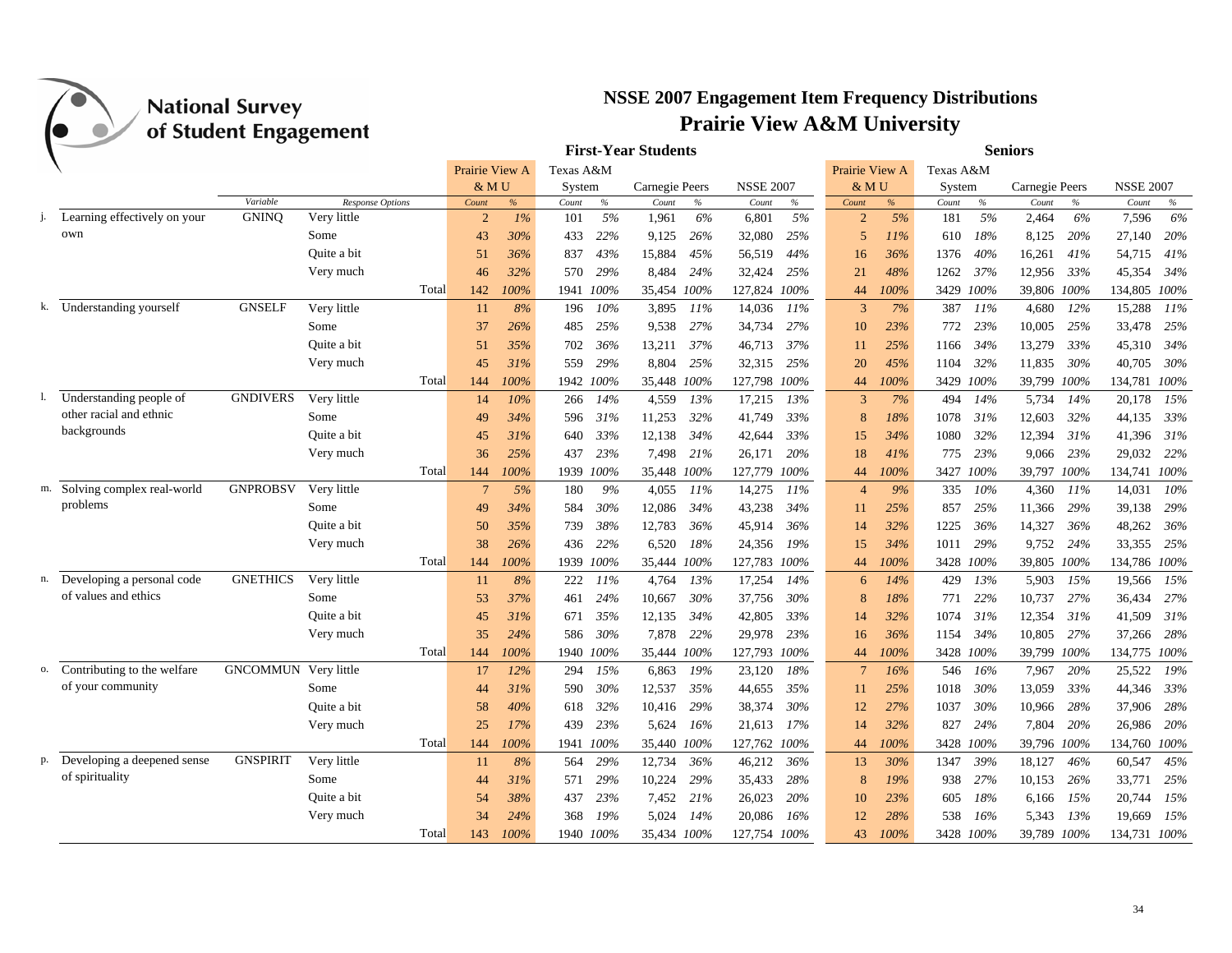## **NSSE 2007 Engagement Item Frequency Distributions Prairie View A&M University**

|                                    | <b>National Survey</b><br>of Student Engagement |                  |                |       |           |      | <b>NSSE 2007 Engagement Item Frequency Distributions</b> |      | <b>Prairie View A&amp;M University</b> |      |                |      |           |        |                |        |                  |         |
|------------------------------------|-------------------------------------------------|------------------|----------------|-------|-----------|------|----------------------------------------------------------|------|----------------------------------------|------|----------------|------|-----------|--------|----------------|--------|------------------|---------|
|                                    |                                                 |                  |                |       |           |      | <b>First-Year Students</b>                               |      |                                        |      |                |      |           |        | <b>Seniors</b> |        |                  |         |
|                                    |                                                 |                  | Prairie View A |       | Texas A&M |      |                                                          |      |                                        |      | Prairie View A |      | Texas A&M |        |                |        |                  |         |
|                                    |                                                 |                  | $&$ MU         |       | System    |      | Carnegie Peers                                           |      | <b>NSSE 2007</b>                       |      | & MU           |      | System    |        | Carnegie Peers |        | <b>NSSE 2007</b> |         |
|                                    | Variable                                        | Response Options | Count          | $\%$  | Count     | $\%$ | Count                                                    | $\%$ | Count                                  | $\%$ | Count          | $\%$ | Count     | %      | Count          | %      | Count            | %       |
| 12. Overall, how would you         | <b>ADVISE</b>                                   | Poor             | $\overline{2}$ | $1\%$ | 95        | 5%   | 2,004                                                    | 6%   | 6,983                                  | 5%   | 4              | 9%   | 309       | 9%     | 4,091          | $10\%$ | 13,329           | 10%     |
| evaluate the quality of            |                                                 | Fair             | 29             | 20%   | 324       | 17%  | 6,448                                                    | 18%  | 22,699                                 | 18%  | 8              | 18%  | 637       | 19%    | 8,260          | 21%    | 27,942           | 21%     |
| academic advising you have         |                                                 | Good             | 67             | 47%   | 870       | 45%  | 16,707                                                   | 47%  | 59,445                                 | 46%  | 24             | 55%  | 1354      | 39%    | 15,943         | 40%    | 53,548           | 40%     |
| received at your institution?      |                                                 | Excellent        | 45             | 31%   | 657       | 34%  | 10,338                                                   | 29%  | 38,889                                 | 30%  | 8              | 18%  | 1137      | 33%    | 11,563         | 29%    | 40,150           | 30%     |
|                                    |                                                 | Total            | 143            | 100%  | 1946 100% |      | 35,497                                                   | 100% | 128,016                                | 100% | 44             | 100% | 3437      | 100%   | 39,857         | 100%   | 134,969          | $100\%$ |
| 13. How would you evaluate your    | <b>ENTIREXP</b>                                 | Poor             |                | $1\%$ | 31        | 2%   | 673                                                      | 2%   | 2,275                                  | 2%   | $\overline{2}$ | 5%   | 57        | 2%     | 894            | 2%     | 2,852            | 2%      |
| entire educational experience      |                                                 | Fair             | 17             | 12%   | 181       | 9%   | 4,150                                                    | 12%  | 13,965                                 | 11%  | 6              | 14%  | 352       | $10\%$ | 4,709          | 12%    | 15,174           | $11\%$  |
| at this institution?               |                                                 | Good             | 89             | 62%   | 901       | 46%  | 18,969                                                   | 53%  | 64,920                                 | 51%  | 27             | 61%  | 1435      | 42%    | 19,722         | 49%    | 64,087           | 47%     |
|                                    |                                                 | Excellent        | 37             | 26%   | 833       | 43%  | 11,719                                                   | 33%  | 46,888                                 | 37%  | 9              | 20%  | 1593      | 46%    | 14,543         | 36%    | 52,871           | 39%     |
|                                    |                                                 | Total            | 144            | 100%  | 1946 100% |      | 35,511 100%                                              |      | 128,048                                | 100% | 44             | 100% | 3437      | 100%   | 39,868 100%    |        | 134,984 100%     |         |
| 14. If you could start over again, | <b>SAMECOLL</b>                                 | Definitely no    | $\overline{4}$ | 3%    | 49        | 3%   | 1,623                                                    | 5%   | 5,399                                  | 4%   | 3              | 7%   | 132       | 4%     | 2,239          | 6%     | 7,128            | 5%      |
| would you go to the same           |                                                 | Probably no      | 23             | 16%   | 160       | 8%   | 4,553                                                    | 13%  | 15,234                                 | 12%  | 8              | 18%  | 347       | $10\%$ | 5,246          | 13%    | 17,346           | 13%     |
| institution you are now            |                                                 | Probably yes     | 61             | 42%   | 607       | 31%  | 14,873                                                   | 42%  | 51,005                                 | 40%  | 20             | 45%  | 1103      | 32%    | 16,000         | 40%    | 51,710           | 38%     |
| attending?                         |                                                 | Definitely yes   | 56             | 39%   | 1131      | 58%  | 14,457                                                   | 41%  | 56,389                                 | 44%  | 13             | 30%  | 1856      | 54%    | 16,368         | 41%    | 58,760           | 44%     |
|                                    |                                                 | Total            | 144            | 100%  | 1947      | 100% | 35,506 100%                                              |      | 128,027                                | 100% | 44             | 100% | 3438 100% |        | 39,853         | 100%   | 134,944 100%     |         |

IPEDS: 227526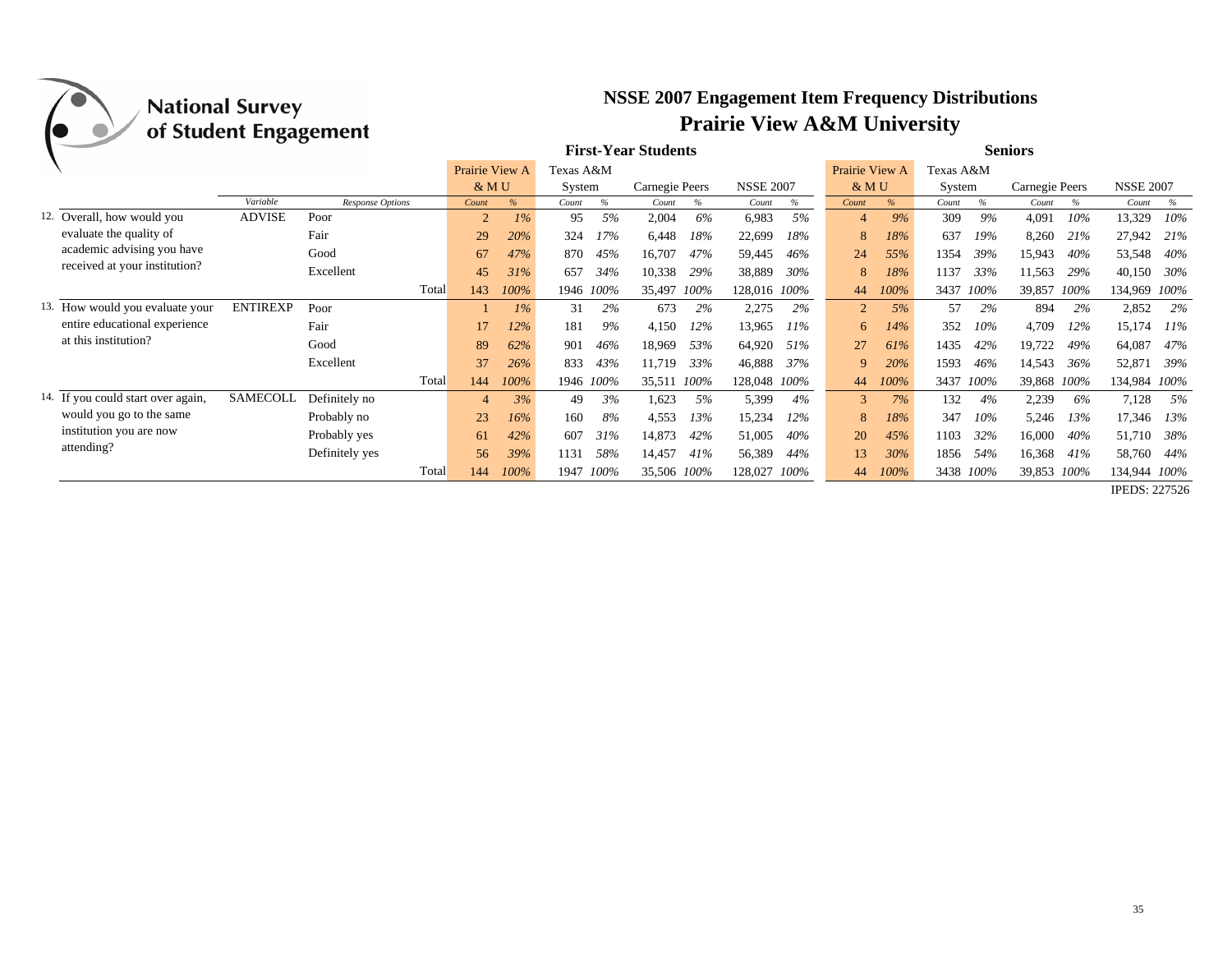

|     |                                   | $\mathbf{\sigma}$ |                          |                |       |           |       | <b>First-Year Students</b> |       |                  |       |                |        |           |       | <b>Seniors</b> |       |                  |       |
|-----|-----------------------------------|-------------------|--------------------------|----------------|-------|-----------|-------|----------------------------|-------|------------------|-------|----------------|--------|-----------|-------|----------------|-------|------------------|-------|
|     |                                   |                   |                          | Prairie View A |       | Texas A&M |       |                            |       |                  |       | Prairie View A |        | Texas A&M |       |                |       |                  |       |
|     |                                   |                   |                          | & MU           |       | System    |       | Carnegie Peers             |       | <b>NSSE 2007</b> |       | & MU           |        | System    |       | Carnegie Peers |       | <b>NSSE 2007</b> |       |
|     |                                   | Variable          | Response Options         | Count          | $\%$  | Count     | $\%$  | Count                      | $\%$  | Count            | $\%$  | Count          | $\%$   | Count     | $\%$  | Count          | $\%$  | Count            | $\%$  |
|     | 15. Age                           | $\mathbf{AGE}$    | 19 or younger            | 124            | 94%   | 1789      | 92%   | 31,177                     | 88%   | 113,118          | 89%   | $\overline{0}$ | 0%     | 5         | $0\%$ | 88             | $0\%$ | 418              | $0\%$ |
|     |                                   |                   | $20 - 23$                | 6              | 5%    | 112       | 6%    | 2,328                      | 7%    | 8,007            | 6%    | 25             | 63%    | 1995      | 59%   | 24,141         | 62%   | 91,052           | 68%   |
|     |                                   |                   | 24-29                    | $\overline{2}$ | 2%    | 17        | 1%    | 787                        | 2%    | 2,537            | 2%    | 9              | 23%    | 598       | 18%   | 7,004          | 18%   | 19,360           | 15%   |
|     |                                   |                   | 30-39                    | $\Omega$       | $0\%$ | 16        | 1%    | 665                        | 2%    | 2,343            | 2%    | 4              | 10%    | 446       | 13%   | 4,214          | 11%   | 11,726           | 9%    |
|     |                                   |                   | $40 - 55$                | $\Omega$       | $0\%$ | 9         | $0\%$ | 461                        | $1\%$ | 1,645            | $1\%$ | $\overline{2}$ | 5%     | 337       | 10%   | 3,461          | 9%    | 9,618            | 7%    |
|     |                                   |                   | Over 55                  | $\Omega$       | $0\%$ |           | $0\%$ | 40                         | $0\%$ | 130              | 0%    | $\Omega$       | 0%     | 29        | $1\%$ | 255            | $1\%$ | 772              | 1%    |
|     |                                   |                   | Total                    | 132            | 100%  | 1944 100% |       | 35,458 100%                |       | 127,780          | 100%  | 40             | 100%   | 3410 100% |       | 39,163 100%    |       | 132,946 100%     |       |
|     | 16. Sex                           | <b>SEX</b>        | Male                     | 47             | 33%   | 741       | 38%   | 11,335                     | 32%   | 44,455           | 35%   | 8              | 18%    | 1177      | 34%   | 12,577         | 32%   | 46,634           | 35%   |
|     |                                   |                   | Female                   | 97             | 67%   | 1205      | 62%   | 24,218                     | 68%   | 83,713           | 65%   | 36             | 82%    | 2264      | 66%   | 27,251         | 68%   | 88,303           | 65%   |
|     |                                   |                   | Total                    | 144            | 100%  | 1946 100% |       | 35,553 100%                |       | 128,168 100%     |       | 44             | 100%   | 3441      | 100%  | 39,828 100%    |       | 134,937          | 100%  |
|     | 17. Are you an international      | <b>INTERNAT</b>   | No                       | 134            | 94%   | 1870      | 96%   | 33,966                     | 96%   | 121,885          | 95%   | 39             | 89%    | 3314      | 96%   | 38,100         | 96%   | 129,025          | 96%   |
|     | student or foreign national?      |                   | Yes                      | 9              | 6%    | 73        | 4%    | 1,542                      | 4%    | 6,133            | 5%    | 5              | $11\%$ | 126       | 4%    | 1,710          | 4%    | 5,859            | 4%    |
|     |                                   |                   | Total                    | 143            | 100%  | 1943 100% |       | 35,508 100%                |       | 128,018 100%     |       | 44             | 100%   | 3440 100% |       | 39,810 100%    |       | 134,884 100%     |       |
| 18. | Racial or ethnic identification   | RACE05            | American Indian or other |                |       |           |       |                            |       |                  |       |                |        |           |       |                |       |                  |       |
|     |                                   |                   | Native American          | $\overline{2}$ | $1\%$ | 10        | 1%    | 241                        | $1\%$ | 948              | $1\%$ | $\overline{0}$ | 0%     | 30        | 1%    | 274            | $1\%$ | 1,035            | $1\%$ |
|     |                                   |                   | Asian, Asian American,   |                |       |           |       |                            |       |                  |       |                |        |           |       |                |       |                  |       |
|     |                                   |                   | or Pacific Islander      | $\overline{0}$ | 0%    | 60        | 3%    | 1,947                      | 5%    | 7,471            | 6%    |                | 2%     | 91        | 3%    | 1,761          | 4%    | 6,310            | 5%    |
|     |                                   |                   | <b>Black or African</b>  |                |       |           |       |                            |       |                  |       |                |        |           |       |                |       |                  |       |
|     |                                   |                   | American                 | 131            | 92%   | 60        | 3%    | 2,128                      | 6%    | 7,794            | 6%    | 30             | 68%    | 146       | 4%    | 2,495          | 6%    | 7,897            | 6%    |
|     |                                   |                   | White (non-Hispanic)     | $\overline{0}$ | $0\%$ | 1290      | 66%   | 24,676                     | 69%   | 91,676           | 72%   | 3              | 7%     | 2220      | 65%   | 28,111         | 71%   | 98,378           | 73%   |
|     |                                   |                   | Mexican or Mexican       |                |       |           |       |                            |       |                  |       |                |        |           |       |                |       |                  |       |
|     |                                   |                   | American                 |                | 1%    | 245       | 13%   | 1,520                      | 4%    | 3,467            | 3%    | $\Omega$       | 0%     | 369       | 11%   | 1,596          | 4%    | 3,522            | 3%    |
|     |                                   |                   | Puerto Rican             | $\overline{0}$ | 0%    | 7         | 0%    | 491                        | 1%    | 1,066            | 1%    | $\theta$       | 0%     | 9         | 0%    | 412            | $1\%$ | 941              | 1%    |
|     |                                   |                   | Other Hispanic or Latino |                | $1\%$ | 107       | 6%    | 1,063                      | 3%    | 3,102            | 2%    |                | 2%     | 246       | 7%    | 1,040          | 3%    | 3,079            | 2%    |
|     |                                   |                   | Multiracial              | 3              | 2%    | 40        | 2%    | 871                        | 2%    | 3,102            | 2%    | $\overline{2}$ | 5%     | 74        | 2%    | 805            | 2%    | 2,733            | 2%    |
|     |                                   |                   | Other                    |                | $1\%$ | 15        | 1%    | 566                        | 2%    | 1,980            | 2%    |                | 2%     | 35        | 1%    | 669            | 2%    | 1,984            | 1%    |
|     |                                   |                   | I prefer not to respond  | 3              | 2%    | 111       | 6%    | 2,013                      | 6%    | 7,415            | 6%    | 6              | 14%    | 220       | 6%    | 2,634          | 7%    | 8,963            | 7%    |
|     |                                   |                   | Total                    | 142            | 100%  | 1945 100% |       | 35,516 100%                |       | 128,021          | 100%  | 44             | 100%   | 3440 100% |       | 39,797 100%    |       | 134,842 100%     |       |
| 19. | What is your current              | <b>CLASS</b>      | Freshman/first year      | 133            | 92%   | 1605      | 83%   | 30,411                     | 86%   | 110,245          | 86%   | $\Omega$       | 0%     | 2         | 0%    | 47             | $0\%$ | 127              | 0%    |
|     | classification in college?        |                   | Sophomore                | 10             | 7%    | 322       | 17%   | 3,999                      | 11%   | 14,439           | 11%   | $\Omega$       | 0%     | 6         | $0\%$ | 153            | $0\%$ | 510              | $0\%$ |
|     |                                   |                   | Junior                   |                | $1\%$ | 10        | 1%    | 638                        | 2%    | 1,784            | 1%    |                | 2%     | 134       | 4%    | 1,833          | 5%    | 6,123            | 5%    |
|     |                                   |                   | Senior                   | $\Omega$       | $0\%$ | 3         | $0\%$ | 174                        | $0\%$ | 576              | $0\%$ | 41             | 93%    | 3232      | 94%   | 36,551         | 92%   | 124,893          | 93%   |
|     |                                   |                   | Unclassified             | $\theta$       | $0\%$ | 5         | 0%    | 282                        | $1\%$ | 969              | $1\%$ | $\overline{2}$ | 5%     | 57        | 2%    | 1,187          | 3%    | 3,108            | 2%    |
|     |                                   |                   | Total                    | 144            | 100%  | 1945 100% |       | 35,504 100%                |       | 128,013          | 100%  | 44             | 100%   | 3431      | 100%  | 39,771 100%    |       | 134,761          | 100%  |
|     | 20. Did you begin college at your | <b>ENTER</b>      | Started here             | 130            | 92%   | 1756      | 90%   | 32,119                     | 90%   | 116,858          | 91%   | 22             | 50%    | 1548      | 45%   | 20,167         | 51%   | 80,199           | 59%   |
|     | current institution or            |                   | Started elsewhere        | 11             | 8%    | 190       | 10%   | 3,389                      | 10%   | 11,165           | 9%    | 22             | 50%    | 1890      | 55%   | 19,666         | 49%   | 54,709           | 41%   |
|     | elsewhere?                        |                   | Total                    | 141            | 100%  | 1946 100% |       | 35,508 100%                |       | 128,023 100%     |       | 44             | 100%   | 3438 100% |       | 39,833 100%    |       | 134,908 100%     |       |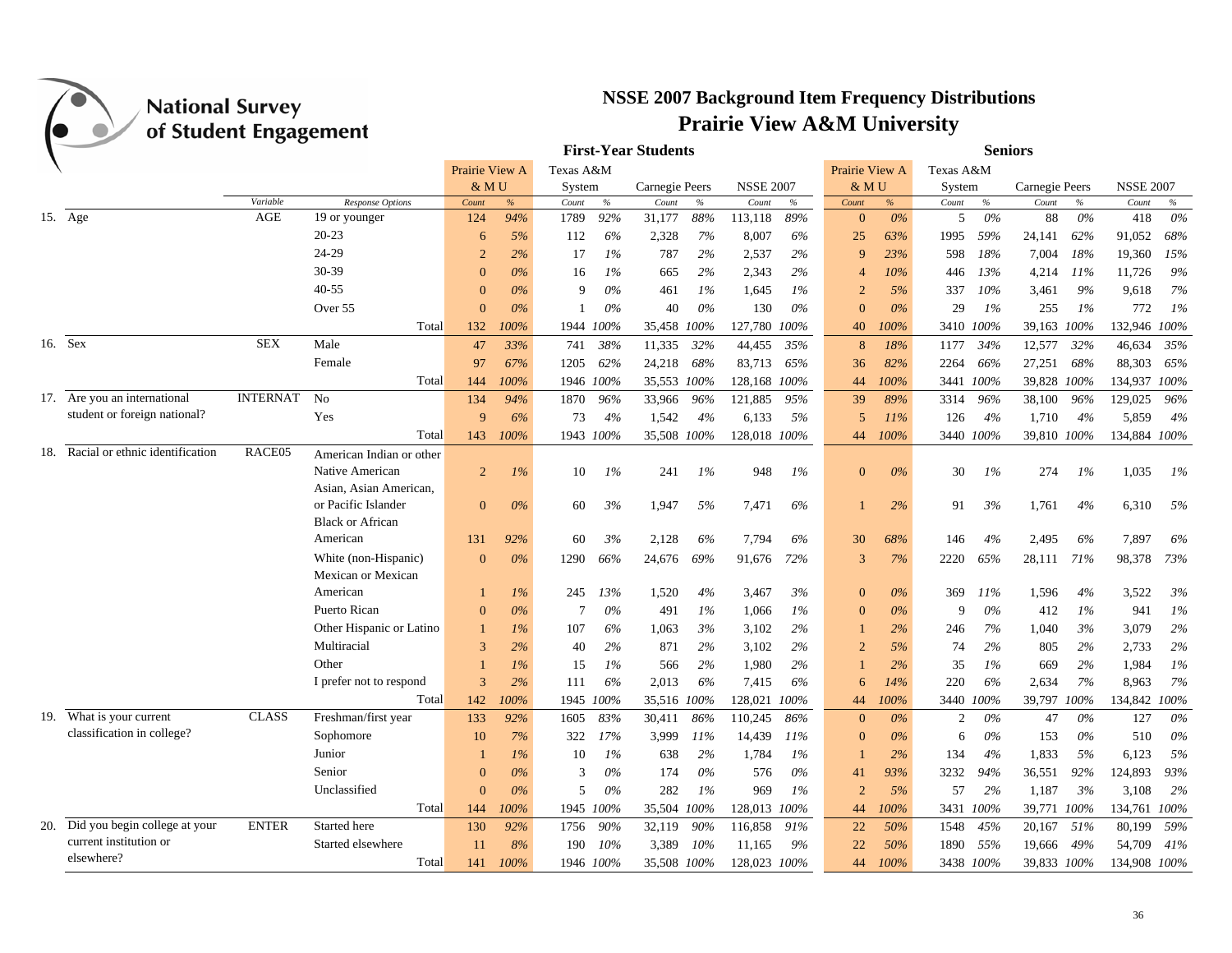|     |                                                                  |                 |                                   |                |       |           |           | <b>First-Year Students</b> |      |                  |       |                |      |           |       | <b>Seniors</b> |      |                  |       |
|-----|------------------------------------------------------------------|-----------------|-----------------------------------|----------------|-------|-----------|-----------|----------------------------|------|------------------|-------|----------------|------|-----------|-------|----------------|------|------------------|-------|
|     |                                                                  |                 |                                   | Prairie View A |       | Texas A&M |           |                            |      |                  |       | Prairie View A |      | Texas A&M |       |                |      |                  |       |
|     |                                                                  |                 |                                   | & MU           |       | System    |           | Carnegie Peers             |      | <b>NSSE 2007</b> |       | & MU           |      | System    |       | Carnegie Peers |      | <b>NSSE 2007</b> |       |
|     |                                                                  | Variable        | Response Options                  | Count          | $\%$  | Count     | $\%$      | Count                      | $\%$ | Count            | $\%$  | Count          | $\%$ | Count     | $\%$  | Count          | $\%$ | Count            | $\%$  |
|     | 21. Since graduating from high<br>school, which of the following | VOTECH05        | Vocational or technical<br>school | $\overline{0}$ | $0\%$ | 22        | 1%        | 1,182                      | 3%   | 3,878            | 3%    | $\overline{2}$ | 5%   | 255       | 7%    | 3,448          | 8%   | 9,671            | 7%    |
|     | types of schools have you                                        | COMCOL05        | Community or junior               |                |       |           |           |                            |      |                  |       |                |      |           |       |                |      |                  |       |
|     | attended other than the one                                      |                 | college                           | 12             | 8%    | 425       | 18%       | 3,155                      | 8%   | 10,463           | 7%    | 16             | 36%  | 2406      | 63%   | 17,050         | 39%  | 48,289           | 33%   |
|     | you are attending now? (Mark                                     | FOURYR05        | 4-year college other than         |                |       |           |           |                            |      |                  |       |                |      |           |       |                |      |                  |       |
|     | all that apply.)                                                 |                 | this one                          | 29             | 20%   | 109       | 5%        | 2,624                      | 6%   | 9.068            | 6%    | 16             | 36%  | 876       | 23%   | 10,748         | 24%  | 33,788           | 23%   |
|     |                                                                  | NONE05          | None                              | 103            | 70%   | 1408      | 60%       | 28,865                     | 69%  | 105,629          | 71%   | 12             | 27%  | 728       | 19%   | 15,519         | 35%  | 62,460           | 42%   |
|     |                                                                  | OCOL1 05        | Other                             | 3              | 2%    | 49        | 2%        | 1,040                      | 2%   | 3,516            | 2%    | $\overline{1}$ | 2%   | 94        | 2%    | 1,690          | 4%   | 5,587            | 4%    |
| 22. | Thinking about this current                                      | <b>ENRLMENT</b> | Less than full-time               | $\mathbf{0}$   | $0\%$ | 55        | 3%        | 1,378                      | 4%   | 4,458            | 3%    | 6              | 14%  | 608       | 18%   | 6,295          | 16%  | 17,901           | 13%   |
|     | academic term, how would                                         |                 | Full-time                         | 143            | 100%  | 1890      | 97%       | 34,116                     | 96%  | 123,519          | 97%   | 38             | 86%  | 2827      | 82%   | 33,485         | 84%  | 116,884          | 87%   |
|     | you characterize your<br>enrollment?                             |                 | Total                             | 143            | 100%  |           | 1945 100% | 35,494 100%                |      | 127,977 100%     |       | 44             | 100% | 3435 100% |       | 39,780 100%    |      | 134,785 100%     |       |
|     | 23. Are you member of a                                          | <b>FRATSORO</b> | No                                | 140            | 99%   | 1683      | 87%       | 33,250                     | 94%  | 115,200          | 90%   | 32             | 73%  | 3067      | 89%   | 36,434         | 92%  | 118,835          | 88%   |
|     | fraternity or sorority?                                          |                 | Yes                               | $\overline{2}$ | $1\%$ | 260       | 13%       | 2,234                      | 6%   | 12,706           | 10%   | 12             | 27%  | 370       | - 11% | 3,361          | 8%   | 15,962           | 12%   |
|     |                                                                  |                 | Total                             | 142            | 100%  |           | 1943 100% | 35,484 <i>100%</i>         |      | 127,906 100%     |       | 44             | 100% | 3437      | 100%  | 39,795 100%    |      | 134,797          | 100%  |
|     | 24. Are you a student-athlete on a                               | <b>ATHLETE</b>  | No                                | 129            | 91%   | 1832      | 94%       | 32,272                     | 91%  | 113,846          | 89%   | 40             | 91%  | 3364      | 98%   | 37,967         | 95%  | 126,664          | 94%   |
|     | team sponsored by your                                           |                 | Yes                               | 13             | 9%    | 110       | 6%        | 3,200                      | 9%   | 14,033           | 11%   | $\overline{4}$ | 9%   | 73        | 2%    | 1,820          | 5%   | 8,108            | 6%    |
|     | institution's athletics<br>department?                           |                 | Total                             | 142            | 100%  |           | 1942 100% | 35,472 100%                |      | 127,879 100%     |       | 44             | 100% | 3437      | 100%  | 39,787 100%    |      | 134,772 100%     |       |
|     | 25. What have most of your                                       | GRADES04        | C- or lower                       |                | $1\%$ | 60        | 3%        | 717                        | 2%   | 2,372            | 2%    | $\overline{0}$ | 0%   | 12        | $0\%$ | 73             | 0%   | 276              | $0\%$ |
|     | grades been up to now at this                                    |                 | $\mathbf C$                       |                | 3%    | 140       | 7%        | 1,520                      | 4%   | 5,384            | 4%    | $\theta$       | 0%   | 90        | 3%    | 787            | 2%   | 2,718            | $2\%$ |
|     | institution?                                                     |                 | $C+$                              | 16             | 12%   | 208       | 11%       | 2,119                      | 6%   | 7,637            | 6%    | 3              | 7%   | 216       | 6%    | 1,650          | 4%   | 5,418            | 4%    |
|     |                                                                  |                 | $B -$                             | 18             | 14%   | 223       | 11%       | 2,983                      | 8%   | 10,901           | 9%    | $\overline{2}$ | 5%   | 348       | 10%   | 2,905          | 7%   | 9,818            | 7%    |
|     |                                                                  |                 | B                                 | 26             | 20%   | 414       | 21%       | 7,771                      | 22%  | 26,870           | 21%   | $\mathbf{Q}$   | 22%  | 739       | 22%   | 8,141          | 21%  | 26,823           | 20%   |
|     |                                                                  |                 | $B+$                              | 28             | 21%   | 333       | 17%       | 7,102                      | 20%  | 24,962           | 20%   | 6              | 15%  | 644       | 19%   | 8,156          | 21%  | 27,862           | 21%   |
|     |                                                                  |                 | A-                                | 14             | 11%   | 274       | 14%       | 6,036                      | 17%  | 22,630           | 18%   |                | 17%  | 560       | 16%   | 7,447          | 19%  | 26,470           | 20%   |
|     |                                                                  |                 | A                                 | 25             | 19%   | 291       | 15%       | 7,149                      | 20%  | 26,607           | 21%   | 14             | 34%  | 813       | 24%   | 10,500         | 26%  | 34,888           | 26%   |
|     |                                                                  |                 | Total                             | 132            | 100%  |           | 1943 100% | 35,397 100%                |      | 127,363          | 100%  | 41             | 100% | 3422 100% |       | 39,659 100%    |      | 134,273 100%     |       |
|     | 26. Which of the following best                                  | <b>LIVENOW</b>  | Dormitory or campus               |                |       |           |           |                            |      |                  |       |                |      |           |       |                |      |                  |       |
|     | describes where you are living                                   |                 | housing                           | 128            | 92%   | 1242      | 65%       | 22,613                     | 64%  | 88,984           | 71%   | 17             | 40%  | 244       | 7%    | 4,932          | 13%  | 23,459 18%       |       |
|     | now while attending college?                                     |                 | Residence, walking                |                |       |           |           |                            |      |                  |       |                |      |           |       |                |      |                  |       |
|     |                                                                  |                 | distance                          | 9              | 6%    | 202       | 10%       | 2,134                      | 6%   | 7,207            | 6%    | 5              | 12%  | 469       | 14%   | 7,444          | 19%  | 30,297           | 23%   |
|     |                                                                  |                 | Residence, driving                |                |       |           |           |                            |      |                  |       |                |      |           |       |                |      |                  |       |
|     |                                                                  |                 | distance                          | 2              | $1\%$ | 471       | 24%       | 10,223                     | 29%  | 28,697           | 23%   | 21             | 49%  | 2571      | 78%   | 25,743         | 67%  | 74,094 57%       |       |
|     |                                                                  |                 | Fraternity or sorority            |                |       |           |           |                            |      |                  |       |                |      |           |       |                |      |                  |       |
|     |                                                                  |                 | house                             | $\Omega$       | 0%    | 10        | $1\%$     | 94                         | 0%   | 1,083            | $1\%$ | $\Omega$       | 0%   | 18        | $1\%$ | 224            | 1%   | 2.236            | 2%    |
|     |                                                                  |                 | Total                             | 139            | 100%  |           | 1925 100% | 35,064 100%                |      | 125,971          | 100%  | 43             | 100% | 3302 100% |       | 38,343 100%    |      | 130,086 100%     |       |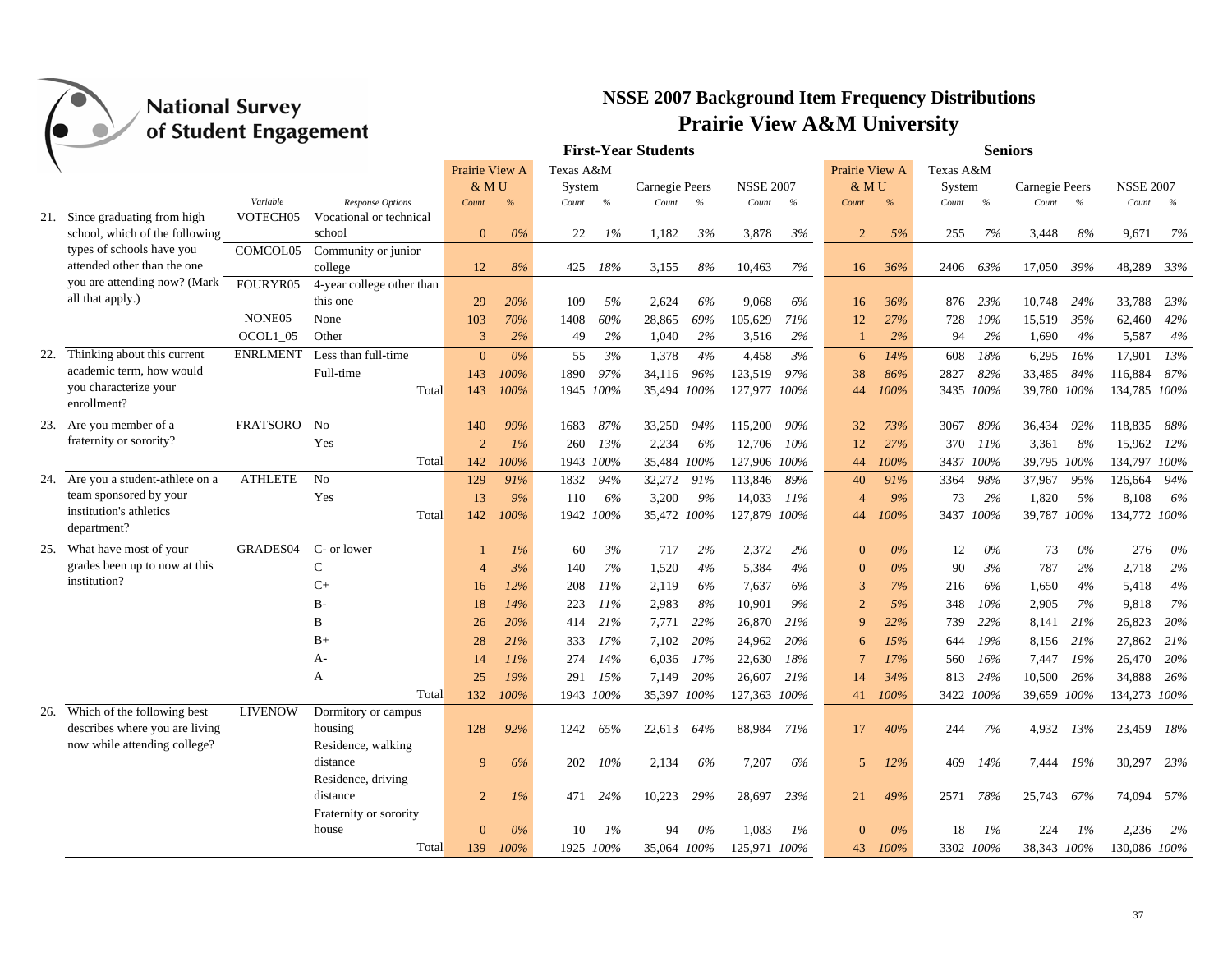

|     |                               | $\mathbf{\sigma}$ |                            |                |       |           |          | <b>First-Year Students</b> |      |                  |      |                |       |           |          | <b>Seniors</b> |       |                  |       |
|-----|-------------------------------|-------------------|----------------------------|----------------|-------|-----------|----------|----------------------------|------|------------------|------|----------------|-------|-----------|----------|----------------|-------|------------------|-------|
|     |                               |                   |                            | Prairie View A |       | Texas A&M |          |                            |      |                  |      | Prairie View A |       | Texas A&M |          |                |       |                  |       |
|     |                               |                   |                            | & MU           |       | System    |          | Carnegie Peers             |      | <b>NSSE 2007</b> |      | & MU           |       | System    |          | Carnegie Peers |       | <b>NSSE 2007</b> |       |
|     |                               | Variable          | Response Options           | Count          | $\%$  | Count     | $\%$     | Count                      | $\%$ | Count            | $\%$ | Count          | $\%$  | Count     | $\%$     | Count          | $\%$  | Count            | $\%$  |
|     | 27a. Father's educational     | <b>FATHREDU</b>   | Did not finish HS          | 9              | 7%    | 171       | 9%       | 3,161                      | 9%   | 8,606            | 7%   | $\overline{4}$ | 10%   | 492       | 14%      | 4,743          | 12%   | 12,275           | 9%    |
|     | attainment                    |                   | Graduated from HS          | 39             | 29%   | 384       | 20%      | 9,607                      | 27%  | 30,658           | 24%  | 10             | 26%   | 754       | 22%      | 10,752         | 27%   | 32,000           | 24%   |
|     |                               |                   | Attended, no degree        | 39             | 29%   | 329       | 17%      | 5,357                      | 15%  | 18,177           | 14%  | 11             | 28%   | 566       | 17%      | 5,859          | 15%   | 19,152           | 14%   |
|     |                               |                   | Completed Associate's      | 10             | 8%    | 117       | 6%       | 3,217                      | 9%   | 10,238           | 8%   | $\overline{4}$ | 10%   | 236       | 7%       | 3,717          | 9%    | 10,780           | 8%    |
|     |                               |                   | Completed Bachelor's       | 23             | 17%   | 590       | 31%      | 8,286                      | 24%  | 32,996           | 26%  | 6              | 15%   | 862       | 25%      | 8,643          | 22%   | 32,934           | 25%   |
|     |                               |                   | Completed Master's         | 9              | 7%    | 235       | 12%      | 3,970                      | 11%  | 17,477           | 14%  | 3              | 8%    | 361       | 11%      | 4,063          | 10%   | 17,603           | 13%   |
|     |                               |                   | Completed Doctorate        | $\overline{4}$ | 3%    | 100       | 5%       | 1,485                      | 4%   | 8,479            | 7%   |                | 3%    | 146       | 4%       | 1,688          | 4%    | 9,102            | 7%    |
|     |                               |                   | Total                      | 133            | 100%  | 1926      | 100%     | 35,083                     | 100% | 126,631          | 100% | 39             | 100%  | 3417      | 100%     | 39,465         | 100%  | 133,846 100%     |       |
|     | 27b. Mother's educational     | <b>MOTHREDU</b>   | Did not finish HS          | 5              | 4%    | 149       | 8%       | 2,451                      | 7%   | 6,508            | 5%   | $\overline{2}$ | 5%    | 456       | 13%      | 3,824          | 10%   | 9,657            | 7%    |
|     | attainment                    |                   | Graduated from HS          | 23             | 16%   | 354       | 18%      | 8,552                      | 24%  | 27,259           | 21%  | 8              | 20%   | 773       | 23%      | 10,925         | 28%   | 33,277           | 25%   |
|     |                               |                   | Attended, no degree        | 43             | 30%   | 404       | 21%      | 5,890                      | 17%  | 20,373           | 16%  | 11             | 28%   | 651       | 19%      | 6,383          | 16%   | 20,799           | 15%   |
|     |                               |                   | Completed Associate's      | 21             | 15%   | 170       | 9%       | 4,663                      | 13%  | 15,629           | 12%  | 8              | 20%   | 335       | 10%      | 5,329          | 13%   | 16,304           | 12%   |
|     |                               |                   | Completed Bachelor's       | 35             | 25%   | 620       | 32%      | 8,994                      | 26%  | 36,917           | 29%  | $\overline{7}$ | 18%   | 854       | 25%      | 8,365          | 21%   | 33,784           | 25%   |
|     |                               |                   | Completed Master's         | 9              | 6%    | 201       | 10%      | 4,119                      | 12%  | 17,278           | 14%  | $\overline{4}$ | 10%   | 322       | 9%       | 4,229          | 11%   | 17,638           | 13%   |
|     |                               |                   | <b>Completed Doctorate</b> | 5              | 4%    | 34        | 2%       | 568                        | 2%   | 3,118            | 2%   | $\Omega$       | 0%    | 35        | 1%       | 526            | $1\%$ | 2,781            | 2%    |
|     |                               |                   | Total                      | 141            | 100%  | 1932      | 100%     | 35,237                     | 100% | 127,082          | 100% | 40             | 100%  | 3426      | 100%     | 39,581         | 100%  | 134,240          | 100%  |
|     | 28. Primary major or expected | <b>MAJRPCOL</b>   | Arts and humanities        | 5              | 3%    | 110       | 6%       | 4,646                      | 13%  | 17,881           | 14%  | $\overline{2}$ | 5%    | 278       | 8%       | 5,622          | 14%   | 19,930           | 15%   |
|     | primary major, in collapsed   |                   | <b>Biological science</b>  | 6              | 4%    | 251       | 13%      | 2,339                      | 7%   | 10,336           | 8%   | $\overline{2}$ | 5%    | 268       | 8%       | 2,071          | 5%    | 8,906            | 7%    |
|     | categories                    |                   | <b>Business</b>            | 13             | 9%    | 273       | 14%      | 5,574                      | 16%  | 18,627           | 15%  | 5              | 13%   | 500       | 15%      | 7,173          | 18%   | 22,659           | 17%   |
|     |                               |                   | Education                  | $\overline{7}$ | 5%    | 159       | 8%       | 3,790                      | 11%  | 11,677           | 9%   | 10             | 25%   | 414       | 12%      | 4,778          | 12%   | 13,759           | 10%   |
|     |                               |                   | Engineering                | $\mathbf{Q}$   | 6%    | 260       | 14%      | 1,126                      | 3%   | 7,228            | 6%   | $\overline{2}$ | 5%    | 309       | 9%       | 1,029          | 3%    | 7,223            | 5%    |
|     |                               |                   | Physical science           |                | $1\%$ | 62        | 3%       | 1,026                      | 3%   | 4,274            | 3%   | $\Omega$       | 0%    | 91        | 3%       | 1,140          | 3%    | 4,331            | 3%    |
|     |                               |                   | Professional               | 44             | 31%   | 182       | 9%       | 4,850                      | 14%  | 14,852           | 12%  | 6              | 15%   | 195       | 6%       | 4,123          | 10%   | 12,094           | 9%    |
|     |                               |                   | Social science             | 20             | 14%   | 165       | 9%       | 3,859                      | 11%  | 15,225           | 12%  |                | 3%    | 323       | 10%      | 5,706          | 14%   | 20,008           | 15%   |
|     |                               |                   | Other                      | 35             | 24%   | 410       | 21%      | 5,777                      | 17%  | 19,342           | 15%  | 12             | 30%   | 1021      | 30%      | 7,765          | 20%   | 24,699           | 18%   |
|     |                               |                   | Undecided                  | $\overline{3}$ | 2%    | 49        | 3%       | 2,017                      | 6%   | 6,622            | 5%   | $\theta$       | 0%    |           | 0%       | 23             | 0%    | 58               | $0\%$ |
|     |                               |                   | Total                      | 143            | 100%  | 1921      | 100%     | 35,004                     | 100% | 126,064 100%     |      | 40             | 100%  | 3400      | 100%     | 39,430 100%    |       | 133,667          | 100%  |
| 29. | Second major or expected      | <b>MAJRSCOL</b>   | Arts and humanities        | 5              | 19%   | 62        | 15%      | 2,072                      | 23%  | 9,131            | 27%  |                | 20%   | 79        | 14%      | 1,740          | 20%   | 7,053            | 23%   |
|     | second major (not minor,      |                   | <b>Biological science</b>  | $\overline{2}$ | 8%    | 20        | 5%       | 350                        | 4%   | 1,420            | 4%   | $\Omega$       | $0\%$ | 33        | 6%       | 293            | 3%    | 1,156            | 4%    |
|     | concentration, etc.) if       |                   | <b>Business</b>            | 4              | 15%   | 79        | 19%      | 1,303                      | 15%  | 4,762            | 14%  |                | 20%   | 107       | 19%      | 1.418          | 17%   | 4.944            | 16%   |
|     | applicable, in collapsed      |                   | Education                  | $\overline{5}$ | 19%   | 27        | 7%       | 898                        | 10%  | 2,621            | 8%   | $\Omega$       | $0\%$ | 67        | 12%      | 1,106          | 13%   | 2,901            | 10%   |
|     | categories                    |                   | Engineering                | $\Omega$       | $0\%$ | 25        | 6%       | 113                        | 1%   | 655              | 2%   | $\Omega$       | 0%    | 14        | 3%       | 61             | 1%    | 426              | 1%    |
|     |                               |                   | Physical science           |                | 4%    | 25        | 6%       | 430                        | 5%   | 1,938            | 6%   |                | 20%   | 46        | 8%       | 421            | 5%    | 1,681            | 6%    |
|     |                               |                   | Professional               | $\overline{2}$ | 8%    | 29        | 7%       | 698                        | 8%   | 2.525            | 7%   | $\Omega$       | 0%    | 19        | 3%       | 376            | 4%    | 1,450            | 5%    |
|     |                               |                   | Social science             | $\mathcal{D}$  | 8%    | 49        | 12%      | 1,330                      | 15%  | 5,578            | 16%  | $\Omega$       | 0%    | 76        | 14%      | 1,563          | 18%   | 5,819            | 19%   |
|     |                               |                   | Other                      | 3              | 12%   | 85        | 21%      | 1,341                      | 15%  | 4,695            | 14%  |                | 20%   | 103       | 19%      | 1,433          | 17%   | 4,665            | 15%   |
|     |                               |                   | Undecided                  | $\mathcal{D}$  | 8%    | 12        | 3%       | 305                        | 3%   | 1,053            | 3%   |                | 20%   | 10        | 2%       | 126            | 1%    | 400              | 1%    |
|     |                               |                   | Total                      | 26             | 100%  |           | 413 100% | 8.840 100%                 |      | 34,378           | 100% | $\overline{5}$ | 100%  |           | 554 100% | 8.537 100%     |       | 30.495 100%      |       |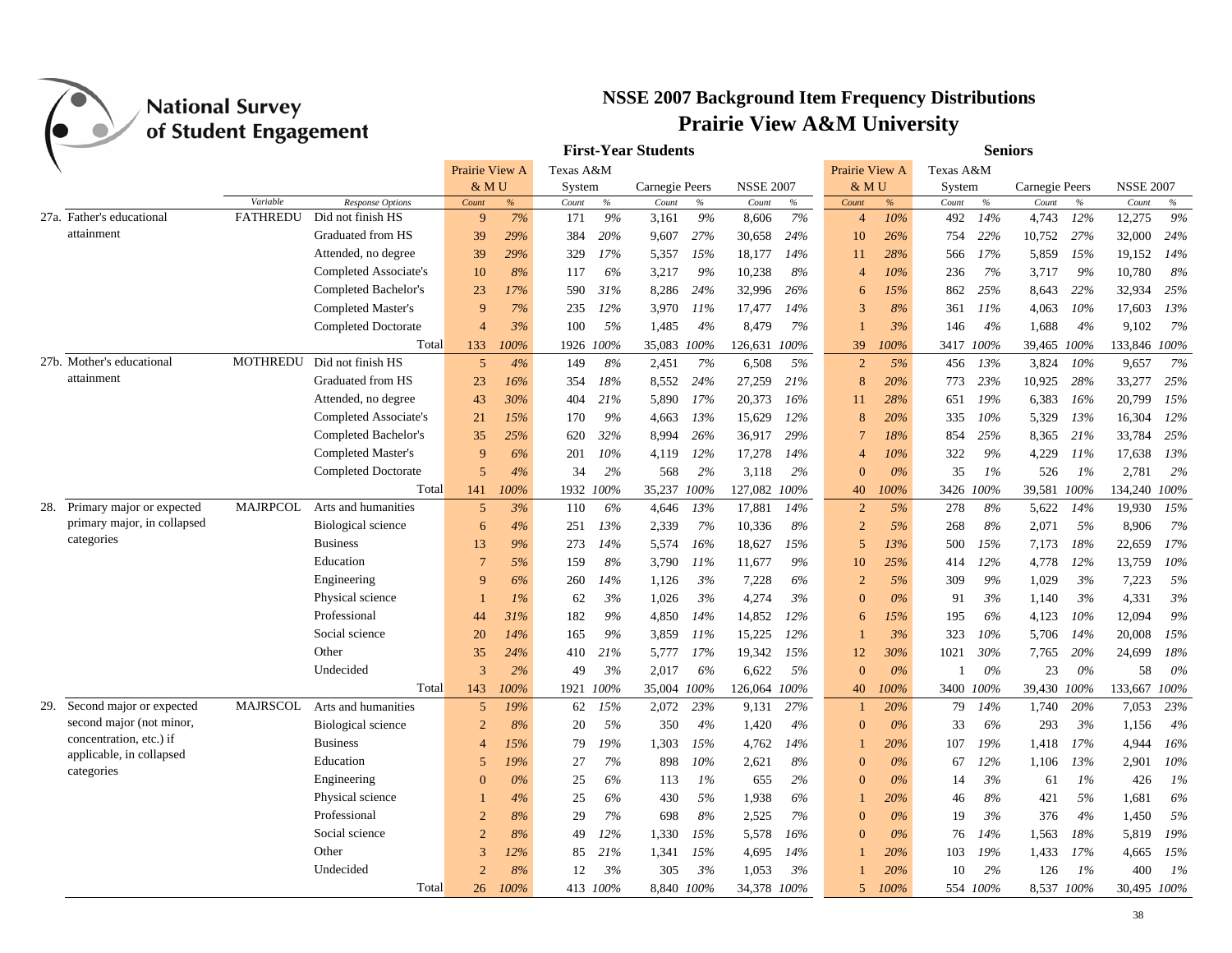| <b>National Survey</b>                   |                       |                         |                |               |           |               |                            |       |                                        |               |                          |               | <b>NSSE 2007 Background Item Frequency Distributions</b> |           |                |       |                  |       |
|------------------------------------------|-----------------------|-------------------------|----------------|---------------|-----------|---------------|----------------------------|-------|----------------------------------------|---------------|--------------------------|---------------|----------------------------------------------------------|-----------|----------------|-------|------------------|-------|
|                                          | of Student Engagement |                         |                |               |           |               |                            |       | <b>Prairie View A&amp;M University</b> |               |                          |               |                                                          |           |                |       |                  |       |
|                                          |                       |                         |                |               |           |               | <b>First-Year Students</b> |       |                                        |               |                          |               |                                                          |           | <b>Seniors</b> |       |                  |       |
|                                          |                       |                         | Prairie View A |               | Texas A&M |               |                            |       |                                        |               | Prairie View A           |               | Texas A&M                                                |           |                |       |                  |       |
|                                          |                       |                         | & MU           |               | System    |               | Carnegie Peers             |       | <b>NSSE 2007</b>                       |               | & MU                     |               | System                                                   |           | Carnegie Peers |       | <b>NSSE 2007</b> |       |
|                                          | Variable              | Response Options        | Count          | $\frac{9}{6}$ | Count     | $\frac{9}{6}$ | Count                      | $\%$  | Count                                  | $\frac{9}{6}$ | Count                    | $\frac{9}{6}$ | Count                                                    | $\%$      | Count          | $\%$  | Count            | $\%$  |
| Institution reported gender              | <b>GENDER</b>         | Male                    | 13             | 31%           | 912       | 39%           | 13,586                     | 32%   | 52,247                                 | 35%           | 8                        | 30%           | 1339                                                     | 35%       | 14,191         | 32%   | 52,134           | 35%   |
|                                          |                       | Female                  | 29             | 69%           | 1438      | 61%           | 28,232                     | 68%   | 96,344                                 | 65%           | 19                       | 70%           | 2483                                                     | 65%       | 29,824         | 68%   | 96,358           | 65%   |
|                                          |                       | Total                   | 42             | 100%          |           | 2350 100%     | 41,818                     | 100%  | 148,591                                | 100%          | 27                       | 100%          | 3822                                                     | 100%      | 44,015 100%    |       | 148,492 100%     |       |
| Institution reported race or             | <b>ETHNICIT</b>       | African American/Black  | 38             | 90%           | 95        | 4%            | 2,876                      | 7%    | 10,009                                 | 7%            | 19                       | 70%           | 157                                                      | 4%        | 2,948          | 7%    | 9,262            | 7%    |
| ethnicity                                |                       | Am. Indian/Native Amer. | $\Omega$       | 0%            | 11        | $0\%$         | 251                        | $1\%$ | 902                                    | 1%            | $\mathbf{0}$             | 0%            | 25                                                       | $1\%$     | 256            | $1\%$ | 1.016            | $1\%$ |
|                                          |                       | Asian/Pacific Islander  | $\overline{2}$ | 5%            | 68        | 3%            | 2,133                      | .5%   | 7,673                                  | 6%            | $\Omega$                 | $0\%$         | 81                                                       | 2%        | 1,844          | 4%    | 6,433            | 5%    |
|                                          |                       | Caucasian/White         | $\Omega$       | $0\%$         | 1636      | 70%           | 27,732                     | 70%   | 100,594                                | 72%           | $\overline{2}$           | 7%            | 2570                                                     | 70%       | 30.103         | 72%   | 105,737          | 75%   |
|                                          |                       | Hispanic/Latino         | $\overline{2}$ | 5%            | 489       | 21%           | 3,549                      | 9%    | 8,736                                  | 6%            | $\overline{2}$           | 7%            | 776                                                      | 21%       | 3,382          | 8%    | 8,396            | 6%    |
|                                          |                       | Other                   | $\Omega$       | $0\%$         | 3         | $0\%$         | 465                        | $1\%$ | 1,338                                  | 1%            | $\Omega$                 | $0\%$         | 10                                                       | $0\%$     | 556            | $1\%$ | 1,343            | $1\%$ |
|                                          |                       | Foreign                 | $\Omega$       | 0%            | 41        | 2%            | 718                        | 2%    | 2.778                                  | 2%            | $\overline{\mathcal{A}}$ | 15%           | 56                                                       | 2%        | 693            | 2%    | 2,479            | 2%    |
|                                          |                       | Multi-racial            | $\Omega$       | 0%            | $\Omega$  | 0%            | 96                         | $0\%$ | 436                                    | 0%            | $\Omega$                 | 0%            | $\Omega$                                                 | 0%        | 58             | 0%    | 315              | 0%    |
|                                          |                       | Unknown                 | $\Omega$       | 0%            | 7         | $0\%$         | 1.662                      | 4%    | 6,587                                  | 5%            | $\Omega$                 | 0%            | 8                                                        | $0\%$     | 2,193          | 5%    | 6.609            | 5%    |
|                                          |                       | Total                   | 42             | 100%          | 2350      | 100%          | 39,482                     | 100%  | 139,053                                | 100%          | 27                       | 100%          |                                                          | 3683 100% | 42,033         | 100%  | 141,590 100%     |       |
| Institution reported enrollment ENROLLMT |                       | Part-time               | $\mathbf{0}$   | $0\%$         | 92        | 4%            | 1,928                      | 5%    | 6,197                                  | 4%            | $\overline{4}$           | 15%           | 655                                                      | 17%       | 7,608          | 17%   | 21.439           | 14%   |
|                                          |                       | Full-time               | 42             | 100%          | 2258      | 96%           | 39,891                     | 95%   | 142,398                                | 96%           | 23                       | 85%           | 3167                                                     | 83%       | 36,409         | 83%   | 127,064          | 86%   |
|                                          |                       | Total                   | 42             | 100%          |           | 2350 100%     | 41.819                     | 100%  | 148.595                                | 100%          | 27                       | 100%          | 3822                                                     | 100%      | 44,017 100%    |       | 148.503          | 100%  |
| Mode of completion                       | MODECOMP              | Paper                   | 129            | 87%           | 28        | 1%            | 1,170                      | 3%    | 5,406                                  | 4%            | 34                       | 77%           | 192                                                      | 5%        | 1,509          | 3%    | 6,097            | 4%    |
|                                          |                       | Web                     | 19             | 13%           | 2322      | 99%           | 40,650                     | 97%   | 143,194                                | 96%           | 10                       | 23%           | 3630                                                     | 95%       | 42,508         | 97%   | 142,413          | 96%   |
|                                          |                       | Total                   | 148            | 100%          |           | 2350 100%     | 41,820 100%                |       | 148,600 100%                           |               | 44                       | 100%          |                                                          | 3822 100% | 44,017 100%    |       | 148,510 100%     |       |
| Thinking about this current              | <b>DISTED</b>         |                         |                |               |           |               |                            |       |                                        |               |                          |               |                                                          |           |                |       |                  |       |
| academic term, are you taking            |                       | N <sub>0</sub>          | 15             | 100%          | 1901      | 99%           | 33,951                     | 99%   | 120,813                                | 99%           | 10                       | 100%          | 3121                                                     | 96%       | 36.945         | 96%   | 124.350 97%      |       |
| all courses entirely online?             |                       |                         |                |               |           |               |                            |       |                                        |               |                          |               |                                                          |           |                |       |                  |       |
| (item asked with the online              |                       | Yes                     | $\mathbf{0}$   | 0%            | 15        | $1\%$         | 374                        | $1\%$ | 1,770                                  | $1\%$         | $\mathbf{0}$             | 0%            | 125                                                      | 4%        | 1,363          | 4%    | 4,422            | 3%    |
| version only)                            |                       | Total                   |                | 15 100%       |           | 1916 100%     | 34,325 100%                |       | 122,583 100%                           |               | 10                       | 100%          |                                                          | 3246 100% | 38,308 100%    |       | 128,772 100%     |       |
|                                          |                       |                         |                |               |           |               |                            |       |                                        |               |                          |               |                                                          |           |                |       |                  |       |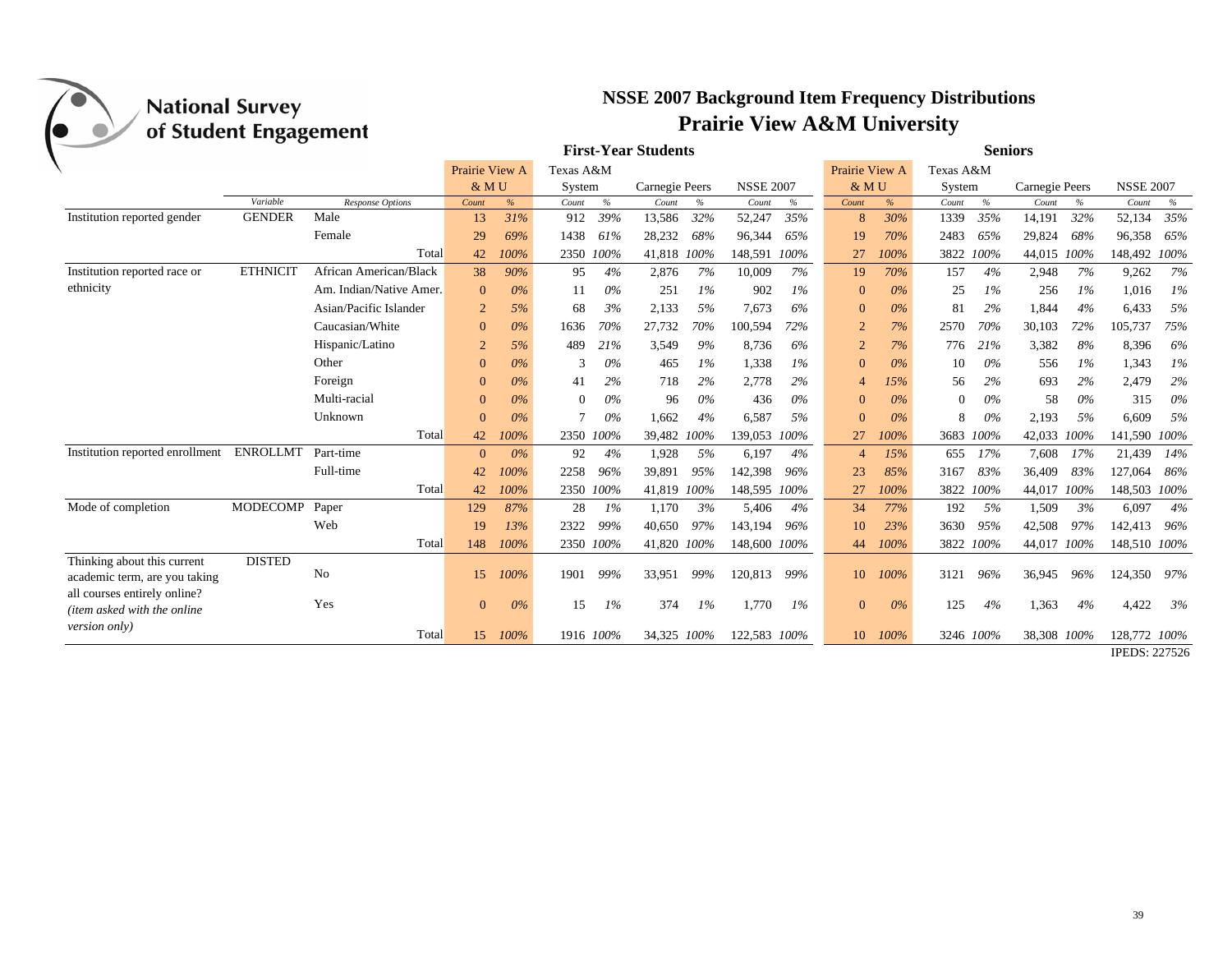

### **NSSE 2007 Frequency Distributions <sup>a</sup> Texas A&M System Prairie View A&M University**

| Prairie View A & M<br>Prairie View A & M<br>U<br>Texas A&M System<br>$\mathbf{U}$<br>Texas A&M System<br>Variable<br>%<br>$\%$<br>%<br>$\%$<br>Response Options<br>Count<br>Count<br>Count<br>Count<br>Library staff are helpful in finding the resources<br>TAM0701a<br>Strongly disagree<br>62<br>4%<br>21<br>$1\%$<br>4%<br>1a.<br>$\mathbf{1}$<br>I need.<br>Disagree<br>3<br>13%<br>105<br>6%<br>12%<br>215<br>3<br>Agree<br>15<br>63%<br>1178<br>67%<br>12<br>48%<br>2046<br>5<br>25%<br>828<br>Strongly agree<br>21%<br>446<br>9<br>36%<br>24<br>100%<br>1750<br>100%<br>25<br>100%<br>3151<br>Total<br>Administrative staff I interact with are<br>TAM0701b<br>Strongly disagree<br>$1\%$<br>14<br>56<br>1b.<br>$\mathbf{0}$<br>$0\%$<br>$\mathbf{0}$<br>$0\%$<br>knowledgeable about their area.<br>5%<br>235<br>Disagree<br>3<br>84<br>3<br>12%<br>12%<br>Agree<br>64%<br>58%<br>2002<br>64%<br>1117<br>15<br>16<br>Strongly agree<br>876<br>24%<br>538<br>31%<br>8<br>31%<br>6<br>Total<br>25<br>100%<br>1753<br>100%<br>100%<br>3169<br>26<br>The admission process is easy to understand<br>TAM0701c<br>Strongly disagree<br>$2\%$<br>85<br>$\mathbf{0}$<br>$0\%$<br>36<br>$\overline{2}$<br>8%<br>1c.<br>and complete.<br>Disagree<br>5<br>183<br>10%<br>16%<br>340<br>20%<br>$\overline{4}$<br>Agree<br>1084<br>62%<br>64%<br>1937<br>16<br>64%<br>16<br>Strongly agree<br>452<br>26%<br>3<br>12%<br>813<br>16%<br>$\overline{4}$<br>25<br>3175<br>Total<br>25<br>100%<br>1755<br>100%<br>100%<br>University communications convey information<br>TAM0701d<br>Strongly disagree<br>31<br>2%<br>1d.<br>4%<br>$\mathbf{0}$<br>$0\%$<br>112<br>$\mathbf{1}$<br>in a clear and effective manner.<br>10%<br>27%<br>394<br>Disagree<br>$\overline{4}$<br>16%<br>177<br>$7\phantom{.0}$<br>Agree<br>68%<br>1101<br>63%<br>16<br>62%<br>1986<br>17<br>679<br>Strongly agree<br>$\overline{3}$<br>12%<br>449<br>26%<br>3<br>12%<br>Total<br>100%<br>100%<br>26<br>100%<br>3171<br>25<br>1758<br>Information about academic requirements is<br>TAM0701e<br>Strongly disagree<br>$\mathbf{0}$<br>$0\%$<br>$26\,$<br>$1\%$<br>$\overline{2}$<br>$8\%$<br>110<br>le.<br>easy to understand.<br>Disagree<br>241<br>14%<br>$\overline{2}$<br>8%<br>528<br>$\overline{4}$<br>16%<br>62%<br>18<br>1891<br>Agree<br>72%<br>1091<br>69%<br>18<br>Strongly agree<br>$\overline{3}$<br>401<br>23%<br>15%<br>646<br>12%<br>$\overline{4}$<br>Total<br>25<br>100%<br>1759<br>100%<br>26<br>100%<br>3175<br>The university's website is organized to<br>$1f$ .<br><b>TAM0701f</b><br>Strongly disagree<br>43<br>2%<br>108<br>4%<br>4%<br>$\mathbf{1}$<br>$\overline{1}$<br>promote easy access to information.<br>337<br>Disagree<br>$\mathbf{3}$<br>12%<br>165<br>9%<br>$\mathfrak{Z}$<br>12%<br>Agree<br>15<br>60%<br>961<br>55%<br>14<br>54%<br>1785<br>586<br>33%<br>8<br>31%<br>948<br>Strongly agree<br>24%<br>6<br>100%<br>3178<br>Total<br>25<br>100%<br>1755<br>26<br>100%<br>Energy and professionalism are communicated<br>TAM0701g<br>Strongly disagree<br>17<br>57<br>$1\%$<br>$0\%$<br>$\overline{0}$<br>$0\%$<br>$\mathbf{0}$<br>1g.<br>by the university's website.<br>Disagree<br>5%<br>15%<br>230<br>$\overline{0}$<br>$0\%$<br>94<br>$\overline{4}$<br>Agree<br>63%<br>58%<br>2011<br>76%<br>1107<br>15<br>19<br>Strongly agree<br>$7\phantom{.0}$<br>27%<br>880<br>24%<br>535<br>31%<br>6<br>Total<br>1753<br>3178<br>25<br>100%<br>100%<br>26<br>100% |  |  |  |  | <b>First-Year Students</b> | <b>Seniors</b> |  |  |      |  |
|-------------------------------------------------------------------------------------------------------------------------------------------------------------------------------------------------------------------------------------------------------------------------------------------------------------------------------------------------------------------------------------------------------------------------------------------------------------------------------------------------------------------------------------------------------------------------------------------------------------------------------------------------------------------------------------------------------------------------------------------------------------------------------------------------------------------------------------------------------------------------------------------------------------------------------------------------------------------------------------------------------------------------------------------------------------------------------------------------------------------------------------------------------------------------------------------------------------------------------------------------------------------------------------------------------------------------------------------------------------------------------------------------------------------------------------------------------------------------------------------------------------------------------------------------------------------------------------------------------------------------------------------------------------------------------------------------------------------------------------------------------------------------------------------------------------------------------------------------------------------------------------------------------------------------------------------------------------------------------------------------------------------------------------------------------------------------------------------------------------------------------------------------------------------------------------------------------------------------------------------------------------------------------------------------------------------------------------------------------------------------------------------------------------------------------------------------------------------------------------------------------------------------------------------------------------------------------------------------------------------------------------------------------------------------------------------------------------------------------------------------------------------------------------------------------------------------------------------------------------------------------------------------------------------------------------------------------------------------------------------------------------------------------------------------------------------------------------------------------------------------------------------------------------------------------------------------------------------------------------------------------------------------------------------------------------------------------------------------------------------------------------------------------------------------------------------------------------------|--|--|--|--|----------------------------|----------------|--|--|------|--|
|                                                                                                                                                                                                                                                                                                                                                                                                                                                                                                                                                                                                                                                                                                                                                                                                                                                                                                                                                                                                                                                                                                                                                                                                                                                                                                                                                                                                                                                                                                                                                                                                                                                                                                                                                                                                                                                                                                                                                                                                                                                                                                                                                                                                                                                                                                                                                                                                                                                                                                                                                                                                                                                                                                                                                                                                                                                                                                                                                                                                                                                                                                                                                                                                                                                                                                                                                                                                                                                                   |  |  |  |  |                            |                |  |  |      |  |
|                                                                                                                                                                                                                                                                                                                                                                                                                                                                                                                                                                                                                                                                                                                                                                                                                                                                                                                                                                                                                                                                                                                                                                                                                                                                                                                                                                                                                                                                                                                                                                                                                                                                                                                                                                                                                                                                                                                                                                                                                                                                                                                                                                                                                                                                                                                                                                                                                                                                                                                                                                                                                                                                                                                                                                                                                                                                                                                                                                                                                                                                                                                                                                                                                                                                                                                                                                                                                                                                   |  |  |  |  |                            |                |  |  |      |  |
|                                                                                                                                                                                                                                                                                                                                                                                                                                                                                                                                                                                                                                                                                                                                                                                                                                                                                                                                                                                                                                                                                                                                                                                                                                                                                                                                                                                                                                                                                                                                                                                                                                                                                                                                                                                                                                                                                                                                                                                                                                                                                                                                                                                                                                                                                                                                                                                                                                                                                                                                                                                                                                                                                                                                                                                                                                                                                                                                                                                                                                                                                                                                                                                                                                                                                                                                                                                                                                                                   |  |  |  |  |                            |                |  |  |      |  |
|                                                                                                                                                                                                                                                                                                                                                                                                                                                                                                                                                                                                                                                                                                                                                                                                                                                                                                                                                                                                                                                                                                                                                                                                                                                                                                                                                                                                                                                                                                                                                                                                                                                                                                                                                                                                                                                                                                                                                                                                                                                                                                                                                                                                                                                                                                                                                                                                                                                                                                                                                                                                                                                                                                                                                                                                                                                                                                                                                                                                                                                                                                                                                                                                                                                                                                                                                                                                                                                                   |  |  |  |  |                            |                |  |  | 2%   |  |
|                                                                                                                                                                                                                                                                                                                                                                                                                                                                                                                                                                                                                                                                                                                                                                                                                                                                                                                                                                                                                                                                                                                                                                                                                                                                                                                                                                                                                                                                                                                                                                                                                                                                                                                                                                                                                                                                                                                                                                                                                                                                                                                                                                                                                                                                                                                                                                                                                                                                                                                                                                                                                                                                                                                                                                                                                                                                                                                                                                                                                                                                                                                                                                                                                                                                                                                                                                                                                                                                   |  |  |  |  |                            |                |  |  | 7%   |  |
|                                                                                                                                                                                                                                                                                                                                                                                                                                                                                                                                                                                                                                                                                                                                                                                                                                                                                                                                                                                                                                                                                                                                                                                                                                                                                                                                                                                                                                                                                                                                                                                                                                                                                                                                                                                                                                                                                                                                                                                                                                                                                                                                                                                                                                                                                                                                                                                                                                                                                                                                                                                                                                                                                                                                                                                                                                                                                                                                                                                                                                                                                                                                                                                                                                                                                                                                                                                                                                                                   |  |  |  |  |                            |                |  |  | 65%  |  |
|                                                                                                                                                                                                                                                                                                                                                                                                                                                                                                                                                                                                                                                                                                                                                                                                                                                                                                                                                                                                                                                                                                                                                                                                                                                                                                                                                                                                                                                                                                                                                                                                                                                                                                                                                                                                                                                                                                                                                                                                                                                                                                                                                                                                                                                                                                                                                                                                                                                                                                                                                                                                                                                                                                                                                                                                                                                                                                                                                                                                                                                                                                                                                                                                                                                                                                                                                                                                                                                                   |  |  |  |  |                            |                |  |  | 26%  |  |
|                                                                                                                                                                                                                                                                                                                                                                                                                                                                                                                                                                                                                                                                                                                                                                                                                                                                                                                                                                                                                                                                                                                                                                                                                                                                                                                                                                                                                                                                                                                                                                                                                                                                                                                                                                                                                                                                                                                                                                                                                                                                                                                                                                                                                                                                                                                                                                                                                                                                                                                                                                                                                                                                                                                                                                                                                                                                                                                                                                                                                                                                                                                                                                                                                                                                                                                                                                                                                                                                   |  |  |  |  |                            |                |  |  | 100% |  |
|                                                                                                                                                                                                                                                                                                                                                                                                                                                                                                                                                                                                                                                                                                                                                                                                                                                                                                                                                                                                                                                                                                                                                                                                                                                                                                                                                                                                                                                                                                                                                                                                                                                                                                                                                                                                                                                                                                                                                                                                                                                                                                                                                                                                                                                                                                                                                                                                                                                                                                                                                                                                                                                                                                                                                                                                                                                                                                                                                                                                                                                                                                                                                                                                                                                                                                                                                                                                                                                                   |  |  |  |  |                            |                |  |  | 2%   |  |
|                                                                                                                                                                                                                                                                                                                                                                                                                                                                                                                                                                                                                                                                                                                                                                                                                                                                                                                                                                                                                                                                                                                                                                                                                                                                                                                                                                                                                                                                                                                                                                                                                                                                                                                                                                                                                                                                                                                                                                                                                                                                                                                                                                                                                                                                                                                                                                                                                                                                                                                                                                                                                                                                                                                                                                                                                                                                                                                                                                                                                                                                                                                                                                                                                                                                                                                                                                                                                                                                   |  |  |  |  |                            |                |  |  | 7%   |  |
|                                                                                                                                                                                                                                                                                                                                                                                                                                                                                                                                                                                                                                                                                                                                                                                                                                                                                                                                                                                                                                                                                                                                                                                                                                                                                                                                                                                                                                                                                                                                                                                                                                                                                                                                                                                                                                                                                                                                                                                                                                                                                                                                                                                                                                                                                                                                                                                                                                                                                                                                                                                                                                                                                                                                                                                                                                                                                                                                                                                                                                                                                                                                                                                                                                                                                                                                                                                                                                                                   |  |  |  |  |                            |                |  |  | 63%  |  |
|                                                                                                                                                                                                                                                                                                                                                                                                                                                                                                                                                                                                                                                                                                                                                                                                                                                                                                                                                                                                                                                                                                                                                                                                                                                                                                                                                                                                                                                                                                                                                                                                                                                                                                                                                                                                                                                                                                                                                                                                                                                                                                                                                                                                                                                                                                                                                                                                                                                                                                                                                                                                                                                                                                                                                                                                                                                                                                                                                                                                                                                                                                                                                                                                                                                                                                                                                                                                                                                                   |  |  |  |  |                            |                |  |  | 28%  |  |
|                                                                                                                                                                                                                                                                                                                                                                                                                                                                                                                                                                                                                                                                                                                                                                                                                                                                                                                                                                                                                                                                                                                                                                                                                                                                                                                                                                                                                                                                                                                                                                                                                                                                                                                                                                                                                                                                                                                                                                                                                                                                                                                                                                                                                                                                                                                                                                                                                                                                                                                                                                                                                                                                                                                                                                                                                                                                                                                                                                                                                                                                                                                                                                                                                                                                                                                                                                                                                                                                   |  |  |  |  |                            |                |  |  | 100% |  |
|                                                                                                                                                                                                                                                                                                                                                                                                                                                                                                                                                                                                                                                                                                                                                                                                                                                                                                                                                                                                                                                                                                                                                                                                                                                                                                                                                                                                                                                                                                                                                                                                                                                                                                                                                                                                                                                                                                                                                                                                                                                                                                                                                                                                                                                                                                                                                                                                                                                                                                                                                                                                                                                                                                                                                                                                                                                                                                                                                                                                                                                                                                                                                                                                                                                                                                                                                                                                                                                                   |  |  |  |  |                            |                |  |  | 3%   |  |
|                                                                                                                                                                                                                                                                                                                                                                                                                                                                                                                                                                                                                                                                                                                                                                                                                                                                                                                                                                                                                                                                                                                                                                                                                                                                                                                                                                                                                                                                                                                                                                                                                                                                                                                                                                                                                                                                                                                                                                                                                                                                                                                                                                                                                                                                                                                                                                                                                                                                                                                                                                                                                                                                                                                                                                                                                                                                                                                                                                                                                                                                                                                                                                                                                                                                                                                                                                                                                                                                   |  |  |  |  |                            |                |  |  | 11%  |  |
|                                                                                                                                                                                                                                                                                                                                                                                                                                                                                                                                                                                                                                                                                                                                                                                                                                                                                                                                                                                                                                                                                                                                                                                                                                                                                                                                                                                                                                                                                                                                                                                                                                                                                                                                                                                                                                                                                                                                                                                                                                                                                                                                                                                                                                                                                                                                                                                                                                                                                                                                                                                                                                                                                                                                                                                                                                                                                                                                                                                                                                                                                                                                                                                                                                                                                                                                                                                                                                                                   |  |  |  |  |                            |                |  |  | 61%  |  |
|                                                                                                                                                                                                                                                                                                                                                                                                                                                                                                                                                                                                                                                                                                                                                                                                                                                                                                                                                                                                                                                                                                                                                                                                                                                                                                                                                                                                                                                                                                                                                                                                                                                                                                                                                                                                                                                                                                                                                                                                                                                                                                                                                                                                                                                                                                                                                                                                                                                                                                                                                                                                                                                                                                                                                                                                                                                                                                                                                                                                                                                                                                                                                                                                                                                                                                                                                                                                                                                                   |  |  |  |  |                            |                |  |  | 26%  |  |
|                                                                                                                                                                                                                                                                                                                                                                                                                                                                                                                                                                                                                                                                                                                                                                                                                                                                                                                                                                                                                                                                                                                                                                                                                                                                                                                                                                                                                                                                                                                                                                                                                                                                                                                                                                                                                                                                                                                                                                                                                                                                                                                                                                                                                                                                                                                                                                                                                                                                                                                                                                                                                                                                                                                                                                                                                                                                                                                                                                                                                                                                                                                                                                                                                                                                                                                                                                                                                                                                   |  |  |  |  |                            |                |  |  | 100% |  |
|                                                                                                                                                                                                                                                                                                                                                                                                                                                                                                                                                                                                                                                                                                                                                                                                                                                                                                                                                                                                                                                                                                                                                                                                                                                                                                                                                                                                                                                                                                                                                                                                                                                                                                                                                                                                                                                                                                                                                                                                                                                                                                                                                                                                                                                                                                                                                                                                                                                                                                                                                                                                                                                                                                                                                                                                                                                                                                                                                                                                                                                                                                                                                                                                                                                                                                                                                                                                                                                                   |  |  |  |  |                            |                |  |  | 4%   |  |
|                                                                                                                                                                                                                                                                                                                                                                                                                                                                                                                                                                                                                                                                                                                                                                                                                                                                                                                                                                                                                                                                                                                                                                                                                                                                                                                                                                                                                                                                                                                                                                                                                                                                                                                                                                                                                                                                                                                                                                                                                                                                                                                                                                                                                                                                                                                                                                                                                                                                                                                                                                                                                                                                                                                                                                                                                                                                                                                                                                                                                                                                                                                                                                                                                                                                                                                                                                                                                                                                   |  |  |  |  |                            |                |  |  | 12%  |  |
|                                                                                                                                                                                                                                                                                                                                                                                                                                                                                                                                                                                                                                                                                                                                                                                                                                                                                                                                                                                                                                                                                                                                                                                                                                                                                                                                                                                                                                                                                                                                                                                                                                                                                                                                                                                                                                                                                                                                                                                                                                                                                                                                                                                                                                                                                                                                                                                                                                                                                                                                                                                                                                                                                                                                                                                                                                                                                                                                                                                                                                                                                                                                                                                                                                                                                                                                                                                                                                                                   |  |  |  |  |                            |                |  |  | 63%  |  |
|                                                                                                                                                                                                                                                                                                                                                                                                                                                                                                                                                                                                                                                                                                                                                                                                                                                                                                                                                                                                                                                                                                                                                                                                                                                                                                                                                                                                                                                                                                                                                                                                                                                                                                                                                                                                                                                                                                                                                                                                                                                                                                                                                                                                                                                                                                                                                                                                                                                                                                                                                                                                                                                                                                                                                                                                                                                                                                                                                                                                                                                                                                                                                                                                                                                                                                                                                                                                                                                                   |  |  |  |  |                            |                |  |  | 21%  |  |
|                                                                                                                                                                                                                                                                                                                                                                                                                                                                                                                                                                                                                                                                                                                                                                                                                                                                                                                                                                                                                                                                                                                                                                                                                                                                                                                                                                                                                                                                                                                                                                                                                                                                                                                                                                                                                                                                                                                                                                                                                                                                                                                                                                                                                                                                                                                                                                                                                                                                                                                                                                                                                                                                                                                                                                                                                                                                                                                                                                                                                                                                                                                                                                                                                                                                                                                                                                                                                                                                   |  |  |  |  |                            |                |  |  | 100% |  |
|                                                                                                                                                                                                                                                                                                                                                                                                                                                                                                                                                                                                                                                                                                                                                                                                                                                                                                                                                                                                                                                                                                                                                                                                                                                                                                                                                                                                                                                                                                                                                                                                                                                                                                                                                                                                                                                                                                                                                                                                                                                                                                                                                                                                                                                                                                                                                                                                                                                                                                                                                                                                                                                                                                                                                                                                                                                                                                                                                                                                                                                                                                                                                                                                                                                                                                                                                                                                                                                                   |  |  |  |  |                            |                |  |  | 3%   |  |
|                                                                                                                                                                                                                                                                                                                                                                                                                                                                                                                                                                                                                                                                                                                                                                                                                                                                                                                                                                                                                                                                                                                                                                                                                                                                                                                                                                                                                                                                                                                                                                                                                                                                                                                                                                                                                                                                                                                                                                                                                                                                                                                                                                                                                                                                                                                                                                                                                                                                                                                                                                                                                                                                                                                                                                                                                                                                                                                                                                                                                                                                                                                                                                                                                                                                                                                                                                                                                                                                   |  |  |  |  |                            |                |  |  | 17%  |  |
|                                                                                                                                                                                                                                                                                                                                                                                                                                                                                                                                                                                                                                                                                                                                                                                                                                                                                                                                                                                                                                                                                                                                                                                                                                                                                                                                                                                                                                                                                                                                                                                                                                                                                                                                                                                                                                                                                                                                                                                                                                                                                                                                                                                                                                                                                                                                                                                                                                                                                                                                                                                                                                                                                                                                                                                                                                                                                                                                                                                                                                                                                                                                                                                                                                                                                                                                                                                                                                                                   |  |  |  |  |                            |                |  |  | 60%  |  |
|                                                                                                                                                                                                                                                                                                                                                                                                                                                                                                                                                                                                                                                                                                                                                                                                                                                                                                                                                                                                                                                                                                                                                                                                                                                                                                                                                                                                                                                                                                                                                                                                                                                                                                                                                                                                                                                                                                                                                                                                                                                                                                                                                                                                                                                                                                                                                                                                                                                                                                                                                                                                                                                                                                                                                                                                                                                                                                                                                                                                                                                                                                                                                                                                                                                                                                                                                                                                                                                                   |  |  |  |  |                            |                |  |  | 20%  |  |
|                                                                                                                                                                                                                                                                                                                                                                                                                                                                                                                                                                                                                                                                                                                                                                                                                                                                                                                                                                                                                                                                                                                                                                                                                                                                                                                                                                                                                                                                                                                                                                                                                                                                                                                                                                                                                                                                                                                                                                                                                                                                                                                                                                                                                                                                                                                                                                                                                                                                                                                                                                                                                                                                                                                                                                                                                                                                                                                                                                                                                                                                                                                                                                                                                                                                                                                                                                                                                                                                   |  |  |  |  |                            |                |  |  | 100% |  |
|                                                                                                                                                                                                                                                                                                                                                                                                                                                                                                                                                                                                                                                                                                                                                                                                                                                                                                                                                                                                                                                                                                                                                                                                                                                                                                                                                                                                                                                                                                                                                                                                                                                                                                                                                                                                                                                                                                                                                                                                                                                                                                                                                                                                                                                                                                                                                                                                                                                                                                                                                                                                                                                                                                                                                                                                                                                                                                                                                                                                                                                                                                                                                                                                                                                                                                                                                                                                                                                                   |  |  |  |  |                            |                |  |  | 3%   |  |
|                                                                                                                                                                                                                                                                                                                                                                                                                                                                                                                                                                                                                                                                                                                                                                                                                                                                                                                                                                                                                                                                                                                                                                                                                                                                                                                                                                                                                                                                                                                                                                                                                                                                                                                                                                                                                                                                                                                                                                                                                                                                                                                                                                                                                                                                                                                                                                                                                                                                                                                                                                                                                                                                                                                                                                                                                                                                                                                                                                                                                                                                                                                                                                                                                                                                                                                                                                                                                                                                   |  |  |  |  |                            |                |  |  | 11%  |  |
|                                                                                                                                                                                                                                                                                                                                                                                                                                                                                                                                                                                                                                                                                                                                                                                                                                                                                                                                                                                                                                                                                                                                                                                                                                                                                                                                                                                                                                                                                                                                                                                                                                                                                                                                                                                                                                                                                                                                                                                                                                                                                                                                                                                                                                                                                                                                                                                                                                                                                                                                                                                                                                                                                                                                                                                                                                                                                                                                                                                                                                                                                                                                                                                                                                                                                                                                                                                                                                                                   |  |  |  |  |                            |                |  |  | 56%  |  |
|                                                                                                                                                                                                                                                                                                                                                                                                                                                                                                                                                                                                                                                                                                                                                                                                                                                                                                                                                                                                                                                                                                                                                                                                                                                                                                                                                                                                                                                                                                                                                                                                                                                                                                                                                                                                                                                                                                                                                                                                                                                                                                                                                                                                                                                                                                                                                                                                                                                                                                                                                                                                                                                                                                                                                                                                                                                                                                                                                                                                                                                                                                                                                                                                                                                                                                                                                                                                                                                                   |  |  |  |  |                            |                |  |  | 30%  |  |
|                                                                                                                                                                                                                                                                                                                                                                                                                                                                                                                                                                                                                                                                                                                                                                                                                                                                                                                                                                                                                                                                                                                                                                                                                                                                                                                                                                                                                                                                                                                                                                                                                                                                                                                                                                                                                                                                                                                                                                                                                                                                                                                                                                                                                                                                                                                                                                                                                                                                                                                                                                                                                                                                                                                                                                                                                                                                                                                                                                                                                                                                                                                                                                                                                                                                                                                                                                                                                                                                   |  |  |  |  |                            |                |  |  | 100% |  |
|                                                                                                                                                                                                                                                                                                                                                                                                                                                                                                                                                                                                                                                                                                                                                                                                                                                                                                                                                                                                                                                                                                                                                                                                                                                                                                                                                                                                                                                                                                                                                                                                                                                                                                                                                                                                                                                                                                                                                                                                                                                                                                                                                                                                                                                                                                                                                                                                                                                                                                                                                                                                                                                                                                                                                                                                                                                                                                                                                                                                                                                                                                                                                                                                                                                                                                                                                                                                                                                                   |  |  |  |  |                            |                |  |  | 2%   |  |
|                                                                                                                                                                                                                                                                                                                                                                                                                                                                                                                                                                                                                                                                                                                                                                                                                                                                                                                                                                                                                                                                                                                                                                                                                                                                                                                                                                                                                                                                                                                                                                                                                                                                                                                                                                                                                                                                                                                                                                                                                                                                                                                                                                                                                                                                                                                                                                                                                                                                                                                                                                                                                                                                                                                                                                                                                                                                                                                                                                                                                                                                                                                                                                                                                                                                                                                                                                                                                                                                   |  |  |  |  |                            |                |  |  | 7%   |  |
|                                                                                                                                                                                                                                                                                                                                                                                                                                                                                                                                                                                                                                                                                                                                                                                                                                                                                                                                                                                                                                                                                                                                                                                                                                                                                                                                                                                                                                                                                                                                                                                                                                                                                                                                                                                                                                                                                                                                                                                                                                                                                                                                                                                                                                                                                                                                                                                                                                                                                                                                                                                                                                                                                                                                                                                                                                                                                                                                                                                                                                                                                                                                                                                                                                                                                                                                                                                                                                                                   |  |  |  |  |                            |                |  |  | 63%  |  |
|                                                                                                                                                                                                                                                                                                                                                                                                                                                                                                                                                                                                                                                                                                                                                                                                                                                                                                                                                                                                                                                                                                                                                                                                                                                                                                                                                                                                                                                                                                                                                                                                                                                                                                                                                                                                                                                                                                                                                                                                                                                                                                                                                                                                                                                                                                                                                                                                                                                                                                                                                                                                                                                                                                                                                                                                                                                                                                                                                                                                                                                                                                                                                                                                                                                                                                                                                                                                                                                                   |  |  |  |  |                            |                |  |  | 28%  |  |
|                                                                                                                                                                                                                                                                                                                                                                                                                                                                                                                                                                                                                                                                                                                                                                                                                                                                                                                                                                                                                                                                                                                                                                                                                                                                                                                                                                                                                                                                                                                                                                                                                                                                                                                                                                                                                                                                                                                                                                                                                                                                                                                                                                                                                                                                                                                                                                                                                                                                                                                                                                                                                                                                                                                                                                                                                                                                                                                                                                                                                                                                                                                                                                                                                                                                                                                                                                                                                                                                   |  |  |  |  |                            |                |  |  | 100% |  |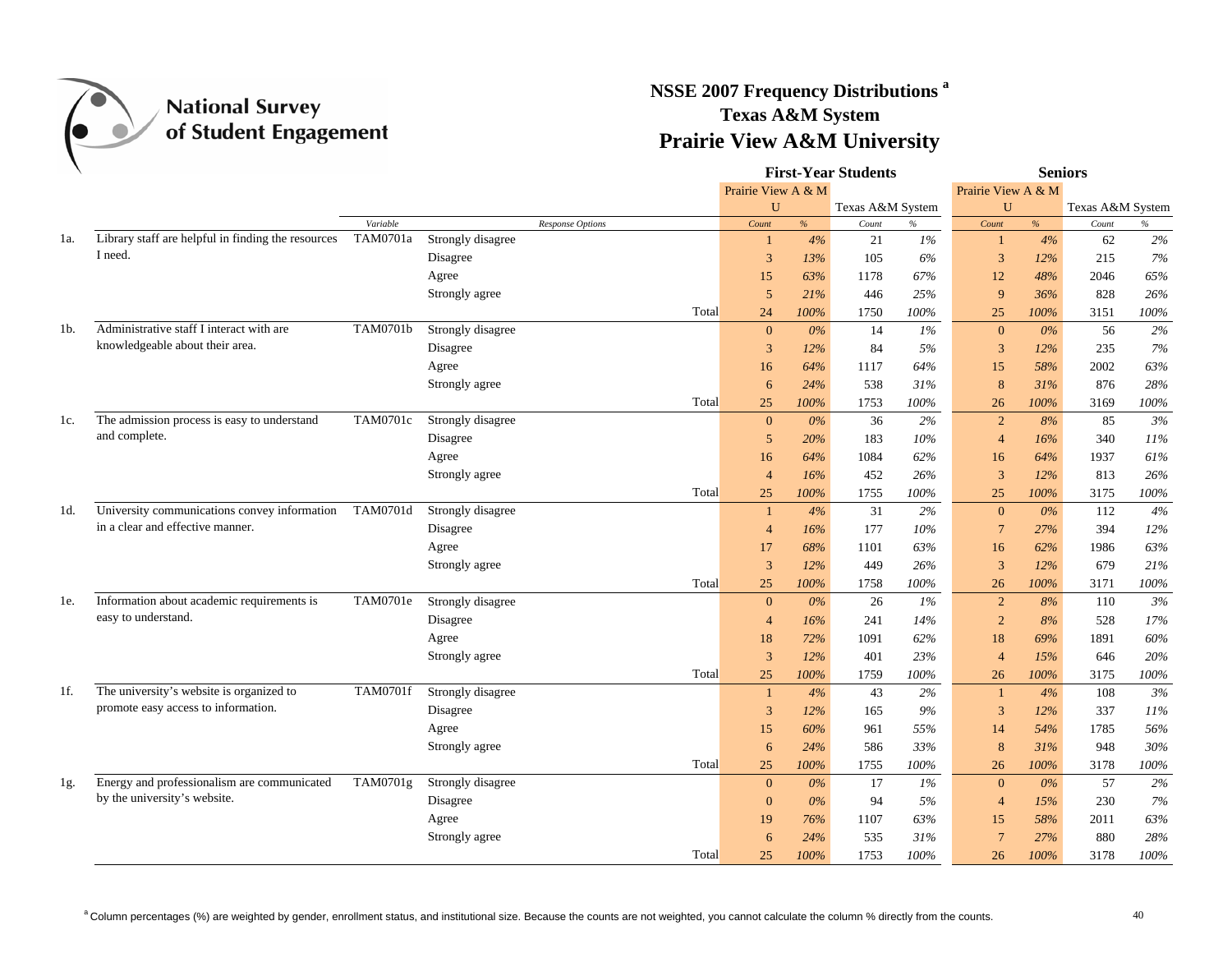

### **NSSE 2007 Frequency Distributions <sup>a</sup> Texas A&M System Prairie View A&M University**

|     |                                                 |                 |                   |                  |       |                    |       | <b>First-Year Students</b> |               | <b>Seniors</b>     |       |                  |       |  |
|-----|-------------------------------------------------|-----------------|-------------------|------------------|-------|--------------------|-------|----------------------------|---------------|--------------------|-------|------------------|-------|--|
|     |                                                 |                 |                   |                  |       | Prairie View A & M |       |                            |               | Prairie View A & M |       |                  |       |  |
|     |                                                 |                 |                   |                  |       | U                  |       | Texas A&M System           |               | U                  |       | Texas A&M System |       |  |
|     |                                                 | Variable        |                   | Response Options |       | Count              | %     | Count                      | $\frac{9}{6}$ | Count              | $\%$  | Count            | $\%$  |  |
| 1h. | The university catalog clearly states academic  | <b>TAM0701h</b> | Strongly disagree |                  |       | $\mathbf{0}$       | $0\%$ | 32                         | $2\%$         | $\mathbf{0}$       | $0\%$ | 70               | $2\%$ |  |
|     | requirements.                                   |                 | Disagree          |                  |       | $\overline{4}$     | 16%   | 158                        | 9%            | $\mathfrak{Z}$     | 13%   | 354              | 11%   |  |
|     |                                                 |                 | Agree             |                  |       | 15                 | 60%   | 1025                       | 58%           | 16                 | 67%   | 1831             | 58%   |  |
|     |                                                 |                 | Strongly agree    |                  |       | 6                  | 24%   | 539                        | 31%           | 5                  | 21%   | 920              | 29%   |  |
|     |                                                 |                 |                   |                  | Total | 25                 | 100%  | 1754                       | 100%          | 24                 | 100%  | 3175             | 100%  |  |
| 1i. | The student handbook provides the information   | TAM0701i        | Strongly disagree |                  |       | $\mathbf{0}$       | $0\%$ | 14                         | 1%            | $\mathbf{1}$       | 4%    | 57               | 2%    |  |
|     | I need.                                         |                 | Disagree          |                  |       | $\overline{2}$     | 8%    | 151                        | 9%            | $\overline{2}$     | 8%    | 327              | 10%   |  |
|     |                                                 |                 | Agree             |                  |       | 15                 | 60%   | 1162                       | 68%           | 17                 | 68%   | 2144             | 69%   |  |
|     |                                                 |                 | Strongly agree    |                  |       | 8                  | 32%   | 394                        | 23%           | 5                  | 20%   | 598              | 19%   |  |
|     |                                                 |                 |                   |                  | Total | 25                 | 100%  | 1721                       | 100%          | 25                 | 100%  | 3126             | 100%  |  |
| 1j. | Printed materials about the university I have   | TAM0701j        | Strongly disagree |                  |       | $\mathbf{0}$       | 0%    | 21                         | 1%            | $\mathbf{1}$       | 4%    | 59               | 2%    |  |
|     | seen accurately portrayed the institution.      |                 | Disagree          |                  |       | 8                  | 33%   | 104                        | 6%            | 6                  | 24%   | 276              | 9%    |  |
|     |                                                 |                 | Agree             |                  |       | 13                 | 54%   | 1120                       | 65%           | 15                 | 60%   | 2076             | 66%   |  |
|     |                                                 |                 | Strongly agree    |                  |       | 3                  | 13%   | 477                        | 28%           | $\overline{3}$     | 12%   | 733              | 23%   |  |
|     |                                                 |                 |                   |                  | Total | 24                 | 100%  | 1722                       | 100%          | 25                 | 100%  | 3144             | 100%  |  |
| 1k. | The time it takes me to register is reasonable. | <b>TAM0701k</b> | Strongly disagree |                  |       | $\mathbf{1}$       | 4%    | 18                         | 1%            | $\mathbf{1}$       | 4%    | 69               | 2%    |  |
|     |                                                 |                 | Disagree          |                  |       | 5                  | 20%   | 116                        | 7%            | $\overline{2}$     | 8%    | 163              | 5%    |  |
|     |                                                 |                 | Agree             |                  |       | 18                 | 72%   | 1096                       | 63%           | 19                 | 73%   | 1840             | 58%   |  |
|     |                                                 |                 | Strongly agree    |                  |       | $\overline{1}$     | 4%    | 497                        | 29%           | $\overline{4}$     | 15%   | 1076             | 34%   |  |
|     |                                                 |                 |                   |                  | Total | 25                 | 100%  | 1727                       | $100\%$       | 26                 | 100%  | 3148             | 100%  |  |
| 11. | My academic advisor is accessible.              | <b>TAM07011</b> | Strongly disagree |                  |       | $\mathbf{0}$       | $0\%$ | 45                         | 3%            | $\overline{2}$     | 8%    | 165              | 5%    |  |
|     |                                                 |                 | Disagree          |                  |       | $\overline{4}$     | 16%   | 186                        | 11%           | $\mathbf{1}$       | 4%    | 384              | 12%   |  |
|     |                                                 |                 | Agree             |                  |       | 15                 | 60%   | 943                        | 55%           | 14                 | 56%   | 1503             | 48%   |  |
|     |                                                 |                 | Strongly agree    |                  |       | 6                  | 24%   | 556                        | 32%           | 8                  | 32%   | 1100             | 35%   |  |
|     |                                                 |                 |                   |                  | Total | 25                 | 100%  | 1730                       | 100%          | 25                 | 100%  | 3152             | 100%  |  |
| 1m. | Offices are open during convenient hours.       | TAM0701m        | Strongly disagree |                  |       | $\mathbf{1}$       | 4%    | 21                         | 1%            | $\mathbf{1}$       | 4%    | 95               | 3%    |  |
|     |                                                 |                 | Disagree          |                  |       | $\overline{4}$     | 16%   | 175                        | 10%           | 6                  | 23%   | 394              | 13%   |  |
|     |                                                 |                 | Agree             |                  |       | 15                 | 60%   | 1074                       | 62%           | 16                 | 62%   | 1845             | 59%   |  |
|     |                                                 |                 | Strongly agree    |                  |       | 5                  | 20%   | 452                        | 26%           | 3                  | 12%   | 817              | 26%   |  |
|     |                                                 |                 |                   |                  | Total | 25                 | 100%  | 1722                       | 100%          | 26                 | 100%  | 3151             | 100%  |  |
| 1n. | I know how to make a complaint regarding        | TAM0701n        | Strongly disagree |                  |       | 5                  | 20%   | 168                        | 10%           | 3                  | 12%   | 419              | 13%   |  |
|     | student services.                               |                 | Disagree          |                  |       | 8                  | 32%   | 690                        | 40%           | $\overline{7}$     | 27%   | 1268             | 40%   |  |
|     |                                                 |                 | Agree             |                  |       | 11                 | 44%   | 630                        | 36%           | 11                 | 42%   | 1065             | 34%   |  |
|     |                                                 |                 | Strongly agree    |                  |       |                    | 4%    | 242                        | 14%           | 5                  | 19%   | 394              | 13%   |  |
|     |                                                 |                 |                   |                  | Total | 25                 | 100%  | 1730                       | 100%          | 26                 | 100%  | 3146             | 100%  |  |